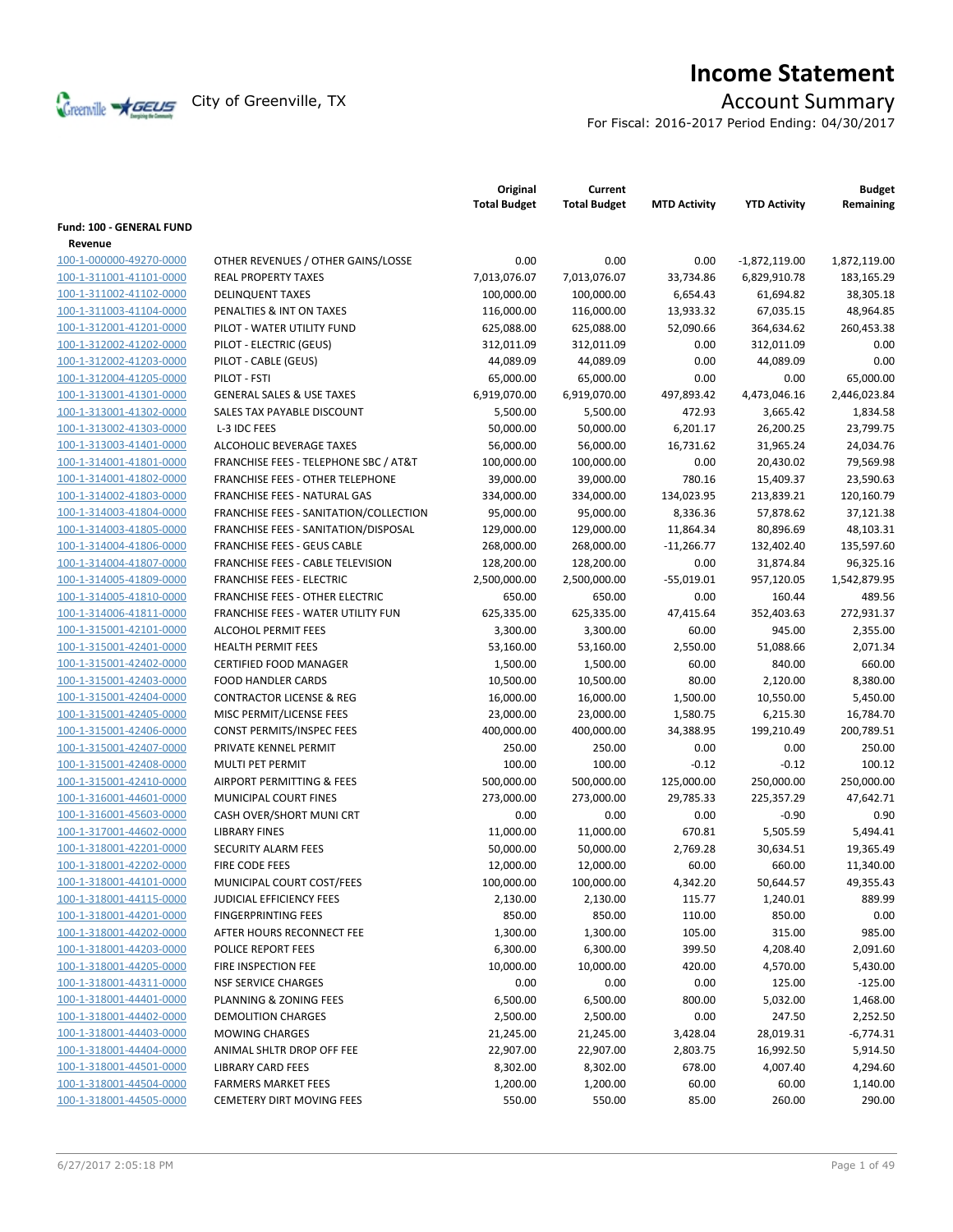|                         |                                        | Original<br><b>Total Budget</b> | Current<br><b>Total Budget</b> | <b>MTD Activity</b> | <b>YTD Activity</b> | <b>Budget</b><br>Remaining |
|-------------------------|----------------------------------------|---------------------------------|--------------------------------|---------------------|---------------------|----------------------------|
| 100-1-319001-44102-0000 | <b>SALE OF CITY PUBLICATIONS</b>       | 1,080.00                        | 1,080.00                       | 100.00              | 100.00              | 980.00                     |
| 100-1-319001-44506-0000 | LIBRARY COPY MACHINE                   | 5,500.00                        | 5,500.00                       | 276.40              | 2,430.00            | 3,070.00                   |
| 100-1-319001-45302-0000 | <b>CEMETERY LOTS SALES</b>             | 150.00                          | 150.00                         | 510.00              | 510.00              | $-360.00$                  |
| 100-1-319001-45304-0000 | <b>PROPERTY SALES</b>                  | 0.00                            | 0.00                           | 80,009.00           | 86,022.29           | $-86,022.29$               |
| 100-1-319001-45305-0000 | <b>AUCTION PROCEEDS</b>                | 1,500.00                        | 1,500.00                       | 0.00                | 0.00                | 1,500.00                   |
| 100-1-319001-45401-0000 | <b>INTEREST REVENUES</b>               | 30,000.00                       | 30,000.00                      | 1,539.63            | 4,019.05            | 25,980.95                  |
| 100-1-319001-45501-0000 | LIBRARY MTG ROOM RENTAL                | 600.00                          | 600.00                         | 37.50               | 477.50              | 122.50                     |
| 100-1-319001-45503-0000 | <b>PAVILION RENTALS</b>                | 13,990.00                       | 13,990.00                      | 1,830.09            | 5,545.66            | 8,444.34                   |
| 100-1-319001-45601-0000 | MISCELLANEOUS REVENUES                 | 32,000.00                       | 32,000.00                      | 30.33               | 21,668.10           | 10,331.90                  |
| 100-1-319001-45602-0000 | PRIOR YEAR REIMBURSEMENTS              | 10,000.00                       | 10,000.00                      | 0.00                | 0.00                | 10,000.00                  |
| 100-1-319001-45604-0000 | OTHER REVENUE / OVER/SHORT             | 0.00                            | 0.00                           | $-4,374.94$         | $-7,458.46$         | 7,458.46                   |
| 100-1-322001-43002-0000 | ANIMAL SHELTER CONTRIB                 | 100,000.00                      | 100,000.00                     | 0.00                | 75,000.00           | 25,000.00                  |
| 100-1-322001-43003-0000 | HUNT CO CONTRIB - FIRE                 | 28,800.00                       | 28,800.00                      | 2,400.00            | 16,800.00           | 12,000.00                  |
| 100-1-322001-43004-0000 | HUNT CO MEM HOSP REIM                  | 21,000.00                       | 21,000.00                      | 1,866.67            | 13,066.69           | 7,933.31                   |
| 100-1-323001-46008-0000 | <b>XFR - TOURISM FUND</b>              | 90,000.00                       | 90,000.00                      | 7,500.00            | 52,500.00           | 37,500.00                  |
| 100-1-324001-46506-0000 | <b>CA - RECREATION FUND</b>            | 6,157.00                        | 6,157.00                       | 513.08              | 3,591.56            | 2,565.44                   |
| 100-1-324001-46509-0000 | <b>CA - VENUE MGMT FUND</b>            | 6,459.00                        | 6,459.00                       | 538.25              | 3,767.75            | 2,691.25                   |
| 100-1-324001-46537-0000 | CA - MAIL MACHINE LEASE                | 3,132.00                        | 3,132.00                       | 0.00                | 1,305.00            | 1,827.00                   |
| 100-1-324001-46614-0000 | CA - SANITATION FUND COLLECTION        | 25,439.00                       | 25,439.00                      | 2,119.92            | 14,839.44           | 10,599.56                  |
| 100-1-324001-46650-0000 | CA - UTILITY FUND TO GENERAL GOVERNME  | 369,256.00                      | 369,256.00                     | 30,771.33           | 215,399.31          | 153,856.69                 |
| 100-1-324001-46651-0000 | CA - UTILITY FUND TO PUBLIC WORKS      | 172,134.00                      | 172,134.00                     | 14,344.50           | 100,411.50          | 71,722.50                  |
| 100-1-324001-46801-0000 | <b>CA - SPENCE FUND</b>                | 600.00                          | 600.00                         | 50.00               | 350.00              | 250.00                     |
| 100-1-324009-46901-0000 | CA - ELECTRIC UTILITY                  | 312,482.00                      | 312,482.00                     | 26,040.17           | 182,281.19          | 130,200.81                 |
| 100-1-324009-46906-0000 | <b>CA - CABLE UTILITY</b>              | 52,488.00                       | 52,488.00                      | 4,374.00            | 30,618.00           | 21,870.00                  |
|                         | <b>Revenue Total:</b>                  | 22,345,380.25                   | 22,345,380.25                  | 1,146,175.27        | 13,927,490.98       | 8,417,889.27               |
| <b>Expense</b>          |                                        |                                 |                                |                     |                     |                            |
| 100-1-411000-52001-0000 | <b>OFFICE SUPPLIES</b>                 | 60.00                           | 60.00                          | 0.00                | 46.96               | 13.04                      |
| 100-1-411000-52005-0000 | PRINTED MATERIALS                      | 96.00                           | 96.00                          | 0.00                | 0.00                | 96.00                      |
| 100-1-411000-52103-0000 | <b>MEETING SUPPLIES</b>                | 1,800.00                        | 1,800.00                       | 150.67              | 565.34              | 1,234.66                   |
| 100-1-411000-54001-0000 | <b>TELEPHONE CHARGES</b>               | 4,002.00                        | 4,002.00                       | 222.75              | 1,522.84            | 2,479.16                   |
| 100-1-411000-54201-0000 | <b>MEMBERSHIPS &amp; SUBSCRIPTIONS</b> | 6,900.00                        | 6,900.00                       | 459.00              | 2,563.00            | 4,337.00                   |
| 100-1-411000-54204-0000 | PUBLIC RELATIONS                       | 500.00                          | 500.00                         | 0.00                | 500.00              | 0.00                       |
| 100-1-411000-54213-0000 | PLAQUES AND AWARDS                     | 500.00                          | 500.00                         | 89.85               | 121.85              | 378.15                     |
| 100-1-411000-54214-0000 | <b>TRAVEL &amp; TRAINING</b>           | 14,000.00                       | 14,000.00                      | 0.00                | 8,964.57            | 5,035.43                   |
| 100-1-411400-51001-0000 | <b>REGULAR SALARIES</b>                | 73,620.00                       | 73,620.00                      | 5,857.10            | 43,144.21           | 30,475.79                  |
| 100-1-411400-51021-0000 | LONGEVITY                              | 1,206.00                        | 1,206.00                       | 0.00                | 1,200.00            | 6.00                       |
| 100-1-411400-51116-0000 | <b>CAR ALLOWANCE</b>                   | 4,200.00                        | 4,200.00                       | 323.08              | 2,423.10            | 1,776.90                   |
| 100-1-411400-51117-0000 | <b>CELL PHONE ALLOWANCE</b>            | 696.00                          | 696.00                         | 53.54               | 401.55              | 294.45                     |
| 100-1-411400-51201-0000 | <b>FICA</b>                            | 4,943.00                        | 4,943.00                       | 375.33              | 2,845.44            | 2.097.56                   |
| 100-1-411400-51202-0000 | MEDICARE                               | 1,156.00                        | 1,156.00                       | 87.78               | 665.45              | 490.55                     |
| 100-1-411400-51203-0000 | <b>HEALTH INSURANCE</b>                | 9,700.00                        | 9,700.00                       | 808.33              | 5,658.31            | 4,041.69                   |
| 100-1-411400-51204-0000 | <b>WORKERS COMPENSATION</b>            | 218.00                          | 218.00                         | 18.17               | 127.19              | 90.81                      |
| 100-1-411400-51205-0000 | <b>STATE UNEMPLOYMENT</b>              | 77.00                           | 77.00                          | 0.00                | 16.51               | 60.49                      |
| 100-1-411400-51301-0000 | <b>TMRS</b>                            | 8,781.00                        | 8,781.00                       | 696.93              | 5,178.45            | 3,602.55                   |
| 100-1-411400-52001-0000 | <b>OFFICE SUPPLIES</b>                 | 100.00                          | 100.00                         | 0.00                | 44.98               | 55.02                      |
| 100-1-411400-52002-0000 | POSTAGE / FREIGHT                      | 150.00                          | 150.00                         | 0.00                | 122.03              | 27.97                      |
| 100-1-411400-52005-0000 | PRINTED MATERIALS                      | 25.00                           | 25.00                          | 0.00                | 0.00                | 25.00                      |
| 100-1-411400-54001-0000 | <b>TELEPHONE CHARGES</b>               | 2,100.00                        | 2,100.00                       | 35.23               | 420.45              | 1,679.55                   |
| 100-1-411400-54101-0000 | PROFESSIONAL SERVICES                  | 900.00                          | 900.00                         | 0.00                | 375.00              | 525.00                     |
| 100-1-411400-54201-0000 | MEMBERSHIPS & SUBSCRIPTIONS            | 130.00                          | 130.00                         | 0.00                | 125.00              | 5.00                       |
| 100-1-411400-54206-0000 | <b>ELECTION EXPENSE</b>                | 5,125.00                        | 5,125.00                       | 1,611.50            | 1,734.83            | 3,390.17                   |
| 100-1-411400-54212-0000 | <b>PRINTING</b>                        | 4,160.00                        | 4,160.00                       | 0.00                | 2,467.50            | 1,692.50                   |
| 100-1-411400-54214-0000 | <b>TRAVEL &amp; TRAINING</b>           | 975.00                          | 975.00                         | 0.00                | 403.86              | 571.14                     |
| 100-1-412100-51001-0000 | <b>REGULAR SALARIES</b>                | 171,353.00                      | 171,353.00                     | 12,566.74           | 94,457.33           | 76,895.67                  |
| 100-1-412100-51020-0000 | <b>OVERTIME</b>                        | 6,778.00                        | 6,778.00                       | 547.04              | 3,031.26            | 3,746.74                   |
| 100-1-412100-51021-0000 | LONGEVITY                              | 4,650.00                        | 4,650.00                       | 0.00                | 4,614.00            | 36.00                      |
| 100-1-412100-51101-0000 | <b>CERTIFICATION PAY</b>               | 3,600.00                        | 3,600.00                       | 230.78              | 1,730.85            | 1,869.15                   |
| 100-1-412100-51201-0000 | <b>FICA</b>                            | 11,556.00                       | 11,556.00                      | 783.72              | 6,138.68            | 5,417.32                   |
| 100-1-412100-51202-0000 | MEDICARE                               | 2,703.00                        | 2,703.00                       | 183.29              | 1,437.91            | 1,265.09                   |
|                         |                                        |                                 |                                |                     |                     |                            |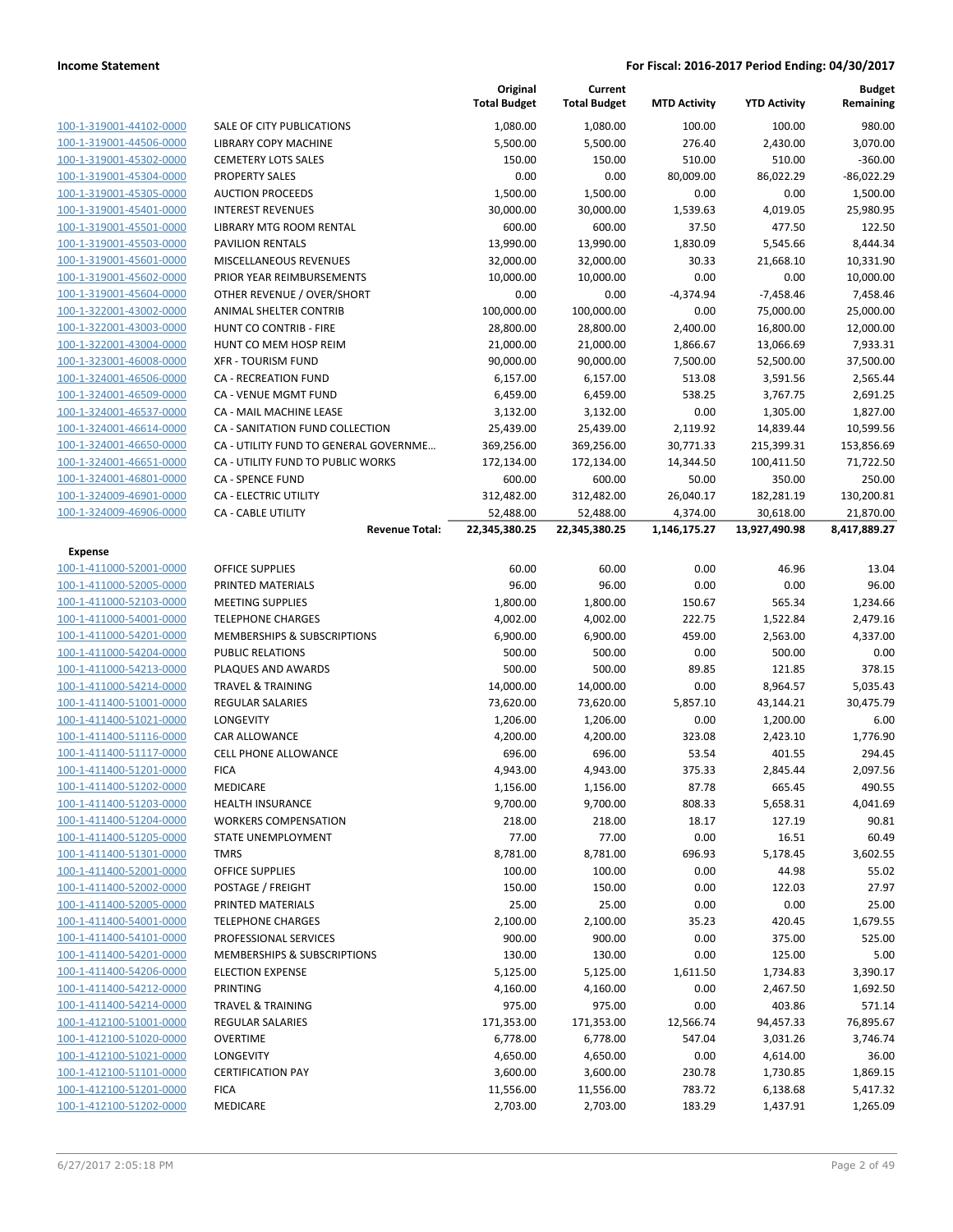| 100-1-412100-51203-0000                            |
|----------------------------------------------------|
| 100-1-412100-51204-0000                            |
| 100-1-412100-51205-0000                            |
| <u>100-1-412100-51301-0000</u>                     |
| 100-1-412100-52001-0000                            |
| 100-1-412100-52002-0000                            |
| 100-1-412100-52005-0000                            |
| 100-1-412100-52102-0000                            |
| <u>100-1-412100-52110-0000</u>                     |
| 100-1-412100-53201-0000                            |
| 100-1-412100-54001-0000                            |
| 100-1-412100-54101-0000                            |
| 100-1-412100-54201-0000                            |
| 100-1-412100-54207-0000                            |
| 100-1-412100-54214-0000                            |
| 100-1-413200-51001-0000                            |
| 100-1-413200-51020-0000                            |
| 100-1-413200-51021-0000                            |
| 100-1-413200-51101-0000                            |
| 100-1-413200-51116-0000                            |
| 100-1-413200-51201-0000<br>100-1-413200-51202-0000 |
|                                                    |
| 100-1-413200-51203-0000                            |
| <u>100-1-413200-51204-0000</u>                     |
| 100-1-413200-51205-0000<br>100-1-413200-51301-0000 |
| 100-1-413200-52001-0000                            |
| 100-1-413200-52002-0000                            |
|                                                    |
| 100-1-413200-52102-0000                            |
| 100-1-413200-52103-0000<br>100-1-413200-52201-0000 |
| 100-1-413200-54001-0000                            |
| 100-1-413200-54101-0000                            |
| <u>100-1-413200-54201-0000</u>                     |
| 100-1-413200-54205-0000                            |
| 100-1-413200-54212-0000                            |
| 100-1-413200-54214-0000                            |
| 100-1-415100-51001-0000                            |
| 100-1-415100-51020-0000                            |
| 100-1-415100-51021-0000                            |
| 100-1-415100-51116-0000                            |
| 100-1-415100-51117-0000                            |
| 100-1-415100-51201-0000                            |
| 100-1-415100-51202-0000                            |
| <u>100-1-415100-51203-0000</u>                     |
| <u>100-1-415100-51204-0000</u>                     |
| <u>100-1-415100-51205-0000</u>                     |
| 100-1-415100-51301-0000                            |
| 100-1-415100-51401-0000                            |
| 100-1-415100-52001-0000                            |
| <u>100-1-415100-52002-0000</u>                     |
| 100-1-415100-52005-0000                            |
| 100-1-415100-54001-0000                            |
| 100-1-415100-54110-0000                            |
| <u>100-1-415100-54201-0000</u>                     |
| 100-1-415100-54211-0000                            |
| <u>100-1-415100-54212-0000</u>                     |
| 100-1-415100-54214-0000                            |
| <u>100-1-415150-54401-0000</u>                     |
|                                                    |

|                         |                               | Original<br><b>Total Budget</b> | Current<br><b>Total Budget</b> | <b>MTD Activity</b> | <b>YTD Activity</b> | <b>Budget</b><br>Remaining |
|-------------------------|-------------------------------|---------------------------------|--------------------------------|---------------------|---------------------|----------------------------|
| 100-1-412100-51203-0000 | <b>HEALTH INSURANCE</b>       | 38,800.00                       | 38,800.00                      | 3,233.33            | 22,633.31           | 16,166.69                  |
| 100-1-412100-51204-0000 | <b>WORKERS COMPENSATION</b>   | 510.00                          | 510.00                         | 42.50               | 297.50              | 212.50                     |
| 100-1-412100-51205-0000 | STATE UNEMPLOYMENT            | 444.00                          | 444.00                         | 5.12                | 68.79               | 375.21                     |
| 100-1-412100-51301-0000 | <b>TMRS</b>                   | 19,775.00                       | 19,775.00                      | 1,299.53            | 9,838.74            | 9,936.26                   |
| 100-1-412100-52001-0000 | <b>OFFICE SUPPLIES</b>        | 880.00                          | 880.00                         | 0.00                | 212.12              | 667.88                     |
| 100-1-412100-52002-0000 | POSTAGE / FREIGHT             | 3,500.00                        | 3,500.00                       | 0.00                | 1,353.41            | 2,146.59                   |
| 100-1-412100-52005-0000 | PRINTED MATERIALS             | 1,400.00                        | 1,400.00                       | 0.00                | 0.00                | 1,400.00                   |
| 100-1-412100-52102-0000 | <b>BOOKS / REF SUPPLIES</b>   | 220.00                          | 220.00                         | 0.00                | 0.00                | 220.00                     |
| 100-1-412100-52110-0000 | <b>TICKET WRITER SUPPLIES</b> | 8,630.00                        | 8,630.00                       | 0.00                | 0.00                | 8,630.00                   |
| 100-1-412100-53201-0000 | FURNITURE & OFFICE EQUIPMENT  | 1,712.00                        | 1,712.00                       | 0.00                | 1,211.54            | 500.46                     |
| 100-1-412100-54001-0000 | <b>TELEPHONE CHARGES</b>      | 10,000.00                       | 10,000.00                      | 274.34              | 3,318.22            | 6,681.78                   |
| 100-1-412100-54101-0000 | PROFESSIONAL SERVICES         | 24,720.00                       | 24,720.00                      | 0.00                | 22,662.48           | 2,057.52                   |
| 100-1-412100-54201-0000 | MEMBERSHIPS & SUBSCRIPTIONS   | 850.00                          | 850.00                         | 0.00                | 474.17              | 375.83                     |
| 100-1-412100-54207-0000 | COURT COSTS, JURY, WIT FEES   | 360.00                          | 360.00                         | 0.00                | 72.00               | 288.00                     |
| 100-1-412100-54214-0000 | <b>TRAVEL &amp; TRAINING</b>  | 8,150.00                        | 8,150.00                       | 316.30              | 2,830.28            | 5,319.72                   |
| 100-1-413200-51001-0000 | REGULAR SALARIES              | 207,132.00                      | 207,132.00                     | 16,496.67           | 121,343.65          | 85,788.35                  |
| 100-1-413200-51020-0000 | <b>OVERTIME</b>               | 120.00                          | 120.00                         | 0.00                | 24.49               | 95.51                      |
| 100-1-413200-51021-0000 | LONGEVITY                     | 1,800.00                        | 1,800.00                       | 0.00                | 1,800.00            | 0.00                       |
| 100-1-413200-51101-0000 | <b>CERTIFICATION PAY</b>      | 1,200.00                        | 1,200.00                       | 92.30               | 692.25              | 507.75                     |
| 100-1-413200-51116-0000 | <b>CAR ALLOWANCE</b>          | 7,380.00                        | 7,380.00                       | 567.70              | 4,257.75            | 3,122.25                   |
| 100-1-413200-51201-0000 | <b>FICA</b>                   | 8,734.00                        | 8,734.00                       | 1,045.57            | 4,638.82            | 4,095.18                   |
| 100-1-413200-51202-0000 | MEDICARE                      | 3,156.00                        | 3,156.00                       | 244.52              | 1,828.86            | 1,327.14                   |
| 100-1-413200-51203-0000 | <b>HEALTH INSURANCE</b>       | 19,400.00                       | 19,400.00                      | 1,616.66            | 11,316.62           | 8,083.38                   |
| 100-1-413200-51204-0000 | <b>WORKERS COMPENSATION</b>   | 595.00                          | 595.00                         | 49.58               | 347.06              | 247.94                     |
| 100-1-413200-51205-0000 | STATE UNEMPLOYMENT            | 154.00                          | 154.00                         | 1.16                | 29.77               | 124.23                     |
| 100-1-413200-51301-0000 | <b>TMRS</b>                   | 23,972.00                       | 23,972.00                      | 1,918.11            | 14,072.45           | 9,899.55                   |
| 100-1-413200-52001-0000 | <b>OFFICE SUPPLIES</b>        | 550.00                          | 550.00                         | 0.00                | 112.40              | 437.60                     |
| 100-1-413200-52002-0000 | POSTAGE / FREIGHT             | 200.00                          | 200.00                         | 14.69               | 27.02               | 172.98                     |
| 100-1-413200-52102-0000 | <b>BOOKS / REF SUPPLIES</b>   | 100.00                          | 100.00                         | 0.00                | 0.00                | 100.00                     |
| 100-1-413200-52103-0000 | <b>MEETING SUPPLIES</b>       | 475.00                          | 475.00                         | 28.07               | 134.79              | 340.21                     |
| 100-1-413200-52201-0000 | MINOR TOOLS & EQUIPMENT       | 125.00                          | 125.00                         | 0.00                | 0.00                | 125.00                     |
| 100-1-413200-54001-0000 | <b>TELEPHONE CHARGES</b>      | 6,000.00                        | 6,000.00                       | 197.16              | 2,858.83            | 3,141.17                   |
| 100-1-413200-54101-0000 | PROFESSIONAL SERVICES         | 0.00                            | 0.00                           | 0.00                | 60.00               | $-60.00$                   |
| 100-1-413200-54201-0000 | MEMBERSHIPS & SUBSCRIPTIONS   | 3,000.00                        | 3,000.00                       | 0.00                | 615.00              | 2,385.00                   |
| 100-1-413200-54205-0000 | <b>BUSINESS MEALS</b>         | 1,000.00                        | 1,000.00                       | 79.73               | 79.73               | 920.27                     |
| 100-1-413200-54212-0000 | <b>PRINTING</b>               | 750.00                          | 750.00                         | 0.00                | 0.00                | 750.00                     |
| 100-1-413200-54214-0000 | <b>TRAVEL &amp; TRAINING</b>  | 6,740.00                        | 6,740.00                       | 751.77              | 3,638.37            | 3,101.63                   |
| 100-1-415100-51001-0000 | REGULAR SALARIES              | 301,904.00                      | 301,904.00                     | 19,527.04           | 145,310.27          | 156,593.73                 |
| 100-1-415100-51020-0000 | <b>OVERTIME</b>               | 1,010.00                        | 1,010.00                       | 16.63               | 488.67              | 521.33                     |
| 100-1-415100-51021-0000 | LONGEVITY                     | 2,994.00                        | 2,994.00                       | 0.00                | 2,970.00            | 24.00                      |
| 100-1-415100-51116-0000 | CAR ALLOWANCE                 | 4,200.00                        | 4,200.00                       | 184.62              | 1,384.65            | 2,815.35                   |
| 100-1-415100-51117-0000 | CELL PHONE ALLOWANCE          | 420.00                          | 420.00                         | 32.30               | 242.25              | 177.75                     |
| 100-1-415100-51201-0000 | <b>FICA</b>                   | 19,253.00                       | 19,253.00                      | 1,140.47            | 8,769.79            | 10,483.21                  |
| 100-1-415100-51202-0000 | MEDICARE                      | 4,503.00                        | 4,503.00                       | 266.72              | 2,050.99            | 2,452.01                   |
| 100-1-415100-51203-0000 | <b>HEALTH INSURANCE</b>       | 67,900.00                       | 67,900.00                      | 5,658.33            | 39,608.31           | 28,291.69                  |
| 100-1-415100-51204-0000 | <b>WORKERS COMPENSATION</b>   | 850.00                          | 850.00                         | 70.83               | 495.81              | 354.19                     |
| 100-1-415100-51205-0000 | STATE UNEMPLOYMENT            | 539.00                          | 539.00                         | 3.01                | 92.19               | 446.81                     |
| 100-1-415100-51301-0000 | <b>TMRS</b>                   | 34,205.00                       | 34,205.00                      | 2,209.22            | 16,514.86           | 17,690.14                  |
| 100-1-415100-51401-0000 | <b>CONTRA - SALARIES</b>      | $-20,722.00$                    | $-20,722.00$                   | 0.00                | 0.00                | $-20,722.00$               |
| 100-1-415100-52001-0000 | <b>OFFICE SUPPLIES</b>        | 1,950.00                        | 1,950.00                       | 429.10              | 1,322.41            | 627.59                     |
| 100-1-415100-52002-0000 | POSTAGE / FREIGHT             | 5,000.00                        | 5,000.00                       | 33.56               | 1,148.25            | 3,851.75                   |
| 100-1-415100-52005-0000 | PRINTED MATERIALS             | 0.00                            | 0.00                           | 0.00                | 24.00               | $-24.00$                   |
| 100-1-415100-54001-0000 | <b>TELEPHONE CHARGES</b>      | 3,400.00                        | 3,400.00                       | 76.84               | 1,424.39            | 1,975.61                   |
| 100-1-415100-54110-0000 | <b>AUDIT</b>                  | 56,650.00                       | 56,650.00                      | 0.00                | 56,000.00           | 650.00                     |
| 100-1-415100-54201-0000 | MEMBERSHIPS & SUBSCRIPTIONS   | 2,400.00                        | 2,400.00                       | 0.00                | 1,845.00            | 555.00                     |
| 100-1-415100-54211-0000 | ADVERTISING                   | 25,000.00                       | 25,000.00                      | 0.00                | 8,281.70            | 16,718.30                  |
| 100-1-415100-54212-0000 | PRINTING                      | 3,102.00                        | 3,102.00                       | 0.00                | 0.00                | 3,102.00                   |
| 100-1-415100-54214-0000 | <b>TRAVEL &amp; TRAINING</b>  | 6,000.00                        |                                | 0.00                |                     |                            |
| 100-1-415150-54401-0000 | APPRAISER                     | 220,000.00                      | 6,000.00<br>220,000.00         | 0.00                | 2,537.45            | 3,462.55<br>103,904.38     |
|                         |                               |                                 |                                |                     | 116,095.62          |                            |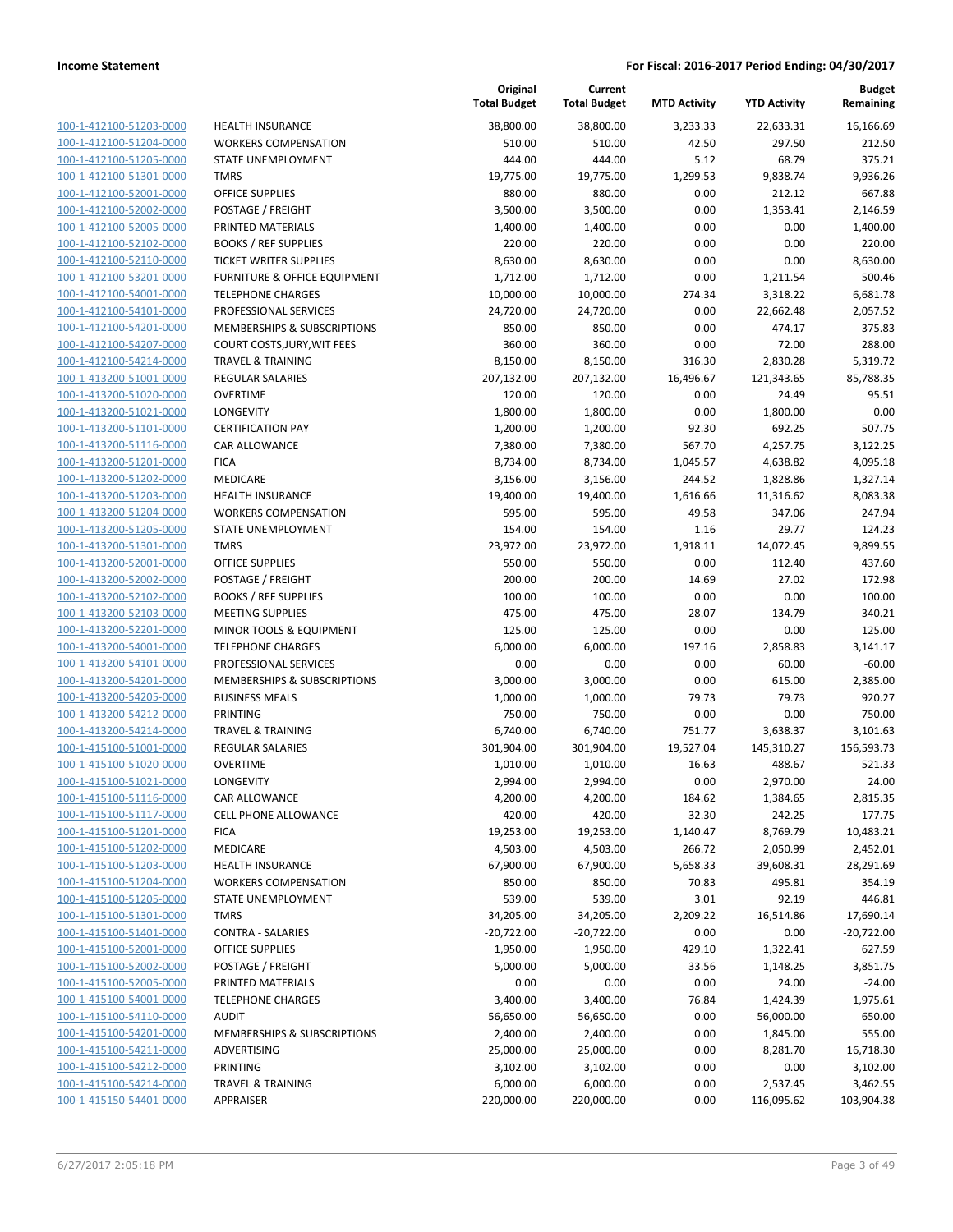| 100-1-415150-54402-0000                                          |
|------------------------------------------------------------------|
| 100-1-415300-54106-0000                                          |
| 100-1-415500-51001-0000                                          |
| 100-1-415500-51020-0000                                          |
| 100-1-415500-51021-0000                                          |
| 100-1-415500-51102-0000                                          |
| 100-1-415500-51116-0000                                          |
| 100-1-415500-51117-0000                                          |
| 100-1-415500-51201-0000                                          |
| 100-1-415500-51202-0000                                          |
| 100-1-415500-51203-0000                                          |
| 100-1-415500-51204-0000                                          |
| 100-1-415500-51205-0000                                          |
| <u>100-1-415500-51301-0000</u>                                   |
| 100-1-415500-52001-0000                                          |
| 100-1-415500-52002-0000                                          |
|                                                                  |
| 100-1-415500-52303-0000                                          |
| 100-1-415500-52401-0000                                          |
| <u>100-1-415500-54001-0000</u>                                   |
| 100-1-415500-54102-0000                                          |
| 100-1-415500-54103-0000                                          |
| 100-1-415500-54107-0000                                          |
| 100-1-415500-54118-0000                                          |
| <u>100-1-415500-54119-0000</u>                                   |
| 100-1-415500-54201-0000                                          |
| 100-1-415500-54213-0000                                          |
| 100-1-415500-54214-0000                                          |
| 100-1-421100-51001-0000                                          |
| 100-1-421100-51020-0000                                          |
| 100-1-421100-51021-0000                                          |
| 100-1-421100-51101-0000                                          |
| 100-1-421100-51115-0000                                          |
| 100-1-421100-51117-0000                                          |
| <u>100-1-421100-51201-0000</u>                                   |
| 100-1-421100-51202-0000                                          |
| 100-1-421100-51203-0000                                          |
| 100-1-421100-51204-0000                                          |
|                                                                  |
| 100-1-421100-51205-0000                                          |
| <u>100-1-421100-51301-0000</u>                                   |
| 100-1-421100-51401-0000                                          |
| 100-1-421100-52001-0000                                          |
| <u>100-1-421100-52002-0000</u>                                   |
| <u>100-1-421100-52004-0000</u>                                   |
| 100-1-421100-52005-0000                                          |
| <u>100-1-421100-52103-0000</u>                                   |
| 100-1-421100-52104-0000                                          |
| 100-1-421100-52201-0000                                          |
| 100-1-421100-52203-0000                                          |
|                                                                  |
| <u>100-1-421100-52302-0000</u>                                   |
| <u>100-1-421100-52305-0000</u>                                   |
| 100-1-421100-53202-0000                                          |
|                                                                  |
| 100-1-421100-53205-0000                                          |
| <u>100-1-421100-54001-0000</u>                                   |
| <u>100-1-421100-54002-0000</u>                                   |
| <u>100-1-421100-54201-0000</u>                                   |
| <u>100-1-421100-54205-0000</u>                                   |
| 100-1-421100-54212-0000                                          |
| <u>100-1-421100-54213-0000</u><br><u>100-1-421100-54214-0000</u> |

|                                                    |                                                              | Original<br><b>Total Budget</b> | Current<br><b>Total Budget</b> | <b>MTD Activity</b> | <b>YTD Activity</b>    | <b>Budget</b><br>Remaining |
|----------------------------------------------------|--------------------------------------------------------------|---------------------------------|--------------------------------|---------------------|------------------------|----------------------------|
| 100-1-415150-54402-0000                            | <b>COLLECTOR</b>                                             | 15,350.00                       | 15,350.00                      | 0.00                | 15,884.05              | $-534.05$                  |
| 100-1-415300-54106-0000                            | <b>ATTORNEY FEES</b>                                         | 200,000.00                      | 200,000.00                     | 35,000.00           | 120,247.01             | 79,752.99                  |
| 100-1-415500-51001-0000                            | REGULAR SALARIES                                             | 159,633.00                      | 159,633.00                     | 12,320.23           | 91,038.46              | 68,594.54                  |
| 100-1-415500-51020-0000                            | <b>OVERTIME</b>                                              | 719.00                          | 719.00                         | 0.00                | 119.76                 | 599.24                     |
| 100-1-415500-51021-0000                            | <b>LONGEVITY</b>                                             | 3,030.00                        | 3,030.00                       | 0.00                | 1,992.00               | 1,038.00                   |
| 100-1-415500-51102-0000                            | <b>BILINGUAL PAY</b>                                         | 600.00                          | 600.00                         | 0.00                | 0.00                   | 600.00                     |
| 100-1-415500-51116-0000                            | CAR ALLOWANCE                                                | 4,200.00                        | 4,200.00                       | 323.08              | 2,423.10               | 1,776.90                   |
| 100-1-415500-51117-0000                            | <b>CELL PHONE ALLOWANCE</b>                                  | 960.00                          | 960.00                         | 73.84               | 553.80                 | 406.20                     |
| 100-1-415500-51201-0000                            | <b>FICA</b>                                                  | 10,487.00                       | 10,487.00                      | 755.67              | 5,795.21               | 4,691.79                   |
| 100-1-415500-51202-0000                            | MEDICARE                                                     | 2,453.00                        | 2,453.00                       | 176.72              | 1,355.32               | 1,097.68                   |
| 100-1-415500-51203-0000                            | <b>HEALTH INSURANCE</b>                                      | 29,100.00                       | 29,100.00                      | 2,425.00            | 16,975.00              | 12,125.00                  |
| 100-1-415500-51204-0000                            | <b>WORKERS COMPENSATION</b>                                  | 463.00                          | 463.00                         | 38.58               | 270.06                 | 192.94                     |
| 100-1-415500-51205-0000                            | STATE UNEMPLOYMENT                                           | 231.00                          | 231.00                         | 1.42                | 48.76                  | 182.24                     |
| 100-1-415500-51301-0000                            | <b>TMRS</b>                                                  | 18,631.00                       | 18,631.00                      | 1,421.78            | 10,508.01              | 8,122.99                   |
| 100-1-415500-52001-0000                            | <b>OFFICE SUPPLIES</b>                                       | 1,500.00                        | 1,500.00                       | 337.72              | 925.55                 | 574.45                     |
| 100-1-415500-52002-0000                            | POSTAGE / FREIGHT                                            | 700.00                          | 700.00                         | 0.00                | 340.54                 | 359.46                     |
| 100-1-415500-52303-0000                            | <b>TRAINING SUPPLIES</b>                                     | 500.00                          | 500.00                         | 38.00               | 152.65                 | 347.35                     |
| 100-1-415500-52401-0000                            | RECREATIONAL SUPPLIES                                        | 2,800.00                        | 2,800.00                       | 88.10               | 88.10                  | 2,711.90                   |
| 100-1-415500-54001-0000                            | <b>TELEPHONE CHARGES</b>                                     | 2,500.00                        | 2,500.00                       | 0.60                | 951.74                 | 1,548.26                   |
| 100-1-415500-54102-0000                            | <b>MVR CHECKS</b>                                            | 200.00                          | 200.00                         | 111.16              | 144.00                 | 56.00                      |
| 100-1-415500-54103-0000                            | CONSULTING                                                   | 300.00                          | 300.00                         | 0.00                | 0.00                   | 300.00                     |
| 100-1-415500-54107-0000                            | <b>MEDICAL</b>                                               | 5,000.00                        | 5,000.00                       | 240.00              | 3,066.00               | 1,934.00                   |
| 100-1-415500-54118-0000                            | <b>MEDICAL - POLICE</b>                                      | 2,500.00                        | 2,500.00                       | 50.00               | 827.00                 | 1,673.00                   |
| 100-1-415500-54119-0000                            | <b>MEDICAL - FIRE</b>                                        | 1,000.00                        | 1,000.00                       | 1,074.00            | 1,074.00               | $-74.00$                   |
| 100-1-415500-54201-0000                            | MEMBERSHIPS & SUBSCRIPTIONS                                  | 3,500.00                        | 3,500.00                       | 204.59              | 1,589.27               | 1,910.73                   |
| 100-1-415500-54213-0000                            | PLAQUES AND AWARDS                                           | 8,500.00                        | 8,500.00                       | 149.95              | 7,205.93               | 1,294.07                   |
| 100-1-415500-54214-0000                            | <b>TRAVEL &amp; TRAINING</b>                                 | 3,550.00                        | 3,550.00                       | 325.00              | 325.00                 | 3,225.00                   |
| 100-1-421100-51001-0000                            | REGULAR SALARIES                                             | 257,202.00                      | 257,202.00                     | 19,433.99           | 148,642.65             | 108,559.35                 |
| 100-1-421100-51020-0000                            | <b>OVERTIME</b>                                              | 1,651.00                        | 1,651.00                       | 0.00                | 2,925.77               | $-1,274.77$                |
| 100-1-421100-51021-0000                            | LONGEVITY                                                    | 3,480.00                        | 3,480.00                       | 0.00                | 3,468.00               | 12.00                      |
| 100-1-421100-51101-0000                            | <b>CERTIFICATION PAY</b>                                     | 3,000.00                        | 3,000.00                       | 276.92              | 1,938.42               | 1,061.58                   |
| 100-1-421100-51115-0000                            | <b>CLOTHING ALLOWANCE</b>                                    | 600.00                          | 600.00                         | 300.00              | 600.00                 | 0.00                       |
| 100-1-421100-51117-0000                            | <b>CELL PHONE ALLOWANCE</b>                                  | 1,560.00                        | 1,560.00                       | 120.00              | 900.00                 | 660.00                     |
| 100-1-421100-51201-0000                            | <b>FICA</b>                                                  | 16,585.00                       | 16,585.00                      | 1,179.91            | 9,330.34               | 7,254.66                   |
| 100-1-421100-51202-0000                            | MEDICARE                                                     | 3,879.00                        | 3,879.00                       | 275.95              | 2,182.10               | 1,696.90                   |
| 100-1-421100-51203-0000                            | <b>HEALTH INSURANCE</b>                                      | 38,800.00                       | 38,800.00                      | 3,233.33            | 22,633.31              | 16,166.69                  |
| 100-1-421100-51204-0000                            | <b>WORKERS COMPENSATION</b>                                  | 4,915.00                        | 4,915.00                       | 409.58              | 2,867.06               | 2,047.94                   |
| 100-1-421100-51205-0000                            | STATE UNEMPLOYMENT                                           | 308.00                          | 308.00                         | 0.98                | 61.98                  | 246.02                     |
| 100-1-421100-51301-0000                            | <b>TMRS</b>                                                  | 29,464.00                       | 29,464.00                      | 2,250.63            | 17,410.29              | 12,053.71                  |
| 100-1-421100-51401-0000                            | <b>CONTRA - SALARIES</b>                                     | 0.00                            | 0.00                           | 0.00                | $-868.39$              | 868.39                     |
| 100-1-421100-52001-0000                            | <b>OFFICE SUPPLIES</b>                                       | 1,402.92                        | 1,402.92                       | $-34.50$            | 275.35                 | 1,127.57                   |
| 100-1-421100-52002-0000                            | POSTAGE / FREIGHT                                            | 240.00                          | 240.00                         | 0.00                | 1,673.55               | $-1,433.55$                |
| 100-1-421100-52004-0000                            | <b>COMPUTER SUPPLIES</b>                                     | 335.04                          | 335.04                         | 0.00                | 0.00                   | 335.04                     |
| 100-1-421100-52005-0000                            | PRINTED MATERIALS                                            | 210.00                          | 210.00                         | 115.00              | 115.00                 | 95.00                      |
| 100-1-421100-52103-0000                            | <b>MEETING SUPPLIES</b>                                      | 2,595.00                        | 2,595.00                       | 257.78              | 819.56                 | 1,775.44<br>201.09         |
| 100-1-421100-52104-0000                            | <b>WEARING APPAREL</b><br><b>MINOR TOOLS &amp; EQUIPMENT</b> | 312.00                          | 312.00                         | 0.00                | 110.91                 |                            |
| 100-1-421100-52201-0000                            | <b>MOTOR VEHICLE FUEL</b>                                    | 632.00                          | 632.00                         | 0.00                | 0.00                   | 632.00                     |
| 100-1-421100-52203-0000<br>100-1-421100-52302-0000 |                                                              | 3,945.00                        | 3,945.00                       | 149.38              | 1,823.85               | 2,121.15                   |
| 100-1-421100-52305-0000                            | <b>MEDICAL SUPPLIES</b><br>PUBLIC EDUCATION                  | 400.00<br>8,112.00              | 400.00<br>8,112.00             | 0.00<br>49.50       | 125.99<br>977.58       | 274.01<br>7,134.42         |
| 100-1-421100-53202-0000                            | MACHINE, TOOLS & IMPLMNTS                                    | 150.00                          | 150.00                         | 0.00                | 0.00                   | 150.00                     |
| 100-1-421100-53205-0000                            | <b>MOTOR VEHICLES</b>                                        | 2,500.00                        |                                | 0.00                | 606.67                 | 1,893.33                   |
| 100-1-421100-54001-0000                            | <b>TELEPHONE CHARGES</b>                                     | 34,659.90                       | 2,500.00<br>34,659.90          | 383.25              |                        | 23,320.46                  |
| 100-1-421100-54002-0000                            | <b>UTILITY CHARGES</b>                                       | 78,032.11                       | 78,032.11                      | 5,185.88            | 11,339.44<br>40,506.21 | 37,525.90                  |
| 100-1-421100-54201-0000                            | MEMBERSHIPS & SUBSCRIPTIONS                                  | 2,479.00                        | 2,479.00                       | 28.00               | 2,495.18               | $-16.18$                   |
| 100-1-421100-54205-0000                            | <b>BUSINESS MEALS</b>                                        | 200.00                          | 200.00                         | 0.00                | 11.08                  | 188.92                     |
| 100-1-421100-54212-0000                            | PRINTING                                                     | 200.00                          | 200.00                         | 0.00                | 0.00                   | 200.00                     |
| 100-1-421100-54213-0000                            | PLAQUES AND AWARDS                                           | 200.00                          | 410.00                         | 0.00                | 0.00                   | 410.00                     |
| 100-1-421100-54214-0000                            | <b>TRAVEL &amp; TRAINING</b>                                 | 8,275.00                        | 8,275.00                       | 350.00              | 3,051.21               | 5,223.79                   |
|                                                    |                                                              |                                 |                                |                     |                        |                            |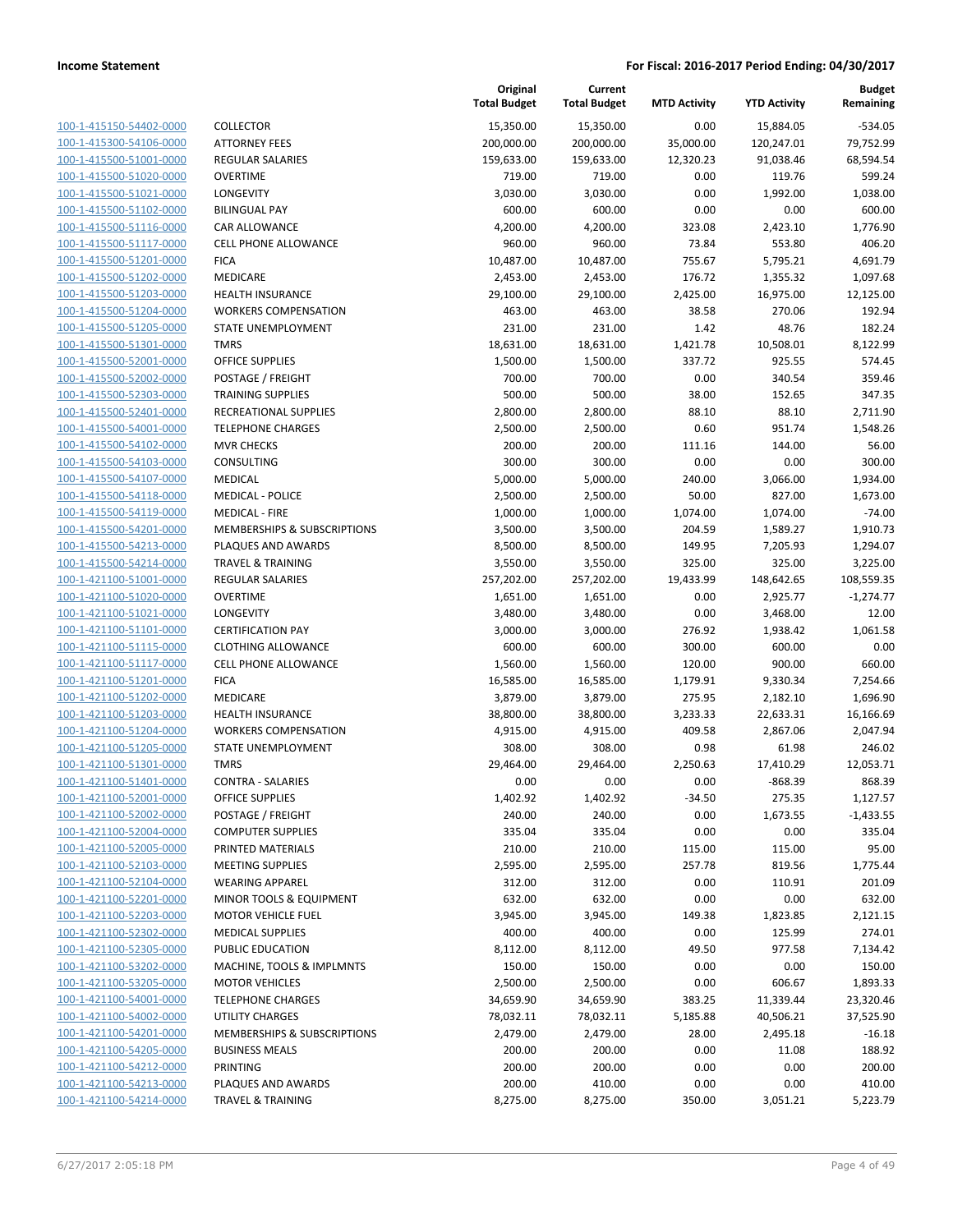| 100-1-421210-51001-0000                 |
|-----------------------------------------|
| 100-1-421210-51020-0000                 |
| 100-1-421210-51021-0000                 |
| 100-1-421210-51101-0000                 |
| 100-1-421210-51115-0000                 |
| 100-1-421210-51117-0000                 |
| 100-1-421210-51201-0000                 |
| 100-1-421210-51202-0000                 |
| 100-1-421210-51203-0000                 |
| 100-1-421210-51204-0000                 |
| 100-1-421210-51205-0000                 |
| $-421210 - 51301$<br>$100 - 1$<br>-0000 |
| 100-1-421210-51401-0000                 |
| 100-1-421210-52001-0000                 |
| <u>100-1-421210-52002-0000</u>          |
| <u>100-1-421210-52004-0000</u>          |
| 100-1-421210-52005-0000                 |
| 100-1-421210-52102-0000                 |
| 100-1-421210-52104-0000                 |
| 100-1-421210-52201-0000                 |
| 100-1-421210-52203-0000                 |
| -421210-53203-0000<br>$100 - 1$         |
| 100-1-421210-53205-0000                 |
| 100-1-421210-54001-0000                 |
| <u>100-1-421210-54201-0000</u>          |
| <u>100-1-421210-54208-0000</u>          |
| 100-1-421210-54214-0000                 |
| 100-1-421210-54215-0000                 |
| 100-1-421210-54216-0000                 |
| 100-1-421230-51001-0000                 |
| 100-1-421230-51020-0000                 |
| 100-1-421230-51021-0000                 |
| 100-1-421230-51101-0000                 |
| 100-1-421230-51102-0000                 |
| 100-1-421230-51115-0000                 |
| 100-1-421230-51117-0000                 |
| 100-1-421230-51201-0000                 |
| 100-1-421230-51202-0000                 |
| 100-1-421230-51203-0000                 |
| 100-1-421230-51204-0000                 |
| 100-1-421230-51205-0000                 |
| 100-1-421230-51301-0000                 |
| 100-1-421230-51401-0000                 |
| <u>100-1-421230-52001-0000</u>          |
| <u>100-1-421230-52002-0000</u>          |
| 100-1-421230-52004-0000                 |
| 100-1-421230-52005-0000                 |
| 100-1-421230-52102-0000                 |
| <u>100-1-421230-52104-0000</u>          |
| <u>100-1-421230-52108-0000</u>          |
| <u>100-1-421230-52109-0000</u>          |
| 100-1-421230-52111-0000                 |
| 100-1-421230-52201-0000                 |
| <u>100-1-421230-52203-0000</u>          |
| <u>100-1-421230-52303-0000</u>          |
| <u>100-1-421230-53202-0000</u>          |
| <u>100-1-421230-53205-0000</u>          |
| 100-1-421230-54001-0000                 |
| 100-1-421230-54108-0000                 |

| REGULAR SALARIES             |
|------------------------------|
| OVERTIME                     |
| LONGEVITY                    |
| <b>CERTIFICATION PAY</b>     |
| CLOTHING ALLOWANCE           |
| <b>CELL PHONE ALLOWANCE</b>  |
| <b>FICA</b>                  |
| MEDICARE                     |
| <b>HEALTH INSURANCE</b>      |
| WORKERS COMPENSATION         |
| STATE UNEMPLOYMENT           |
| <b>TMRS</b>                  |
| <b>CONTRA - SALARIES</b>     |
| OFFICE SUPPLIES              |
| POSTAGE / FREIGHT            |
| COMPUTER SUPPLIES            |
| PRINTED MATERIALS            |
| <b>BOOKS / REF SUPPLIES</b>  |
| <b>WEARING APPAREL</b>       |
| MINOR TOOLS & EQUIPMENT      |
| <b>MOTOR VEHICLE FUEL</b>    |
| INSTRUMENTS & APPARATUS      |
| <b>MOTOR VEHICLES</b>        |
| <b>TELEPHONE CHARGES</b>     |
| MEMBERSHIPS & SUBSCRIPTIONS  |
| LABORATORY WORK              |
| <b>TRAVEL &amp; TRAINING</b> |
| <b>EVIDENCE PURCHASES</b>    |
| <b>INFORMANT EXPENSES</b>    |
| REGULAR SALARIES             |
| OVERTIME                     |
| LONGEVITY                    |
| <b>CERTIFICATION PAY</b>     |
| <b>BILINGUAL PAY</b>         |
| <b>CLOTHING ALLOWANCE</b>    |
| <b>CELL PHONE ALLOWANCE</b>  |
| <b>FICA</b>                  |
| <b>MEDICARE</b>              |
| <b>HEALTH INSURANCE</b>      |
| <b>WORKERS COMPENSATION</b>  |
| <b>STATE UNEMPLOYMENT</b>    |
| <b>TMRS</b>                  |
| CONTRA - SALARIES            |
| OFFICE SUPPLIES              |
| POSTAGE / FREIGHT            |
| <b>COMPUTER SUPPLIES</b>     |
| PRINTED MATERIALS            |
| <b>BOOKS / REF SUPPLIES</b>  |
| <b>WEARING APPAREL</b>       |
| <b>MENAGERIE SUPPLIES</b>    |
| SUPPORT OF PRISONERS         |
| AMMUNITION                   |
| MINOR TOOLS & EQUIPMENT      |
| MOTOR VEHICLE FUEL           |
| TRAINING SUPPLIES            |
| MACHINE, TOOLS & IMPLMNTS    |
| <b>MOTOR VEHICLES</b>        |
| <b>TELEPHONE CHARGES</b>     |

|                         |                                    | Original<br><b>Total Budget</b> | Current<br><b>Total Budget</b> | <b>MTD Activity</b> | <b>YTD Activity</b> | <b>Budget</b><br>Remaining |
|-------------------------|------------------------------------|---------------------------------|--------------------------------|---------------------|---------------------|----------------------------|
| 100-1-421210-51001-0000 | <b>REGULAR SALARIES</b>            | 727,921.00                      | 727,921.00                     | 50,429.32           | 379,549.73          | 348,371.27                 |
| 100-1-421210-51020-0000 | <b>OVERTIME</b>                    | 40,680.00                       | 40,680.00                      | 5,908.26            | 35,968.89           | 4,711.11                   |
| 100-1-421210-51021-0000 | LONGEVITY                          | 14,322.00                       | 14,322.00                      | 138.46              | 10,806.45           | 3,515.55                   |
| 100-1-421210-51101-0000 | <b>CERTIFICATION PAY</b>           | 18,600.00                       | 18,600.00                      | 1,292.28            | 9,692.10            | 8,907.90                   |
| 100-1-421210-51115-0000 | <b>CLOTHING ALLOWANCE</b>          | 6,600.00                        | 6,600.00                       | 2,700.00            | 5,400.00            | 1,200.00                   |
| 100-1-421210-51117-0000 | <b>CELL PHONE ALLOWANCE</b>        | 4,680.00                        | 4,680.00                       | 378.48              | 2,838.60            | 1,841.40                   |
| 100-1-421210-51201-0000 | <b>FICA</b>                        | 50,394.00                       | 50,394.00                      | 3,565.81            | 26,162.65           | 24,231.35                  |
| 100-1-421210-51202-0000 | MEDICARE                           | 11,786.00                       | 11,786.00                      | 833.94              | 6,118.70            | 5,667.30                   |
| 100-1-421210-51203-0000 | <b>HEALTH INSURANCE</b>            | 106,700.00                      | 106,700.00                     | 8,891.67            | 62,241.69           | 44,458.31                  |
| 100-1-421210-51204-0000 | <b>WORKERS COMPENSATION</b>        | 20,509.00                       | 20,509.00                      | 1,709.08            | 11,963.56           | 8,545.44                   |
| 100-1-421210-51205-0000 | STATE UNEMPLOYMENT                 | 848.00                          | 848.00                         | 0.00                | 166.63              | 681.37                     |
| 100-1-421210-51301-0000 | <b>TMRS</b>                        | 89,530.00                       | 89,530.00                      | 6,802.65            | 48,801.75           | 40,728.25                  |
| 100-1-421210-51401-0000 | <b>CONTRA - SALARIES</b>           | 0.00                            | 0.00                           | $-4,919.77$         | $-20,121.96$        | 20,121.96                  |
| 100-1-421210-52001-0000 | <b>OFFICE SUPPLIES</b>             | 1,605.00                        | 1,605.00                       | 0.00                | 25.34               | 1,579.66                   |
| 100-1-421210-52002-0000 | POSTAGE / FREIGHT                  | 150.00                          | 150.00                         | 0.00                | 109.57              | 40.43                      |
| 100-1-421210-52004-0000 | <b>COMPUTER SUPPLIES</b>           | 1,615.00                        | 1,615.00                       | 0.00                | 0.00                | 1,615.00                   |
| 100-1-421210-52005-0000 | PRINTED MATERIALS                  | 100.00                          | 100.00                         | 0.00                | 0.00                | 100.00                     |
| 100-1-421210-52102-0000 | <b>BOOKS / REF SUPPLIES</b>        | 120.00                          | 120.00                         | 0.00                | 0.00                | 120.00                     |
| 100-1-421210-52104-0000 | <b>WEARING APPAREL</b>             | 180.00                          | 180.00                         | 0.00                | 0.00                | 180.00                     |
| 100-1-421210-52201-0000 | MINOR TOOLS & EQUIPMENT            | 1,460.00                        | 1,460.00                       | 19.51               | $-42.56$            | 1,502.56                   |
| 100-1-421210-52203-0000 | <b>MOTOR VEHICLE FUEL</b>          | 10,427.00                       | 10,427.00                      | 310.90              | 2,981.84            | 7,445.16                   |
| 100-1-421210-53203-0000 | <b>INSTRUMENTS &amp; APPARATUS</b> | 300.00                          | 300.00                         | 0.00                | 0.00                | 300.00                     |
| 100-1-421210-53205-0000 | <b>MOTOR VEHICLES</b>              | 3,000.00                        | 3,000.00                       | 77.39               | 2,031.14            | 968.86                     |
| 100-1-421210-54001-0000 | <b>TELEPHONE CHARGES</b>           | 37,806.24                       | 37,806.24                      | 981.20              | 16,525.39           | 21,280.85                  |
| 100-1-421210-54201-0000 | MEMBERSHIPS & SUBSCRIPTIONS        | 6,997.00                        | 6,997.00                       | 0.00                | 5,952.66            | 1,044.34                   |
| 100-1-421210-54208-0000 | <b>LABORATORY WORK</b>             | 5,500.00                        | 5,500.00                       | 1,308.19            | 2,322.76            | 3,177.24                   |
| 100-1-421210-54214-0000 | <b>TRAVEL &amp; TRAINING</b>       | 7,350.00                        | 7,350.00                       | 1,281.38            | 5,768.47            | 1,581.53                   |
| 100-1-421210-54215-0000 | <b>EVIDENCE PURCHASES</b>          | 1,000.00                        | 1,000.00                       | 0.00                | 0.00                | 1,000.00                   |
| 100-1-421210-54216-0000 | <b>INFORMANT EXPENSES</b>          | 1,000.00                        | 1,000.00                       | 0.00                | 0.00                | 1,000.00                   |
| 100-1-421230-51001-0000 | REGULAR SALARIES                   | 2,774,200.00                    | 2,774,200.00                   | 187,286.52          | 1,464,916.54        | 1,309,283.46               |
| 100-1-421230-51020-0000 | <b>OVERTIME</b>                    | 196,990.00                      | 196,990.00                     | 14,097.10           | 142,943.60          | 54,046.40                  |
| 100-1-421230-51021-0000 | LONGEVITY                          | 35,802.00                       | 35,802.00                      | 376.60              | 30,024.65           | 5,777.35                   |
| 100-1-421230-51101-0000 | <b>CERTIFICATION PAY</b>           | 50,400.00                       | 50,400.00                      | 3,299.96            | 26,330.43           | 24,069.57                  |
| 100-1-421230-51102-0000 | <b>BILINGUAL PAY</b>               | 900.00                          | 900.00                         | 69.24               | 530.84              | 369.16                     |
| 100-1-421230-51115-0000 | <b>CLOTHING ALLOWANCE</b>          | 600.00                          | 600.00                         | 300.00              | 600.00              | 0.00                       |
| 100-1-421230-51117-0000 | <b>CELL PHONE ALLOWANCE</b>        | 1,920.00                        | 1,920.00                       | 147.68              | 1,107.60            | 812.40                     |
| 100-1-421230-51201-0000 | <b>FICA</b>                        | 189,770.00                      | 189,770.00                     | 12,158.39           | 103,088.64          | 86,681.36                  |
| 100-1-421230-51202-0000 | <b>MEDICARE</b>                    | 44,382.00                       | 44,382.00                      | 2,843.49            | 24,109.43           | 20,272.57                  |
| 100-1-421230-51203-0000 | <b>HEALTH INSURANCE</b>            | 421,950.00                      | 421,950.00                     | 35,162.50           | 246,137.50          | 175,812.50                 |
| 100-1-421230-51204-0000 | <b>WORKERS COMPENSATION</b>        | 76,821.00                       | 76,821.00                      | 6,401.75            | 44,812.25           | 32,008.75                  |
| 100-1-421230-51205-0000 | STATE UNEMPLOYMENT                 | 3,352.00                        | 3,352.00                       | 0.67                | 680.88              | 2,671.12                   |
| 100-1-421230-51301-0000 | <b>TMRS</b>                        | 337,148.00                      | 337,148.00                     | 22,983.45           | 190,579.92          | 146,568.08                 |
| 100-1-421230-51401-0000 | <b>CONTRA - SALARIES</b>           | 0.00                            | 0.00                           | $-1,728.10$         | $-21,640.57$        | 21,640.57                  |
| 100-1-421230-52001-0000 | <b>OFFICE SUPPLIES</b>             | 1,200.00                        | 1,200.00                       | 0.00                | 751.91              | 448.09                     |
| 100-1-421230-52002-0000 | POSTAGE / FREIGHT                  | 390.00                          | 390.00                         | 0.00                | 81.56               | 308.44                     |
| 100-1-421230-52004-0000 | <b>COMPUTER SUPPLIES</b>           | 400.00                          | 400.00                         | 0.00                | 0.00                | 400.00                     |
| 100-1-421230-52005-0000 | PRINTED MATERIALS                  | 1,000.00                        | 1,000.00                       | 211.35              | 235.35              | 764.65                     |
| 100-1-421230-52102-0000 | <b>BOOKS / REF SUPPLIES</b>        | 800.00                          | 800.00                         | 0.00                | 0.00                | 800.00                     |
| 100-1-421230-52104-0000 | <b>WEARING APPAREL</b>             | 19,048.00                       | 19,048.00                      | 499.51              | 5,370.26            | 13,677.74                  |
| 100-1-421230-52108-0000 | <b>MENAGERIE SUPPLIES</b>          | 475.00                          | 475.00                         | 0.00                | 0.00                | 475.00                     |
| 100-1-421230-52109-0000 | <b>SUPPORT OF PRISONERS</b>        | 2,400.00                        | 2,400.00                       | 546.42              | 1,817.06            | 582.94                     |
| 100-1-421230-52111-0000 | AMMUNITION                         | 15,163.00                       | 15,163.00                      | 1,958.10            | 4,394.58            | 10,768.42                  |
| 100-1-421230-52201-0000 | MINOR TOOLS & EQUIPMENT            | 22,272.00                       | 23,972.00                      | 382.42              | 6,723.14            | 17,248.86                  |
| 100-1-421230-52203-0000 | <b>MOTOR VEHICLE FUEL</b>          | 109,896.00                      | 109,896.00                     | 5,506.95            | 43,670.49           | 66,225.51                  |
| 100-1-421230-52303-0000 | <b>TRAINING SUPPLIES</b>           | 97.00                           | 97.00                          | 0.00                | 0.00                | 97.00                      |
| 100-1-421230-53202-0000 | MACHINE, TOOLS & IMPLMNTS          | 1,500.00                        | 1,500.00                       | 0.00                | 850.70              | 649.30                     |
| 100-1-421230-53205-0000 | <b>MOTOR VEHICLES</b>              | 67,790.00                       | 67,790.00                      | $-2,401.90$         | $-708.59$           | 68,498.59                  |
| 100-1-421230-54001-0000 | <b>TELEPHONE CHARGES</b>           | 55,640.00                       | 55,640.00                      | 2,352.51            | 29,660.60           | 25,979.40                  |
| 100-1-421230-54108-0000 | <b>VETERINARY SERVICES</b>         | 900.00                          | 900.00                         | 0.00                | 232.00              | 668.00                     |
|                         |                                    |                                 |                                |                     |                     |                            |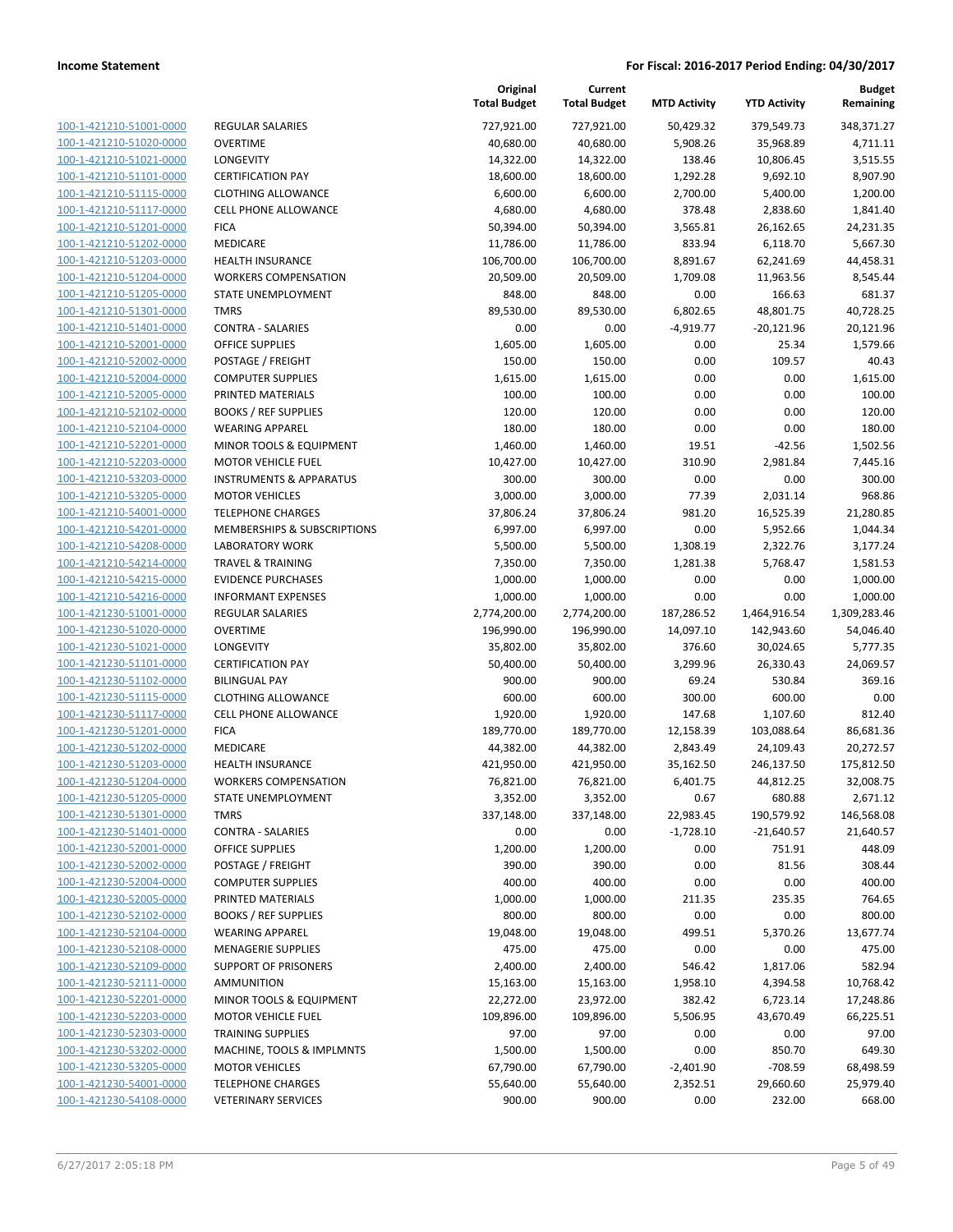**Budget Remaining**

| 100-1-421230-54201-0000        |
|--------------------------------|
| 100-1-421230-54214-0000        |
| 100-1-421240-51001-0000        |
| 100-1-421240-51020-0000        |
| 100-1-421240-51021-0000        |
| 100-1-421240-51101-0000        |
| 100-1-421240-51102-0000        |
| 100-1-421240-51117-0000        |
| 100-1-421240-51201-0000        |
| 100-1-421240-51202-0000        |
| 100-1-421240-51203-0000        |
| 100-1-421240-51204-0000        |
| 100-1-421240-51205-0000        |
| 100-1-421240-51301-0000        |
| <u>100-1-421240-51302-0000</u> |
| 100-1-421240-51401-0000        |
| 100-1-421240-52001-0000        |
| 100-1-421240-52002-0000        |
| 100-1-421240-52004-0000        |
| <u>100-1-421240-52005-0000</u> |
| 100-1-421240-52102-0000        |
| 100-1-421240-52104-0000        |
| 100-1-421240-52201-0000        |
| 100-1-421240-52203-0000        |
| <u>100-1-421240-52303-0000</u> |
| 100-1-421240-53202-0000        |
| 100-1-421240-53205-0000        |
|                                |
| 100-1-421240-53207-0000        |
| 100-1-421240-54001-0000        |
| 100-1-421240-54101-0000        |
| 100-1-421240-54201-0000        |
| 100-1-421240-54212-0000        |
| 100-1-421240-54214-0000        |
| 100-1-421240-55232-0000        |
| 100-1-421600-52104-0000        |
| 100-1-421600-52111-0000        |
| 100-1-421600-52201-0000        |
| 100-1-421600-52206-0000        |
| 100-1-421600-53202-0000        |
| 100-1-421600-54201-0000        |
| 100-1-421600-54214-0000        |
| <u>100-1-421600-55201-0000</u> |
| 100-1-422100-51001-0000        |
| <u>100-1-422100-51020-0000</u> |
| 100-1-422100-51021-0000        |
| 100-1-422100-51101-0000        |
| 100-1-422100-51116-0000        |
| 100-1-422100-51117-0000        |
| <u>100-1-422100-51201-0000</u> |
| <u>100-1-422100-51202-0000</u> |
| <u>100-1-422100-51203-0000</u> |
| 100-1-422100-51204-0000        |
| 100-1-422100-51205-0000        |
| <u>100-1-422100-51301-0000</u> |
| <u>100-1-422100-51302-0000</u> |
| <u>100-1-422100-52001-0000</u> |
| <u>100-1-422100-52002-0000</u> |
| 100-1-422100-52102-0000        |
| <u>100-1-422100-52103-0000</u> |
|                                |

|                         |                              | Original<br><b>Total Budget</b> | Current<br><b>Total Budget</b> | <b>MTD Activity</b> | <b>YTD Activity</b> | <b>Budget</b><br>Remaining |
|-------------------------|------------------------------|---------------------------------|--------------------------------|---------------------|---------------------|----------------------------|
| 100-1-421230-54201-0000 | MEMBERSHIPS & SUBSCRIPTIONS  | 90.00                           | 90.00                          | 0.00                | 50.00               | 40.00                      |
| 100-1-421230-54214-0000 | <b>TRAVEL &amp; TRAINING</b> | 4,049.00                        | 2,349.00                       | 0.00                | 350.00              | 1,999.00                   |
| 100-1-421240-51001-0000 | REGULAR SALARIES             | 739,684.00                      | 739,684.00                     | 57,025.89           | 407,826.92          | 331,857.08                 |
| 100-1-421240-51020-0000 | <b>OVERTIME</b>              | 50,174.00                       | 50,174.00                      | 1,319.85            | 25,922.56           | 24,251.44                  |
| 100-1-421240-51021-0000 | LONGEVITY                    | 10,356.00                       | 10,356.00                      | 135.69              | 8,604.67            | 1,751.33                   |
| 100-1-421240-51101-0000 | <b>CERTIFICATION PAY</b>     | 13,200.00                       | 13,200.00                      | 1,246.12            | 9,138.22            | 4,061.78                   |
| 100-1-421240-51102-0000 | <b>BILINGUAL PAY</b>         | 2,100.00                        | 2,100.00                       | 115.40              | 853.96              | 1,246.04                   |
| 100-1-421240-51117-0000 | <b>CELL PHONE ALLOWANCE</b>  | 1,920.00                        | 1,920.00                       | 147.68              | 1,107.60            | 812.40                     |
| 100-1-421240-51201-0000 | <b>FICA</b>                  | 22,207.00                       | 22,207.00                      | 1,597.52            | 11,571.43           | 10,635.57                  |
| 100-1-421240-51202-0000 | MEDICARE                     | 11,853.00                       | 11,853.00                      | 830.84              | 6,392.02            | 5,460.98                   |
| 100-1-421240-51203-0000 | HEALTH INSURANCE             | 179,350.00                      | 179,350.00                     | 14,945.83           | 104,620.81          | 74,729.19                  |
| 100-1-421240-51204-0000 | <b>WORKERS COMPENSATION</b>  | 4,381.00                        | 4,381.00                       | 365.08              | 2,555.56            | 1,825.44                   |
| 100-1-421240-51205-0000 | STATE UNEMPLOYMENT           | 1,503.00                        | 1,503.00                       | 9.33                | 282.08              | 1,220.92                   |
| 100-1-421240-51301-0000 | <b>TMRS</b>                  | 50,671.00                       | 50,671.00                      | 3,086.63            | 22,127.99           | 28,543.01                  |
| 100-1-421240-51302-0000 | <b>FR&amp;R RETIREMENT</b>   | 62,368.00                       | 62,368.00                      | 5,298.65            | 42,563.15           | 19,804.85                  |
| 100-1-421240-51401-0000 | <b>CONTRA - SALARIES</b>     | 0.00                            | 0.00                           | 0.00                | $-1,015.90$         | 1,015.90                   |
| 100-1-421240-52001-0000 | <b>OFFICE SUPPLIES</b>       | 2,247.00                        | 2,247.00                       | 337.17              | 911.24              | 1,335.76                   |
| 100-1-421240-52002-0000 | POSTAGE / FREIGHT            | 2,500.00                        | 2,290.00                       | 0.00                | 66.00               | 2,224.00                   |
| 100-1-421240-52004-0000 | <b>COMPUTER SUPPLIES</b>     | 500.00                          | 500.00                         | 0.00                | 196.66              | 303.34                     |
| 100-1-421240-52005-0000 | PRINTED MATERIALS            | 1,150.50                        | 1,150.50                       | 0.00                | 0.00                | 1,150.50                   |
| 100-1-421240-52102-0000 | REFERENCE SUPPLIES           | 3,569.35                        | 3,569.35                       | 0.00                | 0.00                | 3,569.35                   |
| 100-1-421240-52104-0000 | <b>WEARING APPAREL</b>       | 1,800.00                        | 1,800.00                       | 1,000.00            | 1,000.00            | 800.00                     |
| 100-1-421240-52201-0000 | MINOR TOOLS & EQUIPMENT      | 2,200.00                        | 2,200.00                       | 0.00                | 210.81              | 1,989.19                   |
| 100-1-421240-52203-0000 | <b>MOTOR VEHICLE FUEL</b>    | 664.00                          | 664.00                         | 28.52               | 289.56              | 374.44                     |
| 100-1-421240-52303-0000 | <b>TRAINING SUPPLIES</b>     | 970.00                          | 970.00                         | 0.00                | 111.15              | 858.85                     |
| 100-1-421240-53202-0000 | MACHINE, TOOLS & IMPLMNTS    | 194.00                          | 194.00                         | 0.00                | 0.00                | 194.00                     |
| 100-1-421240-53205-0000 | <b>MOTOR VEHICLES</b>        | 840.00                          | 840.00                         | 0.00                | 44.94               | 795.06                     |
| 100-1-421240-53207-0000 | RADIO/COMMUNICATIONS         | 37,388.00                       | 37,388.00                      | 0.00                | 41,496.00           | $-4,108.00$                |
| 100-1-421240-54001-0000 | <b>TELEPHONE CHARGES</b>     | 36,000.00                       | 36,000.00                      | 713.53              | 17,360.35           | 18,639.65                  |
| 100-1-421240-54101-0000 | PROFESSIONAL SERVICES        | 8,316.00                        | 8,316.00                       | 0.00                | 10,690.66           | $-2,374.66$                |
| 100-1-421240-54201-0000 | MEMBERSHIPS & SUBSCRIPTIONS  | 1,263.00                        | 1,263.00                       | 50.00               | 925.00              | 338.00                     |
| 100-1-421240-54212-0000 | PRINTING                     | 485.00                          | 485.00                         | 0.00                | 0.00                | 485.00                     |
| 100-1-421240-54214-0000 | <b>TRAVEL &amp; TRAINING</b> | 19,769.00                       | 19,769.00                      | 1,716.11            | 9,034.85            | 10,734.15                  |
| 100-1-421240-55232-0000 | <b>FIREARMS PROGRAM</b>      | 9,600.00                        | 9,600.00                       | 0.00                | 4,541.81            | 5,058.19                   |
| 100-1-421600-52104-0000 | <b>WEARING APPAREL</b>       | 2,924.62                        | 2,924.62                       | 0.00                | 1,688.36            | 1,236.26                   |
| 100-1-421600-52111-0000 | AMMUNITION                   | 6,500.08                        | 6,500.08                       | 0.00                | 6,490.82            | 9.26                       |
| 100-1-421600-52201-0000 | MINOR TOOLS & EQUIPMENT      | 5,718.88                        | 5,718.88                       | 241.49              | 1,807.51            | 3,911.37                   |
| 100-1-421600-52206-0000 | SPECIAL OPS EQUIPMENT        | 5,810.19                        | 5,810.19                       | 3,017.83            | 3,017.83            | 2,792.36                   |
| 100-1-421600-53202-0000 | MACHINE, TOOLS & IMPLMNTS    | 50.00                           | 50.00                          | 0.00                | 37.50               | 12.50                      |
| 100-1-421600-54201-0000 | MEMBERSHIPS & SUBSCRIPTIONS  | 440.00                          | 440.00                         | 0.00                | 0.00                | 440.00                     |
| 100-1-421600-54214-0000 | <b>TRAVEL &amp; TRAINING</b> | 6,400.00                        | 6,400.00                       | 1,611.30            | 4,558.08            | 1,841.92                   |
| 100-1-421600-55201-0000 | <b>EQUIPMENT PURCHASES</b>   | 5,340.25                        | 5,340.25                       | 0.00                | 6,865.37            | $-1,525.12$                |
| 100-1-422100-51001-0000 | <b>REGULAR SALARIES</b>      | 235,540.00                      | 235,540.00                     | 17,910.95           | 135,370.68          | 100,169.32                 |
| 100-1-422100-51020-0000 | <b>OVERTIME</b>              | 1,310.00                        | 1,310.00                       | 0.00                | 0.00                | 1,310.00                   |
| 100-1-422100-51021-0000 | LONGEVITY                    | 3,906.00                        | 3,906.00                       | 94.16               | 2,553.27            | 1,352.73                   |
| 100-1-422100-51101-0000 | <b>CERTIFICATION PAY</b>     | 3,720.00                        | 3,720.00                       | 295.40              | 2,215.50            | 1,504.50                   |
| 100-1-422100-51116-0000 | CAR ALLOWANCE                | 7,800.00                        | 7,800.00                       | 507.68              | 3,807.60            | 3,992.40                   |
| 100-1-422100-51117-0000 | <b>CELL PHONE ALLOWANCE</b>  | 1,920.00                        | 1,920.00                       | 120.00              | 900.00              | 1,020.00                   |
| 100-1-422100-51201-0000 | <b>FICA</b>                  | 3,008.00                        | 3,008.00                       | 189.75              | 1,527.48            | 1,480.52                   |
| 100-1-422100-51202-0000 | MEDICARE                     | 3,686.00                        | 3,686.00                       | 269.82              | 2,057.12            | 1,628.88                   |
| 100-1-422100-51203-0000 | <b>HEALTH INSURANCE</b>      | 29,100.00                       | 29,100.00                      | 2,425.00            | 16,975.00           | 12,125.00                  |
| 100-1-422100-51204-0000 | <b>WORKERS COMPENSATION</b>  | 4,178.00                        | 4,178.00                       | 348.17              | 2,437.19            | 1,740.81                   |
| 100-1-422100-51205-0000 | STATE UNEMPLOYMENT           | 231.00                          | 231.00                         | 0.00                | 49.37               | 181.63                     |
| 100-1-422100-51301-0000 | <b>TMRS</b>                  | 5,344.00                        | 5,344.00                       | 378.46              | 3,033.18            | 2,310.82                   |
| 100-1-422100-51302-0000 | FR&R RETIREMENT              | 34,554.00                       | 34,554.00                      | 2,611.22            | 19,612.12           | 14,941.88                  |
| 100-1-422100-52001-0000 | OFFICE SUPPLIES              | 1,114.00                        | 1,114.00                       | 69.92               | 434.88              | 679.12                     |
| 100-1-422100-52002-0000 | POSTAGE / FREIGHT            | 250.00                          | 250.00                         | 13.30               | 87.24               | 162.76                     |
| 100-1-422100-52102-0000 | REFERENCE SUPPLIES           | 968.00                          | 968.00                         | 0.00                | 0.00                | 968.00                     |
| 100-1-422100-52103-0000 | <b>MEETING SUPPLIES</b>      | 964.00                          | 964.00                         | 0.00                | 306.27              | 657.73                     |

**Original**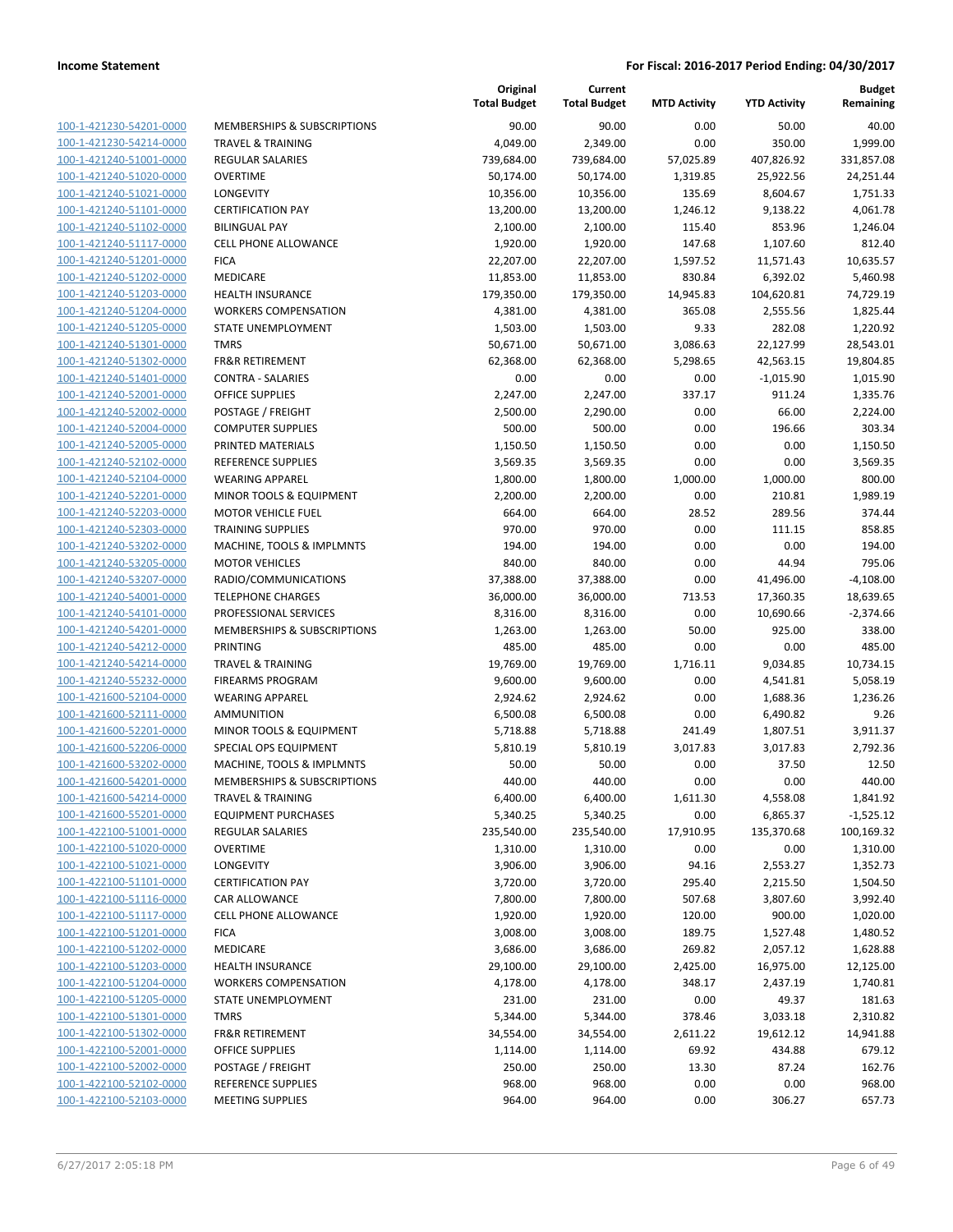| 100-1-422100-52104-0000        | N              |
|--------------------------------|----------------|
| 100-1-422100-53207-0000        | R.             |
| 100-1-422100-53402-0000        | B              |
| 100-1-422100-54001-0000        | TI             |
| 100-1-422100-54002-0000        | U              |
| 100-1-422100-54101-0000        | P              |
|                                |                |
| 100-1-422100-54201-0000        | N              |
| 100-1-422100-54214-0000        | TI             |
| 100-1-422200-51001-0000        | $\overline{R}$ |
| 100-1-422200-51020-0000        | О              |
| 100-1-422200-51021-0000        | L(             |
| 100-1-422200-51101-0000        | C              |
| 100-1-422200-51102-0000        | B              |
| 100-1-422200-51117-0000        | C              |
| 100-1-422200-51202-0000        | N              |
| 100-1-422200-51203-0000        | н              |
| 100-1-422200-51204-0000        | N              |
| 100-1-422200-51205-0000        | S.             |
| 100-1-422200-51302-0000        | FI             |
| 100-1-422200-51401-0000        | C              |
| 100-1-422200-52001-0000        | O              |
|                                |                |
| 100-1-422200-52101-0000        | J/             |
| 100-1-422200-52104-0000        | N              |
| 100-1-422200-52201-0000        | N              |
| <u>100-1-422200-52203-0000</u> | M              |
| 100-1-422200-52205-0000        | FI             |
| 100-1-422200-52207-0000        | B              |
| 100-1-422200-52306-0000        | н              |
| 100-1-422200-53202-0000        | M              |
| 100-1-422200-53205-0000        | N              |
| 100-1-422200-53208-0000        | FI             |
| 100-1-422200-53213-0000        | S(             |
| 100-1-422200-53402-0000        | B              |
| 100-1-422200-54001-0000        | TI             |
| 100-1-422200-54002-0000        | U              |
| 100-1-422200-54109-0000        | I٨             |
| 100-1-422200-54214-0000        | TI             |
| 100-1-422200-54908-0000        | LE             |
|                                | FI             |
| 100-1-422200-55203-0000        |                |
| 100-1-422200-55207-0000        | R,             |
| 100-1-422300-51001-0000        | R              |
| 100-1-422300-51020-0000        | Ο              |
| 100-1-422300-51021-0000        | L(             |
| 100-1-422300-51101-0000        | C              |
| <u>100-1-422300-51117-0000</u> | C              |
| 100-1-422300-51201-0000        | FI             |
| 100-1-422300-51202-0000        | N              |
| 100-1-422300-51203-0000        | н              |
| 100-1-422300-51204-0000        |                |
| 100-1-422300-51205-0000        | ς.             |
| 100-1-422300-51302-0000        | FI             |
| 100-1-422300-51401-0000        | C١             |
| 100-1-422300-52001-0000        | O              |
|                                | P١             |
| <u>100-1-422300-52002-0000</u> |                |
| 100-1-422300-52005-0000        | PI             |
| <u>100-1-422300-52104-0000</u> | N              |
| 100-1-422300-52201-0000        | N              |
| 100-1-422300-52203-0000        | N              |
| 100-1-422300-52304-0000        | FI             |
|                                |                |

|                                                  | і отаі  |
|--------------------------------------------------|---------|
| WEARING APPAREL                                  | 1       |
| RADIO/COMMUNICATIONS                             | 3       |
| <b>BUILDING MAINTENANCE</b>                      | 1       |
| <b>TELEPHONE CHARGES</b>                         | 4       |
| UTILITY CHARGES                                  | 5       |
| PROFESSIONAL SERVICES                            | 5       |
| MEMBERSHIPS & SUBSCRIPTIONS                      | 7       |
| TRAVEL & TRAINING                                | 5       |
| REGULAR SALARIES                                 | 2,828   |
| OVERTIME                                         | 343     |
| LONGEVITY                                        | 39      |
| CERTIFICATION PAY                                | 61      |
| BILINGUAL PAY<br>CELL PHONE ALLOWANCE            |         |
| MEDICARE                                         | 1<br>47 |
| HEALTH INSURANCE                                 | 465     |
| WORKERS COMPENSATION                             | 64      |
| STATE UNEMPLOYMENT                               | З       |
| <b>FR&amp;R RETIREMENT</b>                       | 55C     |
| CONTRA - SALARIES                                |         |
| <b>OFFICE SUPPLIES</b>                           |         |
| <b>JANITORIAL SUPPLIES</b>                       | 5       |
| WEARING APPAREL                                  | 20      |
| MINOR TOOLS & EQUIPMENT                          | 12      |
| <b>MOTOR VEHICLE FUEL</b>                        | 30      |
| FIRST RESPONDER SUPPLIES                         | 19      |
| BUNKER GEAR                                      | 35      |
| HAZMAT SUPPLIES                                  | 10      |
| MACHINE, TOOLS & IMPLMNTS                        | 1       |
| MOTOR VEHICLES                                   | 55      |
| FIRE HOSE/NOZZLES                                | 5       |
| SCBA MAINTENANCE                                 | 4       |
| <b>BUILDING MAINTENANCE</b>                      | 1       |
| <b>TELEPHONE CHARGES</b>                         | 5       |
| UTILITY CHARGES                                  | 50      |
| <b>INSPECTIONS/TESTING</b>                       | S       |
| TRAVEL & TRAINING                                | 20      |
| LEASE PURCHASE PAYMENTS                          | 65      |
| FURNITURE/OFFICE EQUIP                           | 1       |
| RADIO COMMUNICATION EQUIP                        | 4       |
| REGULAR SALARIES                                 | 80      |
| OVERTIME                                         | 17      |
| LONGEVITY                                        | 1       |
| <b>CERTIFICATION PAY</b><br>CELL PHONE ALLOWANCE | 1       |
| <b>FICA</b>                                      | Е       |
| MEDICARE                                         | 1       |
| HEALTH INSURANCE                                 | S       |
| <b>WORKERS COMPENSATION</b>                      | 2       |
| STATE UNEMPLOYMENT                               |         |
| FR&R RETIREMENT                                  | 17      |
| CONTRA - SALARIES                                |         |
| OFFICE SUPPLIES                                  |         |
| POSTAGE / FREIGHT                                |         |
| PRINTED MATERIALS                                |         |
| WEARING APPAREL                                  |         |
| MINOR TOOLS & EQUIPMENT                          | 1       |
| MOTOR VEHICLE FUEL                               | 2       |
|                                                  |         |

|                         |                                | Original<br><b>Total Budget</b> | Current<br><b>Total Budget</b> | <b>MTD Activity</b> | <b>YTD Activity</b> | <b>Budget</b><br>Remaining |
|-------------------------|--------------------------------|---------------------------------|--------------------------------|---------------------|---------------------|----------------------------|
| 100-1-422100-52104-0000 | <b>WEARING APPAREL</b>         | 1,028.00                        | 1,028.00                       | 0.00                | 79.91               | 948.09                     |
| 100-1-422100-53207-0000 | RADIO/COMMUNICATIONS           | 3,500.00                        | 3,500.00                       | 0.00                | 200.00              | 3,300.00                   |
| 100-1-422100-53402-0000 | <b>BUILDING MAINTENANCE</b>    | 1,500.00                        | 1,500.00                       | 1,495.00            | 1,495.00            | 5.00                       |
| 100-1-422100-54001-0000 | <b>TELEPHONE CHARGES</b>       | 4,500.00                        | 4,500.00                       | 267.42              | 2,616.15            | 1,883.85                   |
| 100-1-422100-54002-0000 | <b>UTILITY CHARGES</b>         | 5,400.00                        | 5,400.00                       | 400.02              | 2,730.44            | 2,669.56                   |
| 100-1-422100-54101-0000 | PROFESSIONAL SERVICES          | 5,200.00                        | 5,200.00                       | 0.00                | 5,605.00            | $-405.00$                  |
| 100-1-422100-54201-0000 | MEMBERSHIPS & SUBSCRIPTIONS    | 7,175.00                        | 7,175.00                       | 170.00              | 4,181.21            | 2,993.79                   |
| 100-1-422100-54214-0000 | <b>TRAVEL &amp; TRAINING</b>   | 5,200.00                        | 5,200.00                       | 0.00                | 1,386.12            | 3,813.88                   |
| 100-1-422200-51001-0000 | <b>REGULAR SALARIES</b>        | 2,828,930.00                    | 2,828,930.00                   | 215,878.42          | 1,594,805.83        | 1,234,124.17               |
| 100-1-422200-51020-0000 | <b>OVERTIME</b>                | 343,047.00                      | 343,047.00                     | 30,431.51           | 196,655.88          | 146,391.12                 |
| 100-1-422200-51021-0000 | LONGEVITY                      | 39,666.00                       | 39,666.00                      | 221.52              | 36,964.56           | 2,701.44                   |
| 100-1-422200-51101-0000 | <b>CERTIFICATION PAY</b>       | 61,440.00                       | 61,440.00                      | 4,873.94            | 36,185.35           | 25,254.65                  |
| 100-1-422200-51102-0000 | <b>BILINGUAL PAY</b>           | 600.00                          | 600.00                         | 46.16               | 346.20              | 253.80                     |
| 100-1-422200-51117-0000 | <b>CELL PHONE ALLOWANCE</b>    | 1,560.00                        | 1,560.00                       | 119.06              | 892.95              | 667.05                     |
| 100-1-422200-51202-0000 | MEDICARE                       | 47,491.00                       | 47,491.00                      | 3,633.94            | 26,951.06           | 20,539.94                  |
| 100-1-422200-51203-0000 | <b>HEALTH INSURANCE</b>        | 465,600.00                      | 465,600.00                     | 38,800.00           | 271,600.00          | 194,000.00                 |
| 100-1-422200-51204-0000 | <b>WORKERS COMPENSATION</b>    | 64,321.00                       | 64,321.00                      | 5,360.08            | 37,520.56           | 26,800.44                  |
| 100-1-422200-51205-0000 | STATE UNEMPLOYMENT             | 3,699.00                        | 3,699.00                       | 7.97                | 767.57              | 2,931.43                   |
| 100-1-422200-51302-0000 | <b>FR&amp;R RETIREMENT</b>     | 550,241.00                      | 550,241.00                     | 42,263.84           | 312,280.38          | 237,960.62                 |
| 100-1-422200-51401-0000 | <b>CONTRA - SALARIES</b>       | 0.00                            | 0.00                           | $-30.00$            | $-330.00$           | 330.00                     |
| 100-1-422200-52001-0000 | <b>OFFICE SUPPLIES</b>         | 998.00                          | 998.00                         | 0.00                | 0.00                | 998.00                     |
| 100-1-422200-52101-0000 | <b>JANITORIAL SUPPLIES</b>     | 5,800.00                        | 5,800.00                       | 0.00                | 3,595.88            | 2,204.12                   |
| 100-1-422200-52104-0000 | <b>WEARING APPAREL</b>         | 20,600.00                       | 20,600.00                      | 1,137.38            | 5,056.29            | 15,543.71                  |
| 100-1-422200-52201-0000 | MINOR TOOLS & EQUIPMENT        | 12,450.00                       | 12,450.00                      | 395.77              | 7,991.75            | 4,458.25                   |
| 100-1-422200-52203-0000 | <b>MOTOR VEHICLE FUEL</b>      | 30,000.00                       | 30,000.00                      | 1,186.65            | 12,305.51           | 17,694.49                  |
| 100-1-422200-52205-0000 | FIRST RESPONDER SUPPLIES       | 19,400.00                       | 19,400.00                      | 566.24              | 6,528.13            | 12,871.87                  |
| 100-1-422200-52207-0000 | <b>BUNKER GEAR</b>             | 35,250.00                       | 35,250.00                      | 1,287.67            | 22,209.82           | 13,040.18                  |
| 100-1-422200-52306-0000 | <b>HAZMAT SUPPLIES</b>         | 10,300.00                       | 10,300.00                      | 0.00                | 1,087.00            | 9,213.00                   |
| 100-1-422200-53202-0000 | MACHINE, TOOLS & IMPLMNTS      | 1,800.00                        | 1,800.00                       | 0.00                | 0.00                | 1,800.00                   |
| 100-1-422200-53205-0000 | <b>MOTOR VEHICLES</b>          | 55,000.00                       | 55,000.00                      | 1,017.00            | 24,790.90           | 30,209.10                  |
| 100-1-422200-53208-0000 | FIRE HOSE/NOZZLES              | 5,750.00                        | 5,750.00                       | 0.00                | 884.30              | 4,865.70                   |
| 100-1-422200-53213-0000 | <b>SCBA MAINTENANCE</b>        | 4,500.00                        | 4,500.00                       | 2,984.37            | 3,917.45            | 582.55                     |
| 100-1-422200-53402-0000 | <b>BUILDING MAINTENANCE</b>    | 1,650.00                        | 1,650.00                       | 0.00                | 449.05              | 1,200.95                   |
| 100-1-422200-54001-0000 | <b>TELEPHONE CHARGES</b>       | 5,000.00                        | 5,000.00                       | 2.17                | 3,420.94            | 1,579.06                   |
| 100-1-422200-54002-0000 | <b>UTILITY CHARGES</b>         | 50,000.00                       | 50,000.00                      | 3,610.10            | 28,247.94           | 21,752.06                  |
| 100-1-422200-54109-0000 | INSPECTIONS/TESTING            | 9,780.00                        | 9,780.00                       | 0.00                | 997.50              | 8,782.50                   |
| 100-1-422200-54214-0000 | <b>TRAVEL &amp; TRAINING</b>   | 20,150.00                       | 20,150.00                      | 1,215.00            | 8,381.43            | 11,768.57                  |
| 100-1-422200-54908-0000 | <b>LEASE PURCHASE PAYMENTS</b> | 65,037.00                       | 65,037.00                      | 0.00                | 0.00                | 65,037.00                  |
| 100-1-422200-55203-0000 | <b>FURNITURE/OFFICE EQUIP</b>  | 1,860.00                        | 1,860.00                       | 0.00                | 619.97              | 1,240.03                   |
| 100-1-422200-55207-0000 | RADIO COMMUNICATION EQUIP      | 4,200.00                        | 4,200.00                       | 0.00                | 462.00              | 3,738.00                   |
| 100-1-422300-51001-0000 | REGULAR SALARIES               | 80,619.00                       | 80,619.00                      | 7,610.08            | 55,318.26           | 25,300.74                  |
| 100-1-422300-51020-0000 | <b>OVERTIME</b>                | 17,556.00                       | 17,556.00                      | 406.95              | 3,072.85            | 14,483.15                  |
| 100-1-422300-51021-0000 | LONGEVITY                      | 1,272.00                        | 1,272.00                       | 0.00                | 1,266.00            | 6.00                       |
| 100-1-422300-51101-0000 | <b>CERTIFICATION PAY</b>       | 1,920.00                        | 1,920.00                       | 147.70              | 1,107.75            | 812.25                     |
| 100-1-422300-51117-0000 | <b>CELL PHONE ALLOWANCE</b>    | 600.00                          | 600.00                         | 46.16               | 346.20              | 253.80                     |
| 100-1-422300-51201-0000 | <b>FICA</b>                    | 6,322.00                        | 6,322.00                       | 0.00                | 0.00                | 6,322.00                   |
| 100-1-422300-51202-0000 | MEDICARE                       | 1,479.00                        | 1,479.00                       | 118.15              | 879.52              | 599.48                     |
| 100-1-422300-51203-0000 | HEALTH INSURANCE               | 9,700.00                        | 9,700.00                       | 808.33              | 5,658.31            | 4,041.69                   |
| 100-1-422300-51204-0000 | <b>WORKERS COMPENSATION</b>    | 2,002.00                        | 2,002.00                       | 166.83              | 1,167.81            | 834.19                     |
| 100-1-422300-51205-0000 | STATE UNEMPLOYMENT             | 77.00                           | 77.00                          | 0.00                | 16.50               | 60.50                      |
| 100-1-422300-51302-0000 | <b>FR&amp;R RETIREMENT</b>     | 17,130.00                       | 17,130.00                      | 1,379.43            | 10,225.49           | 6,904.51                   |
| 100-1-422300-51401-0000 | <b>CONTRA - SALARIES</b>       | 0.00                            | 0.00                           | 0.00                | $-6,507.58$         | 6,507.58                   |
| 100-1-422300-52001-0000 | <b>OFFICE SUPPLIES</b>         | 621.00                          | 621.00                         | 0.00                | 107.55              | 513.45                     |
| 100-1-422300-52002-0000 | POSTAGE / FREIGHT              | 100.00                          | 100.00                         | 0.00                | 74.28               | 25.72                      |
| 100-1-422300-52005-0000 | PRINTED MATERIALS              | 424.00                          | 424.00                         | 0.00                | 160.50              | 263.50                     |
| 100-1-422300-52104-0000 | <b>WEARING APPAREL</b>         | 573.00                          | 573.00                         | 0.00                | 0.00                | 573.00                     |
| 100-1-422300-52201-0000 | MINOR TOOLS & EQUIPMENT        | 1,957.99                        | 1,957.99                       | 11.92               | 398.61              | 1,559.38                   |
| 100-1-422300-52203-0000 | MOTOR VEHICLE FUEL             | 2,000.00                        | 2,000.00                       | 44.37               | 573.08              | 1,426.92                   |
| 100-1-422300-52304-0000 | FIRE PREVENTION SUPPLIES       | 9,623.00                        | 9,623.00                       | 1,072.20            | 3,855.77            | 5,767.23                   |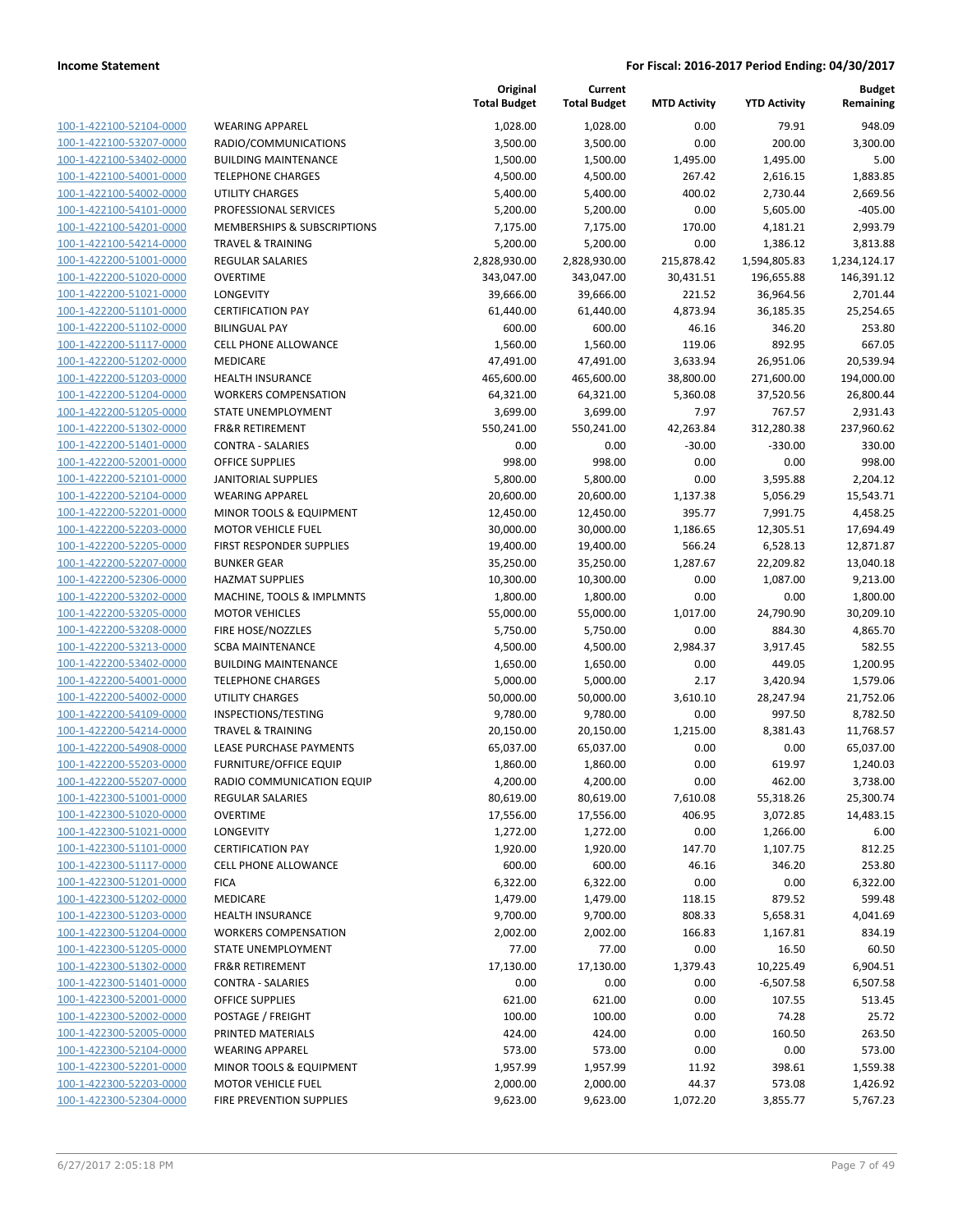|                                                    |                                                                 | Original<br><b>Total Budget</b> | Current<br><b>Total Budget</b> | <b>MTD Activity</b> | <b>YTD Activity</b> | Budget<br>Remaining |
|----------------------------------------------------|-----------------------------------------------------------------|---------------------------------|--------------------------------|---------------------|---------------------|---------------------|
| 100-1-422300-53205-0000                            | <b>MOTOR VEHICLES</b>                                           | 600.00                          | 600.00                         | 41.57               | 65.13               | 534.87              |
| 100-1-422300-54001-0000                            | <b>TELEPHONE CHARGES</b>                                        | 1,000.00                        | 1,000.00                       | 0.12                | 183.89              | 816.11              |
| 100-1-422300-54201-0000                            | <b>MEMBERSHIPS &amp; SUBSCRIPTIONS</b>                          | 1,825.00                        | 1,825.00                       | 0.00                | 0.00                | 1,825.00            |
| 100-1-422300-54208-0000                            | <b>LABORATORY WORK</b>                                          | 600.00                          | 600.00                         | 0.00                | 440.00              | 160.00              |
| 100-1-422300-54210-0000                            | PHOTO PROCESSING                                                | 100.00                          | 100.00                         | 0.00                | 0.00                | 100.00              |
| 100-1-422300-54214-0000                            | <b>TRAVEL &amp; TRAINING</b>                                    | 4,020.00                        | 4,020.00                       | 0.00                | 3,281.32            | 738.68              |
| 100-1-422300-54217-0000                            | AWARDS PROGRAM                                                  | 320.00                          | 320.00                         | 0.00                | 0.00                | 320.00              |
| 100-1-422400-53209-0000                            | HARDWARE/SOFTWARE                                               | 10,000.00                       | 10,000.00                      | 0.00                | 10,000.00           | 0.00                |
| 100-1-422400-54001-0000                            | <b>TELEPHONE CHARGES</b>                                        | 4,630.00                        | 4,630.00                       | 19.77               | 1,209.70            | 3,420.30            |
| 100-1-431100-51001-0000                            | <b>REGULAR SALARIES</b>                                         | 127,020.00                      | 127,020.00                     | 9,718.40            | 75,499.29           | 51,520.71           |
| 100-1-431100-51021-0000                            | LONGEVITY                                                       | 258.00                          | 258.00                         | 0.00                | 390.00              | $-132.00$           |
| 100-1-431100-51116-0000                            | CAR ALLOWANCE                                                   | 4,200.00                        | 4,200.00                       | 323.08              | 2,423.10            | 1,776.90            |
| 100-1-431100-51117-0000                            | SALARIES / CELL PHONE ALLOWANCE                                 | 0.00                            | 0.00                           | 32.30               | 226.10              | $-226.10$           |
| 100-1-431100-51201-0000                            | <b>FICA</b>                                                     | 8,732.00                        | 8,732.00                       | 596.98              | 4,745.92            | 3,986.08            |
| 100-1-431100-51202-0000                            | MEDICARE                                                        | 1,906.00                        | 1,906.00                       | 139.62              | 1,109.96            | 796.04              |
| 100-1-431100-51203-0000                            | <b>HEALTH INSURANCE</b>                                         | 19,400.00                       | 19,400.00                      | 1,616.66            | 11,316.62           | 8,083.38            |
| 100-1-431100-51204-0000                            | <b>WORKERS COMPENSATION</b>                                     | 360.00                          | 360.00                         | 30.00               | 210.00              | 150.00              |
| 100-1-431100-51205-0000                            | STATE UNEMPLOYMENT                                              | 154.00                          | 154.00                         | 1.22                | 43.82               | 110.18              |
| 100-1-431100-51301-0000                            | <b>TMRS</b>                                                     | 14,482.00                       | 14,482.00                      | 1,126.24            | 8,073.43            | 6,408.57            |
| 100-1-431100-52001-0000                            | <b>OFFICE SUPPLIES</b>                                          | 600.00                          | 600.00                         | 0.00                | 396.49              | 203.51              |
| 100-1-431100-52002-0000                            | POSTAGE / FREIGHT                                               | 200.00                          | 200.00                         | 0.00                | 0.00                | 200.00              |
| 100-1-431100-52103-0000                            | <b>MEETING SUPPLIES</b>                                         | 0.00                            | 0.00                           | 21.65               | 21.65               | $-21.65$            |
| 100-1-431100-52203-0000                            | <b>MOTOR VEHICLE FUEL</b>                                       | 343.00                          | 343.00                         | 0.00                | 29.53               | 313.47              |
| 100-1-431100-53201-0000                            | FURNITURE & OFFICE EQUIPMENT                                    | 150.00                          | 150.00                         | 0.00                | 0.00                | 150.00              |
| 100-1-431100-53205-0000                            | <b>MOTOR VEHICLES</b>                                           | 400.00                          | 400.00                         | 5.00                | $-283.05$           | 683.05              |
| 100-1-431100-53207-0000                            | RADIO/COMMUNICATIONS                                            | 800.00                          | 800.00                         | 0.00                | 0.00                | 800.00              |
| 100-1-431100-54001-0000                            | <b>TELEPHONE CHARGES</b>                                        | 5,000.00                        | 5,000.00                       | 35.74               | 1,192.90            | 3,807.10            |
| 100-1-431100-54002-0000                            | <b>UTILITY CHARGES</b>                                          | 2,000.00                        | 2,000.00                       | 29.49               | 598.23              | 1,401.77            |
| 100-1-431100-54101-0000<br>100-1-431100-54201-0000 | PROFESSIONAL SERVICES<br><b>MEMBERSHIPS &amp; SUBSCRIPTIONS</b> | 1,000.00<br>600.00              | 1,000.00<br>600.00             | 0.00<br>0.00        | 0.00<br>227.29      | 1,000.00<br>372.71  |
| 100-1-431100-54214-0000                            | <b>TRAVEL &amp; TRAINING</b>                                    | 1,500.00                        | 1,500.00                       | 0.00                | 627.87              | 872.13              |
| 100-1-431200-51001-0000                            | REGULAR SALARIES                                                | 348,473.00                      | 348,473.00                     | 20,735.04           | 164,021.22          | 184,451.78          |
| 100-1-431200-51020-0000                            | <b>OVERTIME</b>                                                 | 28,497.00                       | 28,497.00                      | 775.03              | 3,964.80            | 24,532.20           |
| 100-1-431200-51021-0000                            | LONGEVITY                                                       | 6,378.00                        | 6,378.00                       | 0.00                | 5,718.00            | 660.00              |
| 100-1-431200-51117-0000                            | <b>CELL PHONE ALLOWANCE</b>                                     | 864.00                          | 864.00                         | 33.22               | 365.42              | 498.58              |
| 100-1-431200-51201-0000                            | <b>FICA</b>                                                     | 23,821.00                       | 23,821.00                      | 1,261.95            | 11,343.97           | 12,477.03           |
| 100-1-431200-51202-0000                            | MEDICARE                                                        | 5,571.00                        | 5,571.00                       | 295.13              | 2,653.03            | 2,917.97            |
| 100-1-431200-51203-0000                            | <b>HEALTH INSURANCE</b>                                         | 106,700.00                      | 106,700.00                     | 8,891.67            | 62,241.69           | 44,458.31           |
| 100-1-431200-51204-0000                            | <b>WORKERS COMPENSATION</b>                                     | 19,082.00                       | 19,082.00                      | 1,590.17            | 11,131.19           | 7,950.81            |
| 100-1-431200-51205-0000                            | STATE UNEMPLOYMENT                                              | 848.00                          | 848.00                         | 11.97               | 114.09              | 733.91              |
| 100-1-431200-51301-0000                            | <b>TMRS</b>                                                     | 42,321.00                       | 42,321.00                      | 2,408.55            | 20,884.51           | 21,436.49           |
| 100-1-431200-51401-0000                            | <b>CONTRA - SALARIES</b>                                        | 0.00                            | 0.00                           | 0.00                | $-157.50$           | 157.50              |
| 100-1-431200-52001-0000                            | OFFICE SUPPLIES                                                 | 350.00                          | 350.00                         | 15.29               | 349.78              | 0.22                |
| 100-1-431200-52002-0000                            | POSTAGE / FREIGHT                                               | 20.00                           | 20.00                          | 0.00                | 0.83                | 19.17               |
| 100-1-431200-52103-0000                            | <b>MEETING SUPPLIES</b>                                         | 200.00                          | 200.00                         | 0.00                | 71.00               | 129.00              |
| 100-1-431200-52104-0000                            | <b>WEARING APPAREL</b>                                          | 10,000.00                       | 10,000.00                      | 0.00                | 6,434.41            | 3,565.59            |
| 100-1-431200-52106-0000                            | <b>CHEMICAL SUPPLIES</b>                                        | 2,000.00                        | 2,000.00                       | 0.00                | 208.69              | 1,791.31            |
| 100-1-431200-52107-0000                            | <b>BOTANICAL SUPPLIES</b>                                       | 250.00                          | 250.00                         | 0.00                | 0.00                | 250.00              |
| 100-1-431200-52201-0000<br>100-1-431200-52203-0000 | MINOR TOOLS & EQUIPMENT<br><b>MOTOR VEHICLE FUEL</b>            | 6,000.00                        | 6,000.00                       | 115.74              | 582.63<br>14,027.99 | 5,417.37            |
| 100-1-431200-52302-0000                            | <b>MEDICAL SUPPLIES</b>                                         | 43,000.00<br>150.00             | 43,000.00<br>150.00            | 1,559.19<br>0.00    | 0.00                | 28,972.01<br>150.00 |
| 100-1-431200-52303-0000                            | <b>TRAINING SUPPLIES</b>                                        | 200.00                          | 200.00                         | 0.00                | 0.00                | 200.00              |
| 100-1-431200-53202-0000                            | MACHINE, TOOLS & IMPLMNTS                                       | 3,000.00                        | 3,000.00                       | 325.00              | 685.32              | 2,314.68            |
| 100-1-431200-53205-0000                            | <b>MOTOR VEHICLES</b>                                           | 45,000.00                       | 45,000.00                      | 5,753.28            | 19,976.28           | 25,023.72           |
| 100-1-431200-53207-0000                            | RADIO/COMMUNICATIONS                                            | 1,700.00                        | 1,700.00                       | 0.00                | 0.00                | 1,700.00            |
| 100-1-431200-53301-0000                            | SIDEWALKS, CURBS, & GUTTERS                                     | 12,000.00                       | 12,000.00                      | 0.00                | 2,506.75            | 9,493.25            |
| 100-1-431200-53303-0000                            | MAINT - STREET /ALLEY/APRN/RNWY                                 | 111,000.00                      | 111,000.00                     | 728.33              | 18,508.66           | 92,491.34           |
| 100-1-431200-53305-0000                            | <b>BRIDGES &amp; CULVERTS</b>                                   | 5,500.00                        | 5,500.00                       | 0.00                | 725.76              | 4,774.24            |
| 100-1-431200-53308-0000                            | <b>STORM SEWERS</b>                                             | 4,000.00                        | 4,000.00                       | 0.00                | 0.00                | 4,000.00            |
|                                                    |                                                                 |                                 |                                |                     |                     |                     |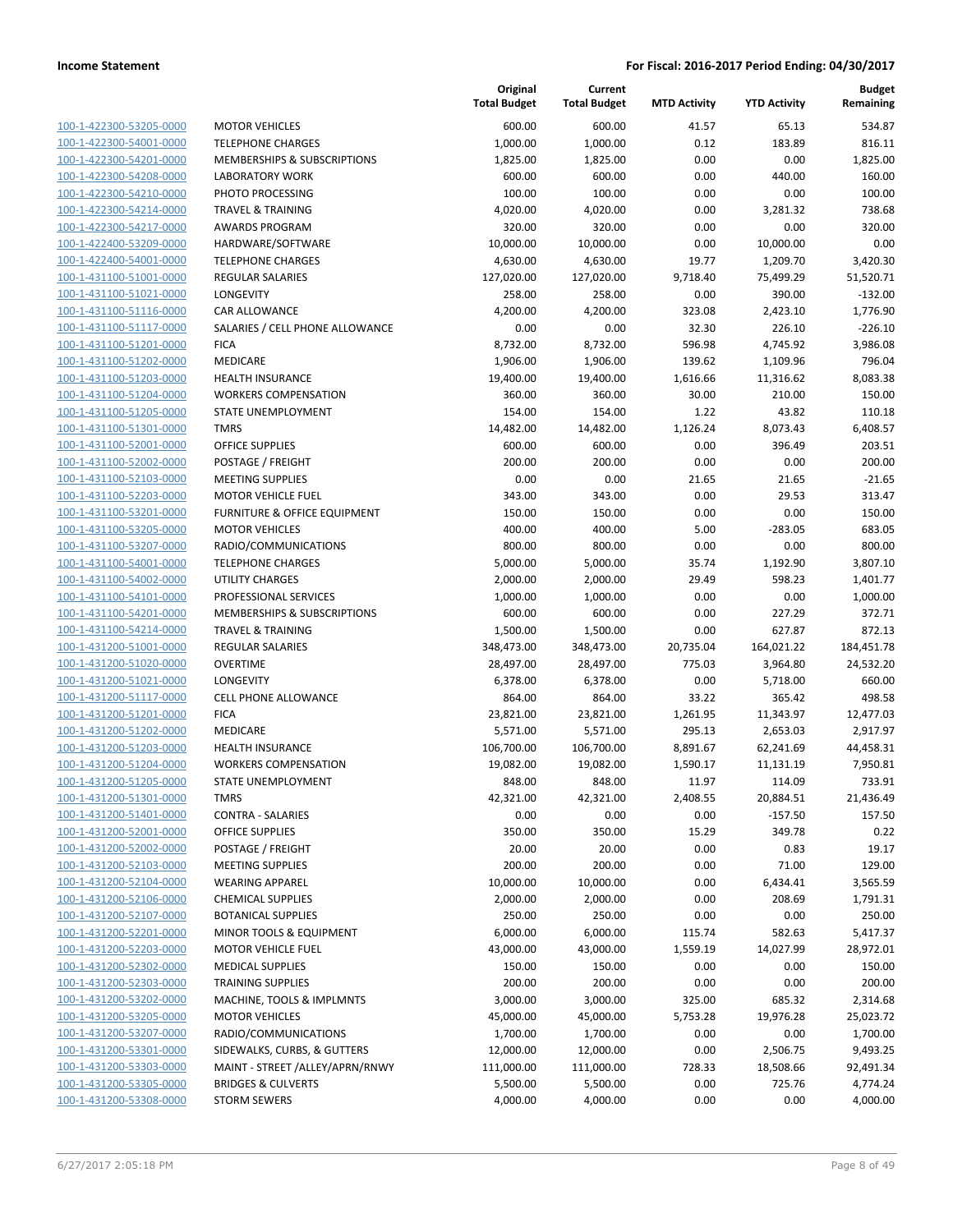| 100-1-431200-54001-0000        |
|--------------------------------|
| 100-1-431200-54002-0000        |
| 100-1-431200-54201-0000        |
|                                |
| <u>100-1-431200-54214-0000</u> |
| <u>100-1-431600-51001-0000</u> |
| <u>100-1-431600-51020-0000</u> |
| 100-1-431600-51021-0000        |
| 100-1-431600-51101-0000        |
| <u>100-1-431600-51201-0000</u> |
|                                |
| 100-1-431600-51202-0000        |
| 100-1-431600-51203-0000        |
| 100-1-431600-51204-0000        |
| 100-1-431600-51205-0000        |
| <u>100-1-431600-51301-0000</u> |
| <u>100-1-431600-52001-0000</u> |
| 100-1-431600-52104-0000        |
|                                |
| 100-1-431600-52106-0000        |
| 100-1-431600-52201-0000        |
| 100-1-431600-52203-0000        |
| <u>100-1-431600-53202-0000</u> |
| <u>100-1-431600-53205-0000</u> |
| 100-1-431600-53207-0000        |
| 100-1-431600-53303-0000        |
|                                |
| 100-1-431600-54001-0000        |
| <u>100-1-431600-54002-0000</u> |
| 100-1-431600-54214-0000        |
| 100-1-431700-51001-0000        |
| 100-1-431700-51020-0000        |
| <u>100-1-431700-51021-0000</u> |
|                                |
| 100-1-431700-51117-0000        |
| 100-1-431700-51201-0000        |
| 100-1-431700-51202-0000        |
| 100-1-431700-51203-0000        |
| <u>100-1-431700-51204-0000</u> |
| <u>100-1-431700-51205-0000</u> |
| 100-1-431700-51301-0000        |
| 100-1-431700-52001-0000        |
| 100-1-431700-52002-0000        |
| 100-1-431700-52104-0000        |
|                                |
| 100-1-431700-52201-0000        |
| 100-1-431700-52203-0000        |
| 100-1-431700-52303-0000        |
| 100-1-431700-53201-0000        |
| 100-1-431700-53205-0000        |
| 100-1-431700-53207-0000        |
| <u>100-1-431700-54001-0000</u> |
| 100-1-431700-54002-0000        |
| 100-1-431700-54201-0000        |
|                                |
| 100-1-431700-54212-0000        |
| 100-1-431700-54214-0000        |
| <u>100-1-431700-54410-0000</u> |
| 100-1-441100-51001-0000        |
| 100-1-441100-51020-0000        |
| <u>100-1-441100-51021-0000</u> |
|                                |
| <u>100-1-441100-51102-0000</u> |
| <u>100-1-441100-51201-0000</u> |
| 100-1-441100-51202-0000        |
| 100-1-441100-51203-0000        |
| <u>100-1-441100-51204-0000</u> |
|                                |

|                                                    |                                             | Original<br><b>Total Budget</b> | Current<br><b>Total Budget</b> | <b>MTD Activity</b> | <b>YTD Activity</b> | <b>Budget</b><br>Remaining |
|----------------------------------------------------|---------------------------------------------|---------------------------------|--------------------------------|---------------------|---------------------|----------------------------|
| 100-1-431200-54001-0000                            | <b>TELEPHONE CHARGES</b>                    | 1,975.00                        | 1,975.00                       | 0.73                | 1,151.03            | 823.97                     |
| 100-1-431200-54002-0000                            | <b>UTILITY CHARGES</b>                      | 8,700.00                        | 8,700.00                       | 507.41              | 3,482.95            | 5,217.05                   |
| 100-1-431200-54201-0000                            | <b>MEMBERSHIPS &amp; SUBSCRIPTIONS</b>      | 300.00                          | 300.00                         | 0.00                | 0.00                | 300.00                     |
| 100-1-431200-54214-0000                            | <b>TRAVEL &amp; TRAINING</b>                | 100.00                          | 100.00                         | 0.00                | 40.00               | 60.00                      |
| 100-1-431600-51001-0000                            | <b>REGULAR SALARIES</b>                     | 67,488.00                       | 67,488.00                      | 5,190.40            | 38,877.05           | 28,610.95                  |
| 100-1-431600-51020-0000                            | <b>OVERTIME</b>                             | 2,440.00                        | 2,440.00                       | 32.36               | 1,204.64            | 1,235.36                   |
| 100-1-431600-51021-0000                            | <b>LONGEVITY</b>                            | 2,040.00                        | 2,040.00                       | 0.00                | 2,028.00            | 12.00                      |
| 100-1-431600-51101-0000                            | <b>CERTIFICATION PAY</b>                    | 600.00                          | 600.00                         | 46.16               | 346.20              | 253.80                     |
| 100-1-431600-51201-0000                            | <b>FICA</b>                                 | 4,499.00                        | 4,499.00                       | 318.85              | 2,584.91            | 1,914.09                   |
| 100-1-431600-51202-0000                            | MEDICARE                                    | 1,052.00                        | 1,052.00                       | 74.57               | 604.54              | 447.46                     |
| 100-1-431600-51203-0000                            | <b>HEALTH INSURANCE</b>                     | 19,400.00                       | 19,400.00                      | 1,616.66            | 11,316.62           | 8,083.38                   |
| 100-1-431600-51204-0000                            | <b>WORKERS COMPENSATION</b>                 | 4,650.00                        | 4,650.00                       | 387.50              | 2,712.50            | 1,937.50                   |
| 100-1-431600-51205-0000                            | STATE UNEMPLOYMENT                          | 154.00                          | 154.00                         | 2.27                | 26.59               | 127.41                     |
| 100-1-431600-51301-0000                            | <b>TMRS</b>                                 | 7,993.00                        | 7,993.00                       | 589.06              | 4,651.49            | 3,341.51                   |
| 100-1-431600-52001-0000                            | <b>OFFICE SUPPLIES</b>                      | 200.00                          | 200.00                         | 0.00                | 116.97              | 83.03                      |
| 100-1-431600-52104-0000                            | <b>WEARING APPAREL</b>                      | 1,800.00                        | 1,800.00                       | 0.00                | 1,278.71            | 521.29                     |
| 100-1-431600-52106-0000                            | <b>CHEMICAL SUPPLIES</b>                    | 300.00                          | 300.00                         | 0.00                | 0.00                | 300.00                     |
| 100-1-431600-52201-0000                            | MINOR TOOLS & EQUIPMENT                     | 2,000.00                        | 2,000.00                       | 112.09              | 536.42              | 1,463.58                   |
| 100-1-431600-52203-0000                            | <b>MOTOR VEHICLE FUEL</b>                   | 5,400.00                        | 5,400.00                       | 153.69              | 1,980.97            | 3,419.03                   |
| 100-1-431600-53202-0000                            | MACHINE, TOOLS & IMPLMNTS                   | 400.00                          | 400.00                         | 0.00                | 0.00                | 400.00                     |
| 100-1-431600-53205-0000                            | <b>MOTOR VEHICLES</b>                       | 2,628.00                        | 2,628.00                       | 143.85              | 686.09              | 1,941.91                   |
| 100-1-431600-53207-0000                            | RADIO/COMMUNICATIONS                        | 500.00                          | 500.00                         | 0.00                | 0.00                | 500.00                     |
| 100-1-431600-53303-0000                            | MAINT - STREET /ALLEY/APRN/RNWY             | 22,000.00                       | 22,000.00                      | 87.98               | 5,849.13            | 16,150.87                  |
| 100-1-431600-54001-0000                            | <b>TELEPHONE CHARGES</b>                    | 1,350.00                        | 1,350.00                       | 30.29               | 487.94              | 862.06                     |
| 100-1-431600-54002-0000                            | UTILITY CHARGES                             | 323,436.00                      | 323,436.00                     | 25,288.87           | 173,807.00          | 149,629.00                 |
| 100-1-431600-54214-0000                            | <b>TRAVEL &amp; TRAINING</b>                | 100.00                          | 100.00                         | 0.00                | 40.00               | 60.00                      |
| 100-1-431700-51001-0000                            | REGULAR SALARIES                            | 104,022.00                      | 104,022.00                     | 11,012.64           | 76,494.22           | 27,527.78                  |
| 100-1-431700-51020-0000                            | <b>OVERTIME</b>                             | 323.00                          | 323.00                         | 0.00                | 0.00                | 323.00                     |
| 100-1-431700-51021-0000                            | LONGEVITY                                   | 1,386.00                        | 1,386.00                       | 0.00                | 1,374.00            | 12.00                      |
| 100-1-431700-51117-0000                            | CELL PHONE ALLOWANCE                        | 432.00                          | 432.00                         | 65.52               | 424.96              | 7.04                       |
| 100-1-431700-51201-0000                            | <b>FICA</b>                                 | 6,582.00                        | 6,582.00                       | 648.12              | 4,590.96            | 1,991.04                   |
| 100-1-431700-51202-0000                            | MEDICARE                                    | 1,539.00                        | 1,539.00                       | 151.58              | 1,073.72            | 465.28                     |
| 100-1-431700-51203-0000                            | <b>HEALTH INSURANCE</b>                     | 19,400.00                       | 19,400.00                      | 1,616.66            | 11,316.62           | 8,083.38                   |
| 100-1-431700-51204-0000                            | <b>WORKERS COMPENSATION</b>                 | 658.00                          | 658.00                         | 54.83               | 383.81              | 274.19                     |
| 100-1-431700-51205-0000                            | STATE UNEMPLOYMENT                          | 154.00                          | 154.00                         | 0.00                | 46.72               | 107.28                     |
| 100-1-431700-51301-0000                            | <b>TMRS</b>                                 | 11,694.00                       | 11,694.00                      | 1,238.54            | 8,626.91            | 3,067.09                   |
| 100-1-431700-52001-0000                            | <b>OFFICE SUPPLIES</b>                      | 800.00                          | 1,893.00                       | 0.00                | 124.93              | 1,768.07                   |
| 100-1-431700-52002-0000<br>100-1-431700-52104-0000 | POSTAGE / FREIGHT<br><b>WEARING APPAREL</b> | 100.00<br>800.00                | 100.00<br>800.00               | 0.00<br>0.00        | 179.16<br>683.59    | $-79.16$<br>116.41         |
| 100-1-431700-52201-0000                            | MINOR TOOLS & EQUIPMENT                     | 500.00                          | 500.00                         | 40.23               | 245.50              | 254.50                     |
| 100-1-431700-52203-0000                            | <b>MOTOR VEHICLE FUEL</b>                   | 3,240.00                        | 3,240.00                       | 169.45              | 1,228.21            | 2,011.79                   |
| 100-1-431700-52303-0000                            | <b>TRAINING SUPPLIES</b>                    | 100.00                          | 100.00                         | 0.00                | 202.15              | $-102.15$                  |
| 100-1-431700-53201-0000                            | FURNITURE & OFFICE EQUIPMENT                | 800.00                          | 0.00                           | 0.00                | 0.00                | 0.00                       |
| 100-1-431700-53205-0000                            | <b>MOTOR VEHICLES</b>                       | 1,100.00                        | 1,100.00                       | 0.00                | 10.00               | 1,090.00                   |
| 100-1-431700-53207-0000                            | RADIO/COMMUNICATIONS                        | 100.00                          | 100.00                         | 0.00                | 0.00                | 100.00                     |
| 100-1-431700-54001-0000                            | <b>TELEPHONE CHARGES</b>                    | 1,440.00                        | 1,440.00                       | 20.41               | 671.81              | 768.19                     |
| 100-1-431700-54002-0000                            | <b>UTILITY CHARGES</b>                      | 1,000.00                        | 1,000.00                       | 29.48               | 598.23              | 401.77                     |
| 100-1-431700-54201-0000                            | <b>MEMBERSHIPS &amp; SUBSCRIPTIONS</b>      | 600.00                          | 600.00                         | 0.00                | 224.00              | 376.00                     |
| 100-1-431700-54212-0000                            | PRINTING                                    | 200.00                          | 24.00                          | 0.00                | 24.00               | 0.00                       |
| 100-1-431700-54214-0000                            | <b>TRAVEL &amp; TRAINING</b>                | 1,300.00                        | 1,183.00                       | 0.00                | 111.00              | 1,072.00                   |
| 100-1-431700-54410-0000                            | PERMITS/FEES                                | 200.00                          | 200.00                         | 0.00                | 0.00                | 200.00                     |
| 100-1-441100-51001-0000                            | REGULAR SALARIES                            | 59,575.00                       | 59,575.00                      | 4,581.92            | 34,336.02           | 25,238.98                  |
| 100-1-441100-51020-0000                            | <b>OVERTIME</b>                             | 1,011.00                        | 1,011.00                       | 50.30               | 295.49              | 715.51                     |
| 100-1-441100-51021-0000                            | LONGEVITY                                   | 474.00                          | 474.00                         | 0.00                | 462.00              | 12.00                      |
| 100-1-441100-51102-0000                            | <b>BILINGUAL PAY</b>                        | 1,200.00                        | 1,200.00                       | 92.32               | 692.40              | 507.60                     |
| 100-1-441100-51201-0000                            | <b>FICA</b>                                 | 3,860.00                        | 3,860.00                       | 272.36              | 2,076.36            | 1,783.64                   |
| 100-1-441100-51202-0000                            | MEDICARE                                    | 903.00                          | 903.00                         | 63.69               | 485.56              | 417.44                     |
| 100-1-441100-51203-0000                            | <b>HEALTH INSURANCE</b>                     | 19,400.00                       | 19,400.00                      | 1,616.66            | 11,316.62           | 8,083.38                   |
| 100-1-441100-51204-0000                            | <b>WORKERS COMPENSATION</b>                 | 170.00                          | 170.00                         | 14.17               | 99.19               | 70.81                      |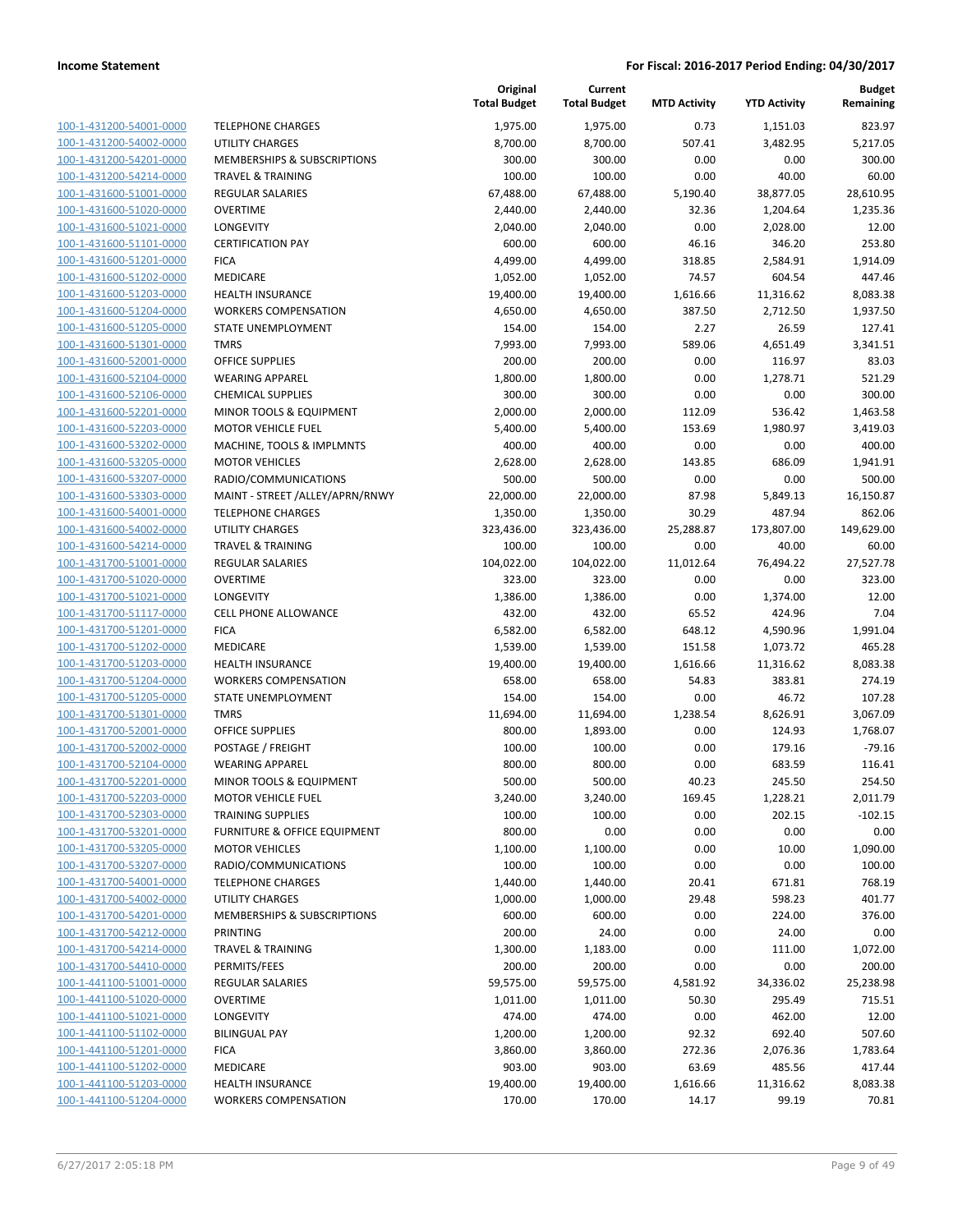100-1-441100-51205-0000 100-1-441100-51301-0000 100-1-441100-52001-0000 100-1-441100-52002-0000 100-1-441100-52005-0000 PRINTED MATERIALS 285.00 285.00 0.00 223.68 61.32 100-1-441100-53207-0000 100-1-441100-54001-0000 100-1-441100-54002-0000 100-1-441200-51001-0000 100-1-441200-51021-0000 100-1-441200-51101-0000 100-1-441200-51117-0000 100-1-441200-51201-0000 100-1-441200-51202-0000 100-1-441200-51203-0000 100-1-441200-51204-0000 100-1-441200-51205-0000 100-1-441200-51301-0000 100-1-441200-52102-0000 100-1-441200-52104-0000 100-1-441200-54201-0000 100-1-441200-54214-0000 100-1-441300-51001-0000 100-1-441300-51021-0000 LONGEVITY 1,590.00 1,590.00 0.00 1,782.00 -192.00 100-1-441300-51101-0000 100-1-441300-51117-0000 100-1-441300-51201-0000 100-1-441300-51202-0000 100-1-441300-51203-0000 100-1-441300-51204-0000 100-1-441300-51205-0000 100-1-441300-51301-0000 100-1-441300-52002-0000 100-1-441300-52005-0000 PRINTED MATERIALS 400.00 400.00 0.00 312.55 87.45 100-1-441300-52102-0000 100-1-441300-52104-0000 100-1-441300-52201-0000 100-1-441300-52203-0000 100-1-441300-53205-0000 100-1-441300-53207-0000 100-1-441300-54001-0000 100-1-441300-54002-0000 100-1-441300-54201-0000 100-1-441300-54212-0000 100-1-441300-54214-0000 100-1-441300-54410-0000 100-1-443200-51001-0000 100-1-443200-51020-0000 100-1-443200-51021-0000 100-1-443200-51117-0000 100-1-443200-51201-0000 100-1-443200-51202-0000 MEDICARE 2,167.00 2,167.00 145.86 1,167.91 999.09 100-1-443200-51203-0000 100-1-443200-51204-0000 100-1-443200-51205-0000 100-1-443200-51301-0000 100-1-443200-52001-0000 100-1-443200-52002-0000 100-1-443200-52101-0000

|                                          | Original<br><b>Total Budget</b> | Current<br><b>Total Budget</b> | <b>MTD Activity</b> | <b>YTD Activity</b>   | <b>Budget</b><br>Remaining |
|------------------------------------------|---------------------------------|--------------------------------|---------------------|-----------------------|----------------------------|
| <b>STATE UNEMPLOYMENT</b>                | 154.00                          | 154.00                         | 2.90                | 24.62                 | 129.38                     |
| <b>TMRS</b>                              | 6,858.00                        | 6,858.00                       | 528.20              | 3,930.22              | 2,927.78                   |
| OFFICE SUPPLIES                          | 2,680.00                        | 2,680.00                       | 304.30              | 629.23                | 2,050.77                   |
| POSTAGE / FREIGHT                        | 500.00                          | 500.00                         | 0.00                | 422.51                | 77.49                      |
| PRINTED MATERIALS                        | 285.00                          | 285.00                         | 0.00                | 223.68                | 61.32                      |
| RADIO/COMMUNICATIONS                     | 228.00                          | 228.00                         | 0.00                | 0.00                  | 228.00                     |
| <b>TELEPHONE CHARGES</b>                 | 1,208.00                        | 1,208.00                       | 177.91              | 1,094.06              | 113.94                     |
| <b>UTILITY CHARGES</b>                   | 1,000.00                        | 1,000.00                       | 29.49               | 598.25                | 401.75                     |
| <b>REGULAR SALARIES</b>                  | 41,838.00                       | 41,838.00                      | 3,218.07            | 24,104.06             | 17,733.94                  |
| LONGEVITY                                | 150.00                          | 150.00                         | 0.00                | 150.00                | 0.00                       |
| <b>CERTIFICATION PAY</b>                 | 1,200.00                        | 1,200.00                       | 0.00                | 0.00                  | 1,200.00                   |
| <b>CELL PHONE ALLOWANCE</b>              | 432.00                          | 432.00                         | 0.00                | 0.00                  | 432.00                     |
| <b>FICA</b>                              | 2,704.00                        | 2,704.00                       | 177.06              | 1,413.91              | 1,290.09                   |
| <b>MEDICARE</b>                          | 632.00                          | 632.00                         | 41.40               | 330.63                | 301.37                     |
| <b>HEALTH INSURANCE</b>                  | 9,700.00                        | 9,700.00                       | 808.33              | 5,658.31              | 4,041.69                   |
| <b>WORKERS COMPENSATION</b>              | 271.00                          | 271.00                         | 22.58               | 158.06                | 112.94                     |
| STATE UNEMPLOYMENT                       | 77.00                           | 77.00                          | 0.00                | 14.85                 | 62.15                      |
| <b>TMRS</b>                              | 4,805.00                        | 4,805.00                       | 359.78              | 2,664.95              | 2,140.05                   |
| <b>BOOKS / REF SUPPLIES</b>              | 500.00                          | 500.00                         | 0.00                | 0.00                  | 500.00                     |
| <b>WEARING APPAREL</b>                   | 500.04                          | 500.04                         | 0.00                | 0.00                  | 500.04                     |
| <b>MEMBERSHIPS &amp; SUBSCRIPTIONS</b>   | 250.00                          | 250.00                         | 0.00                | 0.00                  | 250.00                     |
| <b>TRAVEL &amp; TRAINING</b>             | 500.00                          | 500.00                         | 0.00                | 726.00                | $-226.00$                  |
| <b>REGULAR SALARIES</b>                  | 243,157.00                      | 243,157.00                     | 18,988.95           | 142,499.41            | 100,657.59                 |
| <b>LONGEVITY</b>                         | 1,590.00                        | 1,590.00                       | 0.00                | 1,782.00              | $-192.00$                  |
| <b>CERTIFICATION PAY</b>                 | 1,800.00                        | 1,800.00                       | 138.46              | 1,038.45              | 761.55                     |
| <b>CELL PHONE ALLOWANCE</b>              | 1,824.00                        | 1,824.00                       | 98.74               | 740.55                | 1,083.45                   |
| <b>FICA</b>                              | 15,399.00                       | 15,399.00                      | 1,168.16            | 8,952.30              | 6,446.70                   |
| <b>MEDICARE</b>                          | 3,601.00                        | 3,601.00                       | 273.20              | 2,093.68              | 1,507.32                   |
| <b>HEALTH INSURANCE</b>                  | 48,500.00                       | 48,500.00                      | 4,041.67            | 28,291.69             | 20,208.31                  |
| <b>WORKERS COMPENSATION</b>              | 1,591.00                        | 1,591.00                       | 132.58              | 928.06                | 662.94                     |
| STATE UNEMPLOYMENT                       | 385.00                          | 385.00                         | 0.00                | 76.85                 | 308.15                     |
| <b>TMRS</b>                              | 27,358.00                       | 27,358.00                      | 2,149.52            | 16,130.64             | 11,227.36                  |
| POSTAGE / FREIGHT                        | 6,000.00                        | 6,000.00                       | 0.00                | 510.27                | 5,489.73                   |
| PRINTED MATERIALS                        | 400.00                          | 400.00                         | 0.00                | 312.55                | 87.45                      |
| <b>BOOKS / REF SUPPLIES</b>              | 1,500.00                        | 1,500.00                       | 182.29              | 182.29                | 1,317.71                   |
| <b>WEARING APPAREL</b>                   | 2,400.00                        | 2,400.00                       | 0.00                | 99.99                 | 2,300.01                   |
| MINOR TOOLS & EQUIPMENT                  | 500.00                          | 500.00                         | 0.00                | 351.00                | 149.00                     |
| <b>MOTOR VEHICLE FUEL</b>                | 4,245.00                        | 4,245.00                       | 267.69              | 1,941.83              | 2,303.17                   |
| <b>MOTOR VEHICLES</b>                    | 2,500.00                        | 2,500.00                       | 303.82              | 498.67                | 2,001.33                   |
| RADIO/COMMUNICATIONS                     | 114.00                          | 114.00                         | 0.00                | 0.00                  | 114.00                     |
| <b>TELEPHONE CHARGES</b>                 | 7,200.00                        | 7,200.00                       | 119.45              | 2,410.38              | 4,789.62                   |
| UTILITY CHARGES                          | 1,000.00                        | 1,000.00                       | 29.49               | 598.25                | 401.75                     |
| MEMBERSHIPS & SUBSCRIPTIONS              | 750.00                          | 750.00                         | 0.00                | 50.00                 | 700.00                     |
| PRINTING<br><b>TRAVEL &amp; TRAINING</b> | 24.00                           | 24.00                          | 0.00                | 0.00<br>1,592.00      | 24.00                      |
| PERMITS/FEES                             | 4,600.00                        | 4,600.00                       | 190.00              | 579.00                | 3,008.00                   |
| <b>REGULAR SALARIES</b>                  | 15,600.00                       | 15,600.00                      | 129.00              |                       | 15,021.00                  |
| <b>OVERTIME</b>                          | 138,053.00<br>5,999.00          | 138,053.00<br>5,999.00         | 10,678.65<br>653.63 | 79,868.01<br>4,617.03 | 58,184.99<br>1,381.97      |
| <b>LONGEVITY</b>                         | 4,980.00                        | 4,980.00                       | 0.00                | 4,956.00              | 24.00                      |
| <b>CELL PHONE ALLOWANCE</b>              | 432.00                          | 432.00                         | 33.22               | 249.15                | 182.85                     |
| <b>FICA</b>                              | 9,267.00                        | 9,267.00                       | 623.65              | 4,993.73              | 4,273.27                   |
| <b>MEDICARE</b>                          | 2,167.00                        | 2,167.00                       | 145.86              | 1,167.91              | 999.09                     |
| <b>HEALTH INSURANCE</b>                  | 38,800.00                       | 38,800.00                      | 3,233.33            | 22,633.31             | 16,166.69                  |
| <b>WORKERS COMPENSATION</b>              | 4,689.00                        | 4,689.00                       | 390.75              | 2,735.25              | 1,953.75                   |
| STATE UNEMPLOYMENT                       | 308.00                          | 308.00                         | 3.46                | 55.51                 | 252.49                     |
| <b>TMRS</b>                              | 16,463.00                       | 16,463.00                      | 1,270.66            | 9,833.48              | 6,629.52                   |
| OFFICE SUPPLIES                          | 1,100.00                        | 1,100.00                       | $-33.63$            | 516.81                | 583.19                     |
| POSTAGE / FREIGHT                        | 20.00                           | 20.00                          | 0.00                | 22.57                 | $-2.57$                    |
| <b>JANITORIAL SUPPLIES</b>               | 1,000.00                        | 1,000.00                       | 40.90               | 1,015.52              | $-15.52$                   |
|                                          |                                 |                                |                     |                       |                            |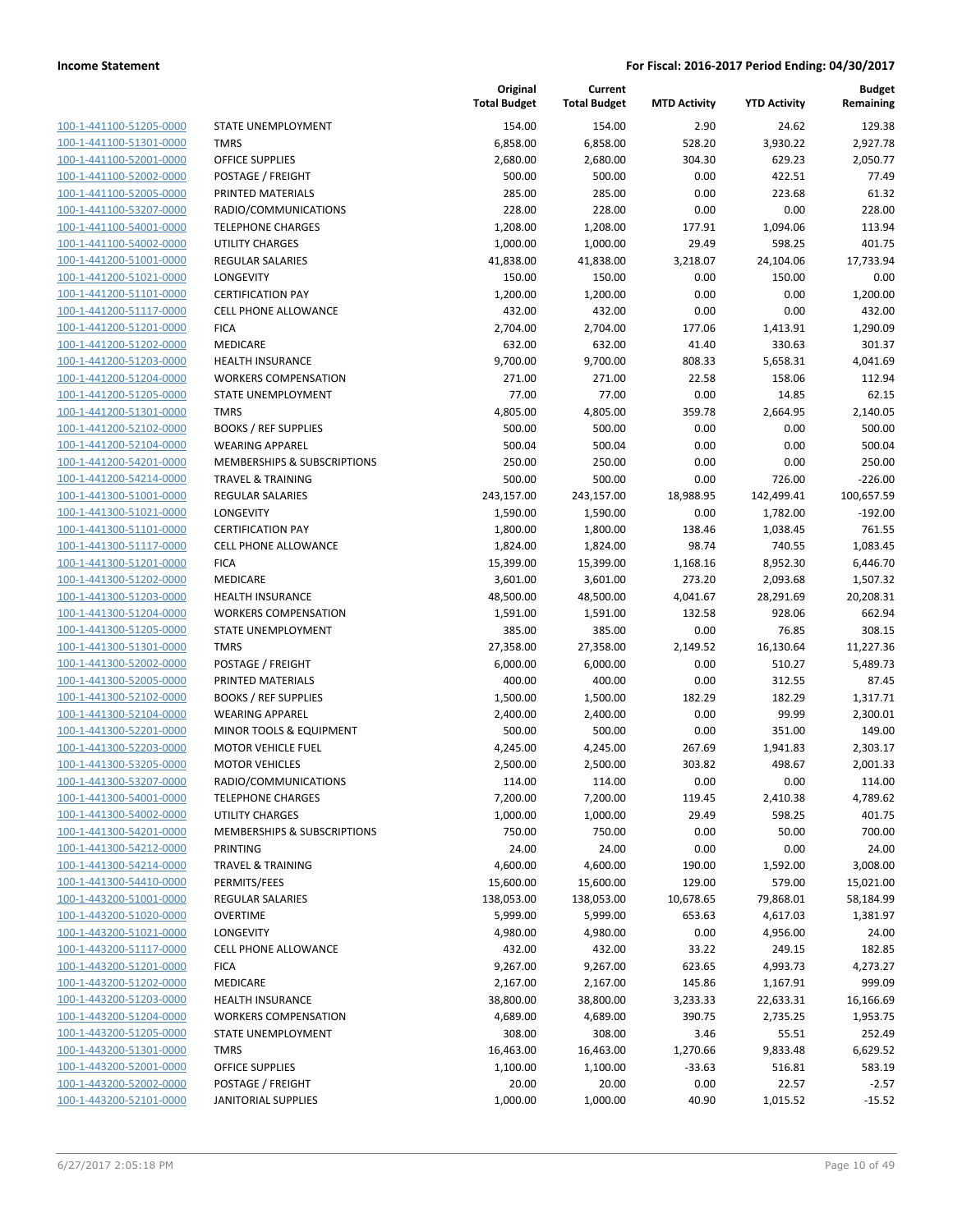| 100-1-443200-52104-0000        |
|--------------------------------|
| 100-1-443200-52106-0000        |
| 100-1-443200-52108-0000        |
| 100-1-443200-52201-0000        |
| 100-1-443200-52203-0000        |
| 100-1-443200-53202-0000        |
| 100-1-443200-53205-0000        |
| 100-1-443200-53207-0000        |
| 100-1-443200-54001-0000        |
| 100-1-443200-54002-0000        |
| 100-1-443200-54107-0000        |
| 100-1-443200-54108-0000        |
| 100-1-443200-54201-0000        |
| 100-1-443200-54214-0000        |
| 100-1-451100-51001-0000        |
| 100-1-451100-51020-0000        |
| 100-1-451100-51021-0000        |
| 100-1-451100-51101-0000        |
| 100-1-451100-51116-0000        |
| 100-1-451100-51117-0000        |
| 100-1-451100-51201-0000        |
|                                |
| 100-1-451100-51202-0000        |
| 100-1-451100-51203-0000        |
| 100-1-451100-51204-0000        |
| 100-1-451100-51205-0000        |
| 100-1-451100-51301-0000        |
| 100-1-451100-51401-0000        |
| 100-1-451100-52001-0000        |
| 100-1-451100-52002-0000        |
| 100-1-451100-52101-0000        |
| 100-1-451100-52104-0000        |
| 100-1-451100-52106-0000        |
| 100-1-451100-52107-0000        |
| 100-1-451100-52201-0000        |
| 100-1-451100-52203-0000        |
| 100-1-451100-52401-0000        |
| 100-1-451100-53202-0000        |
| 100-1-451100-53205-0000        |
| 100-1-451100-53207-0000        |
| 100-1-451100-53402-0000        |
| 100-1-451100-53707-0000        |
| 100-1-451100-53708-0000        |
| 100-1-451100-53709-0000        |
| <u>100-1-451100-53710-0000</u> |
| 100-1-451100-54001-0000        |
| 100-1-451100-54002-0000        |
| 100-1-451100-54201-0000        |
| 100-1-451100-54211-0000        |
| 100-1-451100-54214-0000        |
| 100-1-451100-54301-0000        |
| 100-1-451100-54409-0000        |
| 100-1-455100-51001-0000        |
| 100-1-455100-51020-0000        |
| <u>100-1-455100-51021-0000</u> |
| <u>100-1-455100-51116-0000</u> |
| 100-1-455100-51117-0000        |
| 100-1-455100-51201-0000        |
| <u>100-1-455100-51202-0000</u> |
| 100-1-455100-51203-0000        |
|                                |

|                         |                              | Original<br><b>Total Budget</b> | Current<br><b>Total Budget</b> | <b>MTD Activity</b> | <b>YTD Activity</b> | <b>Budget</b><br>Remaining |
|-------------------------|------------------------------|---------------------------------|--------------------------------|---------------------|---------------------|----------------------------|
| 100-1-443200-52104-0000 | <b>WEARING APPAREL</b>       | 1,870.00                        | 1,870.00                       | 0.00                | 653.94              | 1,216.06                   |
| 100-1-443200-52106-0000 | <b>CHEMICAL SUPPLIES</b>     | 11,640.00                       | 11,640.00                      | 729.40              | 12,909.48           | $-1,269.48$                |
| 100-1-443200-52108-0000 | <b>MENAGERIE SUPPLIES</b>    | 7,500.00                        | 7,500.00                       | 956.69              | 3,822.36            | 3,677.64                   |
| 100-1-443200-52201-0000 | MINOR TOOLS & EQUIPMENT      | 1,000.00                        | 1,000.00                       | 205.41              | 801.29              | 198.71                     |
| 100-1-443200-52203-0000 | <b>MOTOR VEHICLE FUEL</b>    | 8,000.00                        | 8,000.00                       | 242.29              | 2,233.23            | 5,766.77                   |
| 100-1-443200-53202-0000 | MACHINE, TOOLS & IMPLMNTS    | 1,500.00                        | 1,500.00                       | 0.00                | 0.00                | 1,500.00                   |
| 100-1-443200-53205-0000 | <b>MOTOR VEHICLES</b>        | 2,500.00                        | 2,500.00                       | 9.03                | 296.64              | 2,203.36                   |
| 100-1-443200-53207-0000 | RADIO/COMMUNICATIONS         | 300.00                          | 300.00                         | 0.00                | 0.00                | 300.00                     |
| 100-1-443200-54001-0000 | <b>TELEPHONE CHARGES</b>     | 2,400.00                        | 2,400.00                       | 0.63                | 991.33              | 1,408.67                   |
| 100-1-443200-54002-0000 | <b>UTILITY CHARGES</b>       | 30,000.00                       | 30,000.00                      | 2,552.73            | 17,305.41           | 12,694.59                  |
| 100-1-443200-54107-0000 | MEDICAL                      | 3,000.00                        | 3,000.00                       | 0.00                | 504.00              | 2,496.00                   |
| 100-1-443200-54108-0000 | <b>VETERINARY SERVICES</b>   | $-6,000.00$                     | $-6,000.00$                    | $-1,810.00$         | 2,124.00            | $-8,124.00$                |
| 100-1-443200-54201-0000 | MEMBERSHIPS & SUBSCRIPTIONS  | 200.00                          | 200.00                         | 0.00                | 0.00                | 200.00                     |
| 100-1-443200-54214-0000 | <b>TRAVEL &amp; TRAINING</b> | 600.00                          | 600.00                         | 0.00                | 198.00              | 402.00                     |
| 100-1-451100-51001-0000 | <b>REGULAR SALARIES</b>      | 518,209.00                      | 518,209.00                     | 39,396.65           | 264,630.33          | 253,578.67                 |
| 100-1-451100-51020-0000 | <b>OVERTIME</b>              | 15,011.00                       | 15,011.00                      | 3,239.05            | 11,577.40           | 3,433.60                   |
| 100-1-451100-51021-0000 | LONGEVITY                    | 6,210.00                        | 6,210.00                       | 0.00                | 5,790.00            | 420.00                     |
| 100-1-451100-51101-0000 | <b>CERTIFICATION PAY</b>     | 3,600.00                        | 3,600.00                       | 230.78              | 1,592.39            | 2,007.61                   |
| 100-1-451100-51116-0000 | <b>CAR ALLOWANCE</b>         | 2,400.00                        | 2,400.00                       | 184.62              | 1,384.65            | 1,015.35                   |
| 100-1-451100-51117-0000 | <b>CELL PHONE ALLOWANCE</b>  | 1,632.00                        | 1,632.00                       | 148.62              | 973.79              | 658.21                     |
| 100-1-451100-51201-0000 | <b>FICA</b>                  | 33,918.00                       | 33,918.00                      | 2,597.25            | 17,591.26           | 16,326.74                  |
| 100-1-451100-51202-0000 | MEDICARE                     | 7,932.00                        | 7,932.00                       | 607.42              | 4,114.08            | 3,817.92                   |
| 100-1-451100-51203-0000 | HEALTH INSURANCE             | 126,100.00                      | 126,100.00                     | 10,508.33           | 73,558.31           | 52,541.69                  |
| 100-1-451100-51204-0000 | <b>WORKERS COMPENSATION</b>  | 12,898.00                       | 12,898.00                      | 1,074.83            | 7,523.81            | 5,374.19                   |
| 100-1-451100-51205-0000 | STATE UNEMPLOYMENT           | 1,617.00                        | 1,617.00                       | 25.69               | 223.83              | 1,393.17                   |
| 100-1-451100-51301-0000 | <b>TMRS</b>                  | 55,320.00                       | 55,320.00                      | 4,371.78            | 29,968.29           | 25,351.71                  |
| 100-1-451100-51401-0000 | <b>CONTRA - SALARIES</b>     | 0.00                            | 0.00                           | 0.00                | $-65.00$            | 65.00                      |
| 100-1-451100-52001-0000 | OFFICE SUPPLIES              | 500.00                          | 500.00                         | 30.99               | 311.73              | 188.27                     |
| 100-1-451100-52002-0000 | POSTAGE / FREIGHT            | 150.00                          | 150.00                         | 0.00                | 946.73              | $-796.73$                  |
| 100-1-451100-52101-0000 | <b>JANITORIAL SUPPLIES</b>   | 6,000.00                        | 6,000.00                       | 556.99              | 4,131.26            | 1,868.74                   |
| 100-1-451100-52104-0000 | <b>WEARING APPAREL</b>       | 9,850.00                        | 9,850.00                       | 193.77              | 9,064.18            | 785.82                     |
| 100-1-451100-52106-0000 | <b>CHEMICAL SUPPLIES</b>     | 10,000.00                       | 10,000.00                      | 0.00                | 0.00                | 10,000.00                  |
| 100-1-451100-52107-0000 | <b>BOTANICAL SUPPLIES</b>    | 12,000.00                       | 12,000.00                      | 3,278.51            | 4,208.95            | 7,791.05                   |
| 100-1-451100-52201-0000 | MINOR TOOLS & EQUIPMENT      | 11,750.00                       | 11,750.00                      | 0.00                | 5,829.40            | 5,920.60                   |
| 100-1-451100-52203-0000 | <b>MOTOR VEHICLE FUEL</b>    | 40,000.00                       | 40,000.00                      | 1,421.17            | 7,141.66            | 32,858.34                  |
| 100-1-451100-52401-0000 | RECREATIONAL SUPPLIES        | 2,000.00                        | 2,000.00                       | 600.00              | 1,563.10            | 436.90                     |
| 100-1-451100-53202-0000 | MACHINE, TOOLS & IMPLMNTS    | 4,985.00                        | 4,985.00                       | 0.00                | 5,128.34            | $-143.34$                  |
| 100-1-451100-53205-0000 | <b>MOTOR VEHICLES</b>        | 18,000.00                       | 18,000.00                      | $-7.89$             | 6,136.26            | 11,863.74                  |
| 100-1-451100-53207-0000 | RADIO/COMMUNICATIONS         | 1,210.00                        | 1,210.00                       | 0.00                | 0.00                | 1,210.00                   |
| 100-1-451100-53402-0000 | <b>BUILDING MAINTENANCE</b>  | 850.00                          | 850.00                         | 275.92              | 370.97              | 479.03                     |
| 100-1-451100-53707-0000 | <b>MAINT - GROUNDS</b>       | 12,000.00                       | 12,000.00                      | 2,614.67            | 10,564.39           | 1,435.61                   |
| 100-1-451100-53708-0000 | <b>ATHLETIC FIELDS</b>       | 14,500.00                       | 14,500.00                      | 658.31              | 10,041.73           | 4,458.27                   |
| 100-1-451100-53709-0000 | <b>SWIMMING POOL</b>         | 2,000.00                        | 2,000.00                       | 0.00                | 0.00                | 2,000.00                   |
| 100-1-451100-53710-0000 | <b>PARK IMPROVEMENTS</b>     | 5,500.00                        | 5,500.00                       | 760.65              | 7,399.10            | $-1,899.10$                |
| 100-1-451100-54001-0000 | <b>TELEPHONE CHARGES</b>     | 7,500.00                        | 7,500.00                       | 134.09              | 2,370.45            | 5,129.55                   |
| 100-1-451100-54002-0000 | UTILITY CHARGES              | 151,966.30                      | 151,966.30                     | 13,241.43           | 83,366.44           | 68,599.86                  |
| 100-1-451100-54201-0000 | MEMBERSHIPS & SUBSCRIPTIONS  | 1,507.29                        | 1,507.29                       | 0.00                | 649.17              | 858.12                     |
| 100-1-451100-54211-0000 | ADVERTISING                  | 4,000.00                        | 4,000.00                       | 7,792.94            | 8,705.88            | $-4,705.88$                |
| 100-1-451100-54214-0000 | <b>TRAVEL &amp; TRAINING</b> | 2,500.00                        | 2,500.00                       | 0.00                | 917.81              | 1,582.19                   |
| 100-1-451100-54301-0000 | SPECIAL EVENTS               | 31,000.00                       | 31,000.00                      | 0.00                | 15,736.62           | 15,263.38                  |
| 100-1-451100-54409-0000 | <b>CEMETERY MAINTENANCE</b>  | 72,000.00                       | 72,000.00                      | 5,500.00            | 38,500.00           | 33,500.00                  |
| 100-1-455100-51001-0000 | <b>REGULAR SALARIES</b>      | 306,594.00                      | 306,594.00                     | 23,617.10           | 173,670.77          | 132,923.23                 |
| 100-1-455100-51020-0000 | <b>OVERTIME</b>              | 0.00                            | 0.00                           | 0.00                | 45.95               | $-45.95$                   |
| 100-1-455100-51021-0000 | LONGEVITY                    | 3,204.00                        | 3,204.00                       | 0.00                | 1,968.00            | 1,236.00                   |
| 100-1-455100-51116-0000 | <b>CAR ALLOWANCE</b>         | 3,600.00                        | 3,600.00                       | 0.00                | 1,107.68            | 2,492.32                   |
| 100-1-455100-51117-0000 | CELL PHONE ALLOWANCE         | 432.00                          | 432.00                         | 32.30               | 229.78              | 202.22                     |
| 100-1-455100-51201-0000 | <b>FICA</b>                  | 19,457.00                       | 19,457.00                      | 1,410.18            | 10,730.26           | 8,726.74                   |
| 100-1-455100-51202-0000 | MEDICARE                     | 4,551.00                        | 4,551.00                       | 329.80              | 2,509.48            | 2,041.52                   |
| 100-1-455100-51203-0000 | HEALTH INSURANCE             | 38,800.00                       | 38,800.00                      | 3,233.33            | 22,633.31           | 16,166.69                  |
|                         |                              |                                 |                                |                     |                     |                            |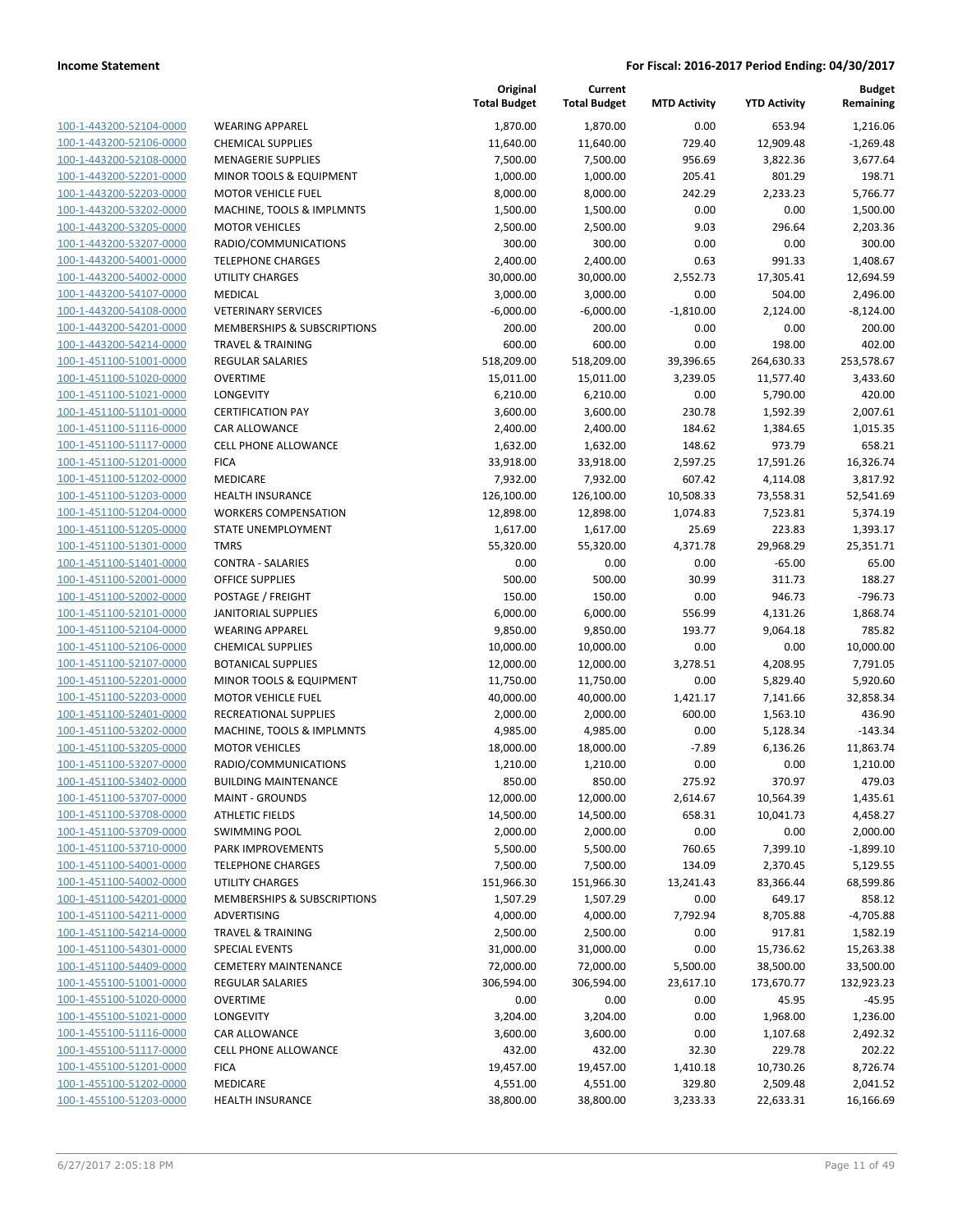| <u>100-1-455100-51204-0000</u> |
|--------------------------------|
| 100-1-455100-51205-0000        |
| 100-1-455100-51301-0000        |
| <u>100-1-455100-51401-0000</u> |
| 100-1-455100-52001-0000        |
| 100-1-455100-52002-0000        |
| 100-1-455100-52004-0000        |
| 100-1-455100-52005-0000        |
| 100-1-455100-52402-0000        |
| 100-1-455100-53201-0000        |
| 100-1-455100-54001-0000        |
| 100-1-455100-54002-0000        |
| 100-1-455100-54201-0000        |
| 100-1-455100-54202-0000        |
| 100-1-455100-54214-0000        |
| 100-1-455100-55203-0000        |
| 100-1-455100-55211-0000        |
|                                |
| <u>100-1-456100-51001-0000</u> |
| 100-1-456100-51021-0000        |
| 100-1-456100-51116-0000        |
| 100-1-456100-51117-0000        |
| <u>100-1-456100-51201-0000</u> |
| 100-1-456100-51202-0000        |
| <u>100-1-456100-51203-0000</u> |
| 100-1-456100-51204-0000        |
| 100-1-456100-51205-0000        |
| 100-1-456100-51301-0000        |
| 100-1-456100-52001-0000        |
| 100-1-456100-52002-0000        |
| 100-1-456100-52005-0000        |
| 100-1-456100-52103-0000        |
| 100-1-456100-54001-0000        |
| <u>100-1-456100-54201-0000</u> |
| <u>100-1-456100-54205-0000</u> |
| 100-1-456100-54214-0000        |
| 100-1-456100-54301-0000        |
| 100-1-480000-52003-0000        |
| 100-1-480000-52006-0000        |
| 100-1-480000-54002-0000        |
| 100-1-480000-54105-0000        |
| 100-1-480000-54201-0000        |
| <u>100-1-480000-54904-0000</u> |
| 100-1-480000-54905-0000        |
| 100-1-480000-54906-0000        |
| 100-1-480000-56309-0000        |
| 100-1-480000-57005-0000        |
| 100-1-480000-57006-0000        |
| <u>100-1-480000-57007-0000</u> |
| 100-1-480000-57008-0000        |
| 100-1-480000-57015-0000        |
| 100-1-491000-58040-0000        |
|                                |
| 100-1-491000-58204-0000        |
| 100-1-495000-58702-0000        |
| 100-1-495000-58703-0000        |
| 100-1-495000-58704-0000        |
| 100-1-495000-58705-0000        |
| 100-1-495000-58706-0000        |
| <u>100-1-495000-58712-0000</u> |
| 100-1-495000-58713-0000        |
|                                |

|                                                    |                                              | Original<br><b>Total Budget</b> | Current<br><b>Total Budget</b> | <b>MTD Activity</b> | <b>YTD Activity</b> | <b>Budget</b><br>Remaining |
|----------------------------------------------------|----------------------------------------------|---------------------------------|--------------------------------|---------------------|---------------------|----------------------------|
| 100-1-455100-51204-0000                            | <b>WORKERS COMPENSATION</b>                  | 892.00                          | 892.00                         | 74.33               | 520.31              | 371.69                     |
| 100-1-455100-51205-0000                            | STATE UNEMPLOYMENT                           | 846.00                          | 846.00                         | 9.87                | 138.11              | 707.89                     |
| 100-1-455100-51301-0000                            | <b>TMRS</b>                                  | 26,950.00                       | 26,950.00                      | 2,030.81            | 14,760.51           | 12,189.49                  |
| 100-1-455100-51401-0000                            | <b>CONTRA - SALARIES</b>                     | 0.00                            | 0.00                           | 0.00                | $-241.97$           | 241.97                     |
| 100-1-455100-52001-0000                            | <b>OFFICE SUPPLIES</b>                       | 2,710.00                        | 2,710.00                       | 268.17              | 2,077.11            | 632.89                     |
| 100-1-455100-52002-0000                            | POSTAGE / FREIGHT                            | 425.00                          | 425.00                         | 0.00                | 71.51               | 353.49                     |
| 100-1-455100-52004-0000                            | <b>COMPUTER SUPPLIES</b>                     | 600.00                          | 600.00                         | 0.00                | 0.00                | 600.00                     |
| 100-1-455100-52005-0000                            | PRINTED MATERIALS                            | 0.00                            | 0.00                           | 0.00                | 96.00               | $-96.00$                   |
| 100-1-455100-52402-0000                            | <b>BASIC PROGRAM EXPENSE</b>                 | 2,075.00                        | 2,075.00                       | 192.25              | 623.72              | 1,451.28                   |
| 100-1-455100-53201-0000                            | FURNITURE & OFFICE EQUIPMENT                 | 600.00                          | 600.00                         | 0.00                | 0.00                | 600.00                     |
| 100-1-455100-54001-0000                            | <b>TELEPHONE CHARGES</b>                     | 5,211.00                        | 5,211.00                       | 1.65                | 2,593.34            | 2,617.66                   |
| 100-1-455100-54002-0000                            | <b>UTILITY CHARGES</b>                       | 45,387.00                       | 45,387.00                      | 2,561.35            | 23,477.64           | 21,909.36                  |
| 100-1-455100-54201-0000                            | MEMBERSHIPS & SUBSCRIPTIONS                  | 14,345.00                       | 14,345.00                      | 275.00              | 13,811.72           | 533.28                     |
| 100-1-455100-54202-0000                            | <b>LIBRARY PERIODICALS</b>                   | 2,507.78                        | 2,507.78                       | 0.00                | 2,507.78            | 0.00                       |
| 100-1-455100-54214-0000                            | <b>TRAVEL &amp; TRAINING</b>                 | 2,000.00                        | 2,000.00                       | 613.64              | 1,230.93            | 769.07                     |
| 100-1-455100-55203-0000                            | <b>FURNITURE/OFFICE EQUIP</b>                | 500.00                          | 500.00                         | 142.98              | 142.98              | 357.02                     |
| 100-1-455100-55211-0000                            | <b>BOOKS</b>                                 | 45,354.75                       | 45,354.75                      | 718.37              | 12,101.93           | 33,252.82                  |
| 100-1-456100-51001-0000                            | <b>REGULAR SALARIES</b>                      | 54,037.00                       | 54,037.00                      | 4,156.32            | 31,131.60           | 22,905.40                  |
| 100-1-456100-51021-0000                            | LONGEVITY                                    | 1,224.00                        | 1,224.00                       | 0.00                | 1,218.00            | 6.00                       |
| 100-1-456100-51116-0000                            | CAR ALLOWANCE                                | 3,600.00                        | 3,600.00                       | 276.92              | 2,076.90            | 1,523.10                   |
| 100-1-456100-51117-0000                            | <b>CELL PHONE ALLOWANCE</b>                  | 432.00                          | 432.00                         | 33.22               | 249.15              | 182.85                     |
| 100-1-456100-51201-0000                            | <b>FICA</b>                                  | 3,676.00                        | 3,676.00                       | 243.52              | 1,908.71            | 1,767.29                   |
| 100-1-456100-51202-0000                            | MEDICARE                                     | 860.00                          | 860.00                         | 56.96               | 446.44              | 413.56                     |
| 100-1-456100-51203-0000                            | <b>HEALTH INSURANCE</b>                      | 9,700.00                        | 9,700.00                       | 808.33              | 5,658.31            | 4,041.69                   |
| 100-1-456100-51204-0000                            | <b>WORKERS COMPENSATION</b>                  | 162.00                          | 162.00                         | 13.50               | 94.50               | 67.50                      |
| 100-1-456100-51205-0000                            | STATE UNEMPLOYMENT                           | 77.00                           | 77.00                          | 0.00                | 16.51               | 60.49                      |
| 100-1-456100-51301-0000                            | <b>TMRS</b>                                  | 6,531.00                        | 6,531.00                       | 499.36              | 3,805.36            | 2,725.64                   |
| 100-1-456100-52001-0000                            | OFFICE SUPPLIES                              | 100.00                          | 100.00                         | 0.00                | 43.77               | 56.23                      |
| 100-1-456100-52002-0000                            | POSTAGE / FREIGHT                            | 150.00                          | 150.00                         | 0.00                | 104.87              | 45.13                      |
| 100-1-456100-52005-0000<br>100-1-456100-52103-0000 | PRINTED MATERIALS<br><b>MEETING SUPPLIES</b> | 750.00<br>50.00                 | 750.00<br>50.00                | 0.00<br>0.00        | 16.88<br>0.00       | 733.12<br>50.00            |
| 100-1-456100-54001-0000                            | <b>TELEPHONE CHARGES</b>                     | 300.00                          | 300.00                         | 0.13                | 210.14              | 89.86                      |
| 100-1-456100-54201-0000                            | MEMBERSHIPS & SUBSCRIPTIONS                  | 1,180.00                        | 1,180.00                       | 0.00                | 535.00              | 645.00                     |
| 100-1-456100-54205-0000                            | <b>BUSINESS MEALS</b>                        | 50.00                           | 50.00                          | 0.00                | 0.00                | 50.00                      |
| 100-1-456100-54214-0000                            | <b>TRAVEL &amp; TRAINING</b>                 | 900.00                          | 900.00                         | 0.00                | 52.28               | 847.72                     |
| 100-1-456100-54301-0000                            | <b>SPECIAL EVENTS</b>                        | 7,000.00                        | 7,000.00                       | 1,610.05            | 4,604.86            | 2,395.14                   |
| 100-1-480000-52003-0000                            | <b>COPIER CHARGES</b>                        | 65,000.00                       | 65,000.00                      | 2,928.88            | 37,584.07           | 27,415.93                  |
| 100-1-480000-52006-0000                            | <b>COPIER PAPER</b>                          | 5,000.00                        | 5,000.00                       | 0.00                | 1,487.63            | 3,512.37                   |
| 100-1-480000-54002-0000                            | <b>UTILITY CHARGES</b>                       | 552.00                          | 552.00                         | 45.30               | 317.01              | 234.99                     |
| 100-1-480000-54105-0000                            | MARKETING                                    | 7,950.00                        | 7,950.00                       | 0.00                | 250.00              | 7,700.00                   |
| 100-1-480000-54201-0000                            | MEMBERSHIPS & SUBSCRIPTIONS                  | 8,601.00                        | 8,601.00                       | 2,378.06            | 4,692.49            | 3,908.51                   |
| 100-1-480000-54904-0000                            | POSTAGE METER RENTAL                         | 0.00                            | 0.00                           | 0.00                | $-538.00$           | 538.00                     |
| 100-1-480000-54905-0000                            | MAIL MACHINE LEASE INT                       | 247.00                          | 247.00                         | 0.00                | 273.54              | $-26.54$                   |
| 100-1-480000-54906-0000                            | MAIL MACHINE LEASE PRINC                     | 2,261.00                        | 2,261.00                       | 0.00                | 980.46              | 1,280.54                   |
| 100-1-480000-56309-0000                            | PAYOUT ARRANGEMENT LOCAL SALES TAX           | 363,095.60                      | 363,095.60                     | 14,841.30           | 148,324.84          | 214,770.76                 |
| 100-1-480000-57005-0000                            | <b>ACCRUED VAC &amp; SICK PAY</b>            | 160,000.00                      | 160,000.00                     | 165.25              | 99,075.48           | 60,924.52                  |
| 100-1-480000-57006-0000                            | SALARY ADJUSTMENTS                           | 23,000.00                       | 23,000.00                      | 0.00                | 0.00                | 23,000.00                  |
| 100-1-480000-57007-0000                            | <b>COMMUNITY SERVICES</b>                    | 43,600.00                       | 43,600.00                      | 0.00                | 0.00                | 43,600.00                  |
| 100-1-480000-57008-0000                            | <b>BANK CHARGES</b>                          | 20,000.00                       | 20,000.00                      | 974.48              | 7,281.91            | 12,718.09                  |
| 100-1-480000-57015-0000                            | <b>CONTINGENCY EXPENSE</b>                   | 150,000.00                      | 150,000.00                     | 0.00                | 0.00                | 150,000.00                 |
| 100-1-491000-58040-0000                            | <b>XFR - GENERAL CIP</b>                     | 2,055,000.00                    | 2,055,000.00                   | 171,250.00          | 1,198,750.00        | 856,250.00                 |
| 100-1-491000-58204-0000                            | XFR - VEHICLE/EQUIP RPLCMNT                  | 313,593.00                      | 313,593.00                     | $-26,132.75$        | $-182,929.25$       | 496,522.25                 |
| 100-1-495000-58702-0000                            | CA - GEN GOV TO CENTRAL SERVICE FUND         | 4,171.00                        | 4,171.00                       | 347.58              | 2,433.06            | 1,737.94                   |
| 100-1-495000-58703-0000                            | CA - PUBLIC WORKS TO CENTRAL SERVICE FU      | 82,772.00                       | 82,772.00                      | 6,897.67            | 48,283.69           | 34,488.31                  |
| 100-1-495000-58704-0000                            | CA - PUBLIC SAFETY TO CENTRAL SERVICE FU     | 207,390.00                      | 207,390.00                     | 17,282.50           | 120,977.50          | 86,412.50                  |
| 100-1-495000-58705-0000                            | CA - COM DEV TO CENTRAL SERVICE FUND         | 38,244.00                       | 38,244.00                      | 3,187.00            | 22,309.00           | 15,935.00                  |
| 100-1-495000-58706-0000                            | CA - PARKS & REC TO CENTRAL SERVICE FUND     | 174,594.00                      | 174,594.00                     | 14,549.50           | 101,846.50          | 72,747.50                  |
| 100-1-495000-58712-0000<br>100-1-495000-58713-0000 | CA - GEN GOV TO INSURANCE FUND               | 2,593.00                        | 2,593.00                       | 216.08              | 1,512.56            | 1,080.44                   |
|                                                    | CA - PUBLIC WORKS TO INSURANCE FUND          | 24,239.00                       | 24,239.00                      | 2,019.92            | 14,139.44           | 10,099.56                  |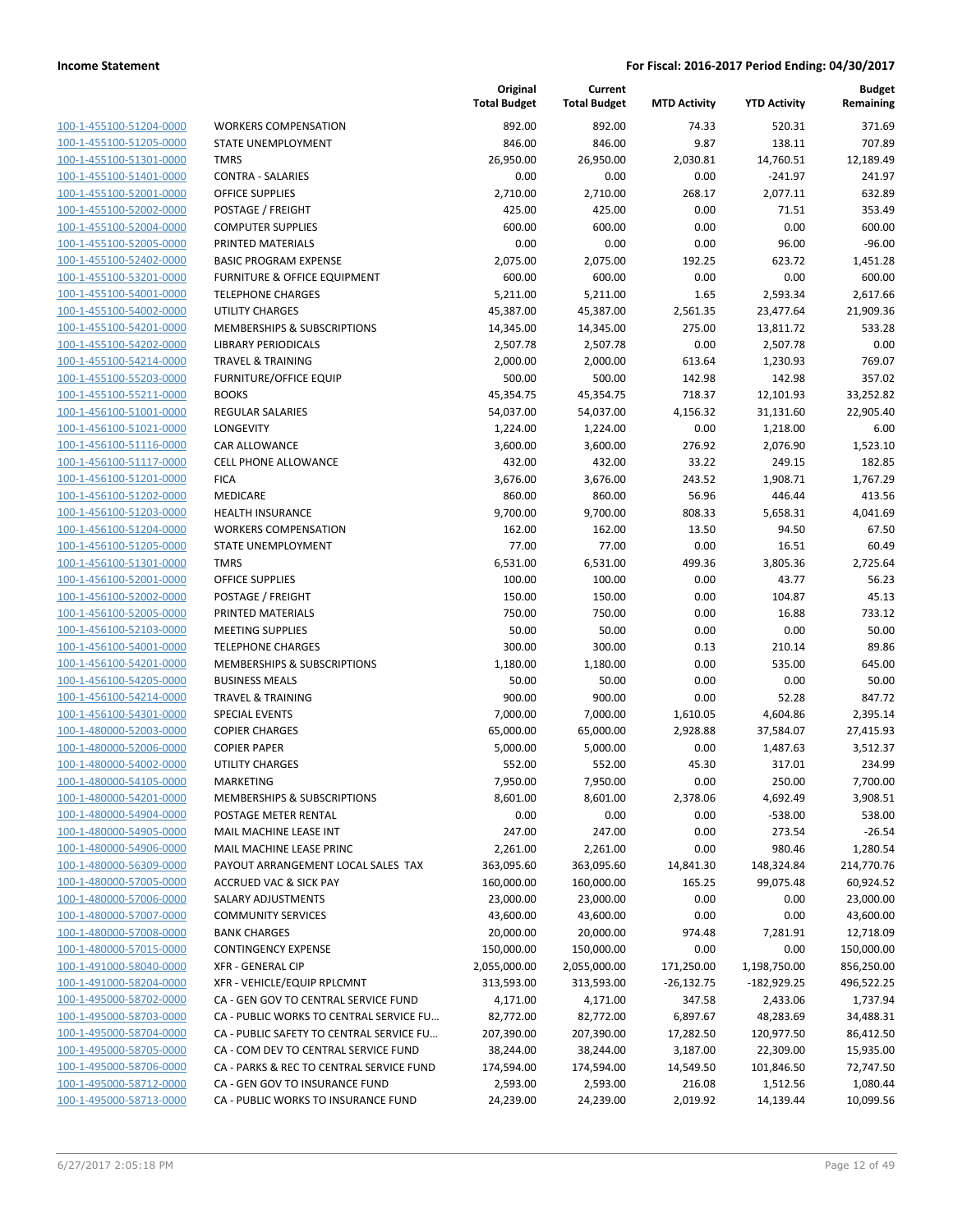|                                                           |                                                                       | Original<br><b>Total Budget</b> | Current<br><b>Total Budget</b> | <b>MTD Activity</b> | <b>YTD Activity</b> | <b>Budget</b><br>Remaining |
|-----------------------------------------------------------|-----------------------------------------------------------------------|---------------------------------|--------------------------------|---------------------|---------------------|----------------------------|
| 100-1-495000-58714-0000                                   | CA - PUBLIC SAFETY TO INSURANCE FUND                                  | 115,537.00                      | 115,537.00                     | 9,628.08            | 67,396.56           | 48,140.44                  |
| 100-1-495000-58715-0000                                   | CA - COM DEV TO INSURANCE FUND                                        | 10,387.00                       | 10,387.00                      | 865.58              | 6,059.06            | 4,327.94                   |
| 100-1-495000-58716-0000                                   | CA - PARKS & REC TO INSURANCE FUND                                    | 33,236.00                       | 33,236.00                      | 2,769.67            | 19,387.69           | 13,848.31                  |
| 100-1-495000-58722-0000                                   | CA - GEN GOVERNMENT TO MIS FUND                                       | 51,261.00                       | 51,261.00                      | 4,271.75            | 29,902.25           | 21,358.75                  |
| 100-1-495000-58723-0000                                   | CA - PUBLIC WORKS TO MIS FUND                                         | 21,038.00                       | 21,038.00                      | 1,753.17            | 12,272.19           | 8,765.81                   |
| 100-1-495000-58724-0000                                   | CA - PUBLIC SAFETY TO MIS FUND                                        | 232,871.00                      | 232,871.00                     | 19,405.92           | 135,841.44          | 97,029.56                  |
| 100-1-495000-58725-0000                                   | CA - COM DEV TO MIS FUND                                              | 73,574.00                       | 73,574.00                      | 6,131.17            | 42,918.19           | 30,655.81                  |
| 100-1-495000-58726-0000                                   | CA - PARKS & REC TO MIS FUND                                          | 103,144.00                      | 103,144.00                     | 8,595.33            | 60,167.31           | 42,976.69                  |
|                                                           | <b>Expense Total:</b>                                                 | 23,436,084.83                   | 23,436,084.83                  | 1,610,922.50        | 12,333,083.30       | 11,103,001.53              |
|                                                           | Fund: 100 - GENERAL FUND Surplus (Deficit):                           | -1,090,704.58                   | -1,090,704.58                  | -464,747.23         | 1,594,407.68        | $-2,685,112.26$            |
| <b>Fund: 101 - MUNICIPAL COURT BUILDING SECURITY FEES</b> |                                                                       |                                 |                                |                     |                     |                            |
| Revenue                                                   |                                                                       |                                 |                                |                     |                     |                            |
| 101-1-318001-44101-0000                                   | MUNICIPAL COURT COST/FEES                                             | 0.00                            | 0.00                           | 675.06              | 5,632.55            | $-5,632.55$                |
| 101-1-319001-45401-0000                                   | <b>INTEREST REVENUES</b>                                              | 0.00                            | 0.00                           | 9.96                | 15.22               | $-15.22$                   |
|                                                           | <b>Revenue Total:</b>                                                 | 0.00                            | 0.00                           | 685.02              | 5,647.77            | $-5,647.77$                |
| <b>Expense</b>                                            |                                                                       |                                 |                                |                     |                     |                            |
| 101-1-480000-57008-0000                                   | <b>BANK CHARGES</b>                                                   | 0.00                            | 0.00                           | 1.03                | 16.76               | $-16.76$                   |
|                                                           | <b>Expense Total:</b>                                                 | 0.00                            | 0.00                           | 1.03                | 16.76               | $-16.76$                   |
|                                                           | Fund: 101 - MUNICIPAL COURT BUILDING SECURITY FEES Surplus (Deficit): | 0.00                            | 0.00                           | 683.99              | 5,631.01            | $-5,631.01$                |
| Fund: 102 - MUNICIPAL COURT TECH FUND                     |                                                                       |                                 |                                |                     |                     |                            |
| Revenue<br>102-1-318001-44101-0000                        | MUNICIPAL COURT COST/FEES                                             | 0.00                            | 0.00                           | 900.03              | 7,511.05            | $-7,511.05$                |
| 102-1-319001-45401-0000                                   | <b>INTEREST REVENUES</b>                                              | 0.00                            | 0.00                           | 3.85                | 7.33                | $-7.33$                    |
|                                                           | <b>Revenue Total:</b>                                                 | 0.00                            | 0.00                           | 903.88              | 7,518.38            | $-7,518.38$                |
|                                                           |                                                                       |                                 |                                |                     |                     |                            |
| <b>Expense</b>                                            |                                                                       |                                 |                                |                     |                     |                            |
| 102-1-480000-57008-0000                                   | <b>BANK CHARGES</b>                                                   | 0.00                            | 0.00                           | 0.40                | 5.12                | $-5.12$                    |
|                                                           | <b>Expense Total:</b>                                                 | 0.00                            | 0.00                           | 0.40                | 5.12                | $-5.12$                    |
|                                                           | Fund: 102 - MUNICIPAL COURT TECH FUND Surplus (Deficit):              | 0.00                            | 0.00                           | 903.48              | 7,513.26            | $-7,513.26$                |
| Fund: 103 - MUNICIPAL COURT CHILD SAFETY FUND             |                                                                       |                                 |                                |                     |                     |                            |
| Revenue                                                   |                                                                       |                                 |                                |                     |                     |                            |
| 103-1-318001-44101-0000                                   | MUNICIPAL COURT COST/FEES                                             | 4,200.00                        | 4,200.00                       | 89.95               | 1,397.17            | 2,802.83                   |
| 103-1-318001-44110-0000                                   | OPTIONAL COUNTY FEE - CHILD SAFETY                                    | 25,500.00                       | 25,500.00                      | 7,635.25            | 12,964.49           | 12,535.51                  |
| 103-1-319001-45401-0000                                   | <b>INTEREST REVENUES</b><br><b>Revenue Total:</b>                     | 60.00<br>29,760.00              | 60.00<br>29,760.00             | 2.86<br>7,728.06    | 4.50<br>14,366.16   | 55.50<br>15,393.84         |
|                                                           |                                                                       |                                 |                                |                     |                     |                            |
| <b>Expense</b><br>103-1-480000-57007-0000                 | <b>COMMUNITY SERVICES</b>                                             | 27,000.00                       | 27,000.00                      | 7,635.25            | 12,964.49           | 14,035.51                  |
| 103-1-480000-57008-0000                                   | <b>BANK CHARGES</b>                                                   | 20.00                           | 20.00                          | 0.30                | 4.44                | 15.56                      |
|                                                           | <b>Expense Total:</b>                                                 | 27,020.00                       | 27,020.00                      | 7,635.55            | 12,968.93           | 14,051.07                  |
|                                                           | Fund: 103 - MUNICIPAL COURT CHILD SAFETY FUND Surplus (Deficit):      | 2,740.00                        | 2,740.00                       | 92.51               | 1,397.23            | 1,342.77                   |
|                                                           |                                                                       |                                 |                                |                     |                     |                            |
| Fund: 110 - EXCHANGE BUILDING FUND<br>Revenue             |                                                                       |                                 |                                |                     |                     |                            |
| 110-1-319001-45401-0000                                   | <b>INTEREST REVENUES</b>                                              | 0.00                            | 0.00                           | 0.00                | 12.61               | $-12.61$                   |
|                                                           | <b>Revenue Total:</b>                                                 | 0.00                            | 0.00                           | 0.00                | 12.61               | $-12.61$                   |
| <b>Expense</b>                                            |                                                                       |                                 |                                |                     |                     |                            |
| 110-1-463100-54001-0000                                   | <b>TELEPHONE CHARGES</b>                                              | 0.00                            | 0.00                           | 0.00                | 0.77                | $-0.77$                    |
| 110-1-480000-57008-0000                                   | <b>BANK CHARGES</b>                                                   | 0.00                            | 0.00                           | 0.00                | 4.45                | $-4.45$                    |
|                                                           | <b>Expense Total:</b>                                                 | 0.00                            | 0.00                           | 0.00                | 5.22                | $-5.22$                    |
|                                                           | Fund: 110 - EXCHANGE BUILDING FUND Surplus (Deficit):                 | 0.00                            | 0.00                           | 0.00                | 7.39                | $-7.39$                    |
| <b>Fund: 111 - RECREATION ACTIVITIES FUND</b>             |                                                                       |                                 |                                |                     |                     |                            |
| Revenue                                                   |                                                                       |                                 |                                |                     |                     |                            |
| 111-1-319010-45306-0000                                   | PARK CONCESSIONS                                                      | 60,000.00                       | 60,000.00                      | 3,615.46            | 14,791.70           | 45,208.30                  |
| 111-1-319011-44507-0000                                   | ADULT RECREATION FEES                                                 | 42,000.00                       | 42,000.00                      | 2,673.44            | 7,488.77            | 34,511.23                  |
| 111-1-319011-44508-0000                                   | YOUTH RECREATION FEES                                                 | 96,855.00                       | 96,855.00                      | 15,012.29           | 53,719.30           | 43,135.70                  |
| 111-1-319012-44509-0000                                   | SPECIAL EVENT FUNDING                                                 | 46,410.00                       | 46,410.00                      | 350.00              | 21,010.00           | 25,400.00                  |
|                                                           |                                                                       |                                 |                                |                     |                     |                            |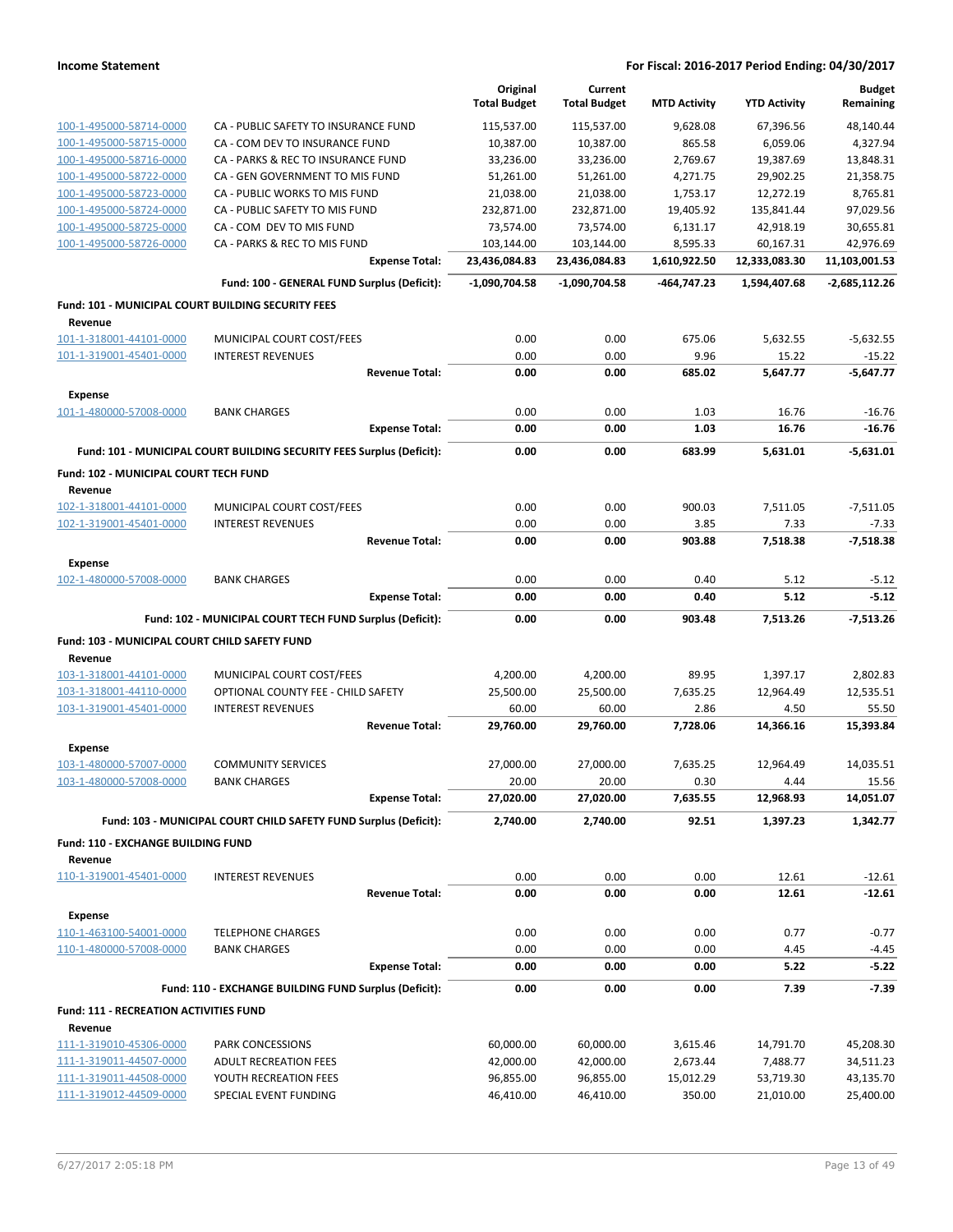|                                                    |                                                           | Original<br><b>Total Budget</b> | Current<br><b>Total Budget</b> | <b>MTD Activity</b> | <b>YTD Activity</b>  | <b>Budget</b><br>Remaining |
|----------------------------------------------------|-----------------------------------------------------------|---------------------------------|--------------------------------|---------------------|----------------------|----------------------------|
| 111-1-319012-45504-0000                            | PARKS & RECREATION / FIELD RENTALS                        | 16,000.00                       | 16,000.00                      | 3,289.29            | 7,414.50             | 8,585.50                   |
|                                                    | <b>Revenue Total:</b>                                     | 261,265.00                      | 261,265.00                     | 24,940.48           | 104,424.27           | 156,840.73                 |
| <b>Expense</b>                                     |                                                           |                                 |                                |                     |                      |                            |
| 111-1-451200-52001-0000                            | <b>OFFICE SUPPLIES</b>                                    | 500.00                          | 500.00                         | 0.00                | 232.64               | 267.36                     |
| 111-1-451200-52101-0000                            | <b>JANITORIAL SUPPLIES</b>                                | 1,500.00                        | 1,500.00                       | 0.00                | 771.29               | 728.71                     |
| 111-1-451200-52401-0000                            | RECREATIONAL SUPPLIES                                     | 75,790.00                       | 75,790.00                      | 5,349.20            | 20,402.30            | 55,387.70                  |
| 111-1-451200-52403-0000                            | <b>RESALE ITEMS</b>                                       | 38,000.00                       | 38,000.00                      | 3,701.65            | 11,144.07            | 26,855.93                  |
| 111-1-451200-54301-0000                            | SPECIAL EVENTS                                            | 46,410.00                       | 46,410.00                      | 1,314.68            | 26,412.88            | 19,997.12                  |
| 111-1-451200-54302-0000                            | <b>TEAM REGISTRATION</b>                                  | 6,000.00                        | 6,000.00                       | 0.00                | 2,499.00             | 3,501.00                   |
| 111-1-451200-54303-0000                            | OFFICALS/INSTRUCTORS                                      | 59,440.00                       | 59,440.00                      | 2,672.00            | 17,734.90            | 41,705.10                  |
| 111-1-451200-54304-0000                            | <b>CONCESSION STD WRKR CONTR</b>                          | 15,000.00                       | 15,000.00                      | 1,653.46            | 5,077.66             | 9,922.34                   |
| 111-1-480000-52003-0000                            | <b>COPIER CHARGES</b>                                     | 2,050.00                        | 2,050.00                       | 63.95               | 828.78               | 1,221.22                   |
| 111-1-480000-57008-0000                            | <b>BANK CHARGES</b>                                       | 1,500.00                        | 1,500.00                       | 0.00                | 0.00                 | 1,500.00                   |
| 111-1-495000-58501-0000                            | CA - GENERAL FUND                                         | 6,157.00                        | 6,157.00                       | 513.08              | 3,591.56             | 2,565.44                   |
| 111-1-495000-58701-0000                            | CA - CENTRAL SERVICE FUND                                 | 386.00                          | 386.00                         | 32.17               | 225.19               | 160.81                     |
| 111-1-495000-58710-0000                            | CA - INSURANCE FUND                                       | 270.00                          | 270.00                         | 22.50               | 157.50               | 112.50                     |
| 111-1-495000-58720-0000                            | CA - MIS FUN                                              | 1,264.00                        | 1,264.00                       | 105.33              | 737.31               | 526.69                     |
|                                                    | <b>Expense Total:</b>                                     | 254,267.00                      | 254,267.00                     | 15,428.02           | 89,815.08            | 164,451.92                 |
|                                                    | Fund: 111 - RECREATION ACTIVITIES FUND Surplus (Deficit): | 6,998.00                        | 6,998.00                       | 9,512.46            | 14,609.19            | $-7,611.19$                |
| <b>Fund: 112 - GUN RANGE FUND</b>                  |                                                           |                                 |                                |                     |                      |                            |
| Revenue                                            |                                                           |                                 |                                |                     |                      |                            |
| 112-1-319001-45401-0000                            | <b>INTEREST REVENUES</b>                                  | 120.00                          | 120.00                         | 5.97                | 8.80                 | 111.20                     |
| 112-1-319001-45601-0000                            | MISCELLANEOUS REVENUES                                    | 5,004.00                        | 5,004.00                       | 160.00              | 1,450.00             | 3,554.00                   |
|                                                    | <b>Revenue Total:</b>                                     | 5,124.00                        | 5,124.00                       | 165.97              | 1,458.80             | 3,665.20                   |
| <b>Expense</b>                                     |                                                           |                                 |                                |                     |                      |                            |
| 112-1-421700-54501-0000                            | <b>SPECIAL SERVICES</b>                                   | 1,000.00                        | 1,000.00                       | 0.00                | 420.00               | 580.00                     |
| 112-1-480000-57008-0000                            | <b>BANK CHARGES</b>                                       | 40.00                           | 40.00                          | 0.62                | 10.67                | 29.33                      |
|                                                    | <b>Expense Total:</b>                                     | 1,040.00                        | 1,040.00                       | 0.62                | 430.67               | 609.33                     |
|                                                    | Fund: 112 - GUN RANGE FUND Surplus (Deficit):             | 4,084.00                        | 4,084.00                       | 165.35              | 1,028.13             | 3,055.87                   |
| Fund: 113 - HOTEL / MOTEL OCCUPANCY TAX FUND       |                                                           |                                 |                                |                     |                      |                            |
| Revenue                                            |                                                           |                                 |                                |                     |                      |                            |
| 113-1-313005-41402-0000                            | HOTEL/MOTEL OCCUPANCY TAX                                 | 540,000.00                      | 540,000.00                     | 51,066.47           | 342,304.44           | 197,695.56                 |
| 113-1-319001-45401-0000                            | <b>INTEREST REVENUES</b>                                  | 1,200.00                        | 1,200.00                       | 105.21              | 157.88               | 1,042.12                   |
|                                                    | <b>Revenue Total:</b>                                     | 541,200.00                      | 541,200.00                     | 51,171.68           | 342,462.32           | 198,737.68                 |
| <b>Expense</b>                                     |                                                           |                                 |                                |                     |                      |                            |
| 113-1-458100-51001-0000                            | <b>REGULAR</b>                                            | 35,303.00                       | 35,303.00                      | 2,657.09            | 19,978.88            | 15,324.12                  |
| 113-1-458100-51020-0000                            | <b>OVERTIME</b>                                           | 715.00                          | 715.00                         | 44.21               | 216.65               | 498.35                     |
| 113-1-458100-51021-0000                            | <b>LONGEVITY</b>                                          | 120.00                          | 120.00                         | 0.00                | 48.00                | 72.00                      |
| 113-1-458100-51116-0000                            | <b>CAR ALLOWANCE</b>                                      | 1,200.00                        | 1,200.00                       | 92.30               | 692.31               | 507.69                     |
| 113-1-458100-51117-0000                            | <b>CELL PHONE ALLOWANCE</b>                               | 348.00                          | 348.00                         | 16.14               | 121.05               | 226.95                     |
| 113-1-458100-51201-0000                            | <b>FICA</b>                                               | 2,337.00                        | 2,337.00                       | 168.48              | 1,262.57             | 1,074.43                   |
| 113-1-458100-51202-0000                            | MEDICARE                                                  | 546.00                          | 546.00                         | 39.40               | 295.25               | 250.75                     |
| 113-1-458100-51203-0000                            | <b>HEALTH INSURANCE</b>                                   | 9,700.00                        | 9,700.00                       | 808.33              | 5,658.31             | 4,041.69                   |
| 113-1-458100-51204-0000                            | <b>WORKERS COMPENSATION</b>                               | 658.00                          | 658.00                         | 54.83               | 383.81               | 274.19                     |
| 113-1-458100-51205-0000                            | <b>UNEMPLOYMENT</b>                                       | 77.00                           | 77.00                          | 0.96                | 13.03                | 63.97                      |
| 113-1-458100-51301-0000                            | <b>TMRS</b>                                               | 4,151.00                        | 4,151.00                       | 303.81              | 2,238.10             | 1,912.90                   |
| 113-1-458100-52001-0000                            | OFFICE SUPPLIES                                           | 500.00                          | 500.00                         | 0.00                | 14.25                | 485.75                     |
| 113-1-458100-52002-0000                            | POSTAGE / FREIGHT                                         | 1,200.00                        | 1,200.00                       | 0.00                | 0.00                 | 1,200.00                   |
| 113-1-458100-54101-0000<br>113-1-458100-54105-0000 | PROFESSIONAL SERVICES<br><b>MARKETING</b>                 | 18,000.00<br>23,200.00          | 18,000.00<br>23,200.00         | 50.00<br>749.00     | 4,550.00<br>3,844.22 | 13,450.00<br>19,355.78     |
| 113-1-458100-54106-0000                            | ATTORNEY FEES                                             | 500.00                          | 500.00                         | 0.00                | 0.00                 | 500.00                     |
| 113-1-458100-54201-0000                            | MEMBERSHIPS & SUBSCRIPTIONS                               | 1,400.00                        | 1,400.00                       | 0.00                | 0.00                 | 1,400.00                   |
| 113-1-458100-54211-0000                            | ADVERTISING                                               | 50,000.00                       | 50,000.00                      | 1,995.00            | 32,971.91            | 17,028.09                  |
| 113-1-458100-54212-0000                            | <b>PRINTING</b>                                           | 7,200.00                        | 7,200.00                       | 0.00                | 0.00                 | 7,200.00                   |
| 113-1-458100-54214-0000                            | TRAVEL/TRAINING EXPENSE                                   | 3,000.00                        | 3,000.00                       | 0.00                | 434.68               | 2,565.32                   |
| 113-1-458100-54301-0000                            | SPECIAL EVENTS                                            | 13,500.00                       | 13,500.00                      | 685.00              | 4,025.00             | 9,475.00                   |
| 113-1-458100-54523-0000                            | PROPOSED EVENTS                                           | 75,000.00                       | 75,000.00                      | 1,000.00            | 61,000.00            | 14,000.00                  |
|                                                    |                                                           |                                 |                                |                     |                      |                            |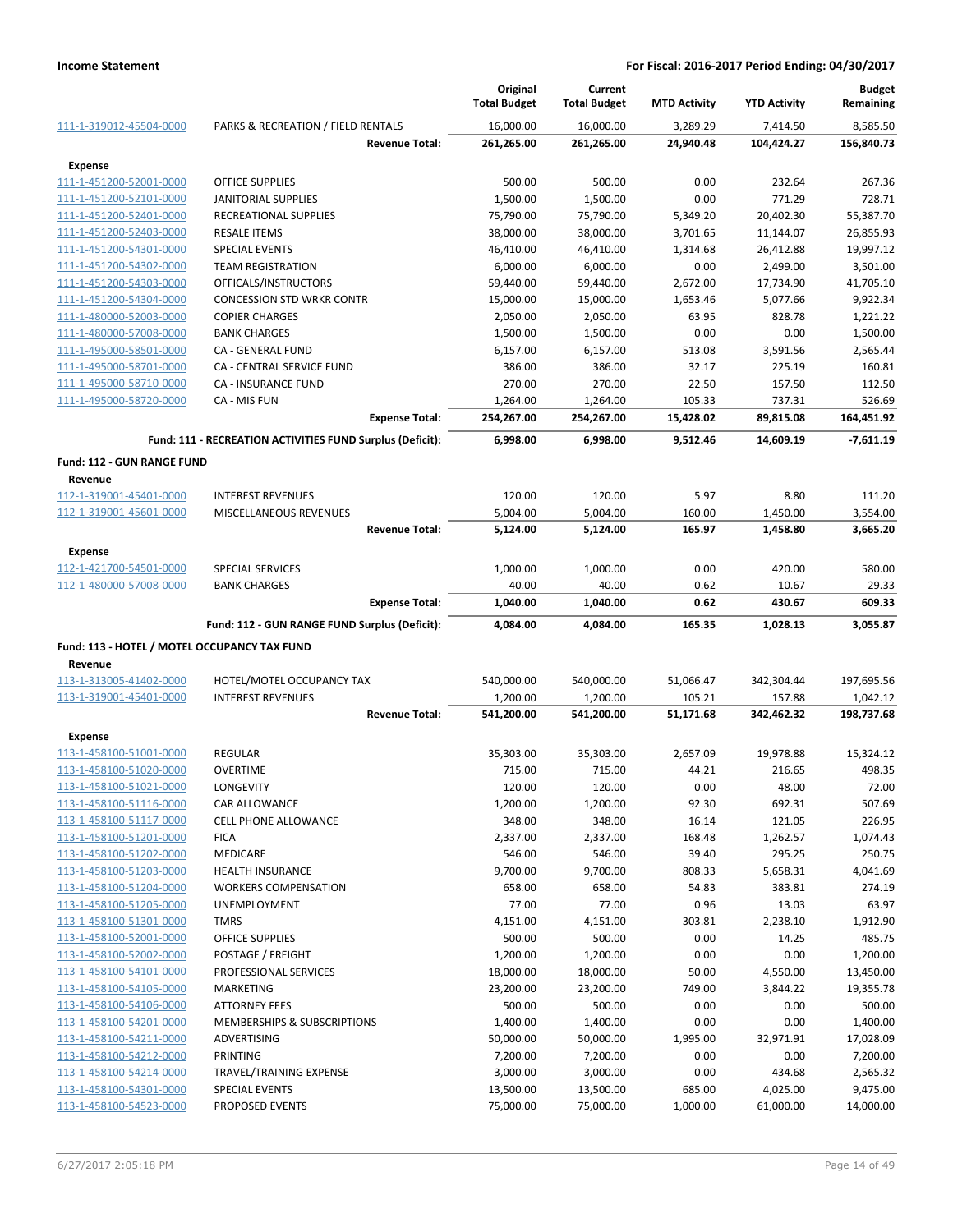|                                   |                                                                 | Original<br><b>Total Budget</b> | Current<br><b>Total Budget</b> | <b>MTD Activity</b> | <b>YTD Activity</b> | <b>Budget</b><br>Remaining |
|-----------------------------------|-----------------------------------------------------------------|---------------------------------|--------------------------------|---------------------|---------------------|----------------------------|
| 113-1-458100-54525-0000           | <b>SPORTS TOURNAMENTS</b>                                       | 25,000.00                       | 25,000.00                      | 0.00                | 3,955.00            | 21,045.00                  |
| 113-1-480000-57008-0000           | <b>BANK CHARGES</b>                                             | 550.00                          | 550.00                         | 10.90               | 180.29              | 369.71                     |
| 113-1-491000-58001-0000           | <b>XFR - GENERAL FUND</b>                                       | 90,000.00                       | 90,000.00                      | 7,500.00            | 52,500.00           | 37,500.00                  |
| 113-1-491000-58014-0000           | <b>XFR - VENUE MGMT FUND</b>                                    | 26,000.00                       | 26,000.00                      | 2,166.67            | 15,166.69           | 10,833.31                  |
| 113-1-491000-58035-0000           | XFR - DEBT SERVICE FUND                                         | 35,000.00                       | 35,000.00                      | 2,916.67            | 20,416.69           | 14,583.31                  |
| 113-1-491000-58101-0000           | TRANSFER TO UTILITY FUND                                        | 45,000.00                       | 45,000.00                      | 3,750.00            | 26,250.00           | 18,750.00                  |
|                                   | <b>Expense Total:</b>                                           | 470,205.00                      | 470,205.00                     | 25,008.79           | 256,216.69          | 213,988.31                 |
|                                   | Fund: 113 - HOTEL / MOTEL OCCUPANCY TAX FUND Surplus (Deficit): | 70,995.00                       | 70,995.00                      | 26,162.89           | 86,245.63           | $-15,250.63$               |
| Fund: 114 - VENUE MANAGEMENT FUND |                                                                 |                                 |                                |                     |                     |                            |
| Revenue                           |                                                                 |                                 |                                |                     |                     |                            |
| 114-1-319001-45604-0000           | OTHER REVENUE / OVER/SHORT                                      | 0.00                            | 0.00                           | 0.00                | 380.00              | $-380.00$                  |
| 114-1-319010-45306-0000           | <b>CONCESSIONS</b>                                              | 1,800.00                        | 1,800.00                       | 0.00                | 0.00                | 1,800.00                   |
| 114-1-319030-45506-0000           | <b>AUDITORIUM RENTALS</b>                                       | 24,000.00                       | 24,000.00                      | 0.00                | 10,422.04           | 13,577.96                  |
| 114-1-319031-45505-0000           | <b>CIVIC CENTER RENTALS</b>                                     | 40,643.00                       | 40,643.00                      | 3,148.00            | 24,345.00           | 16,298.00                  |
| 114-1-319032-44509-0000           | SPECIAL EVENTS/SPONSORS                                         | 60,000.00                       | 60,000.00                      | 0.00                | 17,201.50           | 42,798.50                  |
| 114-1-319033-45307-0000           | <b>TICKET SALES</b>                                             | 100,000.00                      | 100,000.00                     | 135.00              | 37,457.00           | 62,543.00                  |
| 114-1-323001-46008-0000           | <b>XFR - TOURISM FUND</b>                                       | 26,000.00                       | 26,000.00                      | 2,166.67            | 15,166.69           | 10,833.31                  |
|                                   | <b>Revenue Total:</b>                                           | 252,443.00                      | 252,443.00                     | 5,449.67            | 104,972.23          | 147,470.77                 |
| <b>Expense</b>                    |                                                                 |                                 |                                |                     |                     |                            |
| 114-1-457100-51001-0000           | <b>REGULAR SALARIES</b>                                         | 22,669.00                       | 22,669.00                      | 1,919.62            | 14,526.61           | 8,142.39                   |
| 114-1-457100-51020-0000           | <b>OVERTIME</b>                                                 | 0.00                            | 0.00                           | 186.38              | 479.46              | $-479.46$                  |
| 114-1-457100-51021-0000           | LONGEVITY                                                       | 51.00                           | 51.00                          | 0.00                | 48.00               | 3.00                       |
| 114-1-457100-51101-0000           | <b>CERTIFICATION PAY</b>                                        | 0.00                            | 0.00                           | 0.00                | 23.08               | $-23.08$                   |
| 114-1-457100-51116-0000           | CAR ALLOWANCE                                                   | 1,200.00                        | 1,200.00                       | 92.32               | 692.34              | 507.66                     |
| 114-1-457100-51117-0000           | <b>CELL PHONE ALLOWANCE</b>                                     | 348.00                          | 348.00                         | 16.16               | 137.35              | 210.65                     |
| 114-1-457100-51201-0000           | <b>FICA</b>                                                     | 1,505.00                        | 1,505.00                       | 142.59              | 1,022.44            | 482.56                     |
| 114-1-457100-51202-0000           | <b>MEDICARE</b>                                                 | 352.00                          | 352.00                         | 33.34               | 239.09              | 112.91                     |
| 114-1-457100-51203-0000           | <b>HEALTH INSURANCE</b>                                         | 4,850.00                        | 4,850.00                       | 404.17              | 2,829.19            | 2,020.81                   |
| 114-1-457100-51204-0000           | <b>WORKERS COMPENSATION</b>                                     | 621.00                          | 621.00                         | 51.75               | 362.25              | 258.75                     |
| 114-1-457100-51205-0000           | STATE UNEMPLOYMENT                                              | 39.00                           | 39.00                          | 0.06                | 9.14                | 29.86                      |
| 114-1-457100-51301-0000           | <b>TMRS</b>                                                     | 2,673.00                        | 2,673.00                       | 257.90              | 1,810.91            | 862.09                     |
| 114-1-457100-51401-0000           | <b>CONTRA - SALARIES</b>                                        | 0.00                            | 0.00                           | $-464.15$           | $-1,339.86$         | 1,339.86                   |
| 114-1-457100-52001-0000           | <b>OFFICE SUPPLIES</b>                                          | 500.00                          | 500.00                         | 0.00                | 56.95               | 443.05                     |
| 114-1-457100-52002-0000           | POSTAGE / FREIGHT                                               | 150.00                          | 150.00                         | 0.00                | 19.31               | 130.69                     |
| 114-1-457100-52201-0000           | MINOR TOOLS & EQUIPMENT                                         | 2,500.00                        | 2,500.00                       | 301.59              | 349.18              | 2,150.82                   |
| 114-1-457100-52403-0000           | <b>RESALE ITEMS</b>                                             | 1,500.00                        | 1,500.00                       | 0.00                | 22.70               | 1,477.30                   |
| 114-1-457100-53702-0000           | <b>AUDTIORIUM MAINTENANCE</b>                                   | 7,000.00                        | 7,000.00                       | 3,070.00            | 6,380.47            | 619.53                     |
| 114-1-457100-53704-0000           | <b>CIVIC CENTER</b>                                             | 7,760.00                        | 7,760.00                       | 813.19              | 8,443.23            | $-683.23$                  |
| 114-1-457100-54001-0000           | <b>TELEPHONE CHARGES</b>                                        | 100.00                          | 100.00                         | 0.00                | 0.00                | 100.00                     |
| 114-1-457100-54005-0000           | CIVIC CENTER UTILITY CHARGES                                    | 24,500.00                       | 24,500.00                      | 1,956.90            | 12,933.98           | 11,566.02                  |
| 114-1-457100-54105-0000           | <b>MARKETING</b>                                                | 10,000.00                       | 10,000.00                      | 0.00                | 0.00                | 10,000.00                  |
| 114-1-457100-54106-0000           | <b>ATTORNEY FEES</b>                                            | 1,000.00                        | 1,000.00                       | 0.00                | 0.00                | 1,000.00                   |
| 114-1-457100-54201-0000           | MEMBERSHIPS & SUBSCRIPTIONS                                     | 2,000.00                        | 2,000.00                       | 0.00                | 1,135.00            | 865.00                     |
| 114-1-457100-54205-0000           | <b>BUSINESS MEALS</b>                                           | 250.00                          | 250.00                         | 17.70               | 37.70               | 212.30                     |
| 114-1-457100-54211-0000           | ADVERTISING                                                     | 19,000.00                       | 19,000.00                      | 960.75              | 4,010.91            | 14,989.09                  |
| 114-1-457100-54214-0000           | <b>TRAVEL &amp; TRAINING</b>                                    | 1,000.00                        | 1,000.00                       | 0.00                | 0.00                | 1,000.00                   |
| 114-1-457100-54301-0000           | SPECIAL EVENTS                                                  | 100,000.00                      | 100,000.00                     | 17,535.00           | 81,568.34           | 18,431.66                  |
| 114-1-480000-52003-0000           | <b>COPIER CHARGES</b>                                           | 2,150.00                        | 2,150.00                       | 63.95               | 1,532.89            | 617.11                     |
| 114-1-480000-57008-0000           | <b>BANK CHARGES</b>                                             | 800.00                          | 800.00                         | 375.05              | 1,394.48            | $-594.48$                  |
| 114-1-495000-58501-0000           | CA - GENERAL FUND                                               | 6,459.00                        | 6,459.00                       | 538.25              | 3,767.75            | 2,691.25                   |
| 114-1-495000-58701-0000           | CA - CENTRAL SERVICE FUND                                       | 23,621.00                       | 23,621.00                      | 1,968.42            | 13,778.94           | 9,842.06                   |
| 114-1-495000-58710-0000           | CA - INSURANCE FUND                                             | 397.00                          | 397.00                         | 33.08               | 231.56              | 165.44                     |
| 114-1-495000-58720-0000           | CA - MIS FUN                                                    | 1,582.00                        | 1,582.00                       | 131.83              | 922.81              | 659.19                     |
|                                   | <b>Expense Total:</b>                                           | 246,577.00                      | 246,577.00                     | 30,405.85           | 157,426.20          | 89,150.80                  |
|                                   | Fund: 114 - VENUE MANAGEMENT FUND Surplus (Deficit):            | 5,866.00                        | 5,866.00                       | $-24,956.18$        | -52,453.97          | 58,319.97                  |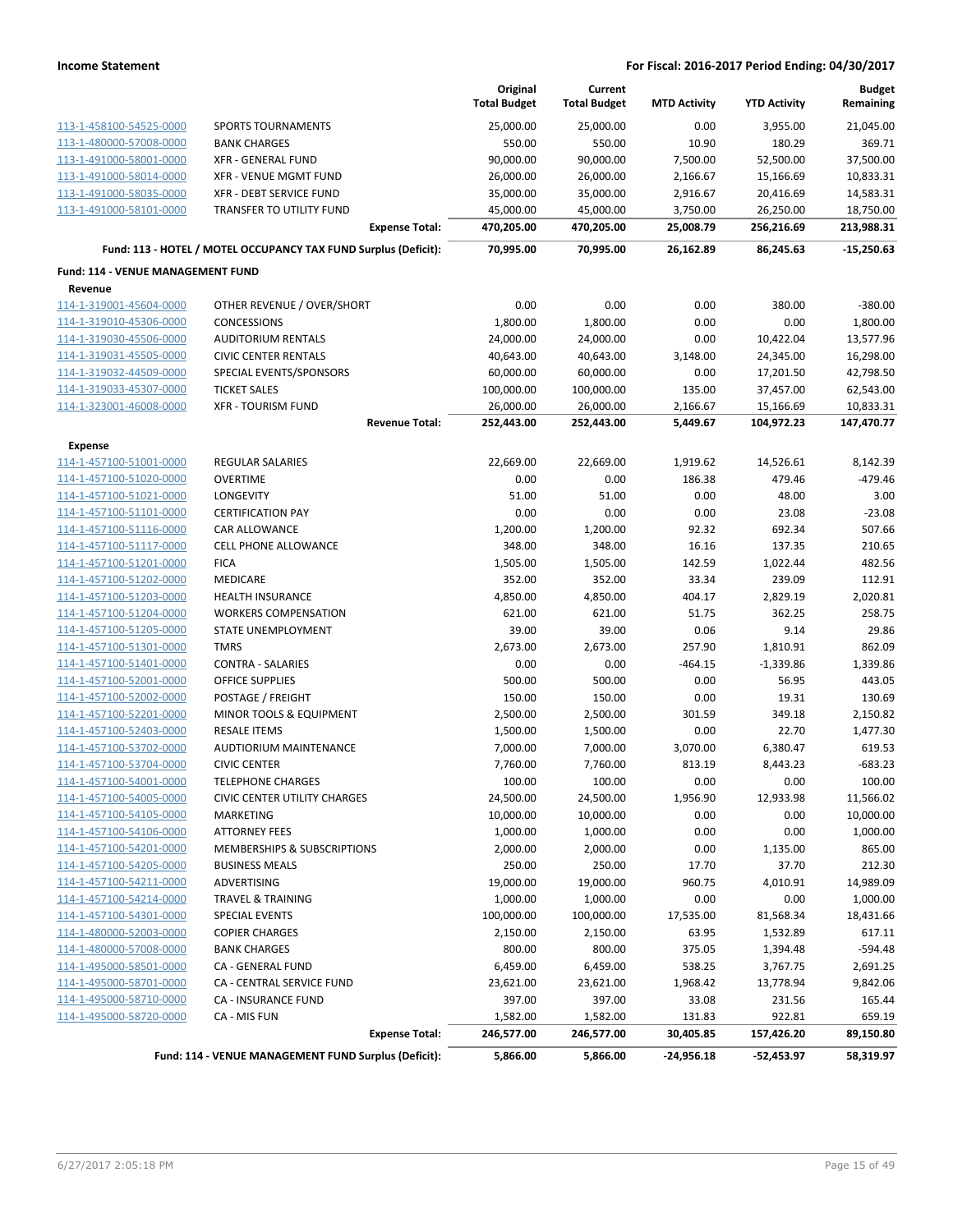| <b>Income Statement</b>                            |                                                                           |                       |                                 |                                |                     | For Fiscal: 2016-2017 Period Ending: 04/30/2017 |                        |
|----------------------------------------------------|---------------------------------------------------------------------------|-----------------------|---------------------------------|--------------------------------|---------------------|-------------------------------------------------|------------------------|
|                                                    |                                                                           |                       | Original<br><b>Total Budget</b> | Current<br><b>Total Budget</b> | <b>MTD Activity</b> | <b>YTD Activity</b>                             | Budget<br>Remaining    |
| Fund: 116 - ROADWAY IMPACT FEE 1                   |                                                                           |                       |                                 |                                |                     |                                                 |                        |
| Revenue<br>116-1-319001-45401-0000                 | <b>INTEREST REVENUES</b>                                                  |                       | 0.00                            | 0.00                           | 2.88                | 3.98                                            | $-3.98$                |
|                                                    |                                                                           | <b>Revenue Total:</b> | 0.00                            | 0.00                           | 2.88                | 3.98                                            | $-3.98$                |
| <b>Expense</b>                                     |                                                                           |                       |                                 |                                |                     |                                                 |                        |
| 116-1-480000-57008-0000                            | <b>BANK CHARGES</b>                                                       |                       | 0.00                            | 0.00                           | 0.30                | 5.26                                            | $-5.26$                |
|                                                    |                                                                           | <b>Expense Total:</b> | 0.00                            | 0.00                           | 0.30                | 5.26                                            | $-5.26$                |
|                                                    | Fund: 116 - ROADWAY IMPACT FEE 1 Surplus (Deficit):                       |                       | 0.00                            | 0.00                           | 2.58                | $-1.28$                                         | 1.28                   |
| Fund: 117 - ROADWAY IMPACT FEE 2<br>Revenue        |                                                                           |                       |                                 |                                |                     |                                                 |                        |
| 117-1-319001-45401-0000                            | <b>INTEREST REVENUES</b>                                                  |                       | 0.00                            | 0.00                           | 0.01                | 0.02                                            | $-0.02$                |
|                                                    |                                                                           | <b>Revenue Total:</b> | 0.00                            | 0.00                           | 0.01                | 0.02                                            | $-0.02$                |
|                                                    | Fund: 117 - ROADWAY IMPACT FEE 2 Total:                                   |                       | 0.00                            | 0.00                           | 0.01                | 0.02                                            | $-0.02$                |
| Fund: 118 - ROADWAY IMPACT FEE 3<br>Revenue        |                                                                           |                       |                                 |                                |                     |                                                 |                        |
| 118-1-319001-45401-0000                            | <b>INTEREST REVENUES</b>                                                  |                       | 0.00                            | 0.00                           | 0.02                | 0.04                                            | $-0.04$                |
|                                                    |                                                                           | <b>Revenue Total:</b> | 0.00                            | 0.00                           | 0.02                | 0.04                                            | $-0.04$                |
| <b>Expense</b>                                     |                                                                           |                       |                                 |                                |                     |                                                 |                        |
| 118-1-480000-57008-0000                            | <b>BANK CHARGES</b>                                                       |                       | 0.00                            | 0.00                           | 0.00                | 0.03                                            | $-0.03$                |
|                                                    |                                                                           | <b>Expense Total:</b> | 0.00                            | 0.00                           | 0.00                | 0.03                                            | $-0.03$                |
|                                                    | Fund: 118 - ROADWAY IMPACT FEE 3 Surplus (Deficit):                       |                       | 0.00                            | 0.00                           | 0.02                | 0.01                                            | $-0.01$                |
| Revenue                                            | <b>Fund: 123 - PTRAIN - POLICE REIMBURSEMENT GRANTS &amp; CONT EDUCAT</b> |                       |                                 |                                |                     |                                                 |                        |
| 123-1-310001-43104-0000                            | <b>GRANTS / LEOSE</b>                                                     |                       | 0.00                            | 0.00                           | 0.00                | 4,674.10                                        | $-4,674.10$            |
| 123-1-319001-45401-0000                            | <b>INTEREST REVENUES</b>                                                  |                       | 0.00                            | 0.00                           | 2.30                | 3.47                                            | $-3.47$                |
|                                                    |                                                                           | <b>Revenue Total:</b> | 0.00                            | 0.00                           | 2.30                | 4,677.57                                        | $-4,677.57$            |
| Expense                                            |                                                                           |                       |                                 |                                |                     |                                                 |                        |
| 123-1-421100-54214-0000                            | TRAVEL & TRAINING                                                         |                       | 0.00                            | 0.00                           | 0.00                | 30.00                                           | $-30.00$               |
| 123-1-421210-54214-0000                            | <b>TRAVEL &amp; TRAINING</b>                                              |                       | 0.00                            | 0.00                           | 329.00              | 329.00                                          | $-329.00$              |
| 123-1-421230-54214-0000<br>123-1-421240-54214-0000 | <b>TRAVEL &amp; TRAINING</b><br><b>TRAVEL &amp; TRAINING</b>              |                       | 0.00<br>0.00                    | 0.00<br>0.00                   | 550.00<br>0.00      | 595.00<br>592.70                                | $-595.00$<br>$-592.70$ |
| 123-1-480000-57008-0000                            | <b>BANK CHARGES</b>                                                       |                       | 0.00                            | 0.00                           | 0.24                | 2.73                                            | $-2.73$                |
|                                                    |                                                                           | <b>Expense Total:</b> | 0.00                            | 0.00                           | 879.24              | 1,549.43                                        | $-1,549.43$            |
|                                                    | Fund: 123 - PTRAIN - POLICE REIMBURSEMENT GRANTS & CONT EDUCAT Sur        |                       | 0.00                            | 0.00                           | -876.94             | 3.128.14                                        | $-3,128.14$            |
| Fund: 126 - TIFMAS MOBILIZATION<br><b>Expense</b>  |                                                                           |                       |                                 |                                |                     |                                                 |                        |
| 126-1-422200-52001-0000                            | <b>OFFICE SUPPLIES</b>                                                    |                       | 0.00                            | 0.00                           | 0.00                | 99.99                                           | $-99.99$               |
|                                                    |                                                                           | <b>Expense Total:</b> | 0.00                            | 0.00                           | 0.00                | 99.99                                           | $-99.99$               |
|                                                    | Fund: 126 - TIFMAS MOBILIZATION Total:                                    |                       | 0.00                            | 0.00                           | 0.00                | 99.99                                           | -99.99                 |
| Fund: 140 - DEBT SERVICE FUND                      |                                                                           |                       |                                 |                                |                     |                                                 |                        |
| Revenue                                            |                                                                           |                       |                                 |                                |                     |                                                 |                        |
| 140-1-311001-41101-0000                            | <b>REAL PROPERTY TAXES</b>                                                |                       | 4,398,433.00                    | 4,398,433.00                   | 34,558.55           | 4,333,561.06                                    | 64,871.94              |
| 140-1-311002-41102-0000                            | <b>DELINQUENT TAXES</b>                                                   |                       | 40,000.00                       | 40,000.00                      | 3,070.00            | 30,044.25                                       | 9,955.75               |
| 140-1-319001-45401-0000                            | <b>INTEREST REVENUES</b>                                                  |                       | 6,829.00                        | 6,829.00                       | 119.13              | 1,198.28                                        | 5,630.72               |
| 140-1-319001-45601-0000<br>140-1-323001-46008-0000 | MISCELLANEOUS REVENUES<br><b>XFR - TOURISM FUND</b>                       |                       | 3,000.00<br>35,000.00           | 3,000.00<br>35,000.00          | 0.00<br>2,916.67    | 3,619.57<br>20,416.69                           | $-619.57$<br>14,583.31 |
| 140-1-323001-46100-0000                            | <b>XFR - UTILITY FUND</b>                                                 |                       | 1,580,613.00                    | 1,580,613.00                   | 131,717.75          | 922,024.25                                      | 658,588.75             |
| 140-1-323001-46107-0000                            | <b>XFR - AIRPORT FUND</b>                                                 |                       | 52,000.00                       | 52,000.00                      | 4,333.33            | 30,333.31                                       | 21,666.69              |
|                                                    |                                                                           | <b>Revenue Total:</b> | 6,115,875.00                    | 6,115,875.00                   | 176,715.43          | 5,341,197.41                                    | 774,677.59             |
| <b>Expense</b>                                     |                                                                           |                       |                                 |                                |                     |                                                 |                        |
| 140-1-471100-56105-0000                            | 2010 CO - PRINCIPAL                                                       |                       | 150,000.00                      | 150,000.00                     | 0.00                | 150,000.00                                      | 0.00                   |
| 140-1-471100-56106-0000                            | 2013 CO PRINCIPAL                                                         |                       | 230,000.00                      | 230,000.00                     | 0.00                | 230,000.00                                      | 0.00                   |
| 140-1-471100-56304-0000                            | 2006 GO REFUNDING PRINC                                                   |                       | 1,595,000.00                    | 1,595,000.00                   | 0.00                | 1,595,000.00                                    | 0.00                   |
| 140-1-471100-56306-0000                            | 2010 GO REFUND PRINCIPAL                                                  |                       | 595,000.00                      | 595,000.00                     | 0.00                | 595,000.00                                      | 0.00                   |
| 140-1-471100-56308-0000                            | 2011 GO REFUND PRINCIPAL                                                  |                       | 1,045,000.00                    | 1,045,000.00                   | 0.00                | 1,045,000.00                                    | 0.00                   |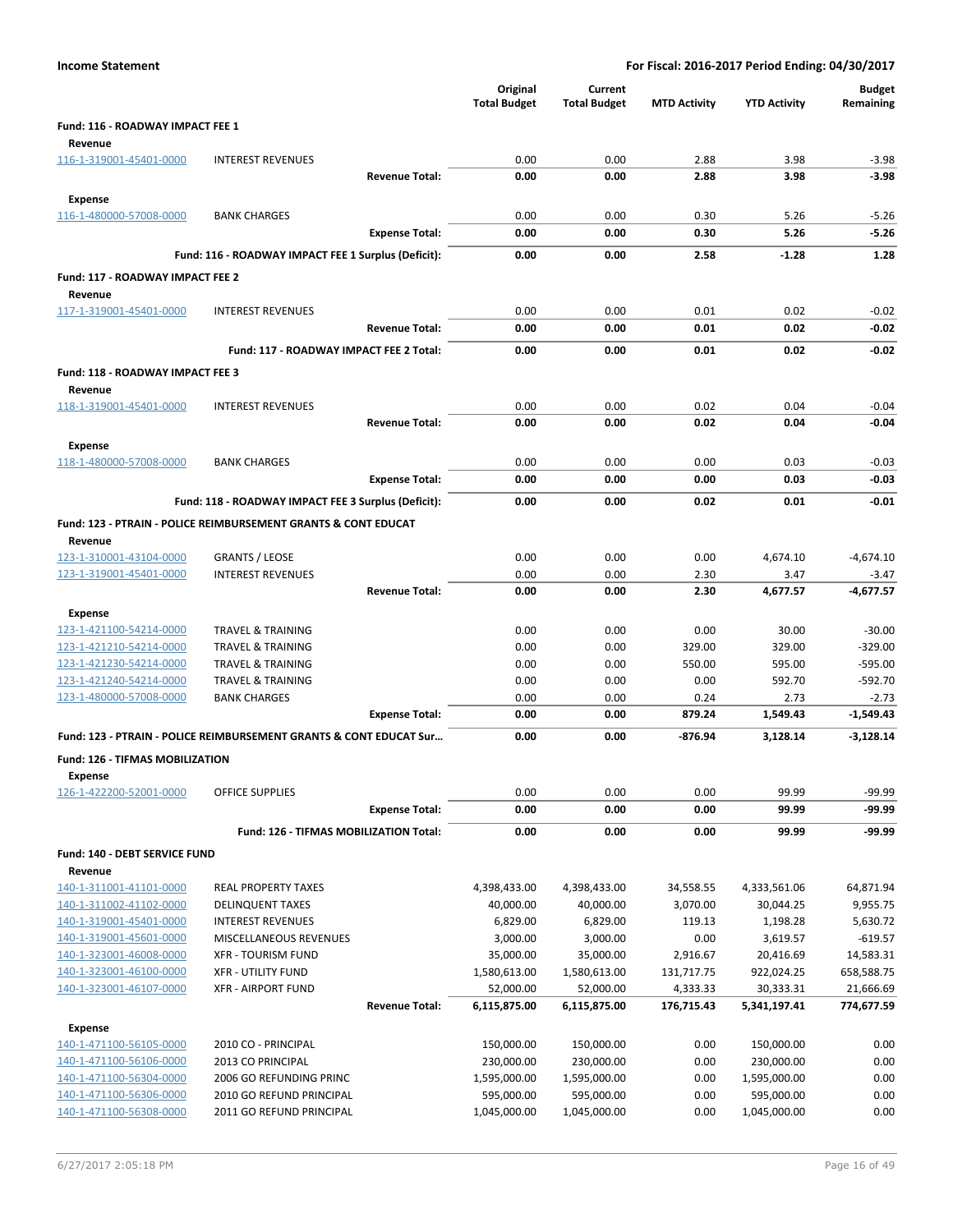| 2014 GO REFUND PRINCIPAL<br>176,000.00<br>176,000.00<br>0.00<br>176,000.00<br>0.00<br>140-1-471100-56310-0000<br>0.00<br>0.00<br>140-1-471100-56311-0000<br>2014 GENERAL OBLIGATIONS PRINCIPAL<br>290,000.00<br>290,000.00<br>290,000.00<br>0.00<br>0.00<br>140-1-471100-56312-0000<br>2015 GENERAL OBLIGATIONS PRINCIPAL<br>438,000.00<br>438,000.00<br>438,000.00<br>191,788.00<br>140-1-471200-56205-0000<br>2010 CO - INTEREST<br>191,788.00<br>0.00<br>97,018.75<br>94,769.25<br>2013 CO INTEREST<br>30,349.00<br>30,349.00<br>0.00<br>16,198.00<br>14,151.00<br>140-1-471200-56206-0000<br>140-1-471200-56404-0000<br>2006 GO REFUNDING INT<br>522,375.00<br>522,375.00<br>0.00<br>281,125.00<br>241,250.00<br>140-1-471200-56406-0000<br>2010 GO REFUND INTEREST<br>348,848.00<br>348,848.00<br>0.00<br>180,373.75<br>168,474.25<br>139,758.00<br>139,758.00<br>0.00<br>73,797.50<br>65,960.50<br>140-1-471200-56408-0000<br>2011 GO REFUND INTEREST<br>117,392.00<br>56,861.75<br>140-1-471200-56409-0000<br>2014 GENERAL OBLIGATIONS - INTEREST<br>117,392.00<br>0.00<br>60,530.25<br>2015 GO - INTEREST<br>164,256.00<br>164,256.00<br>0.00<br>84,712.20<br>79,543.80<br>140-1-471200-56410-0000<br>140-1-471200-56411-0000<br>2014 GO REFUND INTEREST<br>32,280.00<br>32,280.00<br>0.00<br>17,020.00<br>15,260.00<br>0.00<br>2,000.00<br>$-800.00$<br>140-1-475100-56002-0000<br><b>AGENT FEE</b><br>1,200.00<br>1,200.00<br><b>ISSUANCE COSTS</b><br>0.00<br>0.00<br>0.00<br>22,915.00<br>$-22,915.00$<br>140-1-475100-56003-0000<br>140-1-475100-56005-0000<br>ARBITRAGE<br>10,750.00<br>1,750.00<br>12,500.00<br>12,500.00<br>0.00<br>140-1-480000-57008-0000<br><b>BANK CHARGES</b><br>1,900.00<br>1,900.00<br>12.34<br>564.98<br>1,335.02<br>5,366,005.43<br>715,640.57<br><b>Expense Total:</b><br>6,081,646.00<br>6,081,646.00<br>12.34<br>59,037.02<br>Fund: 140 - DEBT SERVICE FUND Surplus (Deficit):<br>34,229.00<br>34,229.00<br>176,703.09<br>-24,808.02<br>Fund: 160 - GENERAL CAPITAL IMPROVEMENT FUND<br>Revenue<br>0.00<br>160-1-310002-45321-0000<br>SALE OF EXCHANGE BLDG<br>0.00<br>0.00<br>$-2,499,837.00$<br>2,499,837.00<br>0.00<br>0.00<br>0.00<br>160-1-310002-45611-0000<br>DONATIONS FOR PROJECTS<br>15,042.00<br>$-15,042.00$<br>160-1-314004-41808-0000<br>FRANCHISE FEES/CABLE-SICFA<br>22,400.00<br>22,400.00<br>0.00<br>6,346.39<br>16,053.61<br>160-1-319001-45401-0000<br><b>INTEREST REVENUES</b><br>13,000.00<br>13,000.00<br>1,355.92<br>8,323.53<br>4,676.47<br>160-1-323001-46001-0000<br><b>XFR - GENERAL FUND</b><br>2,055,000.00<br>2,055,000.00<br>171,250.00<br>1,198,750.00<br>856,250.00<br>3,361,775.08<br><b>Revenue Total:</b><br>2,090,400.00<br>2,090,400.00<br>172,605.92<br>$-1,271,375.08$<br>Expense<br>0.00<br>0.00<br>0.00<br>393.00<br>$-393.00$<br>160-1-421210-55201-0000<br><b>EQUIPMENT PURCHASES</b><br>100,000.00<br>6,421.00<br>160-1-422200-55201-0000<br><b>EQUIPMENT PURCHASES</b><br>0.00<br>0.00<br>93,579.00<br>STREET IMPROV PROGRAM<br>1,600,000.00<br>1,957,382.69<br>10,020.00<br>747,022.57<br>1,210,360.12<br>160-1-431200-53304-0000<br>160-1-451100-55012-0000<br><b>CWIP / CONSTRUCTION</b><br>140,000.00<br>140,000.00<br>$-5,217.30$<br>0.00<br>140,000.00<br>10,620.00<br>$-10,620.00$<br>160-1-455100-55003-0000<br><b>BUILDING IMPROVEMENTS</b><br>0.00<br>0.00<br>0.00<br>15,000.00<br>15,000.00<br>0.00<br>0.00<br>15,000.00<br>160-1-456100-55204-0000<br><b>OLD TOWN GREENVILLE</b><br><b>SPECIAL EVENTS</b><br>$-3,295.34$<br>160-1-457100-54301-0000<br>0.00<br>0.00<br>140.04<br>3,295.34<br><b>FURNITURE/OFFICE EQUIP</b><br>0.00<br>0.00<br>0.00<br>56,000.00<br>$-56,000.00$<br>160-1-457100-55203-0000<br>160-1-480000-55002-0000<br><b>IMPROVEMENTS</b><br>0.00<br>0.00<br>0.00<br>61,117.74<br>$-61,117.74$<br>160-1-480000-55007-0000<br>CWIP / ENG/ARCHITECTS/MGMT<br>0.00<br>77,250.00<br>8,214.15<br>21,466.20<br>55,783.80<br><b>CWIP / CONSTRUCTION TESTING</b><br>8,479.50<br>$-8,479.50$<br>160-1-480000-55011-0000<br>0.00<br>0.00<br>1,293.00<br>160-1-480000-55012-0000<br><b>CWIP / CONSTRUCTION</b><br>$-726,812.79$<br>0.00<br>849,991.32<br>313,456.54<br>1,576,804.11<br>160-1-480000-55201-0000<br><b>EQUIPMENT PURCHASES</b><br>0.00<br>0.00<br>23,489.50<br>54,178.49<br>-54,178.49<br><b>FURNITURE/OFFICE EQUIP</b><br>0.00<br>0.00<br>3,000.00<br>3,000.00<br>$-3,000.00$<br>160-1-480000-55203-0000<br>160-1-480000-57008-0000<br><b>BANK CHARGES</b><br>6,300.00<br>6,300.00<br>0.00<br>824.27<br>5,475.73<br><b>Expense Total:</b><br>1,761,300.00<br>354,395.93<br>509,143.79<br>3,145,924.01<br>2,636,780.22<br>Fund: 160 - GENERAL CAPITAL IMPROVEMENT FUND Surplus (Deficit):<br>329,100.00<br>$-1,055,524.01$<br>$-181,790.01$<br>$-3,908,155.30$<br>2,852,631.29<br>Fund: 161 - STREET CONSTRUCTION FUND<br>Revenue<br>161-1-319001-45401-0000<br>0.00<br>0.00<br>185.36<br>255.54<br>$-255.54$<br><b>INTEREST REVENUES</b><br><b>Revenue Total:</b><br>0.00<br>0.00<br>185.36<br>255.54<br>$-255.54$<br><b>Expense</b><br>161-1-480000-57008-0000<br>0.00<br>0.00<br>19.20<br><b>BANK CHARGES</b><br>166.85<br>$-166.85$<br><b>Expense Total:</b><br>0.00<br>0.00<br>19.20<br>166.85<br>$-166.85$<br>Fund: 161 - STREET CONSTRUCTION FUND Surplus (Deficit):<br>0.00<br>0.00<br>166.16<br>88.69<br>-88.69<br>Fund: 164 - 2013 CO CAPITAL FUND<br>Revenue<br>164-1-319001-45401-0000<br><b>INTEREST REVENUES</b><br>0.00<br>0.00<br>8.14<br>94.66<br>-94.66<br><b>Revenue Total:</b><br>0.00<br>0.00<br>8.14<br>94.66<br>$-94.66$ |  | Original            | Current             |                     |                     | <b>Budget</b> |
|------------------------------------------------------------------------------------------------------------------------------------------------------------------------------------------------------------------------------------------------------------------------------------------------------------------------------------------------------------------------------------------------------------------------------------------------------------------------------------------------------------------------------------------------------------------------------------------------------------------------------------------------------------------------------------------------------------------------------------------------------------------------------------------------------------------------------------------------------------------------------------------------------------------------------------------------------------------------------------------------------------------------------------------------------------------------------------------------------------------------------------------------------------------------------------------------------------------------------------------------------------------------------------------------------------------------------------------------------------------------------------------------------------------------------------------------------------------------------------------------------------------------------------------------------------------------------------------------------------------------------------------------------------------------------------------------------------------------------------------------------------------------------------------------------------------------------------------------------------------------------------------------------------------------------------------------------------------------------------------------------------------------------------------------------------------------------------------------------------------------------------------------------------------------------------------------------------------------------------------------------------------------------------------------------------------------------------------------------------------------------------------------------------------------------------------------------------------------------------------------------------------------------------------------------------------------------------------------------------------------------------------------------------------------------------------------------------------------------------------------------------------------------------------------------------------------------------------------------------------------------------------------------------------------------------------------------------------------------------------------------------------------------------------------------------------------------------------------------------------------------------------------------------------------------------------------------------------------------------------------------------------------------------------------------------------------------------------------------------------------------------------------------------------------------------------------------------------------------------------------------------------------------------------------------------------------------------------------------------------------------------------------------------------------------------------------------------------------------------------------------------------------------------------------------------------------------------------------------------------------------------------------------------------------------------------------------------------------------------------------------------------------------------------------------------------------------------------------------------------------------------------------------------------------------------------------------------------------------------------------------------------------------------------------------------------------------------------------------------------------------------------------------------------------------------------------------------------------------------------------------------------------------------------------------------------------------------------------------------------------------------------------------------------------------------------------------------------------------------------------------------------------------------------------------------------------------------------------------------------------------------------------------------------------------------------------------------------------------------------------------------------------------------------------------------------------------------------------------------------------------------------------------------------------------------------------------------------------------------------------------------------------------------------------------------------------------------------------------------------------------------------------------------------------------------------------------------------------------------------------------------------------------------------------------------------------------|--|---------------------|---------------------|---------------------|---------------------|---------------|
|                                                                                                                                                                                                                                                                                                                                                                                                                                                                                                                                                                                                                                                                                                                                                                                                                                                                                                                                                                                                                                                                                                                                                                                                                                                                                                                                                                                                                                                                                                                                                                                                                                                                                                                                                                                                                                                                                                                                                                                                                                                                                                                                                                                                                                                                                                                                                                                                                                                                                                                                                                                                                                                                                                                                                                                                                                                                                                                                                                                                                                                                                                                                                                                                                                                                                                                                                                                                                                                                                                                                                                                                                                                                                                                                                                                                                                                                                                                                                                                                                                                                                                                                                                                                                                                                                                                                                                                                                                                                                                                                                                                                                                                                                                                                                                                                                                                                                                                                                                                                                                                                                                                                                                                                                                                                                                                                                                                                                                                                                                                                                                              |  | <b>Total Budget</b> | <b>Total Budget</b> | <b>MTD Activity</b> | <b>YTD Activity</b> | Remaining     |
|                                                                                                                                                                                                                                                                                                                                                                                                                                                                                                                                                                                                                                                                                                                                                                                                                                                                                                                                                                                                                                                                                                                                                                                                                                                                                                                                                                                                                                                                                                                                                                                                                                                                                                                                                                                                                                                                                                                                                                                                                                                                                                                                                                                                                                                                                                                                                                                                                                                                                                                                                                                                                                                                                                                                                                                                                                                                                                                                                                                                                                                                                                                                                                                                                                                                                                                                                                                                                                                                                                                                                                                                                                                                                                                                                                                                                                                                                                                                                                                                                                                                                                                                                                                                                                                                                                                                                                                                                                                                                                                                                                                                                                                                                                                                                                                                                                                                                                                                                                                                                                                                                                                                                                                                                                                                                                                                                                                                                                                                                                                                                                              |  |                     |                     |                     |                     |               |
|                                                                                                                                                                                                                                                                                                                                                                                                                                                                                                                                                                                                                                                                                                                                                                                                                                                                                                                                                                                                                                                                                                                                                                                                                                                                                                                                                                                                                                                                                                                                                                                                                                                                                                                                                                                                                                                                                                                                                                                                                                                                                                                                                                                                                                                                                                                                                                                                                                                                                                                                                                                                                                                                                                                                                                                                                                                                                                                                                                                                                                                                                                                                                                                                                                                                                                                                                                                                                                                                                                                                                                                                                                                                                                                                                                                                                                                                                                                                                                                                                                                                                                                                                                                                                                                                                                                                                                                                                                                                                                                                                                                                                                                                                                                                                                                                                                                                                                                                                                                                                                                                                                                                                                                                                                                                                                                                                                                                                                                                                                                                                                              |  |                     |                     |                     |                     |               |
|                                                                                                                                                                                                                                                                                                                                                                                                                                                                                                                                                                                                                                                                                                                                                                                                                                                                                                                                                                                                                                                                                                                                                                                                                                                                                                                                                                                                                                                                                                                                                                                                                                                                                                                                                                                                                                                                                                                                                                                                                                                                                                                                                                                                                                                                                                                                                                                                                                                                                                                                                                                                                                                                                                                                                                                                                                                                                                                                                                                                                                                                                                                                                                                                                                                                                                                                                                                                                                                                                                                                                                                                                                                                                                                                                                                                                                                                                                                                                                                                                                                                                                                                                                                                                                                                                                                                                                                                                                                                                                                                                                                                                                                                                                                                                                                                                                                                                                                                                                                                                                                                                                                                                                                                                                                                                                                                                                                                                                                                                                                                                                              |  |                     |                     |                     |                     |               |
|                                                                                                                                                                                                                                                                                                                                                                                                                                                                                                                                                                                                                                                                                                                                                                                                                                                                                                                                                                                                                                                                                                                                                                                                                                                                                                                                                                                                                                                                                                                                                                                                                                                                                                                                                                                                                                                                                                                                                                                                                                                                                                                                                                                                                                                                                                                                                                                                                                                                                                                                                                                                                                                                                                                                                                                                                                                                                                                                                                                                                                                                                                                                                                                                                                                                                                                                                                                                                                                                                                                                                                                                                                                                                                                                                                                                                                                                                                                                                                                                                                                                                                                                                                                                                                                                                                                                                                                                                                                                                                                                                                                                                                                                                                                                                                                                                                                                                                                                                                                                                                                                                                                                                                                                                                                                                                                                                                                                                                                                                                                                                                              |  |                     |                     |                     |                     |               |
|                                                                                                                                                                                                                                                                                                                                                                                                                                                                                                                                                                                                                                                                                                                                                                                                                                                                                                                                                                                                                                                                                                                                                                                                                                                                                                                                                                                                                                                                                                                                                                                                                                                                                                                                                                                                                                                                                                                                                                                                                                                                                                                                                                                                                                                                                                                                                                                                                                                                                                                                                                                                                                                                                                                                                                                                                                                                                                                                                                                                                                                                                                                                                                                                                                                                                                                                                                                                                                                                                                                                                                                                                                                                                                                                                                                                                                                                                                                                                                                                                                                                                                                                                                                                                                                                                                                                                                                                                                                                                                                                                                                                                                                                                                                                                                                                                                                                                                                                                                                                                                                                                                                                                                                                                                                                                                                                                                                                                                                                                                                                                                              |  |                     |                     |                     |                     |               |
|                                                                                                                                                                                                                                                                                                                                                                                                                                                                                                                                                                                                                                                                                                                                                                                                                                                                                                                                                                                                                                                                                                                                                                                                                                                                                                                                                                                                                                                                                                                                                                                                                                                                                                                                                                                                                                                                                                                                                                                                                                                                                                                                                                                                                                                                                                                                                                                                                                                                                                                                                                                                                                                                                                                                                                                                                                                                                                                                                                                                                                                                                                                                                                                                                                                                                                                                                                                                                                                                                                                                                                                                                                                                                                                                                                                                                                                                                                                                                                                                                                                                                                                                                                                                                                                                                                                                                                                                                                                                                                                                                                                                                                                                                                                                                                                                                                                                                                                                                                                                                                                                                                                                                                                                                                                                                                                                                                                                                                                                                                                                                                              |  |                     |                     |                     |                     |               |
|                                                                                                                                                                                                                                                                                                                                                                                                                                                                                                                                                                                                                                                                                                                                                                                                                                                                                                                                                                                                                                                                                                                                                                                                                                                                                                                                                                                                                                                                                                                                                                                                                                                                                                                                                                                                                                                                                                                                                                                                                                                                                                                                                                                                                                                                                                                                                                                                                                                                                                                                                                                                                                                                                                                                                                                                                                                                                                                                                                                                                                                                                                                                                                                                                                                                                                                                                                                                                                                                                                                                                                                                                                                                                                                                                                                                                                                                                                                                                                                                                                                                                                                                                                                                                                                                                                                                                                                                                                                                                                                                                                                                                                                                                                                                                                                                                                                                                                                                                                                                                                                                                                                                                                                                                                                                                                                                                                                                                                                                                                                                                                              |  |                     |                     |                     |                     |               |
|                                                                                                                                                                                                                                                                                                                                                                                                                                                                                                                                                                                                                                                                                                                                                                                                                                                                                                                                                                                                                                                                                                                                                                                                                                                                                                                                                                                                                                                                                                                                                                                                                                                                                                                                                                                                                                                                                                                                                                                                                                                                                                                                                                                                                                                                                                                                                                                                                                                                                                                                                                                                                                                                                                                                                                                                                                                                                                                                                                                                                                                                                                                                                                                                                                                                                                                                                                                                                                                                                                                                                                                                                                                                                                                                                                                                                                                                                                                                                                                                                                                                                                                                                                                                                                                                                                                                                                                                                                                                                                                                                                                                                                                                                                                                                                                                                                                                                                                                                                                                                                                                                                                                                                                                                                                                                                                                                                                                                                                                                                                                                                              |  |                     |                     |                     |                     |               |
|                                                                                                                                                                                                                                                                                                                                                                                                                                                                                                                                                                                                                                                                                                                                                                                                                                                                                                                                                                                                                                                                                                                                                                                                                                                                                                                                                                                                                                                                                                                                                                                                                                                                                                                                                                                                                                                                                                                                                                                                                                                                                                                                                                                                                                                                                                                                                                                                                                                                                                                                                                                                                                                                                                                                                                                                                                                                                                                                                                                                                                                                                                                                                                                                                                                                                                                                                                                                                                                                                                                                                                                                                                                                                                                                                                                                                                                                                                                                                                                                                                                                                                                                                                                                                                                                                                                                                                                                                                                                                                                                                                                                                                                                                                                                                                                                                                                                                                                                                                                                                                                                                                                                                                                                                                                                                                                                                                                                                                                                                                                                                                              |  |                     |                     |                     |                     |               |
|                                                                                                                                                                                                                                                                                                                                                                                                                                                                                                                                                                                                                                                                                                                                                                                                                                                                                                                                                                                                                                                                                                                                                                                                                                                                                                                                                                                                                                                                                                                                                                                                                                                                                                                                                                                                                                                                                                                                                                                                                                                                                                                                                                                                                                                                                                                                                                                                                                                                                                                                                                                                                                                                                                                                                                                                                                                                                                                                                                                                                                                                                                                                                                                                                                                                                                                                                                                                                                                                                                                                                                                                                                                                                                                                                                                                                                                                                                                                                                                                                                                                                                                                                                                                                                                                                                                                                                                                                                                                                                                                                                                                                                                                                                                                                                                                                                                                                                                                                                                                                                                                                                                                                                                                                                                                                                                                                                                                                                                                                                                                                                              |  |                     |                     |                     |                     |               |
|                                                                                                                                                                                                                                                                                                                                                                                                                                                                                                                                                                                                                                                                                                                                                                                                                                                                                                                                                                                                                                                                                                                                                                                                                                                                                                                                                                                                                                                                                                                                                                                                                                                                                                                                                                                                                                                                                                                                                                                                                                                                                                                                                                                                                                                                                                                                                                                                                                                                                                                                                                                                                                                                                                                                                                                                                                                                                                                                                                                                                                                                                                                                                                                                                                                                                                                                                                                                                                                                                                                                                                                                                                                                                                                                                                                                                                                                                                                                                                                                                                                                                                                                                                                                                                                                                                                                                                                                                                                                                                                                                                                                                                                                                                                                                                                                                                                                                                                                                                                                                                                                                                                                                                                                                                                                                                                                                                                                                                                                                                                                                                              |  |                     |                     |                     |                     |               |
|                                                                                                                                                                                                                                                                                                                                                                                                                                                                                                                                                                                                                                                                                                                                                                                                                                                                                                                                                                                                                                                                                                                                                                                                                                                                                                                                                                                                                                                                                                                                                                                                                                                                                                                                                                                                                                                                                                                                                                                                                                                                                                                                                                                                                                                                                                                                                                                                                                                                                                                                                                                                                                                                                                                                                                                                                                                                                                                                                                                                                                                                                                                                                                                                                                                                                                                                                                                                                                                                                                                                                                                                                                                                                                                                                                                                                                                                                                                                                                                                                                                                                                                                                                                                                                                                                                                                                                                                                                                                                                                                                                                                                                                                                                                                                                                                                                                                                                                                                                                                                                                                                                                                                                                                                                                                                                                                                                                                                                                                                                                                                                              |  |                     |                     |                     |                     |               |
|                                                                                                                                                                                                                                                                                                                                                                                                                                                                                                                                                                                                                                                                                                                                                                                                                                                                                                                                                                                                                                                                                                                                                                                                                                                                                                                                                                                                                                                                                                                                                                                                                                                                                                                                                                                                                                                                                                                                                                                                                                                                                                                                                                                                                                                                                                                                                                                                                                                                                                                                                                                                                                                                                                                                                                                                                                                                                                                                                                                                                                                                                                                                                                                                                                                                                                                                                                                                                                                                                                                                                                                                                                                                                                                                                                                                                                                                                                                                                                                                                                                                                                                                                                                                                                                                                                                                                                                                                                                                                                                                                                                                                                                                                                                                                                                                                                                                                                                                                                                                                                                                                                                                                                                                                                                                                                                                                                                                                                                                                                                                                                              |  |                     |                     |                     |                     |               |
|                                                                                                                                                                                                                                                                                                                                                                                                                                                                                                                                                                                                                                                                                                                                                                                                                                                                                                                                                                                                                                                                                                                                                                                                                                                                                                                                                                                                                                                                                                                                                                                                                                                                                                                                                                                                                                                                                                                                                                                                                                                                                                                                                                                                                                                                                                                                                                                                                                                                                                                                                                                                                                                                                                                                                                                                                                                                                                                                                                                                                                                                                                                                                                                                                                                                                                                                                                                                                                                                                                                                                                                                                                                                                                                                                                                                                                                                                                                                                                                                                                                                                                                                                                                                                                                                                                                                                                                                                                                                                                                                                                                                                                                                                                                                                                                                                                                                                                                                                                                                                                                                                                                                                                                                                                                                                                                                                                                                                                                                                                                                                                              |  |                     |                     |                     |                     |               |
|                                                                                                                                                                                                                                                                                                                                                                                                                                                                                                                                                                                                                                                                                                                                                                                                                                                                                                                                                                                                                                                                                                                                                                                                                                                                                                                                                                                                                                                                                                                                                                                                                                                                                                                                                                                                                                                                                                                                                                                                                                                                                                                                                                                                                                                                                                                                                                                                                                                                                                                                                                                                                                                                                                                                                                                                                                                                                                                                                                                                                                                                                                                                                                                                                                                                                                                                                                                                                                                                                                                                                                                                                                                                                                                                                                                                                                                                                                                                                                                                                                                                                                                                                                                                                                                                                                                                                                                                                                                                                                                                                                                                                                                                                                                                                                                                                                                                                                                                                                                                                                                                                                                                                                                                                                                                                                                                                                                                                                                                                                                                                                              |  |                     |                     |                     |                     |               |
|                                                                                                                                                                                                                                                                                                                                                                                                                                                                                                                                                                                                                                                                                                                                                                                                                                                                                                                                                                                                                                                                                                                                                                                                                                                                                                                                                                                                                                                                                                                                                                                                                                                                                                                                                                                                                                                                                                                                                                                                                                                                                                                                                                                                                                                                                                                                                                                                                                                                                                                                                                                                                                                                                                                                                                                                                                                                                                                                                                                                                                                                                                                                                                                                                                                                                                                                                                                                                                                                                                                                                                                                                                                                                                                                                                                                                                                                                                                                                                                                                                                                                                                                                                                                                                                                                                                                                                                                                                                                                                                                                                                                                                                                                                                                                                                                                                                                                                                                                                                                                                                                                                                                                                                                                                                                                                                                                                                                                                                                                                                                                                              |  |                     |                     |                     |                     |               |
|                                                                                                                                                                                                                                                                                                                                                                                                                                                                                                                                                                                                                                                                                                                                                                                                                                                                                                                                                                                                                                                                                                                                                                                                                                                                                                                                                                                                                                                                                                                                                                                                                                                                                                                                                                                                                                                                                                                                                                                                                                                                                                                                                                                                                                                                                                                                                                                                                                                                                                                                                                                                                                                                                                                                                                                                                                                                                                                                                                                                                                                                                                                                                                                                                                                                                                                                                                                                                                                                                                                                                                                                                                                                                                                                                                                                                                                                                                                                                                                                                                                                                                                                                                                                                                                                                                                                                                                                                                                                                                                                                                                                                                                                                                                                                                                                                                                                                                                                                                                                                                                                                                                                                                                                                                                                                                                                                                                                                                                                                                                                                                              |  |                     |                     |                     |                     |               |
|                                                                                                                                                                                                                                                                                                                                                                                                                                                                                                                                                                                                                                                                                                                                                                                                                                                                                                                                                                                                                                                                                                                                                                                                                                                                                                                                                                                                                                                                                                                                                                                                                                                                                                                                                                                                                                                                                                                                                                                                                                                                                                                                                                                                                                                                                                                                                                                                                                                                                                                                                                                                                                                                                                                                                                                                                                                                                                                                                                                                                                                                                                                                                                                                                                                                                                                                                                                                                                                                                                                                                                                                                                                                                                                                                                                                                                                                                                                                                                                                                                                                                                                                                                                                                                                                                                                                                                                                                                                                                                                                                                                                                                                                                                                                                                                                                                                                                                                                                                                                                                                                                                                                                                                                                                                                                                                                                                                                                                                                                                                                                                              |  |                     |                     |                     |                     |               |
|                                                                                                                                                                                                                                                                                                                                                                                                                                                                                                                                                                                                                                                                                                                                                                                                                                                                                                                                                                                                                                                                                                                                                                                                                                                                                                                                                                                                                                                                                                                                                                                                                                                                                                                                                                                                                                                                                                                                                                                                                                                                                                                                                                                                                                                                                                                                                                                                                                                                                                                                                                                                                                                                                                                                                                                                                                                                                                                                                                                                                                                                                                                                                                                                                                                                                                                                                                                                                                                                                                                                                                                                                                                                                                                                                                                                                                                                                                                                                                                                                                                                                                                                                                                                                                                                                                                                                                                                                                                                                                                                                                                                                                                                                                                                                                                                                                                                                                                                                                                                                                                                                                                                                                                                                                                                                                                                                                                                                                                                                                                                                                              |  |                     |                     |                     |                     |               |
|                                                                                                                                                                                                                                                                                                                                                                                                                                                                                                                                                                                                                                                                                                                                                                                                                                                                                                                                                                                                                                                                                                                                                                                                                                                                                                                                                                                                                                                                                                                                                                                                                                                                                                                                                                                                                                                                                                                                                                                                                                                                                                                                                                                                                                                                                                                                                                                                                                                                                                                                                                                                                                                                                                                                                                                                                                                                                                                                                                                                                                                                                                                                                                                                                                                                                                                                                                                                                                                                                                                                                                                                                                                                                                                                                                                                                                                                                                                                                                                                                                                                                                                                                                                                                                                                                                                                                                                                                                                                                                                                                                                                                                                                                                                                                                                                                                                                                                                                                                                                                                                                                                                                                                                                                                                                                                                                                                                                                                                                                                                                                                              |  |                     |                     |                     |                     |               |
|                                                                                                                                                                                                                                                                                                                                                                                                                                                                                                                                                                                                                                                                                                                                                                                                                                                                                                                                                                                                                                                                                                                                                                                                                                                                                                                                                                                                                                                                                                                                                                                                                                                                                                                                                                                                                                                                                                                                                                                                                                                                                                                                                                                                                                                                                                                                                                                                                                                                                                                                                                                                                                                                                                                                                                                                                                                                                                                                                                                                                                                                                                                                                                                                                                                                                                                                                                                                                                                                                                                                                                                                                                                                                                                                                                                                                                                                                                                                                                                                                                                                                                                                                                                                                                                                                                                                                                                                                                                                                                                                                                                                                                                                                                                                                                                                                                                                                                                                                                                                                                                                                                                                                                                                                                                                                                                                                                                                                                                                                                                                                                              |  |                     |                     |                     |                     |               |
|                                                                                                                                                                                                                                                                                                                                                                                                                                                                                                                                                                                                                                                                                                                                                                                                                                                                                                                                                                                                                                                                                                                                                                                                                                                                                                                                                                                                                                                                                                                                                                                                                                                                                                                                                                                                                                                                                                                                                                                                                                                                                                                                                                                                                                                                                                                                                                                                                                                                                                                                                                                                                                                                                                                                                                                                                                                                                                                                                                                                                                                                                                                                                                                                                                                                                                                                                                                                                                                                                                                                                                                                                                                                                                                                                                                                                                                                                                                                                                                                                                                                                                                                                                                                                                                                                                                                                                                                                                                                                                                                                                                                                                                                                                                                                                                                                                                                                                                                                                                                                                                                                                                                                                                                                                                                                                                                                                                                                                                                                                                                                                              |  |                     |                     |                     |                     |               |
|                                                                                                                                                                                                                                                                                                                                                                                                                                                                                                                                                                                                                                                                                                                                                                                                                                                                                                                                                                                                                                                                                                                                                                                                                                                                                                                                                                                                                                                                                                                                                                                                                                                                                                                                                                                                                                                                                                                                                                                                                                                                                                                                                                                                                                                                                                                                                                                                                                                                                                                                                                                                                                                                                                                                                                                                                                                                                                                                                                                                                                                                                                                                                                                                                                                                                                                                                                                                                                                                                                                                                                                                                                                                                                                                                                                                                                                                                                                                                                                                                                                                                                                                                                                                                                                                                                                                                                                                                                                                                                                                                                                                                                                                                                                                                                                                                                                                                                                                                                                                                                                                                                                                                                                                                                                                                                                                                                                                                                                                                                                                                                              |  |                     |                     |                     |                     |               |
|                                                                                                                                                                                                                                                                                                                                                                                                                                                                                                                                                                                                                                                                                                                                                                                                                                                                                                                                                                                                                                                                                                                                                                                                                                                                                                                                                                                                                                                                                                                                                                                                                                                                                                                                                                                                                                                                                                                                                                                                                                                                                                                                                                                                                                                                                                                                                                                                                                                                                                                                                                                                                                                                                                                                                                                                                                                                                                                                                                                                                                                                                                                                                                                                                                                                                                                                                                                                                                                                                                                                                                                                                                                                                                                                                                                                                                                                                                                                                                                                                                                                                                                                                                                                                                                                                                                                                                                                                                                                                                                                                                                                                                                                                                                                                                                                                                                                                                                                                                                                                                                                                                                                                                                                                                                                                                                                                                                                                                                                                                                                                                              |  |                     |                     |                     |                     |               |
|                                                                                                                                                                                                                                                                                                                                                                                                                                                                                                                                                                                                                                                                                                                                                                                                                                                                                                                                                                                                                                                                                                                                                                                                                                                                                                                                                                                                                                                                                                                                                                                                                                                                                                                                                                                                                                                                                                                                                                                                                                                                                                                                                                                                                                                                                                                                                                                                                                                                                                                                                                                                                                                                                                                                                                                                                                                                                                                                                                                                                                                                                                                                                                                                                                                                                                                                                                                                                                                                                                                                                                                                                                                                                                                                                                                                                                                                                                                                                                                                                                                                                                                                                                                                                                                                                                                                                                                                                                                                                                                                                                                                                                                                                                                                                                                                                                                                                                                                                                                                                                                                                                                                                                                                                                                                                                                                                                                                                                                                                                                                                                              |  |                     |                     |                     |                     |               |
|                                                                                                                                                                                                                                                                                                                                                                                                                                                                                                                                                                                                                                                                                                                                                                                                                                                                                                                                                                                                                                                                                                                                                                                                                                                                                                                                                                                                                                                                                                                                                                                                                                                                                                                                                                                                                                                                                                                                                                                                                                                                                                                                                                                                                                                                                                                                                                                                                                                                                                                                                                                                                                                                                                                                                                                                                                                                                                                                                                                                                                                                                                                                                                                                                                                                                                                                                                                                                                                                                                                                                                                                                                                                                                                                                                                                                                                                                                                                                                                                                                                                                                                                                                                                                                                                                                                                                                                                                                                                                                                                                                                                                                                                                                                                                                                                                                                                                                                                                                                                                                                                                                                                                                                                                                                                                                                                                                                                                                                                                                                                                                              |  |                     |                     |                     |                     |               |
|                                                                                                                                                                                                                                                                                                                                                                                                                                                                                                                                                                                                                                                                                                                                                                                                                                                                                                                                                                                                                                                                                                                                                                                                                                                                                                                                                                                                                                                                                                                                                                                                                                                                                                                                                                                                                                                                                                                                                                                                                                                                                                                                                                                                                                                                                                                                                                                                                                                                                                                                                                                                                                                                                                                                                                                                                                                                                                                                                                                                                                                                                                                                                                                                                                                                                                                                                                                                                                                                                                                                                                                                                                                                                                                                                                                                                                                                                                                                                                                                                                                                                                                                                                                                                                                                                                                                                                                                                                                                                                                                                                                                                                                                                                                                                                                                                                                                                                                                                                                                                                                                                                                                                                                                                                                                                                                                                                                                                                                                                                                                                                              |  |                     |                     |                     |                     |               |
|                                                                                                                                                                                                                                                                                                                                                                                                                                                                                                                                                                                                                                                                                                                                                                                                                                                                                                                                                                                                                                                                                                                                                                                                                                                                                                                                                                                                                                                                                                                                                                                                                                                                                                                                                                                                                                                                                                                                                                                                                                                                                                                                                                                                                                                                                                                                                                                                                                                                                                                                                                                                                                                                                                                                                                                                                                                                                                                                                                                                                                                                                                                                                                                                                                                                                                                                                                                                                                                                                                                                                                                                                                                                                                                                                                                                                                                                                                                                                                                                                                                                                                                                                                                                                                                                                                                                                                                                                                                                                                                                                                                                                                                                                                                                                                                                                                                                                                                                                                                                                                                                                                                                                                                                                                                                                                                                                                                                                                                                                                                                                                              |  |                     |                     |                     |                     |               |
|                                                                                                                                                                                                                                                                                                                                                                                                                                                                                                                                                                                                                                                                                                                                                                                                                                                                                                                                                                                                                                                                                                                                                                                                                                                                                                                                                                                                                                                                                                                                                                                                                                                                                                                                                                                                                                                                                                                                                                                                                                                                                                                                                                                                                                                                                                                                                                                                                                                                                                                                                                                                                                                                                                                                                                                                                                                                                                                                                                                                                                                                                                                                                                                                                                                                                                                                                                                                                                                                                                                                                                                                                                                                                                                                                                                                                                                                                                                                                                                                                                                                                                                                                                                                                                                                                                                                                                                                                                                                                                                                                                                                                                                                                                                                                                                                                                                                                                                                                                                                                                                                                                                                                                                                                                                                                                                                                                                                                                                                                                                                                                              |  |                     |                     |                     |                     |               |
|                                                                                                                                                                                                                                                                                                                                                                                                                                                                                                                                                                                                                                                                                                                                                                                                                                                                                                                                                                                                                                                                                                                                                                                                                                                                                                                                                                                                                                                                                                                                                                                                                                                                                                                                                                                                                                                                                                                                                                                                                                                                                                                                                                                                                                                                                                                                                                                                                                                                                                                                                                                                                                                                                                                                                                                                                                                                                                                                                                                                                                                                                                                                                                                                                                                                                                                                                                                                                                                                                                                                                                                                                                                                                                                                                                                                                                                                                                                                                                                                                                                                                                                                                                                                                                                                                                                                                                                                                                                                                                                                                                                                                                                                                                                                                                                                                                                                                                                                                                                                                                                                                                                                                                                                                                                                                                                                                                                                                                                                                                                                                                              |  |                     |                     |                     |                     |               |
|                                                                                                                                                                                                                                                                                                                                                                                                                                                                                                                                                                                                                                                                                                                                                                                                                                                                                                                                                                                                                                                                                                                                                                                                                                                                                                                                                                                                                                                                                                                                                                                                                                                                                                                                                                                                                                                                                                                                                                                                                                                                                                                                                                                                                                                                                                                                                                                                                                                                                                                                                                                                                                                                                                                                                                                                                                                                                                                                                                                                                                                                                                                                                                                                                                                                                                                                                                                                                                                                                                                                                                                                                                                                                                                                                                                                                                                                                                                                                                                                                                                                                                                                                                                                                                                                                                                                                                                                                                                                                                                                                                                                                                                                                                                                                                                                                                                                                                                                                                                                                                                                                                                                                                                                                                                                                                                                                                                                                                                                                                                                                                              |  |                     |                     |                     |                     |               |
|                                                                                                                                                                                                                                                                                                                                                                                                                                                                                                                                                                                                                                                                                                                                                                                                                                                                                                                                                                                                                                                                                                                                                                                                                                                                                                                                                                                                                                                                                                                                                                                                                                                                                                                                                                                                                                                                                                                                                                                                                                                                                                                                                                                                                                                                                                                                                                                                                                                                                                                                                                                                                                                                                                                                                                                                                                                                                                                                                                                                                                                                                                                                                                                                                                                                                                                                                                                                                                                                                                                                                                                                                                                                                                                                                                                                                                                                                                                                                                                                                                                                                                                                                                                                                                                                                                                                                                                                                                                                                                                                                                                                                                                                                                                                                                                                                                                                                                                                                                                                                                                                                                                                                                                                                                                                                                                                                                                                                                                                                                                                                                              |  |                     |                     |                     |                     |               |
|                                                                                                                                                                                                                                                                                                                                                                                                                                                                                                                                                                                                                                                                                                                                                                                                                                                                                                                                                                                                                                                                                                                                                                                                                                                                                                                                                                                                                                                                                                                                                                                                                                                                                                                                                                                                                                                                                                                                                                                                                                                                                                                                                                                                                                                                                                                                                                                                                                                                                                                                                                                                                                                                                                                                                                                                                                                                                                                                                                                                                                                                                                                                                                                                                                                                                                                                                                                                                                                                                                                                                                                                                                                                                                                                                                                                                                                                                                                                                                                                                                                                                                                                                                                                                                                                                                                                                                                                                                                                                                                                                                                                                                                                                                                                                                                                                                                                                                                                                                                                                                                                                                                                                                                                                                                                                                                                                                                                                                                                                                                                                                              |  |                     |                     |                     |                     |               |
|                                                                                                                                                                                                                                                                                                                                                                                                                                                                                                                                                                                                                                                                                                                                                                                                                                                                                                                                                                                                                                                                                                                                                                                                                                                                                                                                                                                                                                                                                                                                                                                                                                                                                                                                                                                                                                                                                                                                                                                                                                                                                                                                                                                                                                                                                                                                                                                                                                                                                                                                                                                                                                                                                                                                                                                                                                                                                                                                                                                                                                                                                                                                                                                                                                                                                                                                                                                                                                                                                                                                                                                                                                                                                                                                                                                                                                                                                                                                                                                                                                                                                                                                                                                                                                                                                                                                                                                                                                                                                                                                                                                                                                                                                                                                                                                                                                                                                                                                                                                                                                                                                                                                                                                                                                                                                                                                                                                                                                                                                                                                                                              |  |                     |                     |                     |                     |               |
|                                                                                                                                                                                                                                                                                                                                                                                                                                                                                                                                                                                                                                                                                                                                                                                                                                                                                                                                                                                                                                                                                                                                                                                                                                                                                                                                                                                                                                                                                                                                                                                                                                                                                                                                                                                                                                                                                                                                                                                                                                                                                                                                                                                                                                                                                                                                                                                                                                                                                                                                                                                                                                                                                                                                                                                                                                                                                                                                                                                                                                                                                                                                                                                                                                                                                                                                                                                                                                                                                                                                                                                                                                                                                                                                                                                                                                                                                                                                                                                                                                                                                                                                                                                                                                                                                                                                                                                                                                                                                                                                                                                                                                                                                                                                                                                                                                                                                                                                                                                                                                                                                                                                                                                                                                                                                                                                                                                                                                                                                                                                                                              |  |                     |                     |                     |                     |               |
|                                                                                                                                                                                                                                                                                                                                                                                                                                                                                                                                                                                                                                                                                                                                                                                                                                                                                                                                                                                                                                                                                                                                                                                                                                                                                                                                                                                                                                                                                                                                                                                                                                                                                                                                                                                                                                                                                                                                                                                                                                                                                                                                                                                                                                                                                                                                                                                                                                                                                                                                                                                                                                                                                                                                                                                                                                                                                                                                                                                                                                                                                                                                                                                                                                                                                                                                                                                                                                                                                                                                                                                                                                                                                                                                                                                                                                                                                                                                                                                                                                                                                                                                                                                                                                                                                                                                                                                                                                                                                                                                                                                                                                                                                                                                                                                                                                                                                                                                                                                                                                                                                                                                                                                                                                                                                                                                                                                                                                                                                                                                                                              |  |                     |                     |                     |                     |               |
|                                                                                                                                                                                                                                                                                                                                                                                                                                                                                                                                                                                                                                                                                                                                                                                                                                                                                                                                                                                                                                                                                                                                                                                                                                                                                                                                                                                                                                                                                                                                                                                                                                                                                                                                                                                                                                                                                                                                                                                                                                                                                                                                                                                                                                                                                                                                                                                                                                                                                                                                                                                                                                                                                                                                                                                                                                                                                                                                                                                                                                                                                                                                                                                                                                                                                                                                                                                                                                                                                                                                                                                                                                                                                                                                                                                                                                                                                                                                                                                                                                                                                                                                                                                                                                                                                                                                                                                                                                                                                                                                                                                                                                                                                                                                                                                                                                                                                                                                                                                                                                                                                                                                                                                                                                                                                                                                                                                                                                                                                                                                                                              |  |                     |                     |                     |                     |               |
|                                                                                                                                                                                                                                                                                                                                                                                                                                                                                                                                                                                                                                                                                                                                                                                                                                                                                                                                                                                                                                                                                                                                                                                                                                                                                                                                                                                                                                                                                                                                                                                                                                                                                                                                                                                                                                                                                                                                                                                                                                                                                                                                                                                                                                                                                                                                                                                                                                                                                                                                                                                                                                                                                                                                                                                                                                                                                                                                                                                                                                                                                                                                                                                                                                                                                                                                                                                                                                                                                                                                                                                                                                                                                                                                                                                                                                                                                                                                                                                                                                                                                                                                                                                                                                                                                                                                                                                                                                                                                                                                                                                                                                                                                                                                                                                                                                                                                                                                                                                                                                                                                                                                                                                                                                                                                                                                                                                                                                                                                                                                                                              |  |                     |                     |                     |                     |               |
|                                                                                                                                                                                                                                                                                                                                                                                                                                                                                                                                                                                                                                                                                                                                                                                                                                                                                                                                                                                                                                                                                                                                                                                                                                                                                                                                                                                                                                                                                                                                                                                                                                                                                                                                                                                                                                                                                                                                                                                                                                                                                                                                                                                                                                                                                                                                                                                                                                                                                                                                                                                                                                                                                                                                                                                                                                                                                                                                                                                                                                                                                                                                                                                                                                                                                                                                                                                                                                                                                                                                                                                                                                                                                                                                                                                                                                                                                                                                                                                                                                                                                                                                                                                                                                                                                                                                                                                                                                                                                                                                                                                                                                                                                                                                                                                                                                                                                                                                                                                                                                                                                                                                                                                                                                                                                                                                                                                                                                                                                                                                                                              |  |                     |                     |                     |                     |               |
|                                                                                                                                                                                                                                                                                                                                                                                                                                                                                                                                                                                                                                                                                                                                                                                                                                                                                                                                                                                                                                                                                                                                                                                                                                                                                                                                                                                                                                                                                                                                                                                                                                                                                                                                                                                                                                                                                                                                                                                                                                                                                                                                                                                                                                                                                                                                                                                                                                                                                                                                                                                                                                                                                                                                                                                                                                                                                                                                                                                                                                                                                                                                                                                                                                                                                                                                                                                                                                                                                                                                                                                                                                                                                                                                                                                                                                                                                                                                                                                                                                                                                                                                                                                                                                                                                                                                                                                                                                                                                                                                                                                                                                                                                                                                                                                                                                                                                                                                                                                                                                                                                                                                                                                                                                                                                                                                                                                                                                                                                                                                                                              |  |                     |                     |                     |                     |               |
|                                                                                                                                                                                                                                                                                                                                                                                                                                                                                                                                                                                                                                                                                                                                                                                                                                                                                                                                                                                                                                                                                                                                                                                                                                                                                                                                                                                                                                                                                                                                                                                                                                                                                                                                                                                                                                                                                                                                                                                                                                                                                                                                                                                                                                                                                                                                                                                                                                                                                                                                                                                                                                                                                                                                                                                                                                                                                                                                                                                                                                                                                                                                                                                                                                                                                                                                                                                                                                                                                                                                                                                                                                                                                                                                                                                                                                                                                                                                                                                                                                                                                                                                                                                                                                                                                                                                                                                                                                                                                                                                                                                                                                                                                                                                                                                                                                                                                                                                                                                                                                                                                                                                                                                                                                                                                                                                                                                                                                                                                                                                                                              |  |                     |                     |                     |                     |               |
|                                                                                                                                                                                                                                                                                                                                                                                                                                                                                                                                                                                                                                                                                                                                                                                                                                                                                                                                                                                                                                                                                                                                                                                                                                                                                                                                                                                                                                                                                                                                                                                                                                                                                                                                                                                                                                                                                                                                                                                                                                                                                                                                                                                                                                                                                                                                                                                                                                                                                                                                                                                                                                                                                                                                                                                                                                                                                                                                                                                                                                                                                                                                                                                                                                                                                                                                                                                                                                                                                                                                                                                                                                                                                                                                                                                                                                                                                                                                                                                                                                                                                                                                                                                                                                                                                                                                                                                                                                                                                                                                                                                                                                                                                                                                                                                                                                                                                                                                                                                                                                                                                                                                                                                                                                                                                                                                                                                                                                                                                                                                                                              |  |                     |                     |                     |                     |               |
|                                                                                                                                                                                                                                                                                                                                                                                                                                                                                                                                                                                                                                                                                                                                                                                                                                                                                                                                                                                                                                                                                                                                                                                                                                                                                                                                                                                                                                                                                                                                                                                                                                                                                                                                                                                                                                                                                                                                                                                                                                                                                                                                                                                                                                                                                                                                                                                                                                                                                                                                                                                                                                                                                                                                                                                                                                                                                                                                                                                                                                                                                                                                                                                                                                                                                                                                                                                                                                                                                                                                                                                                                                                                                                                                                                                                                                                                                                                                                                                                                                                                                                                                                                                                                                                                                                                                                                                                                                                                                                                                                                                                                                                                                                                                                                                                                                                                                                                                                                                                                                                                                                                                                                                                                                                                                                                                                                                                                                                                                                                                                                              |  |                     |                     |                     |                     |               |
|                                                                                                                                                                                                                                                                                                                                                                                                                                                                                                                                                                                                                                                                                                                                                                                                                                                                                                                                                                                                                                                                                                                                                                                                                                                                                                                                                                                                                                                                                                                                                                                                                                                                                                                                                                                                                                                                                                                                                                                                                                                                                                                                                                                                                                                                                                                                                                                                                                                                                                                                                                                                                                                                                                                                                                                                                                                                                                                                                                                                                                                                                                                                                                                                                                                                                                                                                                                                                                                                                                                                                                                                                                                                                                                                                                                                                                                                                                                                                                                                                                                                                                                                                                                                                                                                                                                                                                                                                                                                                                                                                                                                                                                                                                                                                                                                                                                                                                                                                                                                                                                                                                                                                                                                                                                                                                                                                                                                                                                                                                                                                                              |  |                     |                     |                     |                     |               |
|                                                                                                                                                                                                                                                                                                                                                                                                                                                                                                                                                                                                                                                                                                                                                                                                                                                                                                                                                                                                                                                                                                                                                                                                                                                                                                                                                                                                                                                                                                                                                                                                                                                                                                                                                                                                                                                                                                                                                                                                                                                                                                                                                                                                                                                                                                                                                                                                                                                                                                                                                                                                                                                                                                                                                                                                                                                                                                                                                                                                                                                                                                                                                                                                                                                                                                                                                                                                                                                                                                                                                                                                                                                                                                                                                                                                                                                                                                                                                                                                                                                                                                                                                                                                                                                                                                                                                                                                                                                                                                                                                                                                                                                                                                                                                                                                                                                                                                                                                                                                                                                                                                                                                                                                                                                                                                                                                                                                                                                                                                                                                                              |  |                     |                     |                     |                     |               |
|                                                                                                                                                                                                                                                                                                                                                                                                                                                                                                                                                                                                                                                                                                                                                                                                                                                                                                                                                                                                                                                                                                                                                                                                                                                                                                                                                                                                                                                                                                                                                                                                                                                                                                                                                                                                                                                                                                                                                                                                                                                                                                                                                                                                                                                                                                                                                                                                                                                                                                                                                                                                                                                                                                                                                                                                                                                                                                                                                                                                                                                                                                                                                                                                                                                                                                                                                                                                                                                                                                                                                                                                                                                                                                                                                                                                                                                                                                                                                                                                                                                                                                                                                                                                                                                                                                                                                                                                                                                                                                                                                                                                                                                                                                                                                                                                                                                                                                                                                                                                                                                                                                                                                                                                                                                                                                                                                                                                                                                                                                                                                                              |  |                     |                     |                     |                     |               |
|                                                                                                                                                                                                                                                                                                                                                                                                                                                                                                                                                                                                                                                                                                                                                                                                                                                                                                                                                                                                                                                                                                                                                                                                                                                                                                                                                                                                                                                                                                                                                                                                                                                                                                                                                                                                                                                                                                                                                                                                                                                                                                                                                                                                                                                                                                                                                                                                                                                                                                                                                                                                                                                                                                                                                                                                                                                                                                                                                                                                                                                                                                                                                                                                                                                                                                                                                                                                                                                                                                                                                                                                                                                                                                                                                                                                                                                                                                                                                                                                                                                                                                                                                                                                                                                                                                                                                                                                                                                                                                                                                                                                                                                                                                                                                                                                                                                                                                                                                                                                                                                                                                                                                                                                                                                                                                                                                                                                                                                                                                                                                                              |  |                     |                     |                     |                     |               |
|                                                                                                                                                                                                                                                                                                                                                                                                                                                                                                                                                                                                                                                                                                                                                                                                                                                                                                                                                                                                                                                                                                                                                                                                                                                                                                                                                                                                                                                                                                                                                                                                                                                                                                                                                                                                                                                                                                                                                                                                                                                                                                                                                                                                                                                                                                                                                                                                                                                                                                                                                                                                                                                                                                                                                                                                                                                                                                                                                                                                                                                                                                                                                                                                                                                                                                                                                                                                                                                                                                                                                                                                                                                                                                                                                                                                                                                                                                                                                                                                                                                                                                                                                                                                                                                                                                                                                                                                                                                                                                                                                                                                                                                                                                                                                                                                                                                                                                                                                                                                                                                                                                                                                                                                                                                                                                                                                                                                                                                                                                                                                                              |  |                     |                     |                     |                     |               |
|                                                                                                                                                                                                                                                                                                                                                                                                                                                                                                                                                                                                                                                                                                                                                                                                                                                                                                                                                                                                                                                                                                                                                                                                                                                                                                                                                                                                                                                                                                                                                                                                                                                                                                                                                                                                                                                                                                                                                                                                                                                                                                                                                                                                                                                                                                                                                                                                                                                                                                                                                                                                                                                                                                                                                                                                                                                                                                                                                                                                                                                                                                                                                                                                                                                                                                                                                                                                                                                                                                                                                                                                                                                                                                                                                                                                                                                                                                                                                                                                                                                                                                                                                                                                                                                                                                                                                                                                                                                                                                                                                                                                                                                                                                                                                                                                                                                                                                                                                                                                                                                                                                                                                                                                                                                                                                                                                                                                                                                                                                                                                                              |  |                     |                     |                     |                     |               |
|                                                                                                                                                                                                                                                                                                                                                                                                                                                                                                                                                                                                                                                                                                                                                                                                                                                                                                                                                                                                                                                                                                                                                                                                                                                                                                                                                                                                                                                                                                                                                                                                                                                                                                                                                                                                                                                                                                                                                                                                                                                                                                                                                                                                                                                                                                                                                                                                                                                                                                                                                                                                                                                                                                                                                                                                                                                                                                                                                                                                                                                                                                                                                                                                                                                                                                                                                                                                                                                                                                                                                                                                                                                                                                                                                                                                                                                                                                                                                                                                                                                                                                                                                                                                                                                                                                                                                                                                                                                                                                                                                                                                                                                                                                                                                                                                                                                                                                                                                                                                                                                                                                                                                                                                                                                                                                                                                                                                                                                                                                                                                                              |  |                     |                     |                     |                     |               |
|                                                                                                                                                                                                                                                                                                                                                                                                                                                                                                                                                                                                                                                                                                                                                                                                                                                                                                                                                                                                                                                                                                                                                                                                                                                                                                                                                                                                                                                                                                                                                                                                                                                                                                                                                                                                                                                                                                                                                                                                                                                                                                                                                                                                                                                                                                                                                                                                                                                                                                                                                                                                                                                                                                                                                                                                                                                                                                                                                                                                                                                                                                                                                                                                                                                                                                                                                                                                                                                                                                                                                                                                                                                                                                                                                                                                                                                                                                                                                                                                                                                                                                                                                                                                                                                                                                                                                                                                                                                                                                                                                                                                                                                                                                                                                                                                                                                                                                                                                                                                                                                                                                                                                                                                                                                                                                                                                                                                                                                                                                                                                                              |  |                     |                     |                     |                     |               |
|                                                                                                                                                                                                                                                                                                                                                                                                                                                                                                                                                                                                                                                                                                                                                                                                                                                                                                                                                                                                                                                                                                                                                                                                                                                                                                                                                                                                                                                                                                                                                                                                                                                                                                                                                                                                                                                                                                                                                                                                                                                                                                                                                                                                                                                                                                                                                                                                                                                                                                                                                                                                                                                                                                                                                                                                                                                                                                                                                                                                                                                                                                                                                                                                                                                                                                                                                                                                                                                                                                                                                                                                                                                                                                                                                                                                                                                                                                                                                                                                                                                                                                                                                                                                                                                                                                                                                                                                                                                                                                                                                                                                                                                                                                                                                                                                                                                                                                                                                                                                                                                                                                                                                                                                                                                                                                                                                                                                                                                                                                                                                                              |  |                     |                     |                     |                     |               |
|                                                                                                                                                                                                                                                                                                                                                                                                                                                                                                                                                                                                                                                                                                                                                                                                                                                                                                                                                                                                                                                                                                                                                                                                                                                                                                                                                                                                                                                                                                                                                                                                                                                                                                                                                                                                                                                                                                                                                                                                                                                                                                                                                                                                                                                                                                                                                                                                                                                                                                                                                                                                                                                                                                                                                                                                                                                                                                                                                                                                                                                                                                                                                                                                                                                                                                                                                                                                                                                                                                                                                                                                                                                                                                                                                                                                                                                                                                                                                                                                                                                                                                                                                                                                                                                                                                                                                                                                                                                                                                                                                                                                                                                                                                                                                                                                                                                                                                                                                                                                                                                                                                                                                                                                                                                                                                                                                                                                                                                                                                                                                                              |  |                     |                     |                     |                     |               |
|                                                                                                                                                                                                                                                                                                                                                                                                                                                                                                                                                                                                                                                                                                                                                                                                                                                                                                                                                                                                                                                                                                                                                                                                                                                                                                                                                                                                                                                                                                                                                                                                                                                                                                                                                                                                                                                                                                                                                                                                                                                                                                                                                                                                                                                                                                                                                                                                                                                                                                                                                                                                                                                                                                                                                                                                                                                                                                                                                                                                                                                                                                                                                                                                                                                                                                                                                                                                                                                                                                                                                                                                                                                                                                                                                                                                                                                                                                                                                                                                                                                                                                                                                                                                                                                                                                                                                                                                                                                                                                                                                                                                                                                                                                                                                                                                                                                                                                                                                                                                                                                                                                                                                                                                                                                                                                                                                                                                                                                                                                                                                                              |  |                     |                     |                     |                     |               |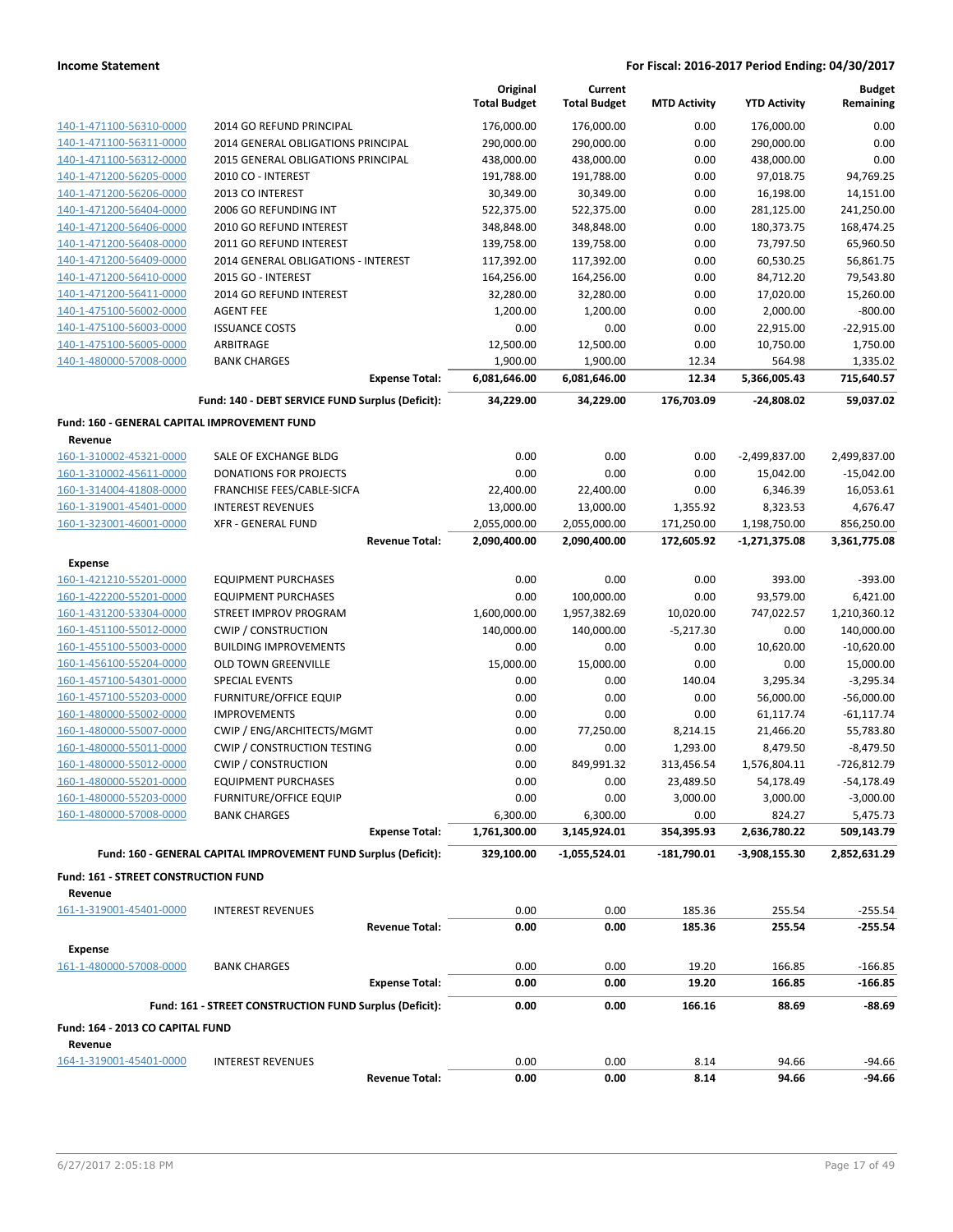|                                                    |                                                                      | Original<br><b>Total Budget</b> | Current<br><b>Total Budget</b> | <b>MTD Activity</b> | <b>YTD Activity</b>       | <b>Budget</b><br>Remaining      |
|----------------------------------------------------|----------------------------------------------------------------------|---------------------------------|--------------------------------|---------------------|---------------------------|---------------------------------|
| <b>Expense</b>                                     |                                                                      |                                 |                                |                     |                           |                                 |
| 164-1-480000-57008-0000                            | <b>BANK CHARGES</b><br><b>Expense Total:</b>                         | 0.00<br>0.00                    | 0.00<br>0.00                   | 0.72<br>0.72        | 0.79<br>0.79              | $-0.79$<br>$-0.79$              |
|                                                    |                                                                      |                                 |                                |                     |                           |                                 |
| Fund: 165 - 2014 GO FUND                           | Fund: 164 - 2013 CO CAPITAL FUND Surplus (Deficit):                  | 0.00                            | 0.00                           | 7.42                | 93.87                     | $-93.87$                        |
| Revenue                                            |                                                                      |                                 |                                |                     |                           |                                 |
| 165-1-319001-45401-0000                            | <b>INTEREST REVENUES</b><br><b>Revenue Total:</b>                    | 0.00                            | 0.00                           | 1,683.51            | 28,436.99                 | $-28,436.99$                    |
|                                                    |                                                                      | 0.00                            | 0.00                           | 1,683.51            | 28,436.99                 | -28,436.99                      |
| Expense                                            |                                                                      |                                 |                                |                     |                           |                                 |
| 165-1-431200-55007-0000                            | ENG/ARCHITECTS/MGMT                                                  | 0.00                            | 20,000.00                      | 12,719.00           | 50,691.00                 | $-30,691.00$                    |
| 165-1-431200-55011-0000<br>165-1-431200-55012-0000 | <b>CONSTRUCTION TESTING</b><br><b>CONSTRUCTION</b>                   | 0.00<br>0.00                    | 0.00<br>0.00                   | 0.00<br>209,794.16  | 13,650.00<br>2,146,090.03 | $-13,650.00$<br>$-2,146,090.03$ |
| 165-1-480000-57008-0000                            | <b>BANK CHARGES</b>                                                  | 0.00                            | 0.00                           | 0.00                | 47.11                     | -47.11                          |
|                                                    | <b>Expense Total:</b>                                                | 0.00                            | 20,000.00                      | 222,513.16          | 2,210,478.14              | $-2,190,478.14$                 |
|                                                    |                                                                      |                                 |                                |                     |                           |                                 |
|                                                    | Fund: 165 - 2014 GO FUND Surplus (Deficit):                          | 0.00                            | $-20,000.00$                   | -220,829.65         | -2,182,041.15             | 2,162,041.15                    |
| Revenue                                            | Fund: 170 - LAW ENFORCEMENT GRANT - CAPITAL PURCHASES                |                                 |                                |                     |                           |                                 |
| 170-1-310001-43100-0000                            | <b>GRANT REVENUE</b>                                                 | 0.00                            | 30,000.00                      | 0.00                | 0.00                      | 30,000.00                       |
|                                                    | <b>Revenue Total:</b>                                                | 0.00                            | 30,000.00                      | 0.00                | 0.00                      | 30,000.00                       |
| Expense<br>170-1-421600-55201-0000                 | <b>EQUIPMENT PURCHASES</b>                                           | 0.00                            | 30,000.00                      | 30,000.00           | 30,000.00                 | 0.00                            |
|                                                    | <b>Expense Total:</b>                                                | 0.00                            | 30,000.00                      | 30,000.00           | 30,000.00                 | 0.00                            |
|                                                    | Fund: 170 - LAW ENFORCEMENT GRANT - CAPITAL PURCHASES Surplus (Defic | 0.00                            | 0.00                           | -30,000.00          | $-30,000.00$              | 30,000.00                       |
|                                                    |                                                                      |                                 |                                |                     |                           |                                 |
| Fund: 171 - MAIN STREET SPECIAL REVENUE            |                                                                      |                                 |                                |                     |                           |                                 |
| Revenue                                            | <b>GRANT REVENUE - OTHER</b>                                         | 0.00                            |                                | 0.00                |                           | 0.00                            |
| 171-1-310001-43104-0000                            | <b>Revenue Total:</b>                                                | 0.00                            | 25,000.00<br>25,000.00         | 0.00                | 25,000.00<br>25,000.00    | 0.00                            |
|                                                    |                                                                      |                                 |                                |                     |                           |                                 |
| <b>Expense</b>                                     |                                                                      |                                 |                                |                     |                           |                                 |
| 171-1-456100-54501-0000                            | <b>SPECIAL SERVICES</b>                                              | 0.00                            | 25,000.00                      | 0.00                | 5,000.00                  | 20,000.00                       |
|                                                    | <b>Expense Total:</b>                                                | 0.00                            | 25,000.00                      | 0.00                | 5,000.00                  | 20,000.00                       |
|                                                    | Fund: 171 - MAIN STREET SPECIAL REVENUE Surplus (Deficit):           | 0.00                            | 0.00                           | 0.00                | 20,000.00                 | $-20,000.00$                    |
| <b>Fund: 172 - MINOR GRANTS FUND</b>               |                                                                      |                                 |                                |                     |                           |                                 |
| Revenue                                            |                                                                      |                                 |                                |                     |                           |                                 |
| 172-1-310001-43105-0000                            | MISCELLANEOUS / GRANTS                                               | 0.00                            | 25,000.00                      | 24,889.67           | 24,889.67                 | 110.33                          |
| 172-1-310001-43108-0000                            | <b>GRANTS / LIBRARY GRANT</b>                                        | 0.00                            | 0.00                           | 0.00                | 530.25                    | $-530.25$                       |
|                                                    | <b>Revenue Total:</b>                                                | 0.00                            | 25,000.00                      | 24,889.67           | 25,419.92                 | -419.92                         |
| <b>Expense</b>                                     |                                                                      |                                 |                                |                     |                           |                                 |
| 172-1-421240-55207-0000                            | RADIO COMMUNICATION EQUIP                                            | 0.00                            | 25,000.00                      | 0.00                | 24,889.67                 | 110.33                          |
| 172-1-455100-51011-0000                            | PART TIME TEMPORARY                                                  | 0.00                            | 0.00                           | 0.00                | 241.97                    | $-241.97$                       |
| 172-1-455100-52402-0000                            | <b>BASIC PROGRAM EXPENSE</b>                                         | 0.00<br>0.00                    | 0.00                           | 234.80<br>0.00      | 219.40                    | $-219.40$                       |
| 172-1-455100-54201-0000<br>172-1-455100-55211-0000 | MEMBERSHIPS & SUBSCRIPTIONS<br>DEPARTMENTAL CAPITAL / BOOKS          | 0.00                            | 0.00<br>0.00                   | 0.00                | 572.25<br>1,346.41        | $-572.25$<br>$-1,346.41$        |
|                                                    | <b>Expense Total:</b>                                                | 0.00                            | 25,000.00                      | 234.80              | 27,269.70                 | $-2,269.70$                     |
|                                                    |                                                                      |                                 |                                |                     |                           |                                 |
|                                                    | Fund: 172 - MINOR GRANTS FUND Surplus (Deficit):                     | 0.00                            | 0.00                           | 24.654.87           | $-1,849.78$               | 1,849.78                        |
| Fund: 174 - FEMA GRANT<br>Revenue                  |                                                                      |                                 |                                |                     |                           |                                 |
| 174-1-310001-43107-0000                            | <b>GRANTS / FEMA GRANT REVENUE</b>                                   | 0.00                            | 0.00                           | 0.00                | 182,810.00                | $-182,810.00$                   |
|                                                    | <b>Revenue Total:</b>                                                | 0.00                            | 0.00                           | 0.00                | 182,810.00                | -182,810.00                     |
| <b>Expense</b>                                     |                                                                      |                                 |                                |                     |                           |                                 |
| 174-1-422200-55201-0000                            | <b>EQUIPMENT PURCHASES</b>                                           | 0.00                            | 0.00                           | 0.00                | 182,740.00                | $-182,740.00$                   |
|                                                    | <b>Expense Total:</b>                                                | 0.00                            | 0.00                           | 0.00                | 182,740.00                | -182,740.00                     |
|                                                    | Fund: 174 - FEMA GRANT Surplus (Deficit):                            | 0.00                            | 0.00                           | 0.00                | 70.00                     | $-70.00$                        |
|                                                    |                                                                      |                                 |                                |                     |                           |                                 |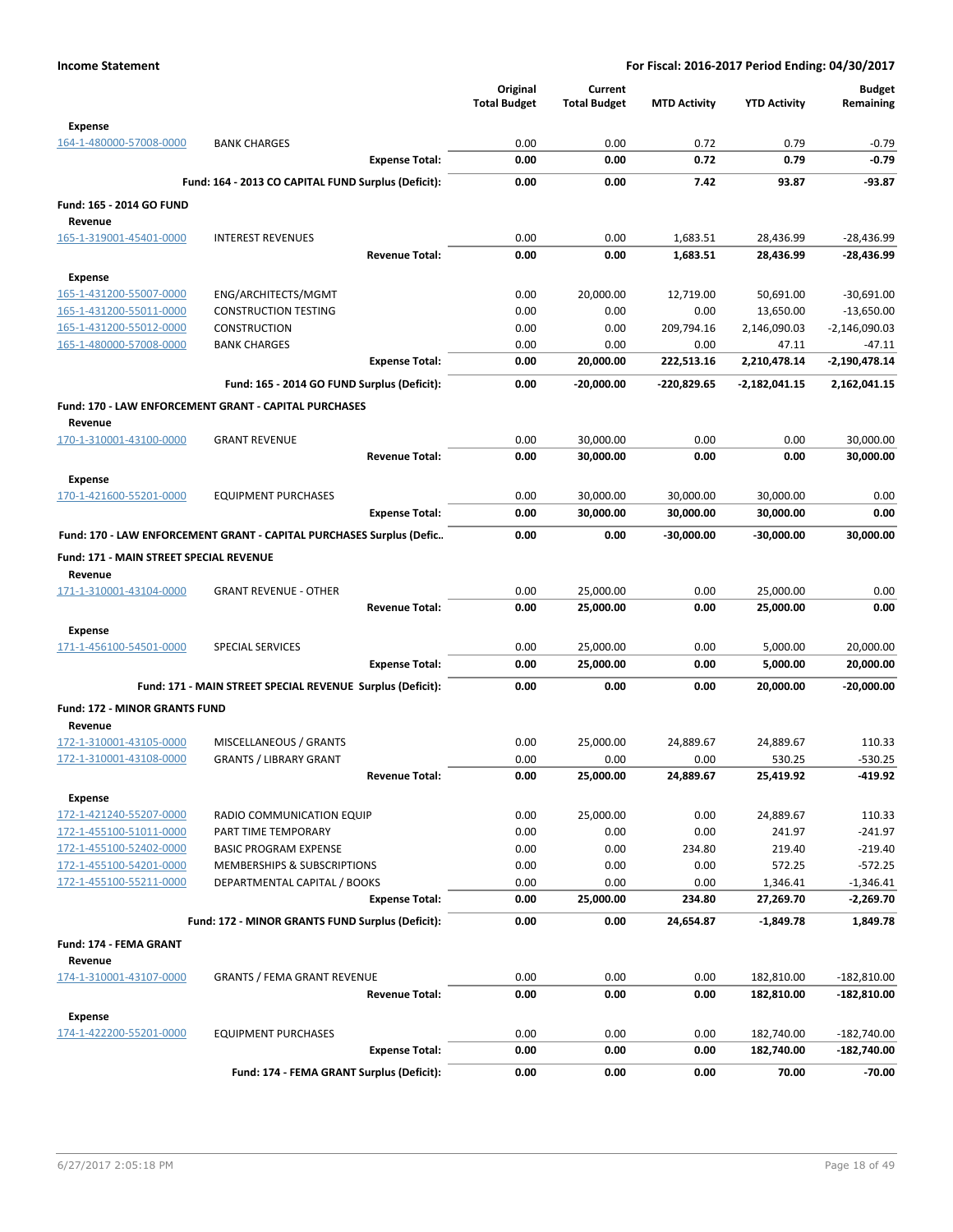| <b>Income Statement</b>                               |                                                               | For Fiscal: 2016-2017 Period Ending: 04/30/2017 |                                |                        |                                |                            |
|-------------------------------------------------------|---------------------------------------------------------------|-------------------------------------------------|--------------------------------|------------------------|--------------------------------|----------------------------|
|                                                       |                                                               | Original<br><b>Total Budget</b>                 | Current<br><b>Total Budget</b> | <b>MTD Activity</b>    | <b>YTD Activity</b>            | <b>Budget</b><br>Remaining |
| Fund: 175 - JUSTICE ASSISTANCE GRANT - JAG<br>Revenue |                                                               |                                                 |                                |                        |                                |                            |
| 175-1-310001-43102-0000                               | <b>GRANTS / GRANT REVENUE</b>                                 | 0.00                                            | 0.00                           | 0.00                   | 6,165.00                       | $-6,165.00$                |
|                                                       | <b>Revenue Total:</b>                                         | 0.00                                            | 0.00                           | 0.00                   | 6,165.00                       | $-6,165.00$                |
| <b>Expense</b>                                        |                                                               |                                                 |                                |                        |                                |                            |
| 175-1-421230-55201-0000                               | <b>EQUIPMENT PURCHASES</b>                                    | 0.00                                            | 0.00                           | 0.00                   | 6,165.00                       | $-6,165.00$                |
|                                                       | <b>Expense Total:</b>                                         | 0.00                                            | 0.00                           | 0.00                   | 6,165.00                       | $-6,165.00$                |
|                                                       | Fund: 175 - JUSTICE ASSISTANCE GRANT - JAG Surplus (Deficit): | 0.00                                            | 0.00                           | 0.00                   | 0.00                           | 0.00                       |
|                                                       |                                                               |                                                 |                                |                        |                                |                            |
| Fund: 190 - FIXED ASSETS                              |                                                               |                                                 |                                |                        |                                |                            |
| <b>Expense</b>                                        |                                                               |                                                 |                                |                        |                                |                            |
| 190-1-460000-57001-0000                               | DEPRECIATION EXPENSE<br><b>Expense Total:</b>                 | 0.00<br>0.00                                    | 0.00<br>0.00                   | 0.00<br>0.00           | $-134,526.72$<br>$-134,526.72$ | 134,526.72<br>134,526.72   |
|                                                       |                                                               |                                                 |                                |                        |                                |                            |
|                                                       | Fund: 190 - FIXED ASSETS Total:                               | 0.00                                            | 0.00                           | 0.00                   | -134,526.72                    | 134,526.72                 |
| Fund: 200 - WATER / WASTEWATER FUND                   |                                                               |                                                 |                                |                        |                                |                            |
| Revenue                                               |                                                               |                                                 |                                |                        |                                |                            |
| 200-2-318003-44302-0000                               | WATER REVENUES / SERVICE CHARGES                              | 62,000.00                                       | 62,000.00                      | 6,555.83               | 39,924.45                      | 22,075.55                  |
| 200-2-318003-44304-0000                               | NEW SERVICES - WATER                                          | 20,000.00                                       | 20,000.00                      | 0.00                   | 9,500.00                       | 10,500.00                  |
| 200-2-318003-44305-0000                               | LATE CHARGES - WATER                                          | 50,000.00                                       | 50,000.00                      | 2,713.00               | 23,559.88                      | 26,440.12                  |
| 200-2-318003-44306-0000<br>200-2-318003-44312-0000    | WATER REVENUES / WATER REREAD<br><b>METER TAMPERING</b>       | 0.00<br>3,000.00                                | 0.00<br>3,000.00               | 5.00<br>1,875.00       | 15.00<br>4,375.00              | $-15.00$<br>$-1,375.00$    |
| 200-2-318003-45103-0000                               | <b>GEUS RAW WATER CONSUMPTN</b>                               | 131,216.00                                      | 131,216.00                     | 0.00                   | 85,115.77                      | 46,100.23                  |
| 200-2-318003-45120-0000                               | OTHER RAW WATER SALES                                         | 25,000.00                                       | 25,000.00                      | 0.00                   | 0.00                           | 25,000.00                  |
| 200-2-318004-42303-0000                               | <b>WASTE HAULER PERMITS</b>                                   | 2,600.00                                        | 2,600.00                       | 100.00                 | 1,400.00                       | 1,200.00                   |
| 200-2-318004-44307-0000                               | <b>NEW SERVICES - SEWER</b>                                   | 3,800.00                                        | 3,800.00                       | 0.00                   | 2,500.00                       | 1,300.00                   |
| 200-2-318004-44309-0000                               | SEWER REVENUES / SERVICE CHARGES                              | 58,404.00                                       | 58,404.00                      | 4,117.64               | 31,617.08                      | 26,786.92                  |
| 200-2-318004-44310-0000                               | LATE CHARGES - SEWER                                          | 52,692.00                                       | 52,692.00                      | 2,846.99               | 22,523.73                      | 30,168.27                  |
| 200-2-318004-45106-0000                               | L-3 COMM COD DISCHARGE                                        | 126,360.00                                      | 126,360.00                     | 10,530.00              | 73,710.00                      | 52,650.00                  |
| 200-2-318004-45201-0000                               | SEWER REV/ SEWER HAULER FEES                                  | 437,906.00                                      | 437,906.00                     | 36,662.50              | 215,738.50                     | 222,167.50                 |
| 200-2-319003-45101-0000                               | WATER REVENUES / METERED SALES                                | 6,081,744.00                                    | 6,081,744.00                   | 452,113.84             | 3,430,800.16                   | 2,650,943.84               |
| 200-2-319004-45104-0000                               | SEWER COLLECTION FEES                                         | 5,500,000.00                                    | 5,500,000.00                   | 424,824.51             | 3,078,801.90                   | 2,421,198.10               |
| 200-2-319004-45105-0000                               | SEWER REVENUES / EPA REVENUE                                  | 0.00                                            | 0.00                           | 61.10                  | 167.63                         | $-167.63$                  |
| 200-2-320003-45401-0000                               | <b>INTEREST REVENUES</b>                                      | 25,000.00                                       | 25,000.00                      | 887.47                 | 967.74                         | 24,032.26                  |
| 200-2-320003-45601-0000                               | <b>MISCELLANEOUS REVENUES</b>                                 | 3,500.00                                        | 3,500.00                       | 0.00                   | 259.98                         | 3,240.02                   |
| 200-2-323001-58013-0000                               | <b>XFR - TOURISM FUND</b><br><b>Revenue Total:</b>            | 45,000.00<br>12,628,222.00                      | 45,000.00<br>12,628,222.00     | 3,750.00<br>947,042.88 | 26,250.00<br>7,047,226.82      | 18,750.00<br>5,580,995.18  |
|                                                       |                                                               |                                                 |                                |                        |                                |                            |
| <b>Expense</b>                                        |                                                               |                                                 |                                |                        |                                |                            |
| 200-2-436100-51001-0000                               | <b>REGULAR SALARIES</b>                                       | 70,416.00                                       | 70,416.00                      | 2,314.06               | 20,730.31                      | 49,685.69                  |
| 200-2-436100-51020-0000<br>200-2-436100-51021-0000    | <b>OVERTIME</b><br>LONGEVITY                                  | 285.00<br>816.00                                | 285.00<br>816.00               | 0.00<br>0.00           | 0.00<br>606.00                 | 285.00<br>210.00           |
| 200-2-436100-51101-0000                               | <b>CERTIFICATION PAY</b>                                      | 600.00                                          | 600.00                         | 0.00                   | 0.00                           | 600.00                     |
| 200-2-436100-51117-0000                               | <b>CELL PHONE ALLOWANCE</b>                                   | 432.00                                          | 432.00                         | 0.00                   | 33.22                          | 398.78                     |
| 200-2-436100-51201-0000                               | <b>FICA</b>                                                   | 4,498.00                                        | 4,498.00                       | 141.16                 | 1,307.34                       | 3,190.66                   |
| 200-2-436100-51202-0000                               | MEDICARE                                                      | 1,052.00                                        | 1,052.00                       | 33.02                  | 305.80                         | 746.20                     |
| 200-2-436100-51203-0000                               | <b>HEALTH INSURANCE</b>                                       | 19,400.00                                       | 19,400.00                      | 1,616.66               | 11,316.62                      | 8,083.38                   |
| 200-2-436100-51204-0000                               | <b>WORKERS COMPENSATION</b>                                   | 344.00                                          | 344.00                         | 28.67                  | 200.69                         | 143.31                     |
| 200-2-436100-51205-0000                               | <b>STATE UNEMPLOYMENT</b>                                     | 154.00                                          | 154.00                         | 2.06                   | 12.78                          | 141.22                     |
| 200-2-436100-51301-0000                               | <b>TMRS</b>                                                   | 7,991.00                                        | 7,991.00                       | 258.72                 | 2,329.65                       | 5,661.35                   |
| 200-2-436100-52001-0000                               | <b>OFFICE SUPPLIES</b>                                        | 500.00                                          | 500.00                         | 0.00                   | 295.17                         | 204.83                     |
| 200-2-436100-52002-0000                               | POSTAGE / FREIGHT                                             | 7,500.00                                        | 7,500.00                       | 0.00                   | 4,712.49                       | 2,787.51                   |
| 200-2-436100-52305-0000                               | PUBLIC EDUCATION                                              | 3,400.00                                        | 3,400.00                       | 0.00                   | 0.00                           | 3,400.00                   |
| 200-2-436100-53402-0000                               | <b>BUILDING MAINTENANCE</b>                                   | 500.00                                          | 500.00                         | 0.00                   | 1,039.40                       | $-539.40$                  |
| 200-2-436100-54001-0000<br>200-2-436100-54002-0000    | <b>TELEPHONE CHARGES</b><br>UTILITY CHARGES                   | 4,000.08<br>26,821.00                           | 4,000.08<br>26,821.00          | 0.30<br>1,363.20       | 465.20<br>12,875.51            | 3,534.88<br>13,945.49      |
| 200-2-436100-54101-0000                               | PROFESSIONAL SERVICES                                         | 2,000.00                                        | 2,000.00                       | 0.00                   | 0.00                           | 2,000.00                   |
| 200-2-436100-54106-0000                               | <b>ATTORNEY FEES</b>                                          | 3,400.00                                        | 3,400.00                       | 0.00                   | 0.00                           | 3,400.00                   |
| 200-2-436100-54201-0000                               | MEMBERSHIPS & SUBSCRIPTIONS                                   | 350.00                                          | 350.00                         | 0.00                   | 0.00                           | 350.00                     |
| 200-2-436100-54214-0000                               | <b>TRAVEL &amp; TRAINING</b>                                  | 500.00                                          | 500.00                         | 0.00                   | 0.00                           | 500.00                     |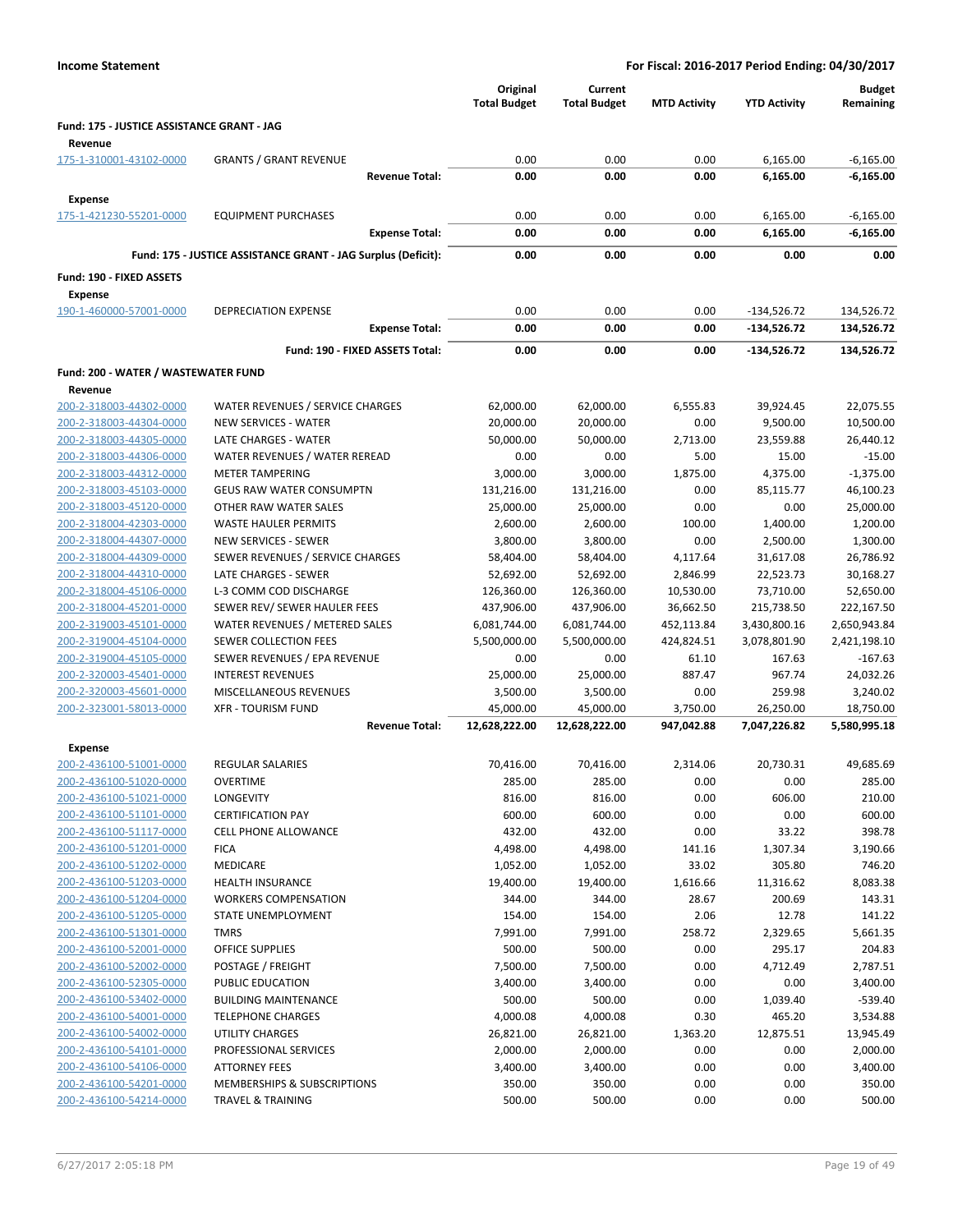| 200-2-436200-51001-0000        |
|--------------------------------|
| 200-2-436200-51020-0000        |
| 200-2-436200-51021-0000        |
| 200-2-436200-51101-0000        |
| 200-2-436200-51117-0000        |
| 200-2-436200-51201-0000        |
| 200-2-436200-51202-0000        |
| 200-2-436200-51203-0000        |
| 200-2-436200-51204-0000        |
| 200-2-436200-51205-0000        |
| 200-2-436200-51301-0000        |
| 200-2-436200-52001-0000        |
| 200-2-436200-52002-0000        |
| 200-2-436200-52101-0000        |
| 200-2-436200-52104-0000        |
|                                |
| 200-2-436200-52105-0000        |
| 200-2-436200-52106-0000        |
| 200-2-436200-52201-0000        |
| 200-2-436200-52202-0000        |
| 200-2-436200-52203-0000        |
| 200-2-436200-52301-0000        |
| 200-2-436200-53201-0000        |
| 200-2-436200-53202-0000        |
| 200-2-436200-53203-0000        |
| 200-2-436200-53205-0000        |
| 200-2-436200-53207-0000        |
| 200-2-436200-53310-0000        |
| 200-2-436200-53312-0000        |
| 200-2-436200-53402-0000        |
| 200-2-436200-53403-0000        |
| 200-2-436200-53404-0000        |
| 200-2-436200-53605-0000        |
| 200-2-436200-53606-0000        |
| 200-2-436200-54001-0000        |
| 200-2-436200-54002-0000        |
| 200-2-436200-54201-0000        |
|                                |
| 200-2-436200-54208-0000        |
| 200-2-436200-54212-0000        |
| 200-2-436200-54214-0000        |
| 200-2-436200-54219-0000        |
| 200-2-436200-54410-0000        |
| 200-2-436300-51001-0000        |
| <u>200-2-436300-51020-0000</u> |
| <u>200-2-436300-51021-0000</u> |
| 200-2-436300-51101-0000        |
| 200-2-436300-51117-0000        |
| 200-2-436300-51201-0000        |
| <u>200-2-436300-51202-0000</u> |
| <u>200-2-436300-51203-0000</u> |
| 200-2-436300-51204-0000        |
| 200-2-436300-51205-0000        |
| 200-2-436300-51301-0000        |
|                                |
| 200-2-436300-51401-0000        |
| <u>200-2-436300-52001-0000</u> |
| 200-2-436300-52002-0000        |
| 200-2-436300-52005-0000        |
| 200-2-436300-52101-0000        |
| 200-2-436300-52103-0000        |
| 200-2-436300-52104-0000        |
|                                |

|                                                    |                                                        | Original<br><b>Total Budget</b> | Current<br><b>Total Budget</b> | <b>MTD Activity</b> | <b>YTD Activity</b> | Budget<br>Remaining   |
|----------------------------------------------------|--------------------------------------------------------|---------------------------------|--------------------------------|---------------------|---------------------|-----------------------|
| 200-2-436200-51001-0000                            | <b>REGULAR SALARIES</b>                                | 308,221.00                      | 308,221.00                     | 24,402.06           | 177,721.77          | 130,499.23            |
| 200-2-436200-51020-0000                            | <b>OVERTIME</b>                                        | 13,500.00                       | 13,500.00                      | 2,040.91            | 10,148.10           | 3,351.90              |
| 200-2-436200-51021-0000                            | LONGEVITY                                              | 3,678.00                        | 3,678.00                       | 0.00                | 4,038.00            | $-360.00$             |
| 200-2-436200-51101-0000                            | <b>CERTIFICATION PAY</b>                               | 3,000.00                        | 3,000.00                       | 276.94              | 1,777.01            | 1,222.99              |
| 200-2-436200-51117-0000                            | <b>CELL PHONE ALLOWANCE</b>                            | 432.00                          | 432.00                         | 33.22               | 249.15              | 182.85                |
| 200-2-436200-51201-0000                            | <b>FICA</b>                                            | 20,847.00                       | 20,847.00                      | 1,558.23            | 11,369.57           | 9,477.43              |
| 200-2-436200-51202-0000                            | MEDICARE                                               | 4,876.00                        | 4,876.00                       | 364.43              | 2,659.00            | 2,217.00              |
| 200-2-436200-51203-0000                            | HEALTH INSURANCE                                       | 77,600.00                       | 77,600.00                      | 6,466.67            | 45,266.69           | 32,333.31             |
| 200-2-436200-51204-0000                            | <b>WORKERS COMPENSATION</b>                            | 11,081.00                       | 11,081.00                      | 923.42              | 6,463.94            | 4,617.06              |
| 200-2-436200-51205-0000                            | STATE UNEMPLOYMENT                                     | 681.00                          | 681.00                         | 3.32                | 117.43              | 563.57                |
| 200-2-436200-51301-0000                            | <b>TMRS</b>                                            | 36,206.00                       | 36,206.00                      | 2,898.34            | 21,164.52           | 15,041.48             |
| 200-2-436200-52001-0000                            | OFFICE SUPPLIES                                        | 450.00                          | 450.00                         | 156.34              | 516.79              | $-66.79$              |
| 200-2-436200-52002-0000                            | POSTAGE / FREIGHT                                      | 2,300.00                        | 2,300.00                       | 23.97               | 38.76               | 2,261.24              |
| 200-2-436200-52101-0000                            | <b>JANITORIAL SUPPLIES</b>                             | 2,000.00                        | 2,000.00                       | 588.75              | 1,258.10            | 741.90                |
| 200-2-436200-52104-0000                            | <b>WEARING APPAREL</b>                                 | 4,847.00                        | 4,847.00                       | 0.00                | 3,424.02            | 1,422.98              |
| 200-2-436200-52105-0000                            | <b>LABORATORY</b>                                      | 14,433.00                       | 14,433.00                      | 190.52              | 5,552.68            | 8,880.32              |
| 200-2-436200-52106-0000                            | <b>CHEMICAL SUPPLIES</b>                               | 296,400.00                      | 296,400.00                     | 32,958.52           | 136,628.03          | 159,771.97            |
| 200-2-436200-52201-0000                            | MINOR TOOLS & EQUIPMENT                                | 1,470.00                        | 1,470.00                       | 0.00                | 2,015.69            | $-545.69$             |
| 200-2-436200-52202-0000                            | <b>MECHANICAL SUPPLIES</b>                             | 1,486.00                        | 1,486.00                       | -48.99              | 1,340.10            | 145.90                |
| 200-2-436200-52203-0000                            | <b>MOTOR VEHICLE FUEL</b>                              | 7,500.00                        | 7,500.00                       | 92.85               | 2,325.27            | 5,174.73              |
| 200-2-436200-52301-0000                            | <b>SAFETY SUPPLIES</b>                                 | 1,500.00                        | 1,500.00                       | 0.00                | 228.02              | 1,271.98              |
| 200-2-436200-53201-0000                            | <b>FURNITURE &amp; OFFICE EQUIPMENT</b>                | 250.00                          | 250.00                         | 0.00                | 0.00                | 250.00                |
| 200-2-436200-53202-0000                            | MACHINE, TOOLS & IMPLMNTS                              | 2,130.00                        | 2,130.00                       | 0.00                | 424.15              | 1,705.85              |
| 200-2-436200-53203-0000                            | <b>INSTRUMENTS &amp; APPARATUS</b>                     | 3,725.00<br>3,200.00            | 3,725.00                       | 0.00                | 2,654.99<br>416.56  | 1,070.01              |
| 200-2-436200-53205-0000<br>200-2-436200-53207-0000 | <b>MOTOR VEHICLES</b><br>RADIO/COMMUNICATIONS          | 900.00                          | 3,200.00<br>900.00             | 72.39<br>0.00       | 0.00                | 2,783.44<br>900.00    |
| 200-2-436200-53310-0000                            | RESVRS/STRG TANKS/ST PIPE                              | 20,070.00                       | 20,070.00                      | 0.00                | 1,622.70            | 18,447.30             |
| 200-2-436200-53312-0000                            | WATER LINE EASEMENTS                                   | 50,000.00                       | 50,000.00                      | 0.00                | 0.00                | 50,000.00             |
| 200-2-436200-53402-0000                            | <b>BUILDING MAINTENANCE</b>                            | 1,400.00                        | 1,400.00                       | 182.37              | 682.06              | 717.94                |
| 200-2-436200-53403-0000                            | <b>HEATING &amp; COOLING SYSTEMS</b>                   | 3,500.00                        | 3,500.00                       | 0.00                | 0.00                | 3,500.00              |
| 200-2-436200-53404-0000                            | STRUCTURES / EXTERIOR STRUCTURES                       | 430.00                          | 430.00                         | 0.00                | 0.00                | 430.00                |
| 200-2-436200-53605-0000                            | STRUCTURES / FILTRATION PLANT                          | 35,950.00                       | 35,950.00                      | 2,113.53            | 20,477.96           | 15,472.04             |
| 200-2-436200-53606-0000                            | <b>MAINT - GROUNDS</b>                                 | 300.00                          | 300.00                         | 0.00                | 0.00                | 300.00                |
| 200-2-436200-54001-0000                            | <b>TELEPHONE CHARGES</b>                               | 13,800.00                       | 13,800.00                      | 4.15                | 6,526.53            | 7,273.47              |
| 200-2-436200-54002-0000                            | <b>UTILITY CHARGES</b>                                 | 360,000.00                      | 360,000.00                     | 32,837.08           | 187,885.55          | 172,114.45            |
| 200-2-436200-54201-0000                            | MEMBERSHIPS & SUBSCRIPTIONS                            | 1,720.00                        | 1,720.00                       | 0.00                | 291.00              | 1,429.00              |
| 200-2-436200-54208-0000                            | <b>LABORATORY WORK</b>                                 | 20,232.00                       | 20,232.00                      | 697.25              | 10,704.87           | 9,527.13              |
| 200-2-436200-54212-0000                            | <b>PRINTING</b>                                        | 800.00                          | 800.00                         | 0.00                | 24.00               | 776.00                |
| 200-2-436200-54214-0000                            | <b>TRAVEL &amp; TRAINING</b>                           | 5,288.00                        | 5,288.00                       | 75.00               | 865.00              | 4,423.00              |
| 200-2-436200-54219-0000                            | SABINE RIVER AUTHORITY                                 | 1,011,606.00                    | 1,011,606.00                   | 85,350.13           | 499,508.13          | 512,097.87            |
| 200-2-436200-54410-0000                            | PERMITS/FEES                                           | 22,000.00                       | 22,000.00                      | 0.00                | 23,289.70           | $-1,289.70$           |
| 200-2-436300-51001-0000                            | REGULAR SALARIES                                       | 418,692.00                      | 418,692.00                     | 27,030.12           | 201,257.37          | 217,434.63            |
| 200-2-436300-51020-0000                            | <b>OVERTIME</b>                                        | 50,045.00                       | 50,045.00                      | 4,997.85            | 23,792.08           | 26,252.92             |
| 200-2-436300-51021-0000                            | <b>LONGEVITY</b>                                       | 7,806.00                        | 7,806.00                       | 0.00                | 5,097.00            | 2,709.00              |
| 200-2-436300-51101-0000                            | <b>CERTIFICATION PAY</b>                               | 900.00                          | 900.00                         | 46.16               | 484.68              | 415.32                |
| 200-2-436300-51117-0000                            | <b>CELL PHONE ALLOWANCE</b>                            | 216.00                          | 216.00                         | 16.62               | 116.33              | 99.67                 |
| 200-2-436300-51201-0000                            | <b>FICA</b>                                            | 29,615.00                       | 29,615.00                      | 1,915.41            | 14,125.28           | 15,489.72             |
| 200-2-436300-51202-0000                            | MEDICARE                                               | 6,926.00                        | 6,926.00                       | 447.96              | 3,303.49            | 3,622.51              |
| 200-2-436300-51203-0000<br>200-2-436300-51204-0000 | <b>HEALTH INSURANCE</b><br><b>WORKERS COMPENSATION</b> | 121,250.00<br>15,548.00         | 121,250.00                     | 10,104.17           | 70,729.19           | 50,520.81<br>6,478.31 |
| 200-2-436300-51205-0000                            | STATE UNEMPLOYMENT                                     | 991.00                          | 15,548.00<br>991.00            | 1,295.67<br>11.32   | 9,069.69<br>178.15  | 812.85                |
| 200-2-436300-51301-0000                            | <b>TMRS</b>                                            | 51,914.00                       | 51,914.00                      | 3,533.98            | 25,712.56           | 26,201.44             |
| 200-2-436300-51401-0000                            | <b>CONTRA - SALARIES</b>                               | 0.00                            | 0.00                           | 0.00                | $-31.85$            | 31.85                 |
| 200-2-436300-52001-0000                            | <b>OFFICE SUPPLIES</b>                                 | 300.00                          | 300.00                         | 0.00                | 134.70              | 165.30                |
| 200-2-436300-52002-0000                            | POSTAGE / FREIGHT                                      | 50.00                           | 50.00                          | 0.00                | 0.00                | 50.00                 |
| 200-2-436300-52005-0000                            | PRINTED MATERIALS                                      | 100.00                          | 100.00                         | 0.00                | 0.00                | 100.00                |
| 200-2-436300-52101-0000                            | <b>JANITORIAL SUPPLIES</b>                             | 100.00                          | 100.00                         | 0.00                | 0.00                | 100.00                |
| 200-2-436300-52103-0000                            | <b>MEETING SUPPLIES</b>                                | 100.00                          | 100.00                         | 0.00                | 71.00               | 29.00                 |
| 200-2-436300-52104-0000                            | <b>WEARING APPAREL</b>                                 | 11,000.00                       | 11,000.00                      | 422.14              | 8,696.01            | 2,303.99              |
|                                                    |                                                        |                                 |                                |                     |                     |                       |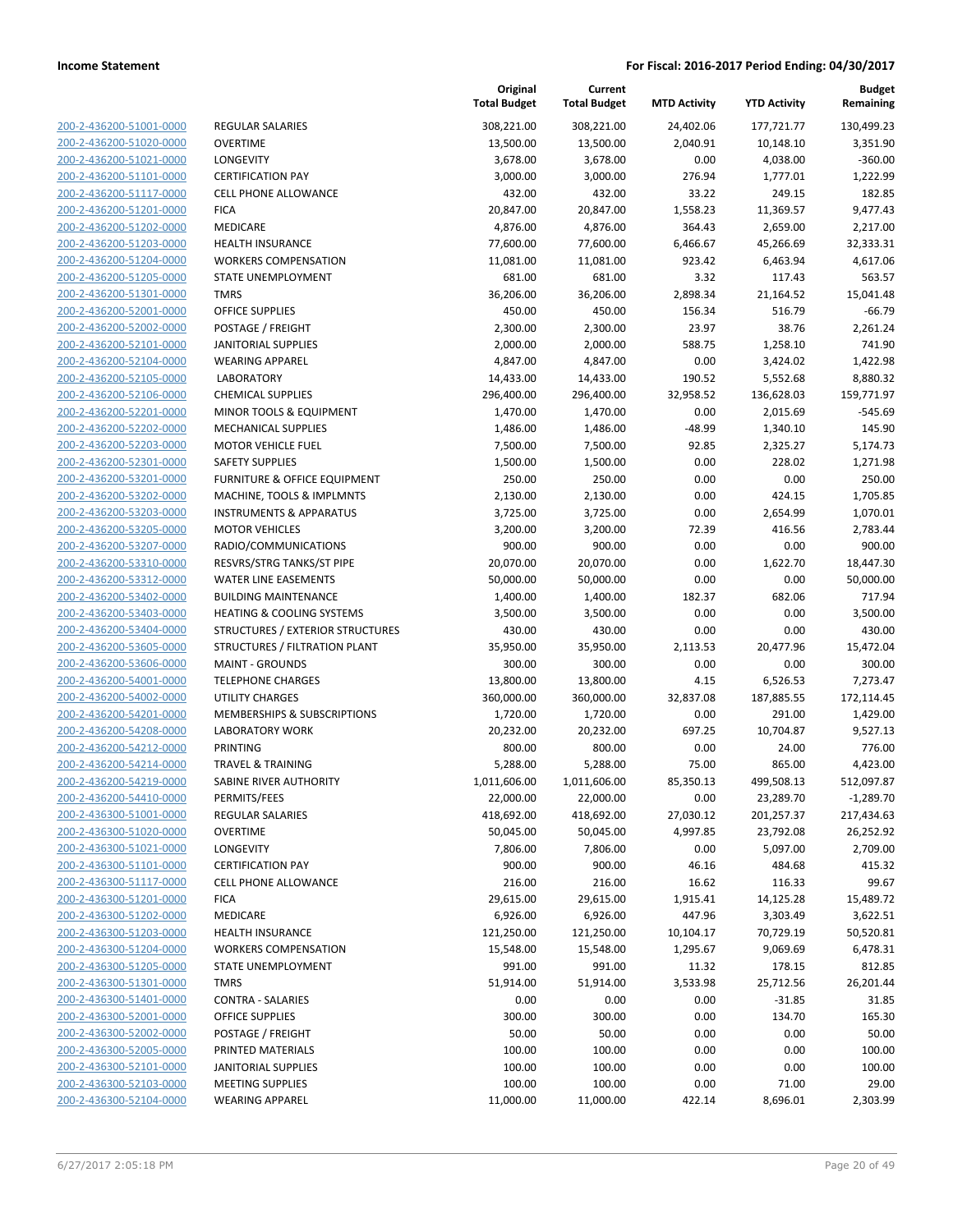| 200-2-436300-52106-0000                                   |
|-----------------------------------------------------------|
| 200-2-436300-52201-0000                                   |
| 200-2-436300-52203-0000                                   |
| 200-2-436300-52303-0000                                   |
| 200-2-436300-53201-0000                                   |
| 200-2-436300-53202-0000                                   |
| 200-2-436300-53205-0000                                   |
| 200-2-436300-53207-0000                                   |
| 200-2-436300-53210-0000                                   |
|                                                           |
| 200-2-436300-53211-0000                                   |
| 200-2-436300-53306-0000                                   |
| 200-2-436300-54001-0000                                   |
| 200-2-436300-54214-0000                                   |
| 200-2-436300-55201-0000                                   |
| 200-2-437200-51001-0000                                   |
| 200-2-437200-51020-0000                                   |
| 200-2-437200-51021-0000                                   |
| 200-2-437200-51101-0000                                   |
| 200-2-437200-51117-0000                                   |
| 200-2-437200-51201-0000                                   |
|                                                           |
| 200-2-437200-51202-0000                                   |
| 200-2-437200-51203-0000                                   |
| 200-2-437200-51204-0000                                   |
| 200-2-437200-51205-0000                                   |
| 200-2-437200-51301-0000                                   |
| 200-2-437200-51401-0000                                   |
| 200-2-437200-52001-0000                                   |
| 200-2-437200-52103-0000                                   |
| 200-2-437200-52104-0000                                   |
| 200-2-437200-52106-0000                                   |
| 200-2-437200-52107-0000                                   |
| 200-2-437200-52201-0000                                   |
|                                                           |
| 200-2-437200-52203-0000                                   |
| 200-2-437200-52303-0000                                   |
| 200-2-437200-53202-0000                                   |
| 200-2-437200-53205-0000                                   |
| 200-2-437200-53207-0000                                   |
| 200-2-437200-53309-0000                                   |
| 200-2-437200-53311-0000                                   |
| 200-2-437200-54001-0000                                   |
| 200-2-437200-54002-0000                                   |
| <u>200-2-437200-54214-0000</u>                            |
| 200-2-437300-51001-0000                                   |
| 200-2-437300-51020-0000                                   |
|                                                           |
| 200-2-437300-51021-0000                                   |
| 200-2-437300-51101-0000                                   |
| 200-2-437300-51117-0000                                   |
| <u>200-2-437300-51201-0000</u>                            |
| <u>200-2-437300-51202-0000</u>                            |
| 200-2-437300-51203-0000                                   |
| 200-2-437300-51204-0000                                   |
| 200-2-437300-51205-0000                                   |
| 200-2-437300-51301-0000                                   |
| <u>200-2-437300-52001-0000</u>                            |
|                                                           |
|                                                           |
| <u>200-2-437300-52002-0000</u>                            |
| 200-2-437300-52005-0000                                   |
| 200-2-437300-52101-0000                                   |
| <u>200-2-437300-52102-0000</u><br>200-2-437300-52103-0000 |

|                                                    |                                            | Original<br><b>Total Budget</b> | Current<br><b>Total Budget</b> | <b>MTD Activity</b> | <b>YTD Activity</b>   | <b>Budget</b><br>Remaining |
|----------------------------------------------------|--------------------------------------------|---------------------------------|--------------------------------|---------------------|-----------------------|----------------------------|
| 200-2-436300-52106-0000                            | <b>CHEMICAL SUPPLIES</b>                   | 500.00                          | 500.00                         | 0.00                | 0.00                  | 500.00                     |
| 200-2-436300-52201-0000                            | MINOR TOOLS & EQUIPMENT                    | 8,500.00                        | 8,500.00                       | 192.46              | 2,445.21              | 6,054.79                   |
| 200-2-436300-52203-0000                            | <b>MOTOR VEHICLE FUEL</b>                  | 36,711.00                       | 36,711.00                      | 1,679.07            | 11,124.98             | 25,586.02                  |
| 200-2-436300-52303-0000                            | <b>TRAINING SUPPLIES</b>                   | 200.00                          | 200.00                         | 0.00                | 0.00                  | 200.00                     |
| 200-2-436300-53201-0000                            | FURNITURE & OFFICE EQUIPMENT               | 100.00                          | 100.00                         | 0.00                | 0.00                  | 100.00                     |
| 200-2-436300-53202-0000                            | MACHINE, TOOLS & IMPLMNTS                  | 5,000.00                        | 5,000.00                       | 0.00                | 144.99                | 4,855.01                   |
| 200-2-436300-53205-0000                            | <b>MOTOR VEHICLES</b>                      | 50,000.00                       | 50,000.00                      | 1,489.63            | 7,386.42              | 42,613.58                  |
| 200-2-436300-53207-0000                            | RADIO/COMMUNICATIONS                       | 1,500.00                        | 1,500.00                       | 0.00                | 274.59                | 1,225.41                   |
| 200-2-436300-53210-0000                            | <b>FIRE HYDRANTS</b>                       | 8,000.00                        | 8,000.00                       | 0.00                | 798.00                | 7,202.00                   |
| 200-2-436300-53211-0000                            | <b>METERS &amp; SETTINGS</b>               | 70,000.00                       | 70,000.00                      | 6,772.64            | 23,875.12             | 46,124.88                  |
| 200-2-436300-53306-0000                            | <b>WATER MAINS</b>                         | 165,000.00                      | 165,000.00                     | 11,421.88           | 50,994.51             | 114,005.49                 |
| 200-2-436300-54001-0000                            | <b>TELEPHONE CHARGES</b>                   | 1,750.00                        | 1,750.00                       | 0.43                | 677.01                | 1,072.99                   |
| 200-2-436300-54214-0000                            | <b>TRAVEL &amp; TRAINING</b>               | 4,000.00                        | 4,000.00                       | 75.00               | 186.00                | 3,814.00                   |
| 200-2-436300-55201-0000                            | <b>EQUIPMENT PURCHASES</b>                 | 4,000.00                        | 4,000.00                       | 0.00                | 0.00                  | 4,000.00                   |
| 200-2-437200-51001-0000                            | <b>REGULAR SALARIES</b>                    | 347,110.00                      | 347,110.00                     | 28,807.40           | 209,041.08            | 138,068.92                 |
| 200-2-437200-51020-0000                            | <b>OVERTIME</b>                            | 52,145.00                       | 52,145.00                      | 3,475.43            | 28,529.57             | 23,615.43                  |
| 200-2-437200-51021-0000                            | LONGEVITY                                  | 10,248.00                       | 10,248.00                      | 0.00                | 10,527.00             | $-279.00$                  |
| 200-2-437200-51101-0000                            | <b>CERTIFICATION PAY</b>                   | 1,500.00                        | 1,500.00                       | 92.30               | 692.25                | 807.75                     |
| 200-2-437200-51117-0000<br>200-2-437200-51201-0000 | <b>CELL PHONE ALLOWANCE</b><br><b>FICA</b> | 216.00<br>25,496.00             | 216.00<br>25,496.00            | 16.60<br>1,959.91   | 99.60<br>15,096.84    | 116.40<br>10,399.16        |
| 200-2-437200-51202-0000                            | MEDICARE                                   | 5,963.00                        | 5,963.00                       | 458.37              | 3,530.72              | 2,432.28                   |
| 200-2-437200-51203-0000                            | <b>HEALTH INSURANCE</b>                    | 97,000.00                       | 97,000.00                      | 8,083.33            | 56,583.31             | 40,416.69                  |
| 200-2-437200-51204-0000                            | <b>WORKERS COMPENSATION</b>                | 9,424.00                        | 9,424.00                       | 785.33              | 5,497.31              | 3,926.69                   |
| 200-2-437200-51205-0000                            | STATE UNEMPLOYMENT                         | 798.00                          | 798.00                         | 7.71                | 153.54                | 644.46                     |
| 200-2-437200-51301-0000                            | <b>TMRS</b>                                | 44,595.00                       | 44,595.00                      | 3,567.62            | 27,148.20             | 17,446.80                  |
| 200-2-437200-51401-0000                            | <b>CONTRA - SALARIES</b>                   | 0.00                            | 0.00                           | 0.00                | $-2,939.09$           | 2,939.09                   |
| 200-2-437200-52001-0000                            | <b>OFFICE SUPPLIES</b>                     | 300.00                          | 300.00                         | 0.00                | 111.04                | 188.96                     |
| 200-2-437200-52103-0000                            | <b>MEETING SUPPLIES</b>                    | 150.00                          | 150.00                         | 0.00                | 0.00                  | 150.00                     |
| 200-2-437200-52104-0000                            | <b>WEARING APPAREL</b>                     | 11,600.00                       | 11,600.00                      | 275.22              | 9,444.70              | 2,155.30                   |
| 200-2-437200-52106-0000                            | <b>CHEMICAL SUPPLIES</b>                   | 2,400.00                        | 2,400.00                       | 0.00                | 79.54                 | 2,320.46                   |
| 200-2-437200-52107-0000                            | <b>BOTANICAL SUPPLIES</b>                  | 400.00                          | 400.00                         | 0.00                | 0.00                  | 400.00                     |
| 200-2-437200-52201-0000                            | MINOR TOOLS & EQUIPMENT                    | 6,500.00                        | 6,500.00                       | 0.00                | 611.42                | 5,888.58                   |
| 200-2-437200-52203-0000                            | <b>MOTOR VEHICLE FUEL</b>                  | 24,030.00                       | 24,030.00                      | 1,140.00            | 9,022.41              | 15,007.59                  |
| 200-2-437200-52303-0000                            | <b>TRAINING SUPPLIES</b>                   | 150.00                          | 150.00                         | 0.00                | 69.22                 | 80.78                      |
| 200-2-437200-53202-0000                            | MACHINE, TOOLS & IMPLMNTS                  | 5,000.00                        | 5,000.00                       | 0.00                | 397.82                | 4,602.18                   |
| 200-2-437200-53205-0000                            | <b>MOTOR VEHICLES</b>                      | 21,000.00                       | 21,000.00                      | 1,944.98            | 13,297.11             | 7,702.89                   |
| 200-2-437200-53207-0000                            | RADIO/COMMUNICATIONS                       | 700.00                          | 700.00                         | 0.00                | 110.00                | 590.00                     |
| 200-2-437200-53309-0000                            | SANITARY SEWER & TCEQ SSO                  | 69,000.00                       | 69,000.00                      | 3,324.64            | 17,848.80             | 51,151.20                  |
| 200-2-437200-53311-0000                            | <b>LIFT STATIONS</b>                       | 15,000.00                       | 15,000.00                      | $-3,720.44$         | 5,999.17              | 9,000.83                   |
| 200-2-437200-54001-0000                            | <b>TELEPHONE CHARGES</b>                   | 9,000.00                        | 9,000.00                       | 0.59                | 928.49                | 8,071.51                   |
| 200-2-437200-54002-0000                            | UTILITY CHARGES                            | 27,000.00                       | 27,000.00                      | 2,332.02            | 13,530.32             | 13,469.68                  |
| 200-2-437200-54214-0000                            | <b>TRAVEL &amp; TRAINING</b>               | 3,000.00                        | 3,000.00                       | 225.00              | 2,165.00              | 835.00                     |
| 200-2-437300-51001-0000                            | <b>REGULAR SALARIES</b>                    | 482,269.00                      | 482,269.00                     | 37,951.66           | 280,343.10            | 201,925.90                 |
| 200-2-437300-51020-0000                            | <b>OVERTIME</b>                            | 33,684.00                       | 33,684.00                      | 2,403.31            | 20,124.18             | 13,559.82                  |
| 200-2-437300-51021-0000                            | LONGEVITY<br><b>CERTIFICATION PAY</b>      | 11,004.00                       | 11,004.00                      | 144.00              | 11,088.00             | $-84.00$                   |
| 200-2-437300-51101-0000                            |                                            | 7,200.00                        | 7,200.00                       | 461.54              | 3,461.55              | 3,738.45                   |
| 200-2-437300-51117-0000<br>200-2-437300-51201-0000 | CELL PHONE ALLOWANCE<br><b>FICA</b>        | 432.00<br>33,145.00             | 432.00                         | 33.22               | 249.15                | 182.85<br>14,574.16        |
| 200-2-437300-51202-0000                            | <b>MEDICARE</b>                            | 7,752.00                        | 33,145.00<br>7,752.00          | 2,393.25<br>559.72  | 18,570.84<br>4,343.18 | 3,408.82                   |
| 200-2-437300-51203-0000                            | HEALTH INSURANCE                           | 116,400.00                      | 116,400.00                     | 9,700.00            | 67,900.00             | 48,500.00                  |
| 200-2-437300-51204-0000                            | <b>WORKERS COMPENSATION</b>                | 11,571.00                       | 11,571.00                      | 964.25              | 6,749.75              | 4,821.25                   |
| 200-2-437300-51205-0000                            | STATE UNEMPLOYMENT                         | 925.00                          | 925.00                         | 2.28                | 181.52                | 743.48                     |
| 200-2-437300-51301-0000                            | <b>TMRS</b>                                | 58,885.00                       | 58,885.00                      | 4,582.15            | 34,608.49             | 24,276.51                  |
| 200-2-437300-52001-0000                            | <b>OFFICE SUPPLIES</b>                     | 600.00                          | 600.00                         | 0.00                | 216.78                | 383.22                     |
| 200-2-437300-52002-0000                            | POSTAGE / FREIGHT                          | 600.00                          | 600.00                         | 0.00                | 199.48                | 400.52                     |
| 200-2-437300-52005-0000                            | PRINTED MATERIALS                          | 1,300.00                        | 1,300.00                       | 0.00                | 0.00                  | 1,300.00                   |
| 200-2-437300-52101-0000                            | <b>JANITORIAL SUPPLIES</b>                 | 1,650.00                        | 1,650.00                       | 0.00                | 412.59                | 1,237.41                   |
| 200-2-437300-52102-0000                            | <b>REFERENCE SUPPLIES</b>                  | 500.00                          | 500.00                         | 0.00                | 376.78                | 123.22                     |
| 200-2-437300-52103-0000                            | <b>MEETING SUPPLIES</b>                    | 500.00                          | 500.00                         | 0.00                | 136.33                | 363.67                     |
|                                                    |                                            |                                 |                                |                     |                       |                            |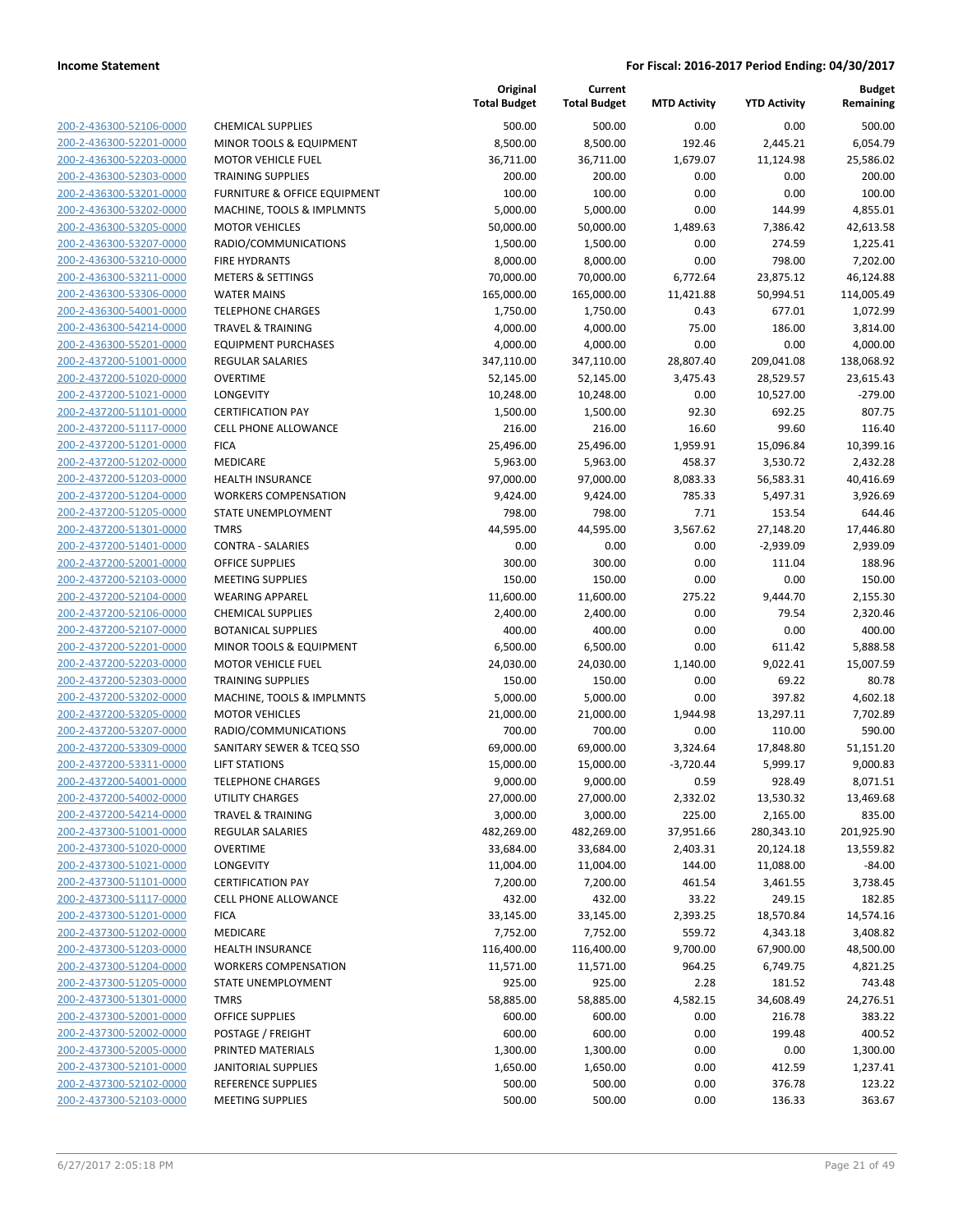|                                                 |                                                        | Original<br><b>Total Budget</b> | Current<br><b>Total Budget</b> | <b>MTD Activity</b> | <b>YTD Activity</b> | <b>Budget</b><br>Remaining |
|-------------------------------------------------|--------------------------------------------------------|---------------------------------|--------------------------------|---------------------|---------------------|----------------------------|
| 200-2-437300-52104-0000                         | <b>WEARING APPAREL</b>                                 | 10,240.00                       | 10,240.00                      | 91.26               | 6,789.84            | 3,450.16                   |
| 200-2-437300-52105-0000                         | LABORATORY                                             | 15,000.00                       | 15,000.00                      | 1,102.68            | 6,624.47            | 8,375.53                   |
| 200-2-437300-52106-0000                         | <b>CHEMICAL SUPPLIES</b>                               | 52,000.00                       | 52,000.00                      | 5,616.00            | 28,080.00           | 23,920.00                  |
| 200-2-437300-52107-0000                         | <b>BOTANICAL SUPPLIES</b>                              | 900.00                          | 900.00                         | 0.00                | 152.40              | 747.60                     |
| 200-2-437300-52201-0000                         | MINOR TOOLS & EQUIPMENT                                | 6,300.00                        | 6,300.00                       | 448.45              | 871.82              | 5,428.18                   |
| 200-2-437300-52202-0000                         | <b>MECHANICAL SUPPLIES</b>                             | 18,400.00                       | 18,400.00                      | 815.21              | 8,798.93            | 9,601.07                   |
| 200-2-437300-52203-0000                         | <b>MOTOR VEHICLE FUEL</b>                              | 7,500.00                        | 7,500.00                       | 113.42              | 1,211.03            | 6,288.97                   |
| 200-2-437300-52301-0000                         | <b>SAFETY SUPPLIES</b>                                 | 2,300.00                        | 2,300.00                       | 78.13               | 623.43              | 1,676.57                   |
| 200-2-437300-53202-0000                         | MACHINE, TOOLS & IMPLMNTS                              | 60,000.00                       | 60,000.00                      | 2,105.79            | 16,479.35           | 43,520.65                  |
| 200-2-437300-53203-0000                         | <b>INSTRUMENTS &amp; APPARATUS</b>                     | 6,000.00                        | 6,000.00                       | 4.50                | 421.06              | 5,578.94                   |
| 200-2-437300-53205-0000                         | <b>MOTOR VEHICLES</b>                                  | 4,000.00                        | 4,000.00                       | 160.17              | 4,138.83            | $-138.83$                  |
| 200-2-437300-53402-0000                         | <b>BUILDING MAINTENANCE</b>                            | 6,000.00                        | 6,000.00                       | 64.50               | 2,675.05            | 3,324.95                   |
| 200-2-437300-54001-0000                         | <b>TELEPHONE CHARGES</b>                               | 6,300.00                        | 6,300.00                       | 403.52              | 2,963.63            | 3,336.37                   |
| 200-2-437300-54002-0000                         | UTILITY CHARGES                                        | 420,000.00                      | 420,000.00                     | 25,727.99           | 204,237.00          | 215,763.00                 |
| 200-2-437300-54103-0000                         | CONSULTING                                             | 140,000.00                      | 140,000.00                     | 0.00                | 0.00                | 140,000.00                 |
| 200-2-437300-54201-0000                         | MEMBERSHIPS & SUBSCRIPTIONS                            | 11,500.00                       | 11,500.00                      | 299.00              | 6,629.03            | 4,870.97                   |
| 200-2-437300-54208-0000                         | <b>LABORATORY WORK</b>                                 | 14,000.00                       | 14,000.00                      | 0.00                | 5,437.05            | 8,562.95                   |
| 200-2-437300-54214-0000                         | <b>TRAVEL &amp; TRAINING</b>                           | 6,000.00                        | 6,000.00                       | 114.00              | 506.00              | 5,494.00                   |
| 200-2-437300-54403-0000                         | <b>DISPOSAL CHARGES</b>                                | 95,000.00                       | 95,000.00                      | 11,289.24           | 56,722.23           | 38,277.77                  |
| 200-2-437300-54410-0000                         | PERMITS/FEES                                           | 74,000.00                       | 74,000.00                      | 0.00                | 37,603.32           | 36.396.68                  |
| 200-2-471100-56507-0000                         | 08 REV BONDS - PRINCIPAL                               | 910,000.00                      | 910,000.00                     | 0.00                | 910,000.00          | 0.00                       |
| 200-2-471100-56508-0000                         | 09 TWDP REV BOND - PRINC                               | 15,000.00                       | 15,000.00                      | 0.00                | 15,000.00           | 0.00                       |
| 200-2-471200-56607-0000                         | 08 REV BONDS - INTEREST                                | 343,480.00                      | 343,480.00                     | 0.00                | 176,176.25          | 167,303.75                 |
| 200-2-475100-56002-0000                         | MISCELLANEOUS DEBT EXP / AGENT FEE                     | 750.00                          | 750.00                         | 0.00                | 250.00              | 500.00                     |
| 200-2-475100-56005-0000                         | ARBITRAGE                                              | 1,750.00                        | 1,750.00                       | 0.00                | 1,750.00            | 0.00                       |
| 200-2-480000-52003-0000                         | <b>COPIER CHARGES</b>                                  | 10,600.00                       | 10,600.00                      | 432.15              | 4,307.86            | 6,292.14                   |
| 200-2-480000-52006-0000                         | <b>COPIER PAPER</b>                                    | 500.00                          | 500.00                         | 0.00                | 93.67               | 406.33                     |
| 200-2-480000-54002-0000                         | <b>UTILITY CHARGES</b>                                 | 6,500.00                        | 6,500.00                       | 194.13              | 1,331.98            | 5,168.02                   |
| 200-2-480000-54226-0000                         | <b>INSURANCE EXPENSE</b>                               | 41,390.00                       | 41,390.00                      | 0.00                | 30,000.00           | 11,390.00                  |
| 200-2-480000-57002-0000                         | <b>BAD DEBT EXPENSE</b>                                | 16,450.00                       | 16,450.00                      | 0.00                | 0.00                | 16,450.00                  |
| 200-2-480000-57005-0000                         | <b>ACCRUED VAC &amp; SICK PAY</b>                      | 25,000.00                       | 25,000.00                      | 0.00                | 5,677.72            | 19,322.28                  |
| 200-2-480000-57008-0000                         | <b>BANK CHARGES</b>                                    | 27,000.00                       | 27,000.00                      | 2,128.29            | 15,255.30           | 11,744.70                  |
| 200-2-491000-58001-0000                         | <b>XFR - GENERAL FUND</b>                              | 1,250,423.00                    | 1,250,423.00                   | 99,506.30           | 717,038.25          | 533,384.75                 |
| 200-2-491000-58037-0000                         | XFR - DEBT SERVICE FUND                                | 1,580,613.00                    | 1,580,613.00                   | 131,717.75          | 922,024.25          | 658,588.75                 |
| 200-2-491000-58120-0000                         | <b>XFR - UTILITY CIP FUND</b>                          | 2,961,447.00                    | 2,961,447.00                   | 246,787.25          | 1,727,510.75        | 1,233,936.25               |
| 200-2-495000-58580-0000                         | CA - GENERAL FUND - GENERAL GOVERNMENT                 | 369,256.00                      | 369,256.00                     | 30,771.33           | 215,399.31          | 153,856.69                 |
| 200-2-495000-58581-0000                         | CA - GENERAL FUND - PUBLIC WORKS                       | 172,134.00                      | 172,134.00                     | 14,344.50           | 100,411.50          | 71,722.50                  |
| 200-2-495000-58701-0000                         | CA - CENTRAL SERVICE FUND                              | 180,374.00                      | 180,374.00                     | 15,031.17           | 105,218.19          | 75,155.81                  |
| 200-2-495000-58710-0000                         | <b>CA - INSURANCE FUND</b>                             | 82,937.00                       | 82,937.00                      | 6,911.42            | 48,379.94           | 34,557.06                  |
| 200-2-495000-58720-0000                         | CA - MIS FUN                                           | 111,955.00                      | 111,955.00                     | 9,329.58            | 65,307.06           | 46,647.94                  |
| 200-2-495000-58900-0000                         | <b>CA - ELECTRIC FUND</b>                              | 603,626.00                      | 603,626.00                     | 50,302.17           | 352,115.19          | 251,510.81                 |
|                                                 | <b>Expense Total:</b>                                  | 14,820,349.08                   | 14,820,349.08                  | 1,039,333.05        | 8,387,297.31        | 6,433,051.77               |
|                                                 | Fund: 200 - WATER / WASTEWATER FUND Surplus (Deficit): | $-2,192,127.08$                 | $-2,192,127.08$                | $-92,290.17$        | -1,340,070.49       | $-852,056.59$              |
|                                                 |                                                        |                                 |                                |                     |                     |                            |
| <b>Fund: 210 - WATER IMPACT FEES</b><br>Revenue |                                                        |                                 |                                |                     |                     |                            |
| 210-2-319001-45401-0000                         | <b>INTEREST REVENUES</b>                               | 0.00                            | 0.00                           | 0.01                | 0.02                | $-0.02$                    |
|                                                 | <b>Revenue Total:</b>                                  | 0.00                            | 0.00                           | 0.01                | 0.02                | $-0.02$                    |
|                                                 | Fund: 210 - WATER IMPACT FEES Total:                   | 0.00                            | 0.00                           | 0.01                | 0.02                | $-0.02$                    |
|                                                 |                                                        |                                 |                                |                     |                     |                            |
| Fund: 211 - WASTEWATER IMPACT FEES<br>Revenue   |                                                        |                                 |                                |                     |                     |                            |
| 211-2-319001-45401-0000                         | <b>INTEREST REVENUES</b>                               | 0.00                            | 0.00                           | 0.44                | 0.60                | $-0.60$                    |
|                                                 | <b>Revenue Total:</b>                                  | 0.00                            | 0.00                           | 0.44                | 0.60                | -0.60                      |
| <b>Expense</b>                                  |                                                        |                                 |                                |                     |                     |                            |
| 211-2-480000-57008-0000                         | <b>BANK CHARGES</b>                                    | 0.00                            | 0.00                           | 0.05                | 0.75                | $-0.75$                    |
|                                                 | <b>Expense Total:</b>                                  | 0.00                            | 0.00                           | 0.05                | 0.75                | $-0.75$                    |
|                                                 |                                                        |                                 |                                |                     |                     |                            |
|                                                 | Fund: 211 - WASTEWATER IMPACT FEES Surplus (Deficit):  | 0.00                            | 0.00                           | 0.39                | $-0.15$             | 0.15                       |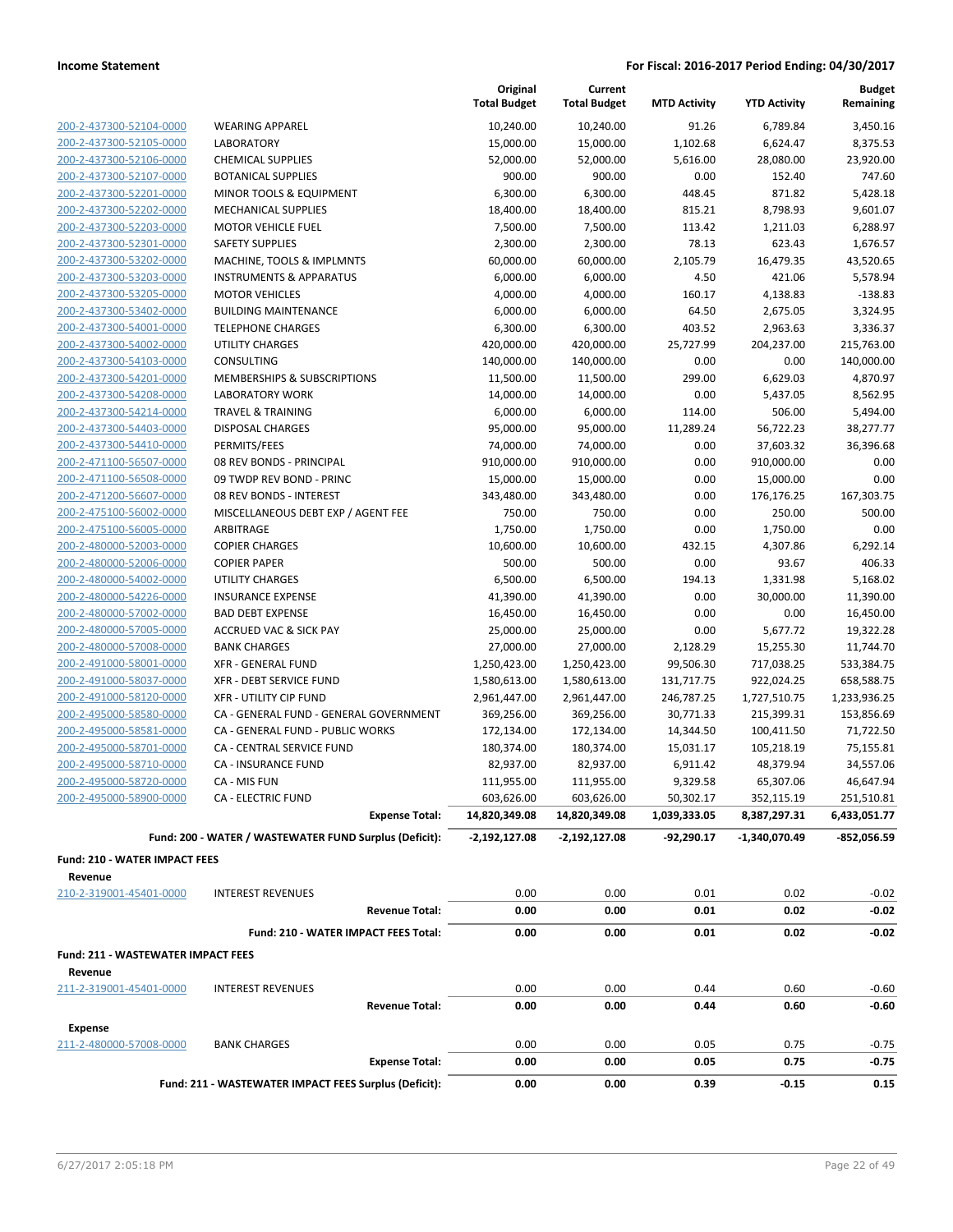| <b>Income Statement</b>                            | For Fiscal: 2016-2017 Period Ending: 04/30/2017              |                                 |                                |                     |                     |                            |  |  |
|----------------------------------------------------|--------------------------------------------------------------|---------------------------------|--------------------------------|---------------------|---------------------|----------------------------|--|--|
|                                                    |                                                              | Original<br><b>Total Budget</b> | Current<br><b>Total Budget</b> | <b>MTD Activity</b> | <b>YTD Activity</b> | <b>Budget</b><br>Remaining |  |  |
| Fund: 216 - UTILIITY CIP FUND                      |                                                              |                                 |                                |                     |                     |                            |  |  |
| Revenue                                            |                                                              |                                 |                                |                     |                     |                            |  |  |
| 216-2-319001-45401-0000                            | <b>INTEREST REVENUES</b>                                     | 6,000.00                        | 6,000.00                       | 1,069.91            | 1,876.56            | 4,123.44                   |  |  |
| 216-2-323001-46100-0000                            | <b>XFR - UTILITY FUND</b>                                    | 2,961,447.00                    | 2,961,447.00                   | 246,787.25          | 1,727,510.75        | 1,233,936.25               |  |  |
|                                                    | <b>Revenue Total:</b>                                        | 2,967,447.00                    | 2,967,447.00                   | 247,857.16          | 1,729,387.31        | 1,238,059.69               |  |  |
| <b>Expense</b>                                     |                                                              |                                 |                                |                     |                     |                            |  |  |
| 216-2-436200-55002-0000                            | <b>IMPROVEMENTS</b>                                          | 31,000.00                       | 31,000.00                      | 0.00                | 56,875.23           | $-25,875.23$               |  |  |
| 216-2-436300-55201-0000                            | <b>EQUIPMENT PURCHASES</b>                                   | 90,000.00                       | 90,000.00                      | 0.00                | 85,363.19           | 4,636.81                   |  |  |
| 216-2-437200-55002-0000                            | <b>IMPROVEMENTS</b>                                          | 0.00                            | 0.00                           | 384.55              | 384.55              | $-384.55$                  |  |  |
| 216-2-437300-55002-0000                            | <b>IMPROVEMENTS</b>                                          | 100,000.00                      | 100,000.00                     | 0.00                | 0.00                | 100,000.00                 |  |  |
| 216-2-437300-55006-0000                            | <b>AQUISITION</b>                                            | 0.00                            | 0.00                           | 0.00                | 114,529.80          | $-114,529.80$              |  |  |
| 216-2-437300-55110-0000                            | <b>LIFT STATIONS</b>                                         | 0.00                            | 0.00                           | 593.20              | 29,556.67           | $-29,556.67$               |  |  |
| 216-2-437300-55205-0000                            | COMPUTER EQUIPMENT / SOFTWARE                                | 0.00                            | 0.00                           | 0.00                | 8,903.54            | $-8,903.54$                |  |  |
| 216-2-480000-57008-0000                            | <b>BANK CHARGES</b>                                          | 4,000.00                        | 4,000.00                       | 110.85              | 1,663.41            | 2,336.59                   |  |  |
|                                                    | <b>Expense Total:</b>                                        | 225,000.00                      | 225,000.00                     | 1,088.60            | 297,276.39          | -72,276.39                 |  |  |
|                                                    | Fund: 216 - UTILIITY CIP FUND Surplus (Deficit):             | 2,742,447.00                    | 2,742,447.00                   | 246,768.56          | 1,432,110.92        | 1,310,336.08               |  |  |
| <b>Fund: 217 - WASTEWATER RECLAMATION FUND</b>     |                                                              |                                 |                                |                     |                     |                            |  |  |
| Revenue<br>217-2-319001-45401-0000                 | <b>INTEREST REVENUES</b>                                     | 0.00                            | 0.00                           | 453.58              | 2,439.74            | $-2,439.74$                |  |  |
|                                                    | <b>Revenue Total:</b>                                        | 0.00                            | 0.00                           | 453.58              | 2,439.74            | $-2,439.74$                |  |  |
|                                                    | Fund: 217 - WASTEWATER RECLAMATION FUND Total:               | 0.00                            | 0.00                           | 453.58              | 2,439.74            | $-2,439.74$                |  |  |
| Fund: 300 - AIRPORT FUND                           |                                                              |                                 |                                |                     |                     |                            |  |  |
| Revenue                                            |                                                              |                                 |                                |                     |                     |                            |  |  |
| 300-2-319001-43212-0000                            | INSURANCE REIMBURSEMENTS                                     | 0.00                            | 0.00                           | 0.00                | 5,496.00            | $-5,496.00$                |  |  |
| 300-2-319001-44315-0000                            | <b>AIRPORT FUEL FEES</b>                                     | 1,000.00                        | 1,000.00                       | 0.00                | 823.04              | 176.96                     |  |  |
| 300-2-319001-44316-0000                            | PARKING & TIE DOWN/MISC.                                     | 0.00                            | 0.00                           | 0.00                | 354.56              | $-354.56$                  |  |  |
| 300-2-319001-45401-0000                            | <b>INTEREST REVENUES</b>                                     | 1,200.00                        | 1,200.00                       | 3,863.96            | 13,721.29           | -12,521.29                 |  |  |
| 300-2-319001-45601-0000                            | MISCELLANEOUS REVENUES                                       | 0.00                            | 0.00                           | 0.00                | 25,000.00           | $-25,000.00$               |  |  |
| 300-2-321001-45507-0000                            | L-3 COMM LEASE                                               | 572,500.00                      | 572,500.00                     | 53,268.08           | 375,578.63          | 196,921.37                 |  |  |
| 300-2-321001-45508-0000                            | AIR EVAC HANGAR FEES                                         | 8,776.00                        | 8,776.00                       | 0.00                | 4,725.63            | 4,050.37                   |  |  |
| 300-2-321001-45509-0000                            | <b>BLUE SKY T-HANGAR LEASE</b>                               | 4,769.00                        | 4,769.00                       | 0.00                | 0.00                | 4,769.00                   |  |  |
| 300-2-321001-45510-0000                            | ARKOMA - HORIZONS AHEAD LEASE                                | 46,800.00                       | 46,800.00                      | 3,900.00            | 27,300.00           | 19,500.00                  |  |  |
| 300-2-321001-45513-0000                            | MAJORS FLYING CLUB LAND LEASE                                | 1,396.00                        | 1,396.00                       | 116.33              | 814.31              | 581.69                     |  |  |
| 300-2-321001-45515-0000<br>300-2-321001-45516-0000 | TEXSAN AVIATION LAND LEASE<br><b>MFC PARTNERS LAND LEASE</b> | 972.00<br>1,260.00              | 972.00<br>1,260.00             | 0.00<br>0.00        | 972.00<br>0.00      | 0.00<br>1,260.00           |  |  |
| 300-2-321001-45517-0000                            | <b>INNOVATION FIRST MAINT HANGAR</b>                         | 16,671.00                       | 16,671.00                      | 0.00                | 16,671.00           | 0.00                       |  |  |
|                                                    | Revenue Total:                                               | 655,344.00                      | 655,344.00                     | 61,148.37           | 471,456.46          | 183,887.54                 |  |  |
| <b>Expense</b>                                     |                                                              |                                 |                                |                     |                     |                            |  |  |
| 300-2-438100-51001-0000                            | REGULAR SALARIES                                             | 46,675.00                       | 46,675.00                      | 3,590.40            | 26,833.60           | 19,841.40                  |  |  |
| 300-2-438100-51021-0000                            | <b>LONGEVITY</b>                                             | 78.00                           | 78.00                          | 0.00                | 72.00               | 6.00                       |  |  |
| 300-2-438100-51117-0000                            | <b>CELL PHONE ALLOWANCE</b>                                  | 432.00                          | 432.00                         | 33.24               | 249.30              | 182.70                     |  |  |
| 300-2-438100-51201-0000                            | <b>FICA</b>                                                  | 2,925.00                        | 2,925.00                       | 224.66              | 1,687.23            | 1,237.77                   |  |  |
| 300-2-438100-51202-0000                            | MEDICARE                                                     | 684.00                          | 684.00                         | 52.54               | 394.59              | 289.41                     |  |  |
| 300-2-438100-51203-0000                            | HEALTH INSURANCE                                             | 9,700.00                        | 9,700.00                       | 808.33              | 5,658.31            | 4,041.69                   |  |  |
| 300-2-438100-51204-0000                            | <b>WORKERS COMPENSATION</b>                                  | 955.00                          | 955.00                         | 79.58               | 557.06              | 397.94                     |  |  |
| 300-2-438100-51205-0000                            | <b>STATE UNEMPLOYMENT</b>                                    | 154.00                          | 154.00                         | 0.00                | 16.51               | 137.49                     |  |  |
| 300-2-438100-51301-0000                            | <b>TMRS</b>                                                  | 5,197.00                        | 5,197.00                       | 405.12              | 2,989.91            | 2,207.09                   |  |  |
| 300-2-438100-52001-0000                            | <b>OFFICE SUPPLIES</b>                                       | 150.00                          | 150.00                         | 0.00                | 24.00               | 126.00                     |  |  |
| 300-2-438100-52002-0000                            | POSTAGE / FREIGHT                                            | 50.00                           | 50.00                          | 0.00                | 0.00                | 50.00                      |  |  |
| 300-2-438100-52201-0000                            | MINOR TOOLS & EQUIPMENT                                      | 100.00                          | 100.00                         | 0.00                | 0.00                | 100.00                     |  |  |
| 300-2-438100-53202-0000                            | MACHINE, TOOLS & IMPLMNTS                                    | 100.00                          | 100.00                         | 0.00                | 0.00                | 100.00                     |  |  |
| 300-2-438100-53205-0000                            | <b>MOTOR VEHICLES</b>                                        | 1,500.00                        | 1,500.00                       | 13.42               | 238.11              | 1,261.89                   |  |  |
| 300-2-438100-53303-0000                            | MAINT - STREET / ALLEY/APRN/RNWY                             | 1,500.00                        | 1,500.00                       | 0.00                | 0.00                | 1,500.00                   |  |  |
| 300-2-438100-53402-0000                            | <b>BUILDING MAINTENANCE</b>                                  | 10,000.00                       | 10,000.00                      | 90.15               | 1,020.85            | 8,979.15                   |  |  |
| 300-2-438100-54001-0000                            | <b>TELEPHONE CHARGES</b>                                     | 1,400.00                        | 1,400.00                       | 0.38                | 590.86              | 809.14                     |  |  |
| 300-2-438100-54002-0000<br>300-2-438100-54105-0000 | <b>UTILITY CHARGES</b><br>MARKETING                          | 13,000.00<br>200.00             | 13,000.00<br>200.00            | 984.09<br>0.00      | 7,401.22<br>0.00    | 5,598.78<br>200.00         |  |  |
|                                                    |                                                              |                                 |                                |                     |                     |                            |  |  |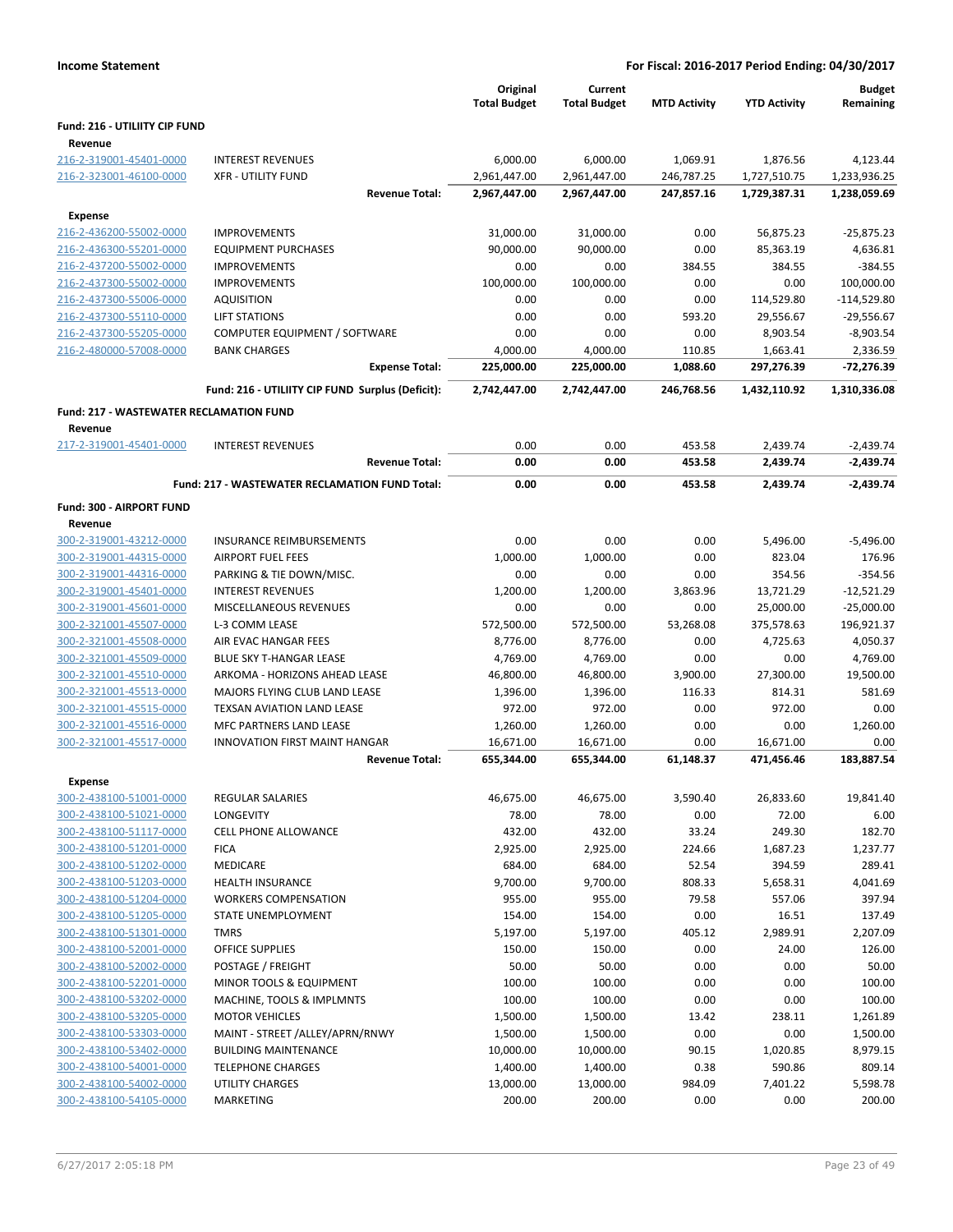|                                                    |                                                                       | Original<br><b>Total Budget</b> | Current<br><b>Total Budget</b> | <b>MTD Activity</b> | <b>YTD Activity</b>   | <b>Budget</b><br>Remaining |
|----------------------------------------------------|-----------------------------------------------------------------------|---------------------------------|--------------------------------|---------------------|-----------------------|----------------------------|
| 300-2-438100-54106-0000                            | <b>ATTORNEY FEES</b>                                                  | 5,000.00                        | 5,000.00                       | 0.00                | 0.00                  | 5,000.00                   |
| 300-2-438100-54110-0000                            | <b>AUDIT</b>                                                          | 10,000.00                       | 10,000.00                      | 0.00                | 0.00                  | 10,000.00                  |
| 300-2-438100-54201-0000                            | MEMBERSHIPS & SUBSCRIPTIONS                                           | 200.00                          | 200.00                         | 0.00                | 0.00                  | 200.00                     |
| 300-2-438100-54214-0000                            | <b>TRAVEL &amp; TRAINING</b>                                          | 1,500.00                        | 1,500.00                       | 760.69              | 760.69                | 739.31                     |
| 300-2-438100-54408-0000                            | OTHER / INSURANCE EXPENSE                                             | 15,000.00                       | 15,000.00                      | 0.00                | 4,000.00              | 11,000.00                  |
| 300-2-438100-54410-0000                            | PERMITS/FEES                                                          | 1,500.00                        | 1,500.00                       | 0.00                | 0.00                  | 1,500.00                   |
| 300-2-480000-57008-0000                            | <b>BANK CHARGES</b>                                                   | 1,200.00                        | 1,200.00                       | 400.35              | 3,259.23              | $-2,059.23$                |
| 300-2-491000-58035-0000                            | XFR - DEBT SERVICE FUND                                               | 52,000.00                       | 52,000.00                      | 4,333.33            | 30,333.31             | 21,666.69                  |
|                                                    | <b>Expense Total:</b>                                                 | 181,200.00                      | 181,200.00                     | 11,776.28           | 86,086.78             | 95,113.22                  |
|                                                    | Fund: 300 - AIRPORT FUND Surplus (Deficit):                           | 474,144.00                      | 474,144.00                     | 49,372.09           | 385,369.68            | 88,774.32                  |
| Fund: 320 - AIRPORT TXDOT GRANT                    |                                                                       |                                 |                                |                     |                       |                            |
| Revenue                                            |                                                                       |                                 |                                |                     |                       |                            |
| 320-2-310001-43109-0000                            | <b>GRANT MATCH / L-3 MATCHING FUNDS</b><br><b>Revenue Total:</b>      | 0.00                            | 0.00<br>0.00                   | 0.00<br>0.00        | 200,000.00            | $-200,000.00$              |
|                                                    |                                                                       | 0.00                            |                                |                     | 200,000.00            | $-200,000.00$              |
|                                                    | Fund: 320 - AIRPORT TXDOT GRANT Total:                                | 0.00                            | 0.00                           | 0.00                | 200,000.00            | $-200,000.00$              |
| Fund: 360 - AIRPORT CAPITAL FUND<br>Revenue        |                                                                       |                                 |                                |                     |                       |                            |
| 360-2-310002-45611-0000                            | <b>DONATIONS FOR AP PROJECTS</b>                                      | 300,000.00                      | 300,000.00                     | 0.00                | 0.00                  | 300,000.00                 |
| 360-2-319001-43212-0000                            | INSURANCE REIMBURSEMENTS                                              | 0.00                            | 0.00                           | 0.00                | 444,155.30            | $-444, 155.30$             |
| 360-2-319001-44102-0000                            | SALE OF CITY PUBLICATIONS                                             | 0.00                            | 0.00                           | 0.00                | 300,000.00            | $-300,000.00$              |
| 360-2-319001-44315-0000                            | <b>AIRPORT - FUEL FEES</b>                                            | 0.00                            | 0.00                           | 0.00                | 52,573.75             | $-52,573.75$               |
| 360-2-319001-45401-0000                            | <b>INTEREST REVENUES</b>                                              | 1,500.00                        | 1,500.00                       | 438.29              | 2,403.69              | $-903.69$                  |
|                                                    | <b>Revenue Total:</b>                                                 | 301,500.00                      | 301,500.00                     | 438.29              | 799,132.74            | -497,632.74                |
| <b>Expense</b>                                     |                                                                       |                                 |                                |                     |                       |                            |
| 360-2-438100-55007-0000                            | ENG/ARCHITECTS/MGMT                                                   | 0.00                            | 0.00                           | 0.00                | 49,507.50             | $-49,507.50$               |
| 360-2-438100-55012-0000                            | <b>CWIP / CONSTRUCTION</b>                                            | 500,000.00                      | 500,000.00                     | 0.00                | 0.00                  | 500,000.00                 |
| 360-2-480000-57008-0000                            | <b>BANK CHARGES</b>                                                   | 1,200.00                        | 1,200.00                       | 45.41               | 740.94                | 459.06                     |
|                                                    | <b>Expense Total:</b>                                                 | 501,200.00                      | 501,200.00                     | 45.41               | 50,248.44             | 450,951.56                 |
|                                                    | Fund: 360 - AIRPORT CAPITAL FUND Surplus (Deficit):                   | $-199,700.00$                   | $-199,700.00$                  | 392.88              | 748,884.30            | -948,584.30                |
| Fund: 362 - AIRPORT FBO FUEL                       |                                                                       |                                 |                                |                     |                       |                            |
| Revenue                                            |                                                                       |                                 |                                |                     |                       |                            |
| 362-2-319001-44315-0000                            | <b>AIRPORT - FUEL FEES</b><br>AIRPORT - PARKING, TIE DOWNS, & RAMP FE | 0.00                            | 0.00                           | 37,047.02           | 259,146.48            | $-259, 146.48$             |
| 362-2-319001-44316-0000<br>362-2-319001-44320-0000 | AIRPORT - OIL                                                         | 0.00<br>0.00                    | 0.00<br>0.00                   | 470.00<br>112.75    | 1,110.00<br>1,594.75  | $-1,110.00$<br>$-1,594.75$ |
| 362-2-319001-44321-0000                            | <b>AIRPORT - CHARTS</b>                                               | 0.00                            | 0.00                           | 18.70               | 92.00                 | $-92.00$                   |
| 362-2-319001-44322-0000                            | AIRPORT - PILOT SUPPLIES                                              | 0.00                            | 0.00                           | 92.10               | 517.34                | $-517.34$                  |
| 362-2-319001-45401-0000                            | <b>INTEREST REVENUES</b>                                              | 0.00                            | 0.00                           | 10.79               | 34.38                 | $-34.38$                   |
|                                                    | <b>Revenue Total:</b>                                                 | 0.00                            | 0.00                           | 37,751.36           | 262,494.95            | -262,494.95                |
| <b>Expense</b>                                     |                                                                       |                                 |                                |                     |                       |                            |
| 362-2-438100-52221-0000                            | <b>AIRPORT - FUEL FEES</b>                                            | 0.00                            | 0.00                           | 85,478.12           | 162,319.91            | $-162,319.91$              |
| 362-2-438100-52222-0000                            | AIRPORT - OIL                                                         | 0.00                            | 0.00                           | 0.00                | 1,457.58              | $-1,457.58$                |
| 362-2-438100-52422-0000                            | AIRPORT - PILOT SUPPLIES                                              | 0.00                            | 0.00                           | 73.95               | 981.00                | $-981.00$                  |
| 362-2-438100-57003-0000                            | <b>CREDIT CARD FEES</b>                                               | 0.00                            | 0.00                           | 1,283.08            | 8,504.30              | $-8,504.30$                |
| 362-2-480000-57008-0000                            | <b>BANK CHARGES</b>                                                   | 0.00                            | 0.00                           | 1.12                | 25.28                 | $-25.28$                   |
| 362-2-491000-58125-0000                            | <b>XFR - AIRPORT FUND</b>                                             | 0.00                            | 0.00                           | 0.00                | 216.64                | $-216.64$                  |
| 362-2-491000-58127-0000                            | <b>AIRPORT CIP FUND</b>                                               | 0.00                            | 0.00                           | 0.00                | 52,573.75             | $-52,573.75$               |
|                                                    | <b>Expense Total:</b>                                                 | 0.00                            | 0.00                           | 86,836.27           | 226,078.46            | -226,078.46                |
|                                                    | Fund: 362 - AIRPORT FBO FUEL Surplus (Deficit):                       | 0.00                            | 0.00                           | -49,084.91          | 36,416.49             | $-36,416.49$               |
| Fund: 400 - GOLF FUND                              |                                                                       |                                 |                                |                     |                       |                            |
| Revenue                                            |                                                                       |                                 |                                |                     |                       |                            |
| 400-2-319001-45604-0000                            | OTHER REVENUE / OVER/SHORT                                            | 50.00                           | 50.00                          | 0.05                | $-13.75$              | 63.75                      |
| 400-2-319005-44510-0000                            | <b>GREENS FEES</b>                                                    | 120,000.00                      | 120,000.00                     | 6,033.00            | 50,122.23             | 69,877.77                  |
| 400-2-319006-45308-0000<br>400-2-319007-45309-0000 | PRO SHOP CONCESSIONS<br><b>MERCHANDISE SALES</b>                      | 8,691.00<br>8,787.00            | 8,691.00<br>8,787.00           | 468.35<br>302.98    | 3,635.96              | 5,055.04<br>5,962.52       |
| 400-2-319008-45511-0000                            | <b>CART RENTALS</b>                                                   | 69,000.00                       | 69,000.00                      | 3,471.00            | 2,824.48<br>29,202.03 | 39,797.97                  |
|                                                    |                                                                       |                                 |                                |                     |                       |                            |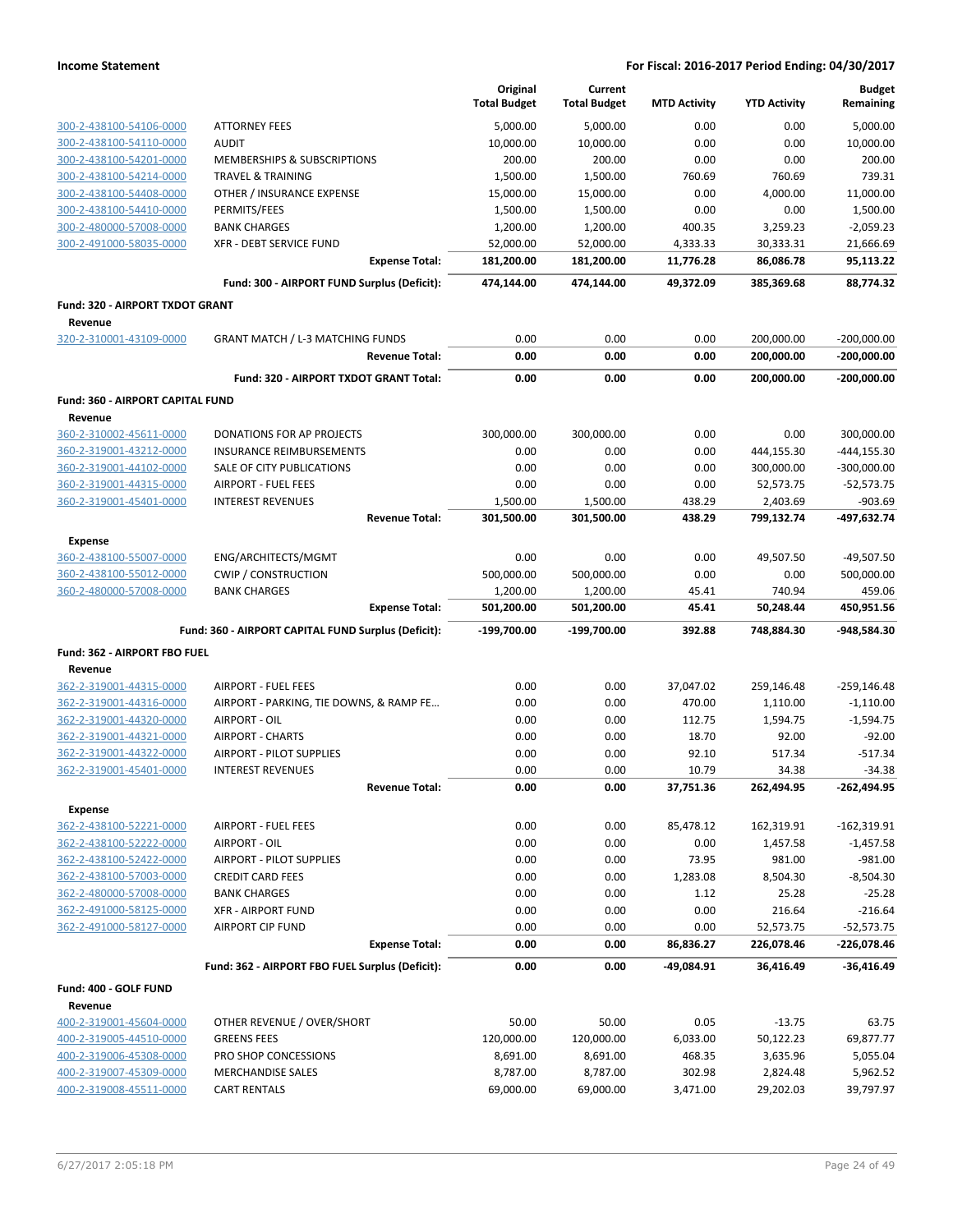|                                           |                                          | Original<br><b>Total Budget</b> | Current<br><b>Total Budget</b> | <b>MTD Activity</b> | <b>YTD Activity</b> | <b>Budget</b><br>Remaining |
|-------------------------------------------|------------------------------------------|---------------------------------|--------------------------------|---------------------|---------------------|----------------------------|
| 400-2-319009-45512-0000                   | <b>GOLF LEASES / MEMBERSHIPS</b>         | 66,000.00                       | 66,000.00                      | 1,236.96            | 18,134.05           | 47,865.95                  |
|                                           | <b>Revenue Total:</b>                    | 272,528.00                      | 272,528.00                     | 11,512.34           | 103,905.00          | 168,623.00                 |
| Expense                                   |                                          |                                 |                                |                     |                     |                            |
| 400-2-451250-51001-0000                   | <b>REGULAR SALARIES</b>                  | 103,704.00                      | 103,704.00                     | 7,837.05            | 53,042.44           | 50,661.56                  |
| 400-2-451250-51020-0000                   | <b>OVERTIME</b>                          | 5,033.00                        | 5,033.00                       | 146.82              | 2,341.80            | 2,691.20                   |
| 400-2-451250-51021-0000                   | LONGEVITY                                | 5,352.00                        | 5,352.00                       | 0.00                | 5,322.00            | 30.00                      |
| 400-2-451250-51101-0000                   | <b>CERTIFICATION PAY</b>                 | 600.00                          | 600.00                         | 46.16               | 346.20              | 253.80                     |
| 400-2-451250-51117-0000                   | <b>CELL PHONE ALLOWANCE</b>              | 696.00                          | 696.00                         | 53.54               | 401.55              | 294.45                     |
| 400-2-451250-51201-0000                   | <b>FICA</b>                              | 7,154.00                        | 7,154.00                       | 490.68              | 3,736.77            | 3,417.23                   |
| 400-2-451250-51202-0000                   | <b>MEDICARE</b>                          | 1,673.00                        | 1,673.00                       | 114.75              | 873.93              | 799.07                     |
| 400-2-451250-51203-0000                   | <b>HEALTH INSURANCE</b>                  | 9,700.00                        | 9,700.00                       | 808.33              | 5,658.31            | 4,041.69                   |
| 400-2-451250-51204-0000                   | <b>WORKERS COMPENSATION</b>              | 3,311.00                        | 3,311.00                       | 275.92              | 1,931.44            | 1,379.56                   |
| 400-2-451250-51205-0000                   | STATE UNEMPLOYMENT                       | 449.00                          | 449.00                         | 3.44                | 46.75               | 402.25                     |
| 400-2-451250-51301-0000                   | <b>TMRS</b>                              | 9,825.00                        | 9,825.00                       | 705.40              | 5,493.82            | 4,331.18                   |
| 400-2-451250-52001-0000                   | <b>OFFICE SUPPLIES</b>                   | 1,400.00                        | 1,400.00                       | 0.00                | 48.44               | 1,351.56                   |
| 400-2-451250-52101-0000                   | <b>JANITORIAL SUPPLIES</b>               | 400.00                          | 400.00                         | 0.00                | 255.87              | 144.13                     |
| 400-2-451250-52104-0000                   | <b>WEARING APPAREL</b>                   | 500.00                          | 500.00                         | 0.00                | 183.35              | 316.65                     |
| 400-2-451250-52107-0000                   | <b>BOTANICAL SUPPLIES</b>                | 8,600.00                        | 8,600.00                       | 373.79              | 3,335.59            | 5,264.41                   |
| 400-2-451250-52201-0000                   | MINOR TOOLS & EQUIPMENT                  | 800.00                          | 800.00                         | 0.00                | 62.94               | 737.06                     |
| 400-2-451250-52203-0000                   | <b>MOTOR VEHICLE FUEL</b>                | 1,100.00                        | 1,100.00                       | 79.33               | 560.32              | 539.68                     |
| 400-2-451250-52401-0000                   | RECREATIONAL SUPPLIES                    | 1,200.00                        | 1,200.00                       | 0.00                | 0.00                | 1,200.00                   |
| 400-2-451250-52403-0000                   | <b>RESALE ITEMS</b>                      | 15,000.00                       | 15,000.00                      | 850.01              | 3,560.72            | 11,439.28                  |
| 400-2-451250-52404-0000                   | RESALE ITEMS - PRO SHOP                  | 3,500.00                        | 3,500.00                       | 3,539.38            | 5,873.97            | $-2,373.97$                |
| 400-2-451250-53202-0000                   | MACHINE, TOOLS & IMPLMNTS                | 6,000.00                        | 6,000.00                       | 0.00                | 657.39              | 5,342.61                   |
| 400-2-451250-53205-0000                   | <b>MOTOR VEHICLES</b>                    | 400.00                          | 400.00                         | 0.00                | 0.00                | 400.00                     |
| 400-2-451250-53307-0000                   | <b>IRRIGATION</b>                        | 1,500.00                        | 1,500.00                       | 0.00                | 0.00                | 1,500.00                   |
| 400-2-451250-53402-0000                   | <b>BUILDING MAINTENANCE</b>              | 2,000.00                        | 2,000.00                       | 0.00                | 0.00                | 2,000.00                   |
| 400-2-451250-54001-0000                   | <b>TELEPHONE CHARGES</b>                 | 1,250.00                        | 1,250.00                       | 0.23                | 367.75              | 882.25                     |
| 400-2-451250-54002-0000                   | <b>UTILITY CHARGES</b>                   | 9,300.00                        | 9,300.00                       | 772.45              | 5,805.09            | 3,494.91                   |
| 400-2-451250-54105-0000                   | <b>MARKETING</b>                         | 1,000.00                        | 1,000.00                       | 0.00                | 750.00              | 250.00                     |
| 400-2-451250-54201-0000                   | MEMBERSHIPS & SUBSCRIPTIONS              | 765.00                          | 765.00                         | 0.00                | 125.00              | 640.00                     |
| 400-2-451250-54214-0000                   | <b>TRAVEL &amp; TRAINING</b>             | 2,100.00                        | 2,100.00                       | 0.00                | 0.00                | 2,100.00                   |
| 400-2-451250-54226-0000                   | <b>INSURANCE EXPENSE</b>                 | 300.00                          | 300.00                         | 0.00                | 300.00              | 0.00                       |
| 400-2-451250-54909-0000                   | <b>GOLF CART LEASE EXPENSE</b>           | 31,000.00                       | 31,000.00                      | 2,203.59            | 15,425.13           | 15,574.87                  |
| 400-2-480000-57008-0000                   | <b>BANK CHARGES</b>                      | 3,000.00                        | 3,000.00                       | 366.77              | 1,887.05            | 1,112.95                   |
|                                           | <b>Expense Total:</b>                    | 238,612.00                      | 238,612.00                     | 18,667.64           | 118,393.62          | 120,218.38                 |
|                                           | Fund: 400 - GOLF FUND Surplus (Deficit): | 33,916.00                       | 33,916.00                      | $-7,155.30$         | $-14,488.62$        | 48,404.62                  |
| <b>Fund: 500 - SANITATION FUND</b>        |                                          |                                 |                                |                     |                     |                            |
| Revenue                                   |                                          |                                 |                                |                     |                     |                            |
| 500-2-318001-44314-0000                   | LATE CHARGES                             | 84,050.00                       | 84,050.00                      | 6,439.28            | 52,145.82           | 31,904.18                  |
| 500-2-319001-45401-0000                   | <b>INTEREST REVENUES</b>                 | 5,000.00                        | 5,000.00                       | 411.29              | 608.63              | 4,391.37                   |
| 500-2-319001-45601-0000                   | MISCELLANEOUS REVENUES                   | 0.00                            | 0.00                           | 0.00                | 139.20              | $-139.20$                  |
| 500-2-319020-44313-0000                   | <b>FUEL SURCHARGE</b>                    | 147,160.00                      | 147,160.00                     | 12,308.98           | 85,034.69           | 62,125.31                  |
| 500-2-319020-45107-0000                   | <b>COLLECTION CHARGES</b>                | 2,149,958.00                    | 2,149,958.00                   | 183,586.25          | 1,273,411.79        | 876,546.21                 |
| 500-2-319021-45108-0000                   | <b>DISPOSAL CHARGES</b>                  | 1,167,200.00                    | 1,167,200.00                   | 111,521.69          | 758,478.33          | 408,721.67                 |
| 500-2-319022-45612-0000                   | REG HH HAZ WASTE COL CTR                 | 15,636.00                       | 15,636.00                      | 0.00                | 12,250.00           | 3,386.00                   |
| 500-2-324001-46612-0000                   | CA - SANITATION FD COL & FUEL            | 139,700.00                      | 139,700.00                     | 12,504.54           | 86,817.94           | 52,882.06                  |
| 500-2-324001-46614-0000                   | CA - SANITATION FD-DISPOSAL              | 74,500.00                       | 74,500.00                      | 7,118.61            | 48,538.02           | 25,961.98                  |
|                                           | <b>Revenue Total:</b>                    | 3,783,204.00                    | 3,783,204.00                   | 333,890.64          | 2,317,424.42        | 1,465,779.58               |
|                                           |                                          |                                 |                                |                     |                     |                            |
| <b>Expense</b><br>500-2-432300-54412-0000 | <b>COLLECTION CHARGES</b>                | 1,946,422.33                    | 1,946,422.33                   | 177,024.25          | 903,799.88          | 1,042,622.45               |
| 500-2-432400-54403-0000                   | <b>DISPOSAL CHARGES</b>                  | 980,448.00                      | 980,448.00                     | 87,043.63           | 466,238.49          | 514,209.51                 |
| 500-2-432500-51401-0000                   | CONTRA - SALARIES                        | 8,000.00                        | 8,000.00                       | 0.00                | 0.00                | 8,000.00                   |
| 500-2-432500-54002-0000                   | UTILITY CHARGES                          | 2,208.00                        | 2,208.00                       | 165.96              | 1,184.55            | 1,023.45                   |
| 500-2-432500-54403-0000                   | <b>DISPOSAL CHARGES</b>                  | 16,000.00                       | 16,000.00                      | 0.00                | 5,024.10            | 10,975.90                  |
| 500-2-442200-51001-0000                   | <b>REGULAR SALARIES</b>                  | 107,548.00                      | 107,548.00                     | 5,581.40            | 38,143.01           | 69,404.99                  |
| 500-2-442200-51020-0000                   | <b>OVERTIME</b>                          | 2,106.00                        | 2,106.00                       | 125.78              | 191.08              | 1,914.92                   |
| 500-2-442200-51021-0000                   | LONGEVITY                                | 1,266.00                        | 1,266.00                       | 0.00                | 822.00              | 444.00                     |
|                                           |                                          |                                 |                                |                     |                     |                            |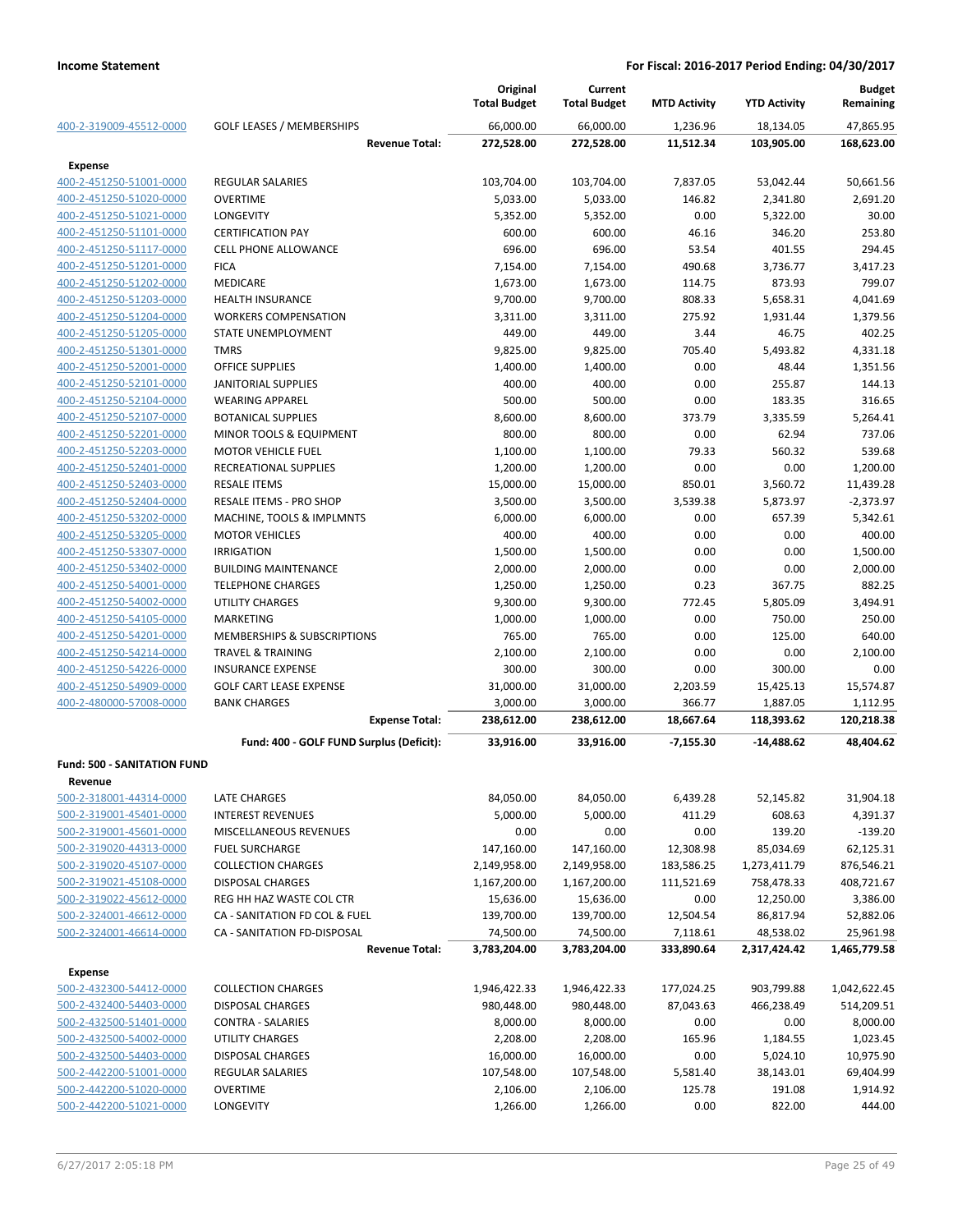|                                  |                                                | Original<br><b>Total Budget</b> | Current<br><b>Total Budget</b> | <b>MTD Activity</b>   | <b>YTD Activity</b>    | <b>Budget</b><br>Remaining |
|----------------------------------|------------------------------------------------|---------------------------------|--------------------------------|-----------------------|------------------------|----------------------------|
| 500-2-442200-51101-0000          | <b>CERTIFICATION PAY</b>                       | 600.00                          | 600.00                         | 46.16                 | 300.04                 | 299.96                     |
| 500-2-442200-51201-0000          | <b>FICA</b>                                    | 6,914.00                        | 6,914.00                       | 342.60                | 2,374.90               | 4,539.10                   |
| 500-2-442200-51202-0000          | MEDICARE                                       | 1,617.00                        | 1,617.00                       | 80.12                 | 555.41                 | 1,061.59                   |
| 500-2-442200-51203-0000          | HEALTH INSURANCE                               | 9,700.00                        | 9,700.00                       | 808.33                | 5,658.31               | 4,041.69                   |
| 500-2-442200-51204-0000          | <b>WORKERS COMPENSATION</b>                    | 2,855.00                        | 2,855.00                       | 237.92                | 1,665.44               | 1,189.56                   |
| 500-2-442200-51205-0000          | STATE UNEMPLOYMENT                             | 617.00                          | 617.00                         | 5.09                  | 38.85                  | 578.15                     |
| 500-2-442200-51301-0000          | <b>TMRS</b>                                    | 12,284.00                       | 12,284.00                      | 643.23                | 4,268.43               | 8,015.57                   |
| 500-2-442200-52203-0000          | <b>MOTOR VEHICLE FUEL</b>                      | 7,700.00                        | 5,090.39                       | 135.22                | 753.78                 | 4,336.61                   |
| 500-2-442200-53202-0000          | MACHINE, TOOLS & IMPLMNTS                      | 5,400.00                        | 5,400.00                       | 59.96                 | 865.08                 | 4,534.92                   |
| 500-2-442200-53205-0000          | <b>MOTOR VEHICLES</b>                          | 2,500.00                        | 2,500.00                       | 221.69                | 384.66                 | 2,115.34                   |
| 500-2-442200-55201-0000          | <b>EQUIPMENT PURCHASES</b>                     | 400.00                          | 400.00                         | 0.00                  | 0.00                   | 400.00                     |
| 500-2-480000-54901-0000          | RENTALS / LEASES                               | 30,000.00                       | 32,609.61                      | 0.00                  | 32,249.19              | 360.42                     |
| 500-2-480000-57005-0000          | <b>ACCRUED VAC &amp; SICK PAY</b>              | 0.00                            | 0.00                           | 0.00                  | 441.28                 | $-441.28$                  |
| 500-2-480000-57007-0000          | <b>COMMUNITY SERVICES</b>                      | 30,650.00                       | 30,650.00                      | 0.00                  | 4,785.60               | 25,864.40                  |
| 500-2-480000-57008-0000          | <b>BANK CHARGES</b>                            | 7,500.00                        | 7,500.00                       | 802.47                | 5,042.83               | 2,457.17                   |
| 500-2-491000-58001-0000          | XFR - GENERAL FUND                             | 208,605.00                      | 208,605.00                     | 20,200.70             | 138,775.31             | 69,829.69                  |
| 500-2-495000-58501-0000          | CA - GENERAL FUND                              | 25,439.00                       | 25,439.00                      | 2,119.92              | 14,839.44              | 10,599.56                  |
| 500-2-495000-58701-0000          | CA - CENTRAL SERVICE FUND                      | 4,459.00                        | 4,459.00                       | 371.33                | 2,599.31               | 1,859.69                   |
| 500-2-495000-58710-0000          | CA - INSURANCE FUND                            | 2,788.00                        | 2,788.00                       | 232.33                | 1,626.31               | 1,161.69                   |
| 500-2-495000-58720-0000          | CA - MIS FUN                                   | 6,233.00                        | 6,233.00                       | 519.42                | 3,635.94               | 2,597.06                   |
| 500-2-495000-58900-0000          | <b>CA - ELECTRIC FUND</b>                      | 84,347.00                       | 84,347.00                      | 7,028.92              | 49,202.44              | 35,144.56                  |
|                                  | <b>Expense Total:</b>                          | 3,514,606.33                    | 3,514,606.33                   | 303,796.43            | 1,685,465.66           | 1,829,140.67               |
|                                  | Fund: 500 - SANITATION FUND Surplus (Deficit): | 268,597.67                      | 268,597.67                     | 30,094.21             | 631,958.76             | -363,361.09                |
| Fund: 601 - CENTRAL SERVICE FUND |                                                |                                 |                                |                       |                        |                            |
| Revenue                          |                                                |                                 |                                |                       |                        |                            |
| 601-2-324001-46501-0000          | CA - GENERAL FUND                              | 507,171.00                      | 507,171.00                     | 42,264.25             | 295,849.75             | 211,321.25                 |
| 601-2-324001-46506-0000          | <b>CA - RECREATION FUND</b>                    | 386.00                          | 386.00                         | 32.17                 | 225.19                 | 160.81                     |
| 601-2-324001-46509-0000          | CA - VENUE MGMT FUND                           | 23,621.00                       | 23,621.00                      | 1,968.42              | 13,778.94              | 9,842.06                   |
| 601-2-324001-46611-0000          | CA - UTILITY FUND                              | 180,374.00                      | 180,374.00                     | 15,031.17             | 105,218.19             | 75,155.81                  |
| 601-2-324001-46614-0000          | CA - SANITATION FUND COLLECTION                | 4,456.00                        | 4,456.00                       | 371.33                | 2,599.31               | 1,856.69                   |
| 601-2-324009-46901-0000          | CA - ELECTRIC UTILITY                          | 80,716.00                       | 80,716.00                      | 6,726.33              | 47,084.31              | 33,631.69                  |
| 601-2-324009-46906-0000          | CA - CABLE UTILITY<br><b>Revenue Total:</b>    | 16,482.00<br>813,206.00         | 16,482.00<br>813,206.00        | 1,373.50<br>67,767.17 | 9,614.50<br>474,370.19 | 6,867.50<br>338,835.81     |
| <b>Expense</b>                   |                                                |                                 |                                |                       |                        |                            |
| 601-2-461100-51001-0000          | REGULAR SALARIES                               | 228,922.00                      | 228,922.00                     | 18,133.87             | 131,196.53             | 97,725.47                  |
| 601-2-461100-51020-0000          | <b>OVERTIME</b>                                | 27,919.00                       | 27,919.00                      | 688.23                | 3,961.27               | 23,957.73                  |
| 601-2-461100-51021-0000          | LONGEVITY                                      | 5,334.00                        | 5,334.00                       | 0.00                  | 5,010.00               | 324.00                     |
| 601-2-461100-51101-0000          | <b>CERTIFICATION PAY</b>                       | 1,200.00                        | 1,200.00                       | 92.32                 | 692.40                 | 507.60                     |
| 601-2-461100-51117-0000          | CELL PHONE ALLOWANCE                           | 432.00                          | 432.00                         | 33.22                 | 249.15                 | 182.85                     |
| 601-2-461100-51201-0000          | <b>FICA</b>                                    | 15,674.00                       | 15,674.00                      | 1,133.14              | 8,474.17               | 7,199.83                   |
| 601-2-461100-51202-0000          | <b>MEDICARE</b>                                | 3,666.00                        | 3,666.00                       | 265.01                | 1,981.87               | 1,684.13                   |
| 601-2-461100-51203-0000          | <b>HEALTH INSURANCE</b>                        | 58,200.00                       | 58,200.00                      | 4,850.00              | 33,950.00              | 24,250.00                  |
| 601-2-461100-51204-0000          | <b>WORKERS COMPENSATION</b>                    | 7,727.00                        | 7,727.00                       | 643.92                | 4,507.44               | 3,219.56                   |
| 601-2-461100-51205-0000          | <b>STATE UNEMPLOYMENT</b>                      | 771.00                          | 771.00                         | 14.45                 | 105.01                 | 665.99                     |
| 601-2-461100-51301-0000          | <b>TMRS</b>                                    | 26,508.00                       | 26,508.00                      | 1,814.21              | 13,775.52              | 12,732.48                  |
| 601-2-461100-51401-0000          | <b>CONTRA - SALARIES</b>                       | 0.00                            | 0.00                           | $-1,005.63$           | $-8,798.34$            | 8,798.34                   |
| 601-2-461100-52001-0000          | OFFICE SUPPLIES                                | 150.00                          | 150.00                         | 0.00                  | 76.05                  | 73.95                      |
| 601-2-461100-52002-0000          | POSTAGE / FREIGHT                              | 20.00                           | 20.00                          | 0.00                  | 5.05                   | 14.95                      |
| 601-2-461100-52101-0000          | <b>JANITORIAL SUPPLIES</b>                     | 17,000.00                       | 17,000.00                      | 726.64                | 7,701.67               | 9,298.33                   |
| 601-2-461100-52104-0000          | <b>WEARING APPAREL</b>                         | 3,282.00                        | 3,282.00                       | 0.00                  | 2,349.21               | 932.79                     |
| 601-2-461100-52201-0000          | MINOR TOOLS & EQUIPMENT                        | 1,908.00                        | 1,908.00                       | 813.08                | 1,259.90               | 648.10                     |
| 601-2-461100-52203-0000          | <b>MOTOR VEHICLE FUEL</b>                      | 4,434.00                        | 4,434.00                       | 175.26                | 1,607.77               | 2,826.23                   |
| 601-2-461100-53201-0000          | FURNITURE & OFFICE EQUIPMENT                   | 500.00                          | 500.00                         | 0.00                  | 0.00                   | 500.00                     |
| 601-2-461100-53205-0000          | <b>MOTOR VEHICLES</b>                          | 2,024.40                        | 2,024.40                       | 0.00                  | 313.65                 | 1,710.75                   |
| 601-2-461100-53302-0000          | <b>WALKS &amp; PARKING LOTS</b>                | 2,500.00                        | 2,500.00                       | 1,811.22              | 2,474.16               | 25.84                      |
| 601-2-461100-53406-0000          | <b>CITY HALL</b>                               | 30,000.00                       | 30,000.00                      | 190.60                | 12,726.31              | 17,273.69                  |
| 601-2-461100-53407-0000          | <b>ANIMAL SHELTER</b>                          | 2,500.00                        | 2,500.00                       | 52.78                 | $-1,535.33$            | 4,035.33                   |
| 601-2-461100-53408-0000          | FLEET MAINTENANCE                              | 3,500.00                        | 3,500.00                       | 342.30                | 1,076.05               | 2,423.95                   |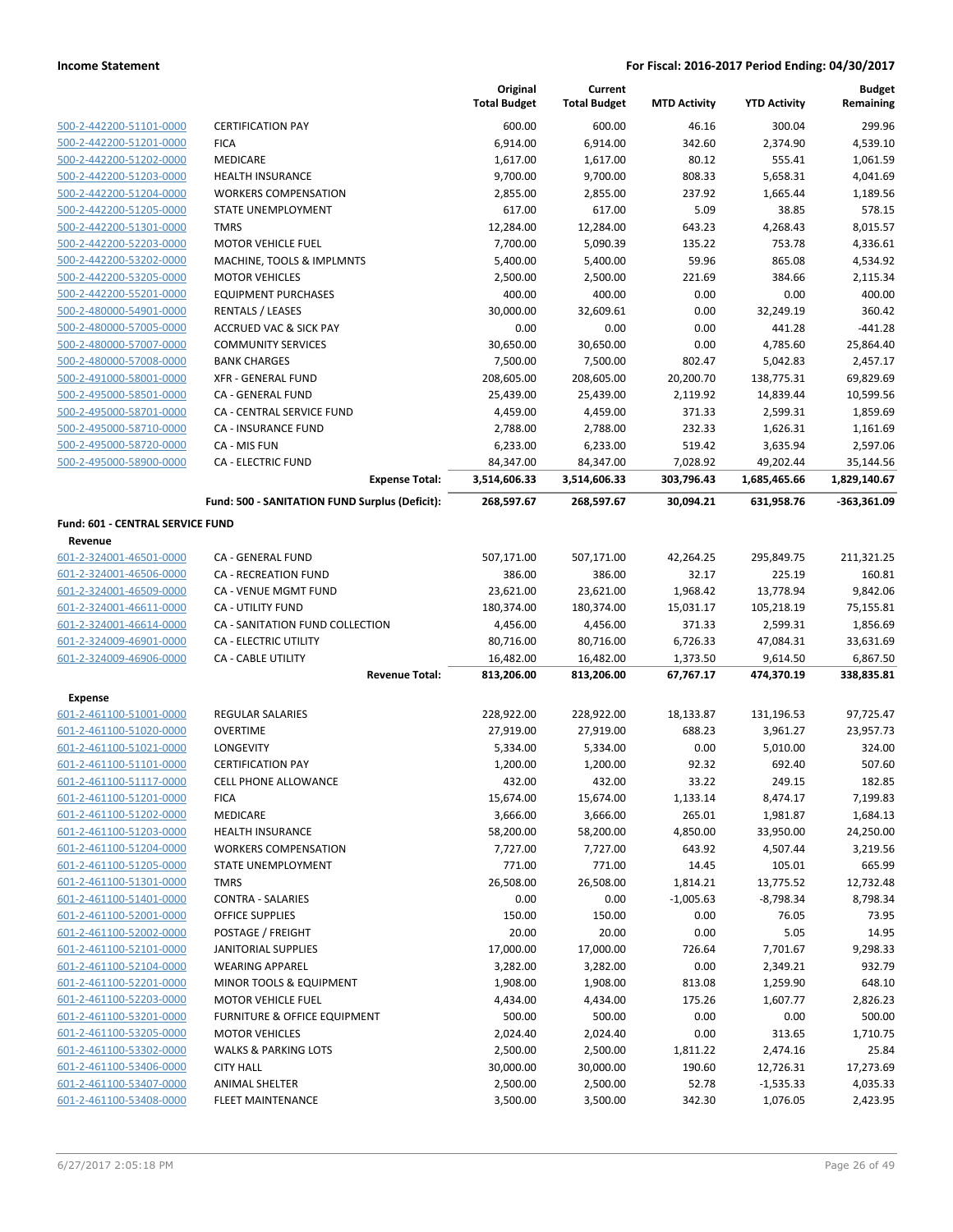| 601-2-461100-53501-0000        |
|--------------------------------|
| 601-2-461100-53503-0000        |
| 601-2-461100-53504-0000        |
| 601-2-461100-53505-0000        |
| 601-2-461100-53506-0000        |
| 601-2-461100-53507-0000        |
| 601-2-461100-53601-0000        |
| 601-2-461100-53602-0000        |
| 601-2-461100-53603-0000        |
| 601-2-461100-53604-0000        |
| 601-2-461100-53701-0000        |
| 601-2-461100-53703-0000        |
| 601-2-461100-53704-0000        |
| 601-2-461100-53705-0000        |
| 601-2-461100-53706-0000        |
| 601-2-461100-54001-0000        |
| 601-2-461100-54002-0000        |
| 601-2-461100-54112-0000        |
| 601-2-461100-54214-0000        |
| 601-2-461200-51001-0000        |
| 601-2-461200-51020-0000        |
| 601-2-461200-51021-0000        |
| 601-2-461200-51101-0000        |
| 601-2-461200-51117-0000        |
| 601-2-461200-51201-0000        |
| 601-2-461200-51202-0000        |
| 601-2-461200-51203-0000        |
| 601-2-461200-51204-0000        |
|                                |
| 601-2-461200-51205-0000        |
| 601-2-461200-51301-0000        |
| 601-2-461200-51401-0000        |
| 601-2-461200-52001-0000        |
| 601-2-461200-52002-0000        |
| 601-2-461200-52104-0000        |
| 601-2-461200-52106-0000        |
| 601-2-461200-52201-0000        |
| 601-2-461200-52202-0000        |
| 601-2-461200-52203-0000        |
| 601-2-461200-53202-0000        |
| 601-2-461200-53205-0000        |
| 601-2-461200-53402-0000        |
| 601-2-461200-54001-0000        |
| 601-2-461200-54002-0000        |
| 601-2-461200-54201-0000        |
| 601-2-461200-54214-0000        |
| 2-480000-57004-0000<br>$601 -$ |
| 601-2-480000-57005-0000        |
|                                |

|                                                    |                                                     | Original<br><b>Total Budget</b> | Current<br><b>Total Budget</b> | <b>MTD Activity</b> | <b>YTD Activity</b> | <b>Budget</b><br>Remaining |
|----------------------------------------------------|-----------------------------------------------------|---------------------------------|--------------------------------|---------------------|---------------------|----------------------------|
| 601-2-461100-53501-0000                            | POLICE & COURTS BLDG                                | 20,000.00                       | 20,000.00                      | 4,263.27            | 19,101.41           | 898.59                     |
| 601-2-461100-53503-0000                            | FIRE ADMINISTRATION                                 | 1,000.00                        | 1,000.00                       | 34.95               | 544.80              | 455.20                     |
| 601-2-461100-53504-0000                            | <b>FIRE STATION 1</b>                               | 2,418.00                        | 2,418.00                       | 42.43               | 276.66              | 2,141.34                   |
| 601-2-461100-53505-0000                            | <b>FIRE STATION 2</b>                               | 2,418.00                        | 2,418.00                       | 34.95               | 2,425.48            | $-7.48$                    |
| 601-2-461100-53506-0000                            | <b>FIRE STATION 3</b>                               | 3,000.00                        | 3,000.00                       | 34.95               | 1,242.17            | 1,757.83                   |
| 601-2-461100-53507-0000                            | <b>FIRE STATION 4</b>                               | 2,000.00                        | 2,000.00                       | 34.95               | 1,882.90            | 117.10                     |
| 601-2-461100-53601-0000                            | ANNEX                                               | 2,972.00                        | 2,972.00                       | 34.95               | 1,596.56            | 1,375.44                   |
| 601-2-461100-53602-0000                            | <b>SERVICE CENTER</b>                               | 5,000.00                        | 5,000.00                       | 233.80              | 5,910.64            | $-910.64$                  |
| 601-2-461100-53603-0000                            | <b>WATER TREATMENT BLDG</b>                         | 750.00                          | 750.00                         | 0.00                | 741.48              | 8.52                       |
| 601-2-461100-53604-0000                            | <b>WASTEWATER TRTMNT BLDG</b>                       | 500.00                          | 500.00                         | 0.00                | 0.00                | 500.00                     |
| 601-2-461100-53701-0000                            | LIBRARY                                             | 10,000.00                       | 10,000.00                      | 892.68              | 9,838.23            | 161.77                     |
| 601-2-461100-53703-0000                            | <b>REECY DAVIS REC CENTER</b>                       | 12,444.00                       | 12,444.00                      | 678.89              | 5,189.94            | 7,254.06                   |
| 601-2-461100-53704-0000                            | <b>CIVIC CENTER</b>                                 | 0.00                            | 0.00                           | 0.00                | 5,188.20            | $-5,188.20$                |
| 601-2-461100-53705-0000                            | <b>GOLF COURSE</b>                                  | 898.00                          | 898.00                         | 0.00                | 345.00              | 553.00                     |
| 601-2-461100-53706-0000                            | SPORTSPARK                                          | 1,440.00                        | 1,440.00                       | 115.17              | 485.27              | 954.73                     |
| 601-2-461100-54001-0000                            | <b>TELEPHONE CHARGES</b>                            | 3,500.00                        | 3,500.00                       | 116.49              | 1,955.73            | 1,544.27                   |
| 601-2-461100-54002-0000                            | <b>UTILITY CHARGES</b>                              | 99,996.00                       | 99,996.00                      | 6,675.76            | 54,879.45           | 45,116.55                  |
| 601-2-461100-54112-0000                            | <b>ALARM MONITOR SERVICE</b>                        | 300.00                          | 300.00                         | 0.00                | 250.00              | 50.00                      |
| 601-2-461100-54214-0000                            | <b>TRAVEL &amp; TRAINING</b>                        | 1,500.00                        | 1,500.00                       | 0.00                | 0.00                | 1,500.00                   |
| 601-2-461200-51001-0000                            | REGULAR SALARIES                                    | 141,617.00                      | 141,617.00                     | 10,531.03           | 78,599.06           | 63,017.94                  |
| 601-2-461200-51020-0000                            | <b>OVERTIME</b>                                     | 3,246.00                        | 3,246.00                       | 93.40               | 3,198.60            | 47.40                      |
| 601-2-461200-51021-0000                            | LONGEVITY                                           | 2,262.00                        | 2,262.00                       | 0.00                | 2,238.00            | 24.00                      |
| 601-2-461200-51101-0000                            | <b>CERTIFICATION PAY</b>                            | 2,400.00                        | 2,400.00                       | 184.64              | 1,361.72            | 1,038.28                   |
| 601-2-461200-51117-0000                            | <b>CELL PHONE ALLOWANCE</b>                         | 960.00                          | 960.00                         | 73.84               | 553.80              | 406.20                     |
| 601-2-461200-51201-0000                            | <b>FICA</b>                                         | 9,330.00                        | 9,330.00                       | 623.52              | 4,932.91            | 4,397.09                   |
| 601-2-461200-51202-0000                            | MEDICARE                                            | 2,182.00                        | 2,182.00                       | 145.82              | 1,153.65            | 1,028.35                   |
| 601-2-461200-51203-0000                            | <b>HEALTH INSURANCE</b>                             | 38,800.00                       | 38,800.00                      | 3,233.33            | 22,633.31           | 16,166.69                  |
| 601-2-461200-51204-0000                            | <b>WORKERS COMPENSATION</b>                         | 5,718.00                        | 5,718.00                       | 476.50              | 3,335.50            | 2,382.50                   |
| 601-2-461200-51205-0000                            | STATE UNEMPLOYMENT                                  | 308.00                          | 308.00                         | 4.41                | 54.81               | 253.19                     |
| 601-2-461200-51301-0000                            | <b>TMRS</b>                                         | 16,576.00                       | 16,576.00                      | 1,216.71            | 9,426.84            | 7,149.16                   |
| 601-2-461200-51401-0000                            | <b>CONTRA - SALARIES</b>                            | 0.00                            | 0.00                           | 0.00                | $-168.81$           | 168.81                     |
| 601-2-461200-52001-0000                            | <b>OFFICE SUPPLIES</b>                              | 100.00                          | 100.00                         | 9.11                | 89.45               | 10.55                      |
| 601-2-461200-52002-0000<br>601-2-461200-52104-0000 | POSTAGE / FREIGHT<br><b>WEARING APPAREL</b>         | 50.00                           | 50.00                          | 0.00<br>0.00        | 0.00                | 50.00                      |
| 601-2-461200-52106-0000                            | <b>CHEMICAL SUPPLIES</b>                            | 2,900.00<br>1,000.00            | 2,900.00<br>1,000.00           | 0.00                | 2,720.78<br>0.00    | 179.22<br>1,000.00         |
| 601-2-461200-52201-0000                            | MINOR TOOLS & EQUIPMENT                             | 1,950.00                        | 1,950.00                       | 254.53              | 789.53              | 1,160.47                   |
| 601-2-461200-52202-0000                            | <b>MECHANICAL SUPPLIES</b>                          | 10,000.00                       | 10,000.00                      | 1,142.87            | 6,257.92            | 3,742.08                   |
| 601-2-461200-52203-0000                            | <b>MOTOR VEHICLE FUEL</b>                           | 4,500.00                        | 4,500.00                       | 109.84              | 1,395.71            | 3,104.29                   |
| 601-2-461200-53202-0000                            | MACHINE, TOOLS & IMPLMNTS                           | 1,650.00                        | 1,650.00                       | 0.00                | 169.99              | 1,480.01                   |
| 601-2-461200-53205-0000                            | <b>MOTOR VEHICLES</b>                               | 1,500.00                        | 1,500.00                       | 794.58              | 850.83              | 649.17                     |
| 601-2-461200-53402-0000                            | <b>BUILDING MAINTENANCE</b>                         | 500.00                          | 500.00                         | 0.00                | 0.00                | 500.00                     |
| 601-2-461200-54001-0000                            | <b>TELEPHONE CHARGES</b>                            | 1,500.00                        | 1,500.00                       | 0.38                | 590.85              | 909.15                     |
| 601-2-461200-54002-0000                            | UTILITY CHARGES                                     | 9,264.00                        | 9,264.00                       | 642.84              | 5,820.02            | 3,443.98                   |
| 601-2-461200-54201-0000                            | MEMBERSHIPS & SUBSCRIPTIONS                         | 1,500.00                        | 1,500.00                       | 0.00                | 1,500.00            | 0.00                       |
| 601-2-461200-54214-0000                            | <b>TRAVEL &amp; TRAINING</b>                        | 1,500.00                        | 1,500.00                       | 2,400.00            | 2,542.00            | $-1,042.00$                |
| 601-2-480000-57004-0000                            | <b>INVENTORY LOSS/GAIN</b>                          | 0.00                            | 0.00                           | 0.00                | $-399.28$           | 399.28                     |
| 601-2-480000-57005-0000                            | ACCRD VAC/SICK PAY EXP                              | 0.00                            | 0.00                           | 0.00                | 327.96              | $-327.96$                  |
|                                                    | <b>Expense Total:</b>                               | 875,620.40                      | 875,620.40                     | 65,905.21           | 484,988.58          | 390,631.82                 |
|                                                    | Fund: 601 - CENTRAL SERVICE FUND Surplus (Deficit): | $-62,414.40$                    | $-62,414.40$                   | 1,861.96            | $-10,618.39$        | $-51,796.01$               |
| Fund: 602 - INSURANCE FUND                         |                                                     |                                 |                                |                     |                     |                            |
| Revenue                                            |                                                     |                                 |                                |                     |                     |                            |
| 602-2-319001-43211-0000                            | PRIOR YEAR INS REIMB                                | 0.00                            | 0.00                           | 0.00                | 7,527.70            | $-7,527.70$                |
| 602-2-319001-45401-0000                            | <b>INTEREST REVENUES</b>                            | 2,000.00                        | 2,000.00                       | 0.00                | $-95.52$            | 2,095.52                   |
| 602-2-322001-43201-0000                            | <b>EMPLOYEE PORTION</b>                             | 390,000.00                      | 390,000.00                     | 31,792.93           | 220,389.06          | 169,610.94                 |
| 602-2-322001-43202-0000                            | <b>CITY PORTION-HEALTH</b>                          | 2,478,250.00                    | 2,478,250.00                   | 207,823.02          | 1,454,761.14        | 1,023,488.86               |
| 602-2-322001-43203-0000                            | <b>CITY PORTION-WORK COMP</b>                       | 296,128.00                      | 296,128.00                     | 24,700.79           | 172,905.53          | 123,222.47                 |
| 602-2-322001-43204-0000                            | <b>CITY PORTION-TWC FUTA</b>                        | 596.00                          | 596.00                         | 19.26               | 134.82              | 461.18                     |
| 602-2-322001-43205-0000                            | <b>GEUS EMPLOYEE PORTION</b>                        | 198,000.00                      | 198,000.00                     | 16,288.00           | 117,047.00          | 80,953.00                  |

602-2-322001-43206-0000 GEUS PORTION-HEALTH 1,193,100.00 1,193,100.00 100,233.33 701,633.31 491,466.69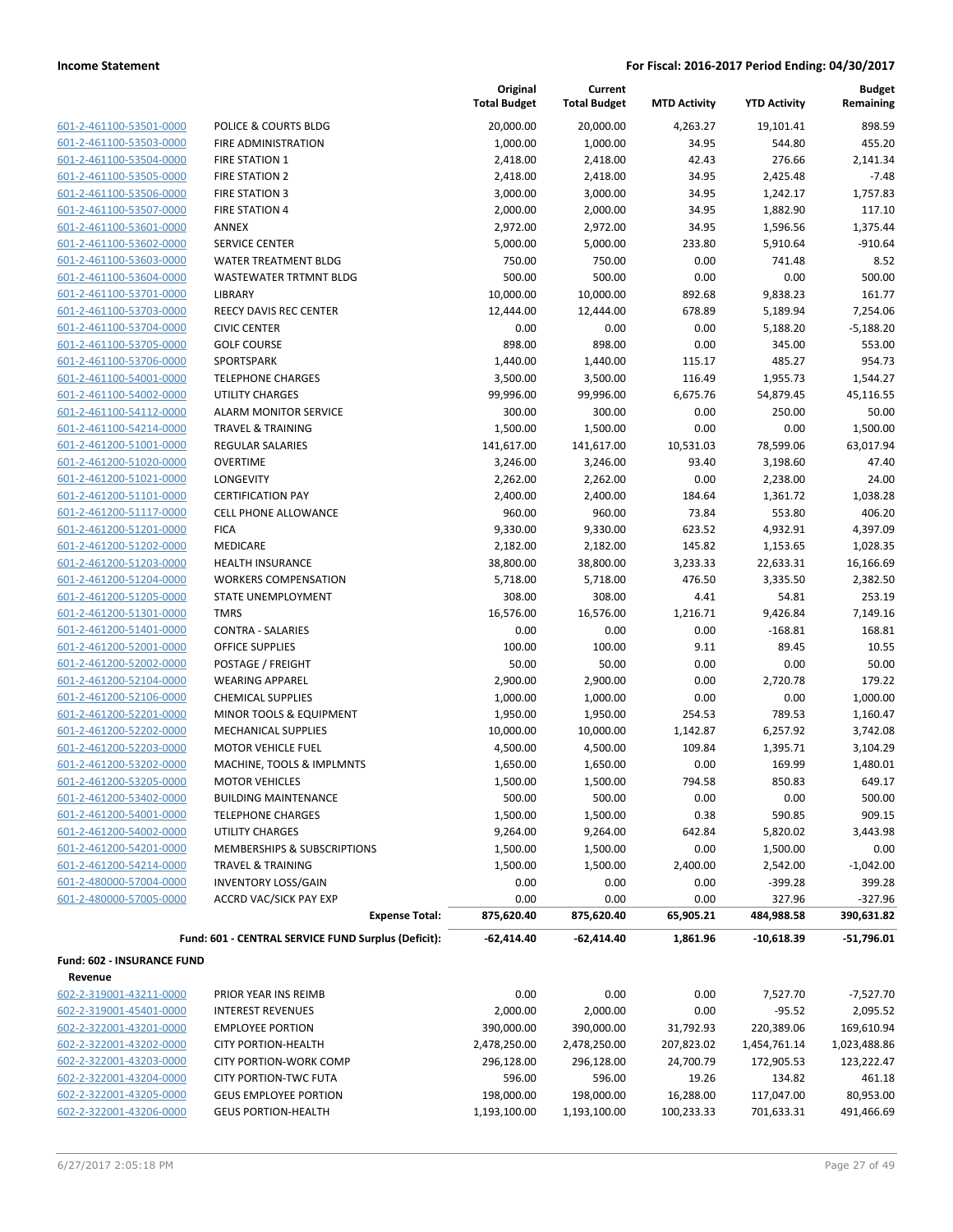|                                                    |                                                 | Original<br><b>Total Budget</b> | Current<br><b>Total Budget</b> | <b>MTD Activity</b>   | <b>YTD Activity</b>     | <b>Budget</b><br>Remaining |
|----------------------------------------------------|-------------------------------------------------|---------------------------------|--------------------------------|-----------------------|-------------------------|----------------------------|
| 602-2-322001-43207-0000                            | <b>GEUS PORTION-WORK COMP</b>                   | 56,000.00                       | 56,000.00                      | 5,823.00              | 40,761.00               | 15,239.00                  |
| 602-2-322001-48610-0000                            | OTHER REV / CITY EMPL-DEPENDENT CARE            | 6,538.00                        | 6,538.00                       | 1,967.26              | 13,770.82               | $-7,232.82$                |
| 602-2-324001-46501-0000                            | CA - GENERAL FUND                               | 185,992.00                      | 185,992.00                     | 15,499.33             | 108,495.31              | 77,496.69                  |
| 602-2-324001-46506-0000                            | <b>CA - RECREATION FUND</b>                     | 270.00                          | 270.00                         | 22.50                 | 157.50                  | 112.50                     |
| 602-2-324001-46509-0000                            | CA - VENUE MGMT FUND                            | 397.00                          | 397.00                         | 33.08                 | 231.56                  | 165.44                     |
| 602-2-324001-46611-0000                            | CA - UTILITY FUND                               | 82,937.00                       | 82,937.00                      | 6,911.42              | 48,379.94               | 34,557.06                  |
| 602-2-324001-46614-0000                            | CA - SANITATION FUND COLLECTION                 | 2,788.00                        | 2,788.00                       | 232.33                | 1,626.31                | 1,161.69                   |
| 602-2-324009-46612-0000                            | CA - ELECTRIC UTILITY                           | 23,595.00                       | 23,595.00                      | 1,966.25              | 13,763.75               | 9,831.25                   |
| 602-2-324009-46613-0000                            | CA - CABLE UTILITY                              | 4,628.00                        | 4,628.00                       | 385.67                | 2,699.69                | 1,928.31                   |
|                                                    | <b>Revenue Total:</b>                           | 4,921,219.00                    | 4,921,219.00                   | 413,698.17            | 2,904,188.92            | 2,017,030.08               |
| <b>Expense</b>                                     |                                                 |                                 |                                |                       |                         |                            |
| 602-2-462100-54101-0000                            | PROFESSIONAL SERVICES                           | 15,000.00                       | 15,000.00                      | 833.00                | 25,256.60               | $-10,256.60$               |
| 602-2-462100-54801-0000                            | <b>WELLNESS PROGRAM</b>                         | 10,000.00                       | 10,000.00                      | 0.00                  | $-318.02$               | 10,318.02                  |
| 602-2-462100-54802-0000                            | <b>MEDICAL CLAIMS</b>                           | 500.00                          | 500.00                         | 0.00                  | 0.00                    | 500.00                     |
| 602-2-462100-54808-0000                            | <b>ADMINISTRATIVE FEES</b>                      | 6,420.00                        | 6,420.00                       | 0.00                  | 0.00                    | 6,420.00                   |
| 602-2-462100-54809-0000                            | HEALTH AND DENTAL / PREMIUMS                    | 4,627,750.00                    | 4,627,750.00                   | 411,160.98            | 3,259,269.05            | 1,368,480.95               |
| 602-2-462100-54810-0000                            | RETIREE INSURANCE PREMIUM                       | 100,000.00                      | 100,000.00                     | 3,140.11              | 37,400.56               | 62,599.44                  |
| 602-2-462100-54812-0000                            | LONG TERM DISABILITY                            | 53,500.00                       | 53,500.00                      | 3,957.27              | 27,742.86               | 25,757.14                  |
| 602-2-462100-54813-0000                            | LIFE / AD & D INSURANCE                         | 30,000.00                       | 30,000.00                      | 1,545.69              | 11,721.38               | 18,278.62                  |
| 602-2-462100-54820-0000                            | AIR EVAC PREMIUMS                               | 18,000.00                       | 18,000.00                      | 93.00                 | 18,448.00               | $-448.00$                  |
| 602-2-462100-54821-0000                            | <b>WORKERS' COMPENSATION</b>                    | 383,124.00                      | 383,124.00                     | 0.00                  | 375,461.52              | 7,662.48                   |
| 602-2-462100-54822-0000                            | STATE UNEMPLOYMENT INS.                         | 0.00                            | 0.00                           | $-0.04$               | $-0.39$                 | 0.39                       |
| 602-2-462100-54823-0000                            | HEALTH CARE-125 FLEX PLAN                       | 12,000.00                       | 12,000.00                      | 0.00                  | 3,966.09                | 8,033.91                   |
| 602-2-480000-54101-0000                            | PROFESSIONAL SERVICES                           | 85,000.00                       | 85,000.00                      | 6,229.42              | 48,071.84               | 36,928.16                  |
| 602-2-480000-54226-0000                            | <b>INSURANCE EXPENSE</b>                        | 240,000.00                      | 240,000.00                     | 498.15                | 229,982.50              | 10,017.50                  |
| 602-2-480000-57008-0000                            | <b>BANK CHARGES</b><br><b>Expense Total:</b>    | 1,500.00<br>5,582,794.00        | 1,500.00<br>5,582,794.00       | 0.00<br>427,457.58    | 54.32<br>4,037,056.31   | 1,445.68                   |
|                                                    | Fund: 602 - INSURANCE FUND Surplus (Deficit):   | $-661,575.00$                   | $-661,575.00$                  | $-13,759.41$          | -1,132,867.39           | 1,545,737.69<br>471,292.39 |
|                                                    |                                                 |                                 |                                |                       |                         |                            |
| Fund: 604 - MIS FUND                               |                                                 |                                 |                                |                       |                         |                            |
| Revenue                                            |                                                 |                                 |                                |                       |                         |                            |
| 604-2-324001-46501-0000                            | CA - GENERAL FUND                               | 481,888.00                      | 481,888.00                     | 40,157.34             | 281,101.38              | 200,786.62                 |
| 604-2-324001-46506-0000                            | <b>CA - RECREATION FUND</b>                     | 1,264.00                        | 1,264.00                       | 105.33                | 737.31                  | 526.69                     |
| 604-2-324001-46509-0000                            | CA - VENUE MGMT FUND                            | 1,582.00                        | 1,582.00                       | 131.83                | 922.81                  | 659.19                     |
| 604-2-324001-46611-0000                            | CA - UTILITY FUND                               | 111,955.00                      | 111,955.00                     | 9,329.58              | 65,307.06               | 46,647.94                  |
| 604-2-324001-46614-0000                            | CA - SANITATION FUND COLLECTION                 | 6,233.00                        | 6,233.00                       | 519.42                | 3,635.94                | 2,597.06                   |
| 604-2-324009-46901-0000<br>604-2-324009-46906-0000 | <b>ELECTRIC UTILITY</b><br><b>CABLE UTILITY</b> | 172,869.00                      | 172,869.00<br>32,360.00        | 14,405.75             | 100,840.25              | 72,028.75<br>13,483.31     |
|                                                    | <b>Revenue Total:</b>                           | 32,360.00<br>808,151.00         | 808,151.00                     | 2,696.67<br>67,345.92 | 18,876.69<br>471,421.44 | 336,729.56                 |
|                                                    |                                                 |                                 |                                |                       |                         |                            |
| <b>Expense</b>                                     |                                                 |                                 |                                |                       |                         |                            |
| 604-2-441400-52002-0000                            | POSTAGE / FREIGHT                               | 0.00                            | 0.00                           | 0.00                  | 78.10                   | $-78.10$                   |
| 604-2-441400-54001-0000                            | <b>TELEPHONE CHARGES</b>                        | 0.00                            | 0.00                           | 0.12                  | 183.89                  | $-183.89$                  |
| 604-2-441400-54002-0000                            | UTILITY CHARGES                                 | 0.00                            | 0.00                           | 29.48                 | 598.22                  | -598.22                    |
| 604-2-441400-54101-0000                            | PROFESSIONAL SERVICES                           | 20,000.00                       | 20,000.00                      | 0.00                  | 0.00                    | 20,000.00                  |
| 604-2-465100-51001-0000                            | <b>REGULAR SALARIES</b>                         | 223,639.00                      | 223,639.00                     | 16,223.22             | 119,991.18              | 103,647.82                 |
| 604-2-465100-51020-0000                            | <b>OVERTIME</b>                                 | 7,833.00                        | 7,833.00                       | 910.83                | 3,277.40                | 4,555.60                   |
| 604-2-465100-51021-0000                            | LONGEVITY                                       | 2,976.00                        | 2,976.00                       | 0.00                  | 3,282.00                | $-306.00$                  |
| 604-2-465100-51116-0000                            | CAR ALLOWANCE                                   | 3,600.00                        | 3,600.00                       | 276.92                | 2,076.90                | 1,523.10                   |
| 604-2-465100-51117-0000                            | CELL PHONE ALLOWANCE                            | 2,880.00                        | 2,880.00                       | 221.52                | 1,661.40                | 1,218.60                   |
| 604-2-465100-51201-0000                            | <b>FICA</b>                                     | 14,938.00                       | 14,938.00                      | 1,060.07              | 7,843.74                | 7,094.26                   |
| 604-2-465100-51202-0000                            | <b>MEDICARE</b>                                 | 3,493.00                        | 3,493.00                       | 247.92                | 1,834.41                | 1,658.59                   |
| 604-2-465100-51203-0000                            | <b>HEALTH INSURANCE</b>                         | 29,100.00                       | 29,100.00                      | 2,425.00              | 16,975.00               | 12,125.00                  |
| 604-2-465100-51204-0000                            | <b>WORKERS COMPENSATION</b>                     | 659.00                          | 659.00                         | 54.92                 | 384.44                  | 274.56                     |
| 604-2-465100-51205-0000                            | STATE UNEMPLOYMENT                              | 231.00                          | 231.00                         | 0.00                  | 49.53                   | 181.47                     |
| 604-2-465100-51301-0000                            | <b>TMRS</b>                                     | 26,538.00                       | 26,538.00                      | 1,971.31              | 14,306.18               | 12,231.82                  |
| 604-2-465100-52001-0000                            | <b>OFFICE SUPPLIES</b>                          | 300.00                          | 300.00                         | 0.00                  | 0.00                    | 300.00                     |
| 604-2-465100-52002-0000                            | POSTAGE / FREIGHT                               | 25.00                           | 25.00                          | 0.00                  | 26.18                   | $-1.18$                    |
| 604-2-465100-52004-0000                            | <b>COMPUTER SUPPLIES</b>                        | 2,000.00                        | 2,000.00                       | 0.00                  | 276.83                  | 1,723.17                   |
| 604-2-465100-52201-0000                            | MINOR TOOLS & EQUIPMENT                         | 500.00                          | 500.00                         | 0.00                  | 0.00                    | 500.00                     |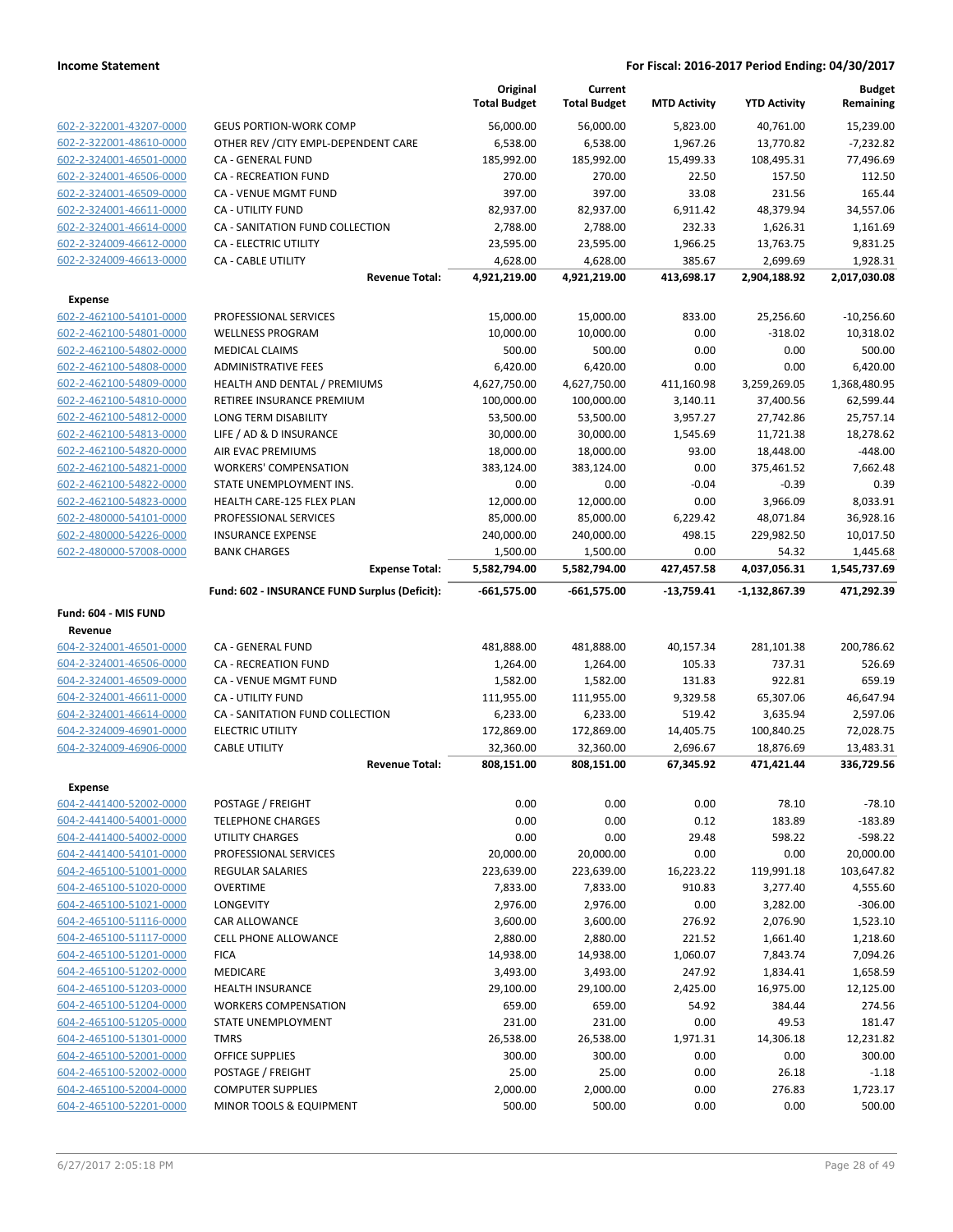|                                             |                                                         | Original                 | Current                  |                          |                          | <b>Budget</b>           |
|---------------------------------------------|---------------------------------------------------------|--------------------------|--------------------------|--------------------------|--------------------------|-------------------------|
|                                             |                                                         | <b>Total Budget</b>      | <b>Total Budget</b>      | <b>MTD Activity</b>      | <b>YTD Activity</b>      | Remaining               |
| 604-2-465100-52203-0000                     | <b>MOTOR VEHICLE FUEL</b>                               | 600.00                   | 600.00                   | 36.65                    | 283.66                   | 316.34                  |
| 604-2-465100-52303-0000                     | <b>TRAINING SUPPLIES</b>                                | 1,100.00                 | 1,100.00                 | 0.00                     | 0.00                     | 1,100.00                |
| 604-2-465100-53205-0000                     | <b>MOTOR VEHICLES</b>                                   | 800.00                   | 800.00                   | 10.00                    | 214.97                   | 585.03                  |
| 604-2-465100-53209-0000                     | HARDWARE/SOFTWARE                                       | 262,180.00               | 262,180.00               | 37,228.38                | 182,561.59               | 79,618.41               |
| 604-2-465100-54001-0000                     | <b>TELEPHONE CHARGES</b>                                | 8,500.00                 | 8,500.00                 | 333.77                   | 4,575.30                 | 3,924.70                |
| 604-2-465100-54101-0000                     | PROFESSIONAL SERVICES                                   | 13,000.00                | 0.00                     | 0.00                     | 0.00                     | 0.00                    |
| 604-2-465100-54103-0000                     | CONSULTING                                              | 4,000.00                 | 0.00                     | 0.00                     | 0.00                     | 0.00                    |
| 604-2-465100-54201-0000                     | MEMBERSHIPS & SUBSCRIPTIONS                             | 500.00                   | 500.00                   | 0.00                     | 0.00                     | 500.00                  |
| 604-2-465100-54214-0000                     | <b>TRAVEL &amp; TRAINING</b>                            | 5,000.00                 | 5,000.00                 | 0.00                     | 850.00                   | 4,150.00                |
| 604-2-465100-54901-0000                     | <b>RENTALS / LEASES</b>                                 | 25,000.00                | 25,000.00                | 1,792.83                 | 12,549.81                | 12,450.19               |
| 604-2-465100-54908-0000                     | LEASE PURCHASE PAYMENTS                                 | 16,280.00                | 16,280.00                | 0.00                     | 0.00                     | 16,280.00               |
| 604-2-465100-55205-0000                     | COMPUTER EQUIPMENT / SOFTWARE<br><b>Expense Total:</b>  | 175,000.00<br>850,672.00 | 192,000.00<br>850,672.00 | 141,880.97<br>204,703.91 | 141,880.97<br>515,761.70 | 50,119.03<br>334,910.30 |
|                                             |                                                         |                          |                          |                          |                          |                         |
|                                             | Fund: 604 - MIS FUND Surplus (Deficit):                 | -42,521.00               | $-42,521.00$             | -137,357.99              | -44,340.26               | 1,819.26                |
| <b>Fund: 660 - VEHICLE REPLACEMENT FUND</b> |                                                         |                          |                          |                          |                          |                         |
| Revenue                                     |                                                         |                          |                          |                          |                          |                         |
| 660-2-319001-45401-0000                     | <b>INTEREST REVENUES</b>                                | 800.00                   | 800.00                   | 33.43                    | 1,941.67                 | $-1,141.67$             |
| 660-2-322001-47205-0000                     | EQUIPMENT LEASES / GENERAL FUND                         | 65,037.00                | 65,037.00                | 0.00                     | 0.00                     | 65,037.00               |
| 660-2-322001-49270-0000                     | OTHER REVENUES / OTHER GAINS/LOSSES                     | 0.00                     | 0.00                     | 0.00                     | $-14,574.70$             | 14,574.70               |
| 660-2-323001-46001-0000                     | <b>XFR - GENERAL FUND</b>                               | 313,593.00               | 313,593.00               | $-26,132.75$             | $-182,929.25$            | 496,522.25              |
|                                             | <b>Revenue Total:</b>                                   | 379,430.00               | 379,430.00               | -26,099.32               | -195,562.28              | 574,992.28              |
| <b>Expense</b>                              |                                                         |                          |                          |                          |                          |                         |
| 660-2-421230-55202-0000                     | <b>VEHICLES</b>                                         | 163,593.00               | 163,593.00               | 6,341.68                 | 191,900.23               | $-28,307.23$            |
| 660-2-422200-54908-0000                     | LEASE PURCHASE PAYMENTS                                 | 65,037.00                | 65,037.00                | 5,419.72                 | 43,357.76                | 21,679.24               |
| 660-2-480000-57008-0000                     | <b>BANK CHARGES</b>                                     | 1,200.00                 | 1,200.00                 | 0.00                     | 2.11                     | 1,197.89                |
|                                             | <b>Expense Total:</b>                                   | 229,830.00               | 229,830.00               | 11,761.40                | 235,260.10               | $-5,430.10$             |
|                                             | Fund: 660 - VEHICLE REPLACEMENT FUND Surplus (Deficit): | 149,600.00               | 149,600.00               | -37,860.72               | -430,822.38              | 580,422.38              |
| Fund: 800 - SPENCE FUND                     |                                                         |                          |                          |                          |                          |                         |
| Revenue                                     |                                                         |                          |                          |                          |                          |                         |
| 800-3-319001-45401-0000                     | <b>INTEREST REVENUES</b>                                | 4,800.00                 | 4,800.00                 | 44.55                    | 237.07                   | 4,562.93                |
|                                             | <b>Revenue Total:</b>                                   | 4,800.00                 | 4,800.00                 | 44.55                    | 237.07                   | 4,562.93                |
| Expense                                     |                                                         |                          |                          |                          |                          |                         |
| 800-3-495000-58501-0000                     | CA - GENERAL FUND                                       | 600.00                   | 600.00                   | 50.00                    | 350.00                   | 250.00                  |
|                                             | <b>Expense Total:</b>                                   | 600.00                   | 600.00                   | 50.00                    | 350.00                   | 250.00                  |
|                                             | Fund: 800 - SPENCE FUND Surplus (Deficit):              |                          |                          | $-5.45$                  | $-112.93$                | 4,312.93                |
|                                             |                                                         | 4,200.00                 | 4,200.00                 |                          |                          |                         |
| Fund: 801 - JONES LIBRARY TRUST             |                                                         |                          |                          |                          |                          |                         |
| Revenue                                     |                                                         |                          |                          |                          |                          |                         |
| 801-3-319001-45401-0000                     | <b>INTEREST REVENUES</b>                                | 0.00                     | 0.00                     | 3.38                     | 4.67                     | $-4.67$                 |
|                                             | <b>Revenue Total:</b>                                   | 0.00                     | 0.00                     | 3.38                     | 4.67                     | $-4.67$                 |
| Expense                                     |                                                         |                          |                          |                          |                          |                         |
| 801-3-480000-57008-0000                     | <b>BANK CHARGES</b>                                     | 0.00                     | 0.00                     | 0.35                     | 6.18                     | $-6.18$                 |
|                                             | <b>Expense Total:</b>                                   | 0.00                     | 0.00                     | 0.35                     | 6.18                     | $-6.18$                 |
|                                             | Fund: 801 - JONES LIBRARY TRUST Surplus (Deficit):      | 0.00                     | 0.00                     | 3.03                     | $-1.51$                  | 1.51                    |
| Fund: 809 - GREENVILLE IDC (L-3)            |                                                         |                          |                          |                          |                          |                         |
| Revenue                                     |                                                         |                          |                          |                          |                          |                         |
| 809-3-319001-45609-0000                     | INTERGOVERNMENTAL / IDC GREENVILLE                      | 0.00                     | 0.00                     | 496,093.53               | 2,096,019.97             | $-2,096,019.97$         |
|                                             | <b>Revenue Total:</b>                                   | 0.00                     | 0.00                     | 496,093.53               | 2,096,019.97             | -2,096,019.97           |
| Expense                                     |                                                         |                          |                          |                          |                          |                         |
| 809-3-438100-55320-0000                     | <b>CONSTRUCTION PROJECTS</b>                            | 0.00                     | 0.00                     | 496,093.53               | 2,096,019.97             | $-2,096,019.97$         |
|                                             | <b>Expense Total:</b>                                   | 0.00                     | 0.00                     | 496,093.53               | 2,096,019.97             | -2,096,019.97           |
|                                             |                                                         |                          |                          |                          |                          |                         |
|                                             | Fund: 809 - GREENVILLE IDC (L-3) Surplus (Deficit):     | 0.00                     | 0.00                     | 0.00                     | 0.00                     | 0.00                    |
| Fund: 810 - SEIZURE FUNDS - STATE RULES     |                                                         |                          |                          |                          |                          |                         |
| Revenue                                     |                                                         |                          |                          |                          |                          |                         |
| 810-3-319001-45401-0000                     | <b>INTEREST REVENUES</b>                                | 806.00                   | 806.00                   | 62.49                    | 86.61                    | 719.39                  |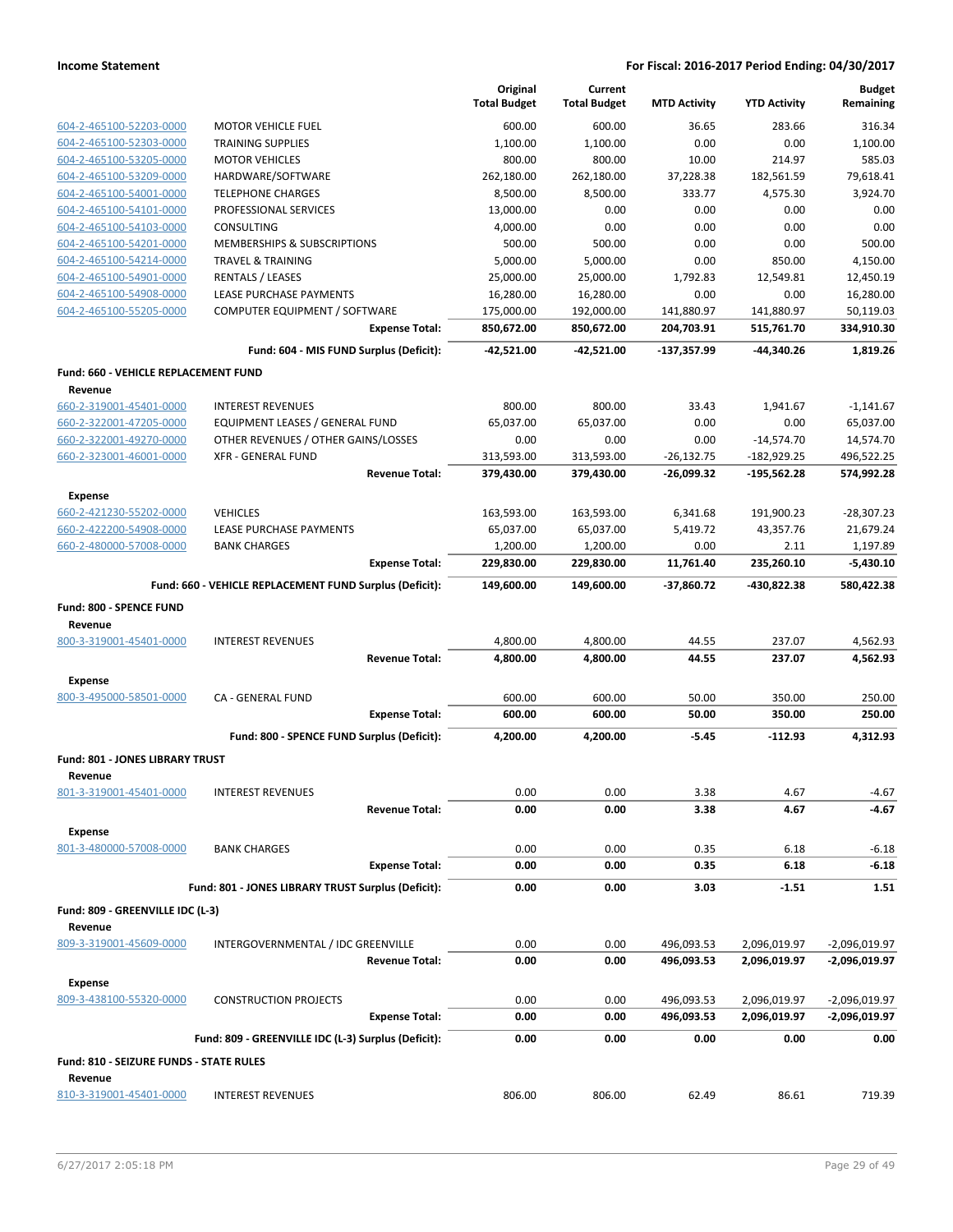|                                                    |                                                                            | Original<br><b>Total Budget</b> | Current<br><b>Total Budget</b> | <b>MTD Activity</b>     | <b>YTD Activity</b>        | <b>Budget</b><br>Remaining |
|----------------------------------------------------|----------------------------------------------------------------------------|---------------------------------|--------------------------------|-------------------------|----------------------------|----------------------------|
| 810-3-322001-46802-0000                            | HB65 SEIZURES-CONTRIBUTNS                                                  | 0.00                            | 0.00                           | 0.00                    | 591.36                     | $-591.36$                  |
|                                                    | <b>Revenue Total:</b>                                                      | 806.00                          | 806.00                         | 62.49                   | 677.97                     | 128.03                     |
| <b>Expense</b>                                     |                                                                            |                                 |                                |                         |                            |                            |
| 810-3-421230-53205-0000                            | <b>MOTOR VEHICLES</b>                                                      | 0.00                            | 0.00                           | 0.00                    | 94.19                      | $-94.19$                   |
| 810-3-421230-55201-0000                            | <b>EQUIPMENT PURCHASES</b>                                                 | 0.00                            | 0.00                           | 0.00                    | 34,120.70                  | $-34,120.70$               |
| 810-3-421600-55201-0000                            | <b>EQUIPMENT PURCHASES</b>                                                 | 0.00                            | 0.00                           | 16,976.50               | 16,976.50                  | $-16,976.50$               |
| 810-3-480000-57008-0000                            | <b>BANK CHARGES</b>                                                        | 600.00                          | 600.00                         | 6.47                    | 130.67                     | 469.33                     |
|                                                    | <b>Expense Total:</b>                                                      | 600.00                          | 600.00                         | 16,982.97               | 51,322.06                  | $-50,722.06$               |
|                                                    | Fund: 810 - SEIZURE FUNDS - STATE RULES Surplus (Deficit):                 | 206.00                          | 206.00                         | $-16.920.48$            | -50,644.09                 | 50,850.09                  |
| Fund: 811 - SEIZURE FUNDS - FED RULES              |                                                                            |                                 |                                |                         |                            |                            |
| Revenue                                            |                                                                            |                                 |                                |                         |                            |                            |
| 811-3-319001-45401-0000                            | <b>INTEREST REVENUES</b>                                                   | 709.00                          | 709.00                         | 32.08                   | 44.74                      | 664.26                     |
| 811-3-322001-46803-0000                            | FED SEIZURES-CONTRIBUTION                                                  | 0.00                            | 0.00                           | 1,109.70                | 8,487.02                   | $-8,487.02$                |
|                                                    | <b>Revenue Total:</b>                                                      | 709.00                          | 709.00                         | 1,141.78                | 8,531.76                   | -7,822.76                  |
| <b>Expense</b>                                     |                                                                            |                                 |                                |                         |                            |                            |
| 811-3-421100-54214-0000                            | TRAVEL/TRAINING EXPENSE                                                    | 0.00                            | 0.00                           | 0.00                    | 890.00                     | $-890.00$                  |
| 811-3-421230-54214-0000                            | <b>TRAVEL &amp; TRAINING</b>                                               | 0.00                            | 0.00                           | 700.00                  | 700.00                     | $-700.00$                  |
| 811-3-480000-57008-0000                            | <b>BANK CHARGES</b><br><b>Expense Total:</b>                               | 300.00<br>300.00                | 300.00<br>300.00               | 3.32<br>703.32          | 58.44<br>1,648.44          | 241.56<br>$-1,348.44$      |
|                                                    | Fund: 811 - SEIZURE FUNDS - FED RULES Surplus (Deficit):                   | 409.00                          | 409.00                         | 438.46                  | 6.883.32                   | $-6.474.32$                |
|                                                    |                                                                            |                                 |                                |                         |                            |                            |
| Revenue                                            | Fund: 820 - TIRZ FUND (Tax Increment Reinvestment Zone)                    |                                 |                                |                         |                            |                            |
| 820-3-311001-41101-0000                            | REAL PROPERTY TAXES - CITY                                                 | 335,373.00                      | 335,373.00                     | 23,793.12               | 294,239.46                 | 41,133.54                  |
| 820-3-311001-41111-0000                            | REAL PROPERTY TAXES - COUNTY                                               | 255,473.00                      | 255,473.00                     | 0.00                    | 7,210.10                   | 248,262.90                 |
| 820-3-311002-41102-0000                            | <b>DELINQUENT TAXES</b>                                                    | 1,500.00                        | 1,500.00                       | 0.00                    | 313.83                     | 1,186.17                   |
| 820-3-319001-45401-0000                            | OTHER REVENUES / INTEREST REVENUES                                         | 3,302.00                        | 3,302.00                       | 239.59                  | 362.77                     | 2,939.23                   |
|                                                    | <b>Revenue Total:</b>                                                      | 595,648.00                      | 595,648.00                     | 24,032.71               | 302,126.16                 | 293,521.84                 |
| <b>Expense</b>                                     |                                                                            |                                 |                                |                         |                            |                            |
| 820-3-416100-54101-0000                            | PROFESSIONAL SERVICES                                                      | 6,000.00                        | 6,000.00                       | 0.00                    | 1,750.00                   | 4,250.00                   |
| 820-3-416100-55002-0000                            | <b>IMPROVEMENTS</b>                                                        | 0.00                            | 0.00                           | 0.00                    | 258,816.58                 | $-258,816.58$              |
| 820-3-480000-57008-0000                            | <b>BANK CHARGES</b>                                                        | 1,100.00                        | 1,100.00                       | 24.82                   | 424.14                     | 675.86                     |
|                                                    | <b>Expense Total:</b>                                                      | 7,100.00                        | 7,100.00                       | 24.82                   | 260,990.72                 | -253,890.72                |
|                                                    | Fund: 820 - TIRZ FUND (Tax Increment Reinvestment Zone) Surplus (Deficit): | 588,548.00                      | 588,548.00                     | 24,007.89               | 41,135.44                  | 547,412.56                 |
| Fund: 910 - ELECTRIC OPERATING FUND                |                                                                            |                                 |                                |                         |                            |                            |
| Revenue                                            |                                                                            |                                 |                                |                         |                            |                            |
| 910-9-000000-49001-4400<br>910-9-000000-49010-4421 | METERED SALES - RESIDENTIAL<br>METERED SALES - GS-NO DEMAND                | 11,938,640.00<br>798,475.00     | 11,938,640.00<br>798,475.00    | 589,148.45<br>55,738.52 | 5,632,135.20<br>434,407.34 | 6,306,504.80<br>364,067.66 |
| 910-9-000000-49020-4422                            | METERED SALES - GS-DEMAND                                                  | 18,112,510.00                   | 18,112,510.00                  | 1,345,412.34            | 9,806,204.05               | 8,306,305.95               |
| 910-9-000000-49030-4424                            | METERED SALES - GS-PRIMARY                                                 | 469,494.00                      | 469,494.00                     | 30,226.94               | 205,892.77                 | 263,601.23                 |
| 910-9-000000-49040-4440                            | METERED SALES - STREET LIGHTS                                              | 227,998.00                      | 227,998.00                     | 19,357.34               | 132,324.03                 | 95,673.97                  |
| 910-9-000000-49050-4400                            | <b>FUEL ADJUSTMENT</b>                                                     | 15,624,616.00                   | 15,624,616.00                  | 788,988.85              | 6,152,895.37               | 9,471,720.63               |
| 910-9-000000-49057-4490                            | POWER COST RECOVERY                                                        | 0.00                            | 0.00                           | 0.00                    | 25.07                      | $-25.07$                   |
| 910-9-000000-49058-4400                            | <b>REGULATORY CHARGE</b>                                                   | 414,863.00                      | 414,863.00                     | 30,886.30               | 230,564.99                 | 184,298.01                 |
| 910-9-000000-49140-4490                            | <b>VAPOR LIGHT REVENUES</b>                                                | 170,000.00                      | 170,000.00                     | 13,038.37               | 90,333.71                  | 79,666.29                  |
| 910-9-000000-49201-4510                            | LATE CHARGES                                                               | 280,000.00                      | 280,000.00                     | 11,622.85               | 111,679.24                 | 168,320.76                 |
| 910-9-000000-49209-4511                            | SERVICE CHARGES - CLEARING                                                 | 0.00                            | 0.00                           | $-20.00$                | 0.00                       | 0.00                       |
| 910-9-000000-49210-4511                            | <b>ELECTRIC SERVICE CHARGES</b>                                            | 75,000.00                       | 75,000.00                      | 6,117.30                | 47,003.49                  | 27,996.51                  |
| 910-9-000000-49211-4511                            | VAPOR LIGHT SERVICE CHARGES                                                | 500.00                          | 500.00                         | 0.00                    | 150.00                     | 350.00                     |
| 910-9-000000-49212-4511                            | SAW POLES SERVICE CHARGES                                                  | 700.00                          | 700.00                         | 200.00                  | 960.00                     | $-260.00$                  |
| 910-9-000000-49213-4511                            | AMPY SERVICE CHARGES                                                       | 45,850.00                       | 45,850.00                      | 5.40                    | 14,945.65                  | 30,904.35                  |
| 910-9-000000-49220-4512                            | <b>RE-READ CHARGES</b>                                                     | 10.00                           | 10.00                          | 0.00                    | 10.00                      | 0.00                       |
| 910-9-000000-49230-4512                            | METER TESTING CHARGES                                                      | 10.00                           | 10.00                          | 0.00                    | 0.00                       | 10.00                      |
| 910-9-000000-49301-4490                            | METERED SALES - 5% XFER to GENERAL FUND                                    | 2,332,420.00                    | 2,332,420.00                   | 143,612.01              | 1,133,859.57               | 1,198,560.43               |
| 910-9-000000-49307-4490                            | METERED SALES - 1% XFER to GBOD                                            | 466,484.00                      | 466,484.00                     | 28,724.25               | 226,787.13                 | 239,696.87                 |
| 910-9-000000-49410-4564                            | <b>CUSTOMER AID TO CONSTRUCTION</b>                                        | 510,000.00                      | 510,000.00                     | 0.00                    | $-47,520.85$               | 557,520.85                 |
| 910-9-000000-49420-4564                            | UNDERGROUND SERVICE                                                        | 10,000.00                       | 10,000.00                      | 0.00                    | 8,305.00                   | 1,695.00                   |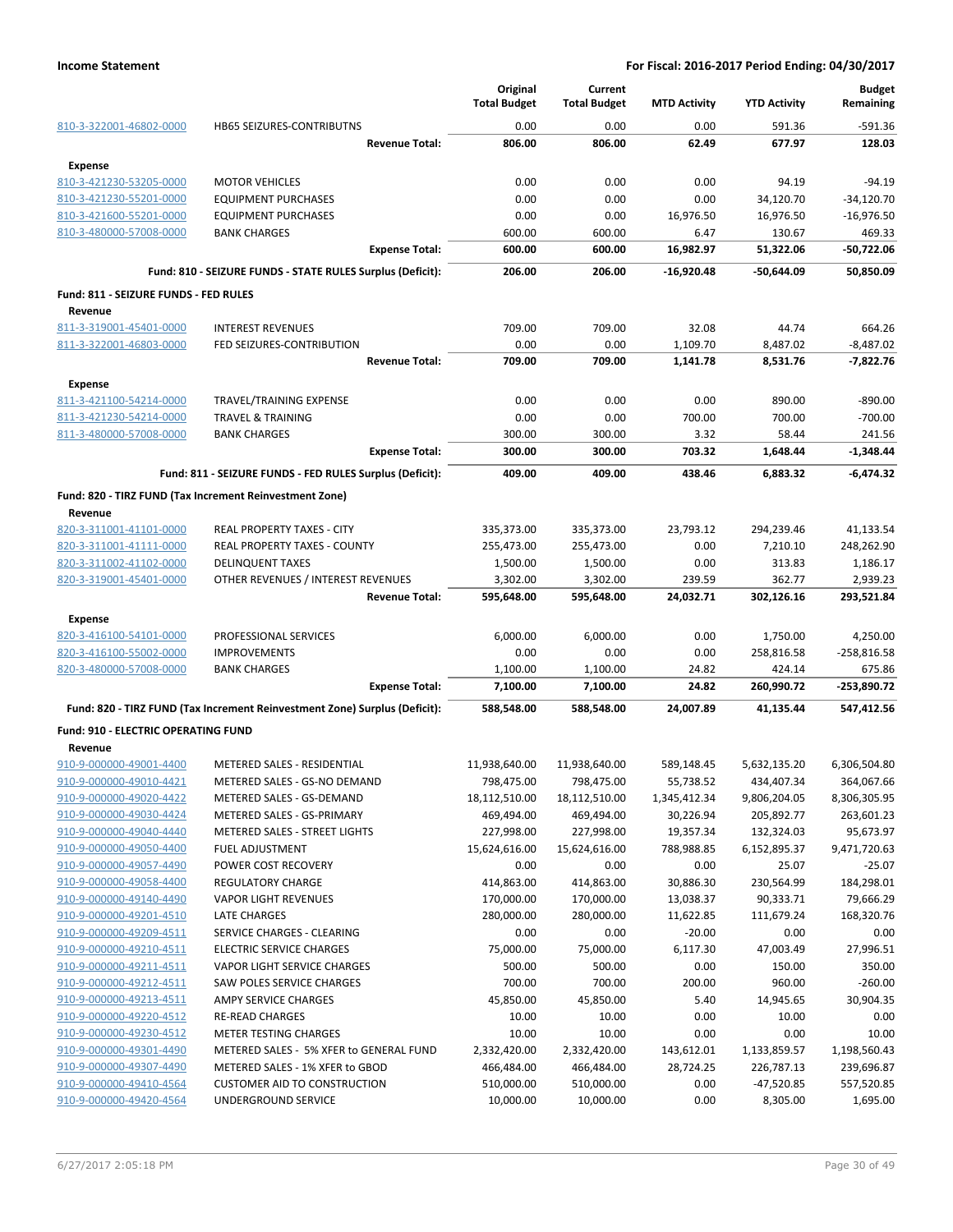|                                                    |                                     | Original<br><b>Total Budget</b> | Current<br><b>Total Budget</b> | <b>MTD Activity</b> | <b>YTD Activity</b> | Budget<br>Remaining |
|----------------------------------------------------|-------------------------------------|---------------------------------|--------------------------------|---------------------|---------------------|---------------------|
| 910-9-000000-49430-4564                            | <b>RELOCATION OF SERVICE</b>        | 100.00                          | 100.00                         | 0.00                | 0.00                | 100.00              |
| 910-9-000000-49440-4564                            | <b>OVERTIME SERVICES</b>            | 100.00                          | 100.00                         | 0.00                | 0.00                | 100.00              |
| 910-9-000000-49450-4564                            | <b>ACCIDENTS</b>                    | 1,000.00                        | 1,000.00                       | 6,193.31            | $-8,893.84$         | 9,893.84            |
| 910-9-000000-49460-4564                            | <b>METER DAMAGE</b>                 | 100.00                          | 100.00                         | 0.00                | 70.00               | 30.00               |
| 910-9-000000-49470-4564                            | <b>OTHER REIMBURSEMENTS</b>         | 100.00                          | 100.00                         | 0.00                | 0.00                | 100.00              |
| 910-9-000000-49480-4564                            | <b>METER BASES</b>                  | 7,000.00                        | 7,000.00                       | 185.88              | 2,483.34            | 4,516.66            |
| 910-9-000000-49490-4564                            | <b>MATERIAL SALES</b>               | 20,000.00                       | 20,000.00                      | 0.00                | 552.78              | 19,447.22           |
| 910-9-000000-49520-4470                            | <b>ENERGY SALES</b>                 | 5,085,000.00                    | 5,085,000.00                   | 0.00                | 0.00                | 5,085,000.00        |
| 910-9-000000-49521-4470                            | <b>RUC REVENUES</b>                 | 3,500.00                        | 3,500.00                       | 0.00                | $-0.01$             | 3,500.01            |
| 910-9-000000-49530-4572                            | TCR AUCTION PROCEEDS                | 360,000.00                      | 360,000.00                     | 45,941.80           | 184,906.74          | 175,093.26          |
| 910-9-000000-49540-4572                            | <b>BLACK START REVENUES</b>         | 510,000.00                      | 510,000.00                     | 0.00                | $-0.01$             | 510,000.01          |
| 910-9-000000-49560-4571                            | <b>TCOS REVENUES</b>                | 550,000.00                      | 550,000.00                     | 81,032.86           | 213,480.84          | 336,519.16          |
| 910-9-000000-49601-4540                            | POLE USE REVENUES                   | 27,035.00                       | 27,035.00                      | 0.00                | 122.03              | 26,912.97           |
| 910-9-000000-49602-4118                            | EPA ALLOWANCE SALES                 | 1.00                            | 1.00                           | 0.58                | 0.58                | 0.42                |
| 910-9-000000-49700-4990                            | REDEMPTION OF LONG TERM DEBT        | 475,000.00                      | 475,000.00                     | 0.00                | 0.00                | 475,000.00          |
| 910-9-000000-49701-4567                            | XFER FROM COG - GEN FUND            | 687,973.00                      | 687,973.00                     | 57,331.09           | 401,317.63          | 286,655.37          |
| 910-9-000000-49754-4994                            | XFER FROM 950 - BILLING             | 76,544.00                       | 76,544.00                      | 6,378.66            | 44,650.63           | 31,893.37           |
| 910-9-000000-49755-4995                            | XFER FROM 950 - CASHIERS            | 56,882.00                       | 56,882.00                      | 4,740.16            | 33,181.14           | 23,700.86           |
| 910-9-000000-49759-4545                            | XFER FROM 950 FOR POLE USE          | 18,800.00                       | 18,800.00                      | 0.00                | 18,800.00           | 0.00                |
| 910-9-000000-49801-4190                            | <b>INTEREST INCOME</b>              | 58,500.00                       | 58,500.00                      | 2,849.04            | 3,195.04            | 55,304.96           |
| 910-9-000000-49809-4190                            | INTEREST ON ERCOT COLLATERAL        | 0.00                            | 0.00                           | 0.00                | 175.75              | $-175.75$           |
|                                                    | <b>Revenue Total:</b>               | 59,415,205.00                   | 59,415,205.00                  | 3,267,712.30        | 25,075,004.40       | 34,340,200.60       |
| <b>Expense</b>                                     |                                     |                                 |                                |                     |                     |                     |
| 910-9-901000-51001-5000                            | <b>REGULAR SALARIES</b>             | 488,954.00                      | 488,954.00                     | 37,576.34           | 282,527.71          | 206,426.29          |
| 910-9-901000-51011-5000                            | PART TIME TEMPORARY                 | 18,153.00                       | 18,153.00                      | 0.00                | 0.00                | 18,153.00           |
| 910-9-901000-51020-5000                            | <b>OVERTIME</b>                     | 70,000.00                       | 70,000.00                      | 5,364.73            | 42,303.48           | 27,696.52           |
| 910-9-901000-51115-5000                            | <b>CLOTHING ALLOWANCE</b>           | 2,000.00                        | 2,000.00                       | 0.00                | 1,905.16            | 94.84               |
| 910-9-901000-51116-5000                            | CAR ALLOWANCE                       | 1,950.00                        | 1,950.00                       | 300.00              | 1,275.00            | 675.00              |
| 910-9-901000-51117-5000                            | <b>CELL PHONE ALLOWANCE</b>         | 623.00                          | 623.00                         | 47.92               | 368.66              | 254.34              |
| 910-9-901000-51201-5000                            | <b>FICA</b>                         | 35,902.00                       | 35,902.00                      | 2,466.43            | 18,730.77           | 17,171.23           |
| 910-9-901000-51202-5000                            | MEDICARE                            | 8,434.00                        | 8,434.00                       | 576.82              | 4,403.85            | 4,030.15            |
| 910-9-901000-51203-5000                            | <b>HEALTH INSURANCE</b>             | 70,810.00                       | 70,810.00                      | 5,900.83            | 41,305.81           | 29,504.19           |
| 910-9-901000-51204-5000                            | <b>WORKERS COMPENSATION</b>         | 6,934.00                        | 6,934.00                       | 577.83              | 4,044.81            | 2,889.19            |
| 910-9-901000-51205-5000                            | UNEMPLOYMENT                        | 657.00                          | 657.00                         | 0.50                | 134.85              | 522.15              |
| 910-9-901000-51301-5000                            | <b>TMRS</b>                         | 62,073.00                       | 62,073.00                      | 4,784.37            | 35,379.62           | 26,693.38           |
| 910-9-901000-51401-5000                            | <b>CONTRA - SALARIES</b>            | 0.00                            | 0.00                           | 0.00                | $-1,718.46$         | 1,718.46            |
| 910-9-901001-59020-5010                            | <b>NATURAL GAS</b>                  | 750,000.00                      | 750,000.00                     | 3,505.08            | 73,589.83           | 676,410.17          |
| 910-9-901001-59021-5010                            | <b>FUEL OIL</b>                     | 50,000.00                       | 50,000.00                      | 0.00                | 0.00                | 50,000.00           |
| 910-9-901008-59110-5080                            | <b>GEUS OPERATIONS</b>              | 25,000.00                       | 25,000.00                      | 17,286.05           | 14,839.02           | 10,160.98           |
| 910-9-901008-59112-5080                            | SAFETY                              | 10,500.00                       | 10,500.00                      | 473.15              | 3,044.32            | 7,455.68            |
| 910-9-901008-59121-5080                            | <b>MECHANICAL SUPPLIES</b>          | 20,500.00                       | 20,500.00                      | 1,206.15            | 5,694.53            | 14,805.47           |
| 910-9-901008-59125-5080                            | CHEMICAL & LABORATORY SUPPLIES      | 65,500.00                       | 65,500.00                      | 343.40              | 23,089.34           | 42,410.66           |
| 910-9-901008-59141-5080                            | <b>UTILITY BILLS</b>                | 300,000.00                      | 300,000.00                     | 8,293.10            | 177,336.00          | 122,664.00          |
| 910-9-901008-59144-5080                            | MISCELLANEOUS SERVICES              | 175,000.00                      | 175,000.00                     | 609.91              | 28,695.32           | 146,304.68          |
| 910-9-901008-59146-5080                            | <b>TRAINING AND/OR TRAVEL</b>       | 10,000.00                       | 10,000.00                      | 0.00                | 500.00              | 9,500.00            |
| 910-9-901015-51001-5150                            | REGULAR SALARIES                    | 356,034.00                      | 356,034.00                     | 27,045.47           | 202,000.39          | 154,033.61          |
| 910-9-901015-51020-5150                            | <b>OVERTIME</b>                     | 32,500.00                       | 32,500.00                      | 1,924.99            | 15,850.33           | 16,649.67           |
| 910-9-901015-51115-5150                            | <b>CLOTHING ALLOWANCE</b>           | 2,400.00                        | 2,400.00                       | 0.00                | 2,176.33            | 223.67              |
| 910-9-901015-51116-5150                            | CAR ALLOWANCE                       | 1,950.00                        | 1,950.00                       | 300.00              | 1,275.00            | 675.00              |
| 910-9-901015-51201-5150                            | <b>FICA</b>                         | 24,359.00                       | 24,359.00                      | 1,672.33            | 12,661.87           | 11,697.13           |
| 910-9-901015-51202-5150                            | MEDICARE                            | 5,697.00                        | 5,697.00                       | 391.10              | 2,961.25            | 2,735.75            |
| 910-9-901015-51203-5150<br>910-9-901015-51204-5150 | <b>HEALTH INSURANCE</b>             | 67,900.00                       | 67,900.00                      | 5,658.33            | 39,608.31           | 28,291.69           |
|                                                    | <b>WORKERS COMPENSATION</b>         | 5,260.00                        | 5,260.00                       | 438.33              | 3,068.31            | 2,191.69            |
| 910-9-901015-51205-5150                            | UNEMPLOYMENT                        | 630.00                          | 630.00                         | 1.06                | 113.59              | 516.41              |
| 910-9-901015-51301-5150                            | <b>TMRS</b>                         | 43,276.00                       | 43,276.00                      | 3,272.40            | 24,285.99           | 18,990.01           |
| 910-9-901015-51401-5150                            | <b>CONTRA - SALARIES</b>            | 0.00                            | 0.00                           | 0.00                | $-9,451.53$         | 9,451.53            |
| 910-9-901015-59201-5150                            | <b>BUILDING MAINTENANCE</b>         | 15,000.00                       | 15,000.00                      | 0.00                | 7,067.69            | 7,932.31            |
| 910-9-901015-59205-5150<br>910-9-901015-59290-5150 | <b>EQUIPMENT MAINTENANCE</b>        | 4,500.00                        | 4,500.00                       | 220.75              | 1,071.48            | 3,428.52            |
|                                                    | GENERAL PLANT EQUIPMENT MAINTENANCE | 30,000.00                       | 30,000.00                      | 0.00                | 4,411.70            | 25,588.30           |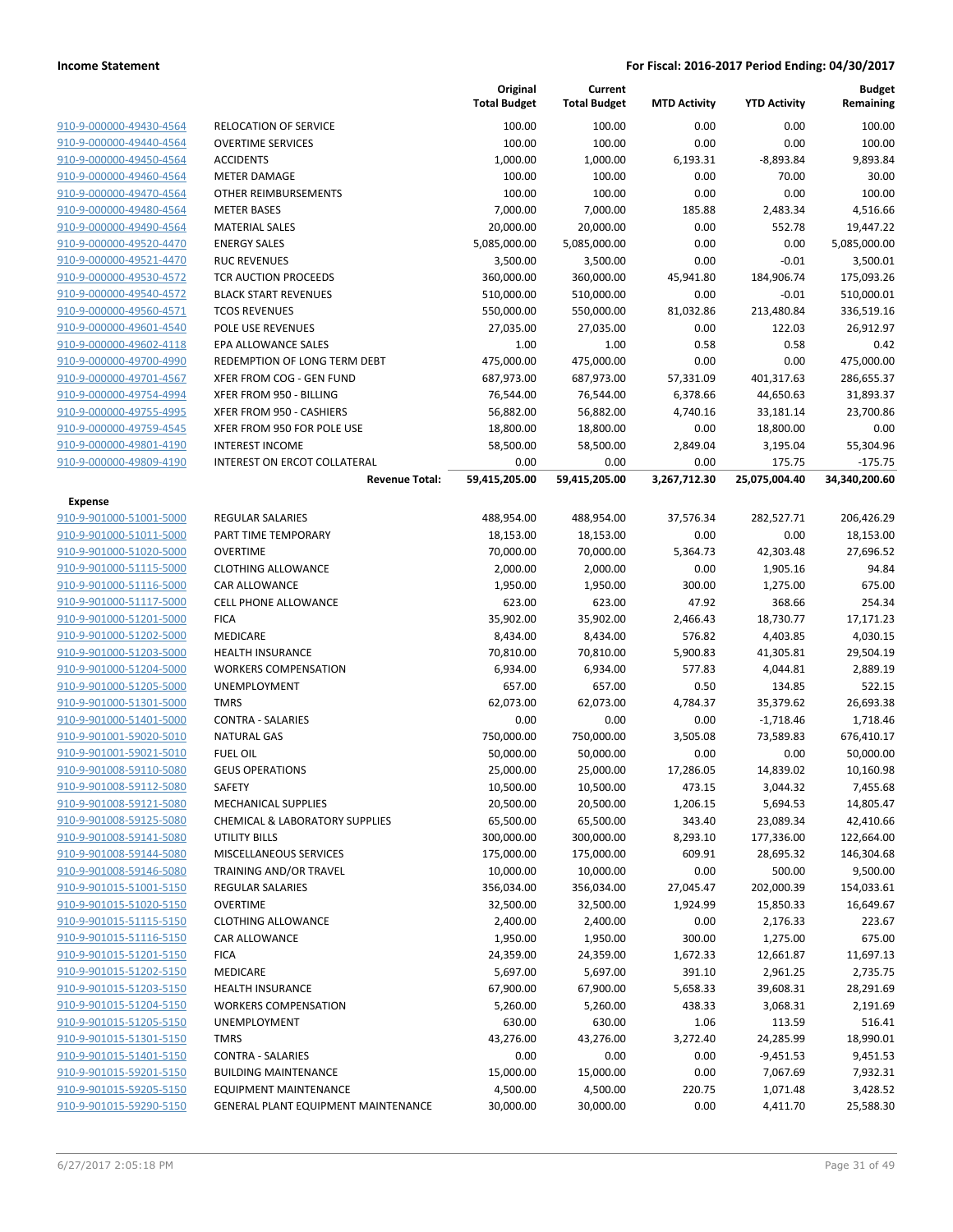| 910-9-901015-59291-5150                            |
|----------------------------------------------------|
| 910-9-901015-59292-5150                            |
| 910-9-901015-59293-5150                            |
| 910-9-901090-59312-9900                            |
| 910-9-901146-51001-5460                            |
| 910-9-901146-51011-5460                            |
| 910-9-901146-51020-5460                            |
| 910-9-901146-51115-5460                            |
|                                                    |
| 910-9-901146-51116-5460                            |
| 910-9-901146-51117-5460                            |
| 910-9-901146-51201-5460                            |
| 910-9-901146-51202-5460                            |
| 910-9-901146-51203-5460                            |
| 910-9-901146-51204-5460                            |
| 910-9-901146-51205-5460                            |
| 910-9-901146-51301-5460                            |
| 910-9-901147-59020-5470                            |
| 910-9-901151-59110-5501                            |
| 910-9-901151-59112-5501                            |
|                                                    |
| 910-9-901151-59121-5501                            |
| 910-9-901151-59125-5501                            |
| 910-9-901151-59141-5501                            |
| 910-9-901151-59144-5501                            |
| 910-9-901151-59146-5501                            |
| 910-9-901154-51001-5541                            |
| 910-9-901154-51020-5541                            |
| 910-9-901154-51115-5541                            |
| 910-9-901154-51116-5541                            |
| 910-9-901154-51201 <sup>.</sup><br>-55 <u>41</u>   |
| 910-9-901154-51202-5541                            |
| 910-9-901154-51203-5541                            |
|                                                    |
| 910-9-901154-51204-5541                            |
| 910-9-901154-51205-5541                            |
| 910-9-901154-51301-5541                            |
| 910-9-901154-59201-5541                            |
| 910-9-901154-59205-5541                            |
| 910-9-901154-59290-5541                            |
| 910-9-901154-59291-5541                            |
| 910-9-901154-59292-5541                            |
| 910-9-901154-59293-5541                            |
| 910-9-901190-59345-9900                            |
| <u>910-9-901200-59110-5502</u>                     |
| 910-9-901500-59040-5550                            |
|                                                    |
|                                                    |
| 910-9-901500-59041-5550                            |
| 910-9-901500-59043-5550                            |
| 910-9-901500-59045-5550                            |
| 910-9-901500-59050-5550                            |
| 910-9-901500-59051-5550                            |
| 910-9-901500-59052-5550                            |
| 910-9-901500-59053-5550                            |
| 910-9-901500-59054-5550                            |
| 910-9-901500-59055-5550                            |
| 910-9-901500-59057-5550                            |
| 910-9-901500-59059-5550                            |
| 910-9-901500-59063-5550                            |
|                                                    |
| 910-9-901500-59080-5550                            |
| 910-9-901500-59099-5550                            |
| 910-9-901600-51001-5750<br>910-9-901600-51020-5750 |

| JNIT 1 MAINTENANCE                                       |
|----------------------------------------------------------|
| JNIT 2 MAINTENANCE                                       |
| JNIT 3 MAINTENANCE                                       |
| OILER PLANT EQUIPMENT                                    |
| REGULAR SALARIES                                         |
| ART TIME TEMPORARY!                                      |
| )VERTIME                                                 |
| LOTHING ALLOWANCE                                        |
| AR ALLOWANCE                                             |
| ELL PHONE ALLOWANCE:                                     |
| <b>ICA</b><br><i><b>AEDICARE</b></i>                     |
| IEALTH INSURANCE                                         |
| VORKERS COMPENSATION                                     |
| JNEMPLOYMENT                                             |
| <b>MRS</b>                                               |
| JATURAL GAS                                              |
| <b>GEUS OPERATIONS</b>                                   |
| <b>AFETY PROGRAM</b>                                     |
| AECHANICAL SUPPLIES                                      |
| <b>HEMICAL &amp; LABORATORY</b>                          |
| JTILITY BILLS                                            |
| <i><b>AISCELLANEOUS SERVICES</b></i>                     |
| <b>RAINING AND/OR TRAVEL</b>                             |
| REGULAR SALARIES                                         |
| <b>OVERTIME</b>                                          |
| LOTHING ALLOWANCE                                        |
| CAR ALLOWANCE<br><b>ICA</b>                              |
| <b><i>AEDICARE</i></b>                                   |
| IEALTH INSURANCE                                         |
| VORKERS COMPENSATION                                     |
| <b>JNEMPLOYMENT</b>                                      |
| <b>MRS</b>                                               |
| BUILDINGS MAINTENANCE                                    |
| QUIPMENT MAINTENANCE                                     |
| GENERAL PLANT EQUIPMENT MAINTENANCE                      |
| JNIT 1 MAINTENANCE                                       |
| <b>JNIT 2 MAINTENANCE</b>                                |
| JNIT 3 MAINTENANCE                                       |
| P ACCESSORY ELEC EQUIPMENT                               |
| <b>GEUS OPERATIONS</b>                                   |
| <b>MPA FIXED COST</b>                                    |
| <b>MORTIZE PREPAID SCRUBBER</b>                          |
| <b>MORTIZE PREPAID TMPA FIXED</b><br><b>GCSES ENERGY</b> |
| <b>DUKE WIND ENERGY</b>                                  |
| OLAR ENERGY                                              |
| <b>DFF-SYSTEM NET PURCHASES</b>                          |
| RCOT BALANCING ENERGY                                    |
| <b>NOILLARY SERVICES</b>                                 |
| <b>CONTROL CENTER COSTS</b>                              |
| <b>RCOT UPLIFT</b>                                       |
| :ILS                                                     |
| <b>RCOT CONGESTION RIGHTS</b>                            |
| <b>DEMAND SIDE RESPONSE</b>                              |
| GARLAND CLEARING ACCOUNT                                 |
| <b>REGULAR SALARIES</b>                                  |
| <b>OVERTIME</b>                                          |

|                                                    |                                                          | Original<br><b>Total Budget</b> | Current<br><b>Total Budget</b> | <b>MTD Activity</b> | <b>YTD Activity</b> | <b>Budget</b><br>Remaining |
|----------------------------------------------------|----------------------------------------------------------|---------------------------------|--------------------------------|---------------------|---------------------|----------------------------|
| 910-9-901015-59291-5150                            | UNIT 1 MAINTENANCE                                       | 90,000.00                       | 90,000.00                      | 3,299.67            | 15,429.62           | 74,570.38                  |
| 910-9-901015-59292-5150                            | UNIT 2 MAINTENANCE                                       | 155,000.00                      | 155,000.00                     | 3,300.66            | 24,467.46           | 130,532.54                 |
| 910-9-901015-59293-5150                            | UNIT 3 MAINTENANCE                                       | 147,000.00                      | 147,000.00                     | 3,315.47            | 43,556.89           | 103,443.11                 |
| 910-9-901090-59312-9900                            | <b>BOILER PLANT EQUIPMENT</b>                            | 0.00                            | 0.00                           | 0.00                | 21,047.43           | $-21,047.43$               |
| 910-9-901146-51001-5460                            | <b>REGULAR SALARIES</b>                                  | 488,954.00                      | 488,954.00                     | 37,576.34           | 278,594.54          | 210,359.46                 |
| 910-9-901146-51011-5460                            | PART TIME TEMPORARY                                      | 18,153.00                       | 18,153.00                      | 0.00                | 0.00                | 18,153.00                  |
| 910-9-901146-51020-5460                            | <b>OVERTIME</b>                                          | 65,000.00                       | 65,000.00                      | 5,364.73            | 41,537.28           | 23,462.72                  |
| 910-9-901146-51115-5460                            | <b>CLOTHING ALLOWANCE</b>                                | 2,000.00                        | 2,000.00                       | 0.00                | 1,905.15            | 94.85                      |
| 910-9-901146-51116-5460                            | CAR ALLOWANCE                                            | 1,950.00                        | 1,950.00                       | 0.00                | 975.00              | 975.00                     |
| 910-9-901146-51117-5460                            | CELL PHONE ALLOWANCE                                     | 623.00                          | 623.00                         | 47.88               | 335.16              | 287.84                     |
| 910-9-901146-51201-5460                            | <b>FICA</b>                                              | 35,592.00                       | 35,592.00                      | 2,665.32            | 19,779.75           | 15,812.25                  |
| 910-9-901146-51202-5460                            | <b>MEDICARE</b>                                          | 8,362.00                        | 8,362.00                       | 623.34              | 4,661.48            | 3,700.52                   |
| 910-9-901146-51203-5460                            | <b>HEALTH INSURANCE</b>                                  | 70,810.00                       | 70,810.00                      | 5,900.83            | 41,305.81           | 29,504.19                  |
| 910-9-901146-51204-5460                            | <b>WORKERS COMPENSATION</b>                              | 6,934.00                        | 6,934.00                       | 577.83              | 4,044.81            | 2,889.19                   |
| 910-9-901146-51205-5460                            | UNEMPLOYMENT                                             | 657.00                          | 657.00                         | 0.50                | 113.68              | 543.32                     |
| 910-9-901146-51301-5460                            | <b>TMRS</b>                                              | 61,522.00                       | 61,522.00                      | 4,750.83            | 34,637.99           | 26,884.01                  |
| 910-9-901147-59020-5470                            | <b>NATURAL GAS</b>                                       | 300,000.00                      | 300,000.00                     | 21,979.88           | 126,805.27          | 173,194.73                 |
| 910-9-901151-59110-5501                            | <b>GEUS OPERATIONS</b>                                   | 2,000.00                        | 2,000.00                       | 0.00                | 895.95              | 1,104.05                   |
| 910-9-901151-59112-5501                            | SAFETY PROGRAM                                           | 950.00                          | 950.00                         | 134.00              | 134.00              | 816.00                     |
| 910-9-901151-59121-5501                            | <b>MECHANICAL SUPPLIES</b>                               | 4,000.00                        | 4,000.00                       | 0.00                | 789.05              | 3,210.95                   |
| 910-9-901151-59125-5501                            | <b>CHEMICAL &amp; LABORATORY</b>                         | 6,000.00                        | 6,000.00                       | 0.00                | 3,881.42            | 2,118.58                   |
| 910-9-901151-59141-5501                            | UTILITY BILLS                                            | 2,500.00                        | 2,500.00                       | 25.99               | 95.93               | 2,404.07                   |
| 910-9-901151-59144-5501                            | MISCELLANEOUS SERVICES                                   | 25,000.00                       | 25,000.00                      | 1,190.09            | 2,586.34            | 22,413.66                  |
| 910-9-901151-59146-5501                            | <b>TRAINING AND/OR TRAVEL</b>                            | 6,000.00                        | 6,000.00                       | 0.00                | 0.00                | 6,000.00                   |
| 910-9-901154-51001-5541                            | <b>REGULAR SALARIES</b>                                  | 356,034.00                      | 356,034.00                     | 27,045.45           | 205,933.49          | 150,100.51                 |
| 910-9-901154-51020-5541                            | <b>OVERTIME</b>                                          | 40,000.00                       | 40,000.00                      | 1,924.99            | 16,616.53           | 23,383.47                  |
| 910-9-901154-51115-5541                            | <b>CLOTHING ALLOWANCE</b>                                | 2,500.00                        | 2,500.00                       | 0.00                | 2,176.32            | 323.68                     |
| 910-9-901154-51116-5541                            | CAR ALLOWANCE                                            | 1,950.00                        | 1,950.00                       | 0.00                | 975.00              | 975.00                     |
| 910-9-901154-51201-5541                            | <b>FICA</b>                                              | 24,830.00                       | 24,830.00                      | 1,796.17            | 13,849.26           | 10,980.74                  |
| 910-9-901154-51202-5541                            | MEDICARE                                                 | 5,807.00                        | 5,807.00                       | 420.08              | 3,238.94            | 2,568.06                   |
| 910-9-901154-51203-5541                            | <b>HEALTH INSURANCE</b>                                  | 67,900.00                       | 67,900.00                      | 5,658.33            | 39,608.31           | 28,291.69                  |
| 910-9-901154-51204-5541                            | <b>WORKERS COMPENSATION</b>                              | 5,260.00                        | 5,260.00                       | 438.33              | 3,068.31            | 2,191.69                   |
| 910-9-901154-51205-5541                            | UNEMPLOYMENT                                             | 630.00                          | 630.00                         | 1.04                | 105.76              | 524.24                     |
| 910-9-901154-51301-5541                            | <b>TMRS</b>                                              | 44,113.00                       | 44,113.00                      | 3,238.85            | 24,533.06           | 19,579.94                  |
| 910-9-901154-59201-5541                            | <b>BUILDINGS MAINTENANCE</b>                             | 15,000.00                       | 15,000.00                      | 0.00                | 36.37               | 14,963.63                  |
| 910-9-901154-59205-5541                            | EQUIPMENT MAINTENANCE                                    | 1,500.00                        | 1,500.00                       | 0.00                | 0.00                | 1,500.00                   |
| 910-9-901154-59290-5541                            | GENERAL PLANT EQUIPMENT MAINTENANCE                      | 8,000.00                        | 8,000.00                       | 0.00                | 675.60              | 7,324.40                   |
| 910-9-901154-59291-5541                            | UNIT 1 MAINTENANCE                                       | 41,700.00                       | 41,700.00                      | 467.91              | 8,994.81            | 32,705.19                  |
| 910-9-901154-59292-5541                            | UNIT 2 MAINTENANCE                                       | 41,700.00                       | 41,700.00                      | 406.68              | 9,517.12            | 32,182.88                  |
| 910-9-901154-59293-5541                            | UNIT 3 MAINTENANCE                                       | 41,700.00                       | 41,700.00                      | 406.68              | 2,949.00            | 38,751.00                  |
| 910-9-901190-59345-9900                            | EP ACCESSORY ELEC EQUIPMENT                              | 60,000.00                       | 60,000.00                      | 0.00                | 4,689.23            | 55,310.77                  |
| 910-9-901200-59110-5502                            | <b>GEUS OPERATIONS</b>                                   | 5,000.00                        | 5,000.00                       | 0.00                | 0.00                | 5,000.00                   |
| 910-9-901500-59040-5550                            | TMPA FIXED COST                                          | 12,153,858.00                   | 12,153,858.00                  | 1,221,155.00        | 8,850,517.00        | 3,303,341.00               |
| 910-9-901500-59041-5550                            | AMORTIZE PREPAID SCRUBBER                                | 317,742.00                      | 317,742.00                     | 26,478.50           | 185,349.50          | 132,392.50                 |
| 910-9-901500-59043-5550                            | AMORTIZE PREPAID TMPA FIXED                              | 1,336,320.00                    | 1,232,153.00                   | 102,679.42          | 718,755.92          | 513,397.08                 |
| 910-9-901500-59045-5550                            | <b>GCSES ENERGY</b>                                      | 5,225,000.00                    | 5,225,000.00                   | 336,944.11          | 2,189,709.15        | 3,035,290.85               |
| 910-9-901500-59050-5550                            | DUKE WIND ENERGY                                         | 2,261,250.00                    | 2,261,250.00                   | 311,587.11          | 1,437,690.11        | 823,559.89                 |
| 910-9-901500-59051-5550                            | <b>SOLAR ENERGY</b>                                      | 1,210,000.00                    | 1,210,000.00                   | 0.00                | 0.00                | 1,210,000.00               |
| 910-9-901500-59052-5550                            | OFF-SYSTEM NET PURCHASES                                 | 3,500.00                        | 3,500.00                       | $-1,273.87$         | $-1,273.87$         | 4,773.87                   |
| 910-9-901500-59053-5550                            | <b>ERCOT BALANCING ENERGY</b>                            | 10,120,000.00                   | 10,120,000.00                  | 0.00                | $-0.02$             | 10,120,000.02              |
| 910-9-901500-59054-5550<br>910-9-901500-59055-5550 | <b>ANCILLARY SERVICES</b><br><b>CONTROL CENTER COSTS</b> | 245,000.00                      | 245,000.00                     | 0.00                | $-0.01$             | 245,000.01<br>111,000.00   |
|                                                    |                                                          | 222,000.00                      | 222,000.00                     | 18,500.00           | 111,000.00          |                            |
| 910-9-901500-59057-5550                            | <b>ERCOT UPLIFT</b>                                      | 320,000.00                      | 320,000.00                     | 0.00                | $-4,620.27$         | 324,620.27                 |
| 910-9-901500-59059-5550                            | <b>EILS</b>                                              | 80,500.00                       | 80,500.00                      | 0.00                | 0.00                | 80,500.00                  |
| 910-9-901500-59063-5550<br>910-9-901500-59080-5550 | <b>ERCOT CONGESTION RIGHTS</b>                           | $-100,000.00$                   | $-100,000.00$                  | $-94,163.23$        | $-262,295.88$       | 162,295.88                 |
|                                                    | DEMAND SIDE RESPONSE                                     | 1,000.00                        | 1,000.00                       | 0.00                | 0.00                | 1,000.00                   |
| 910-9-901500-59099-5550                            | GARLAND CLEARING ACCOUNT                                 | 0.00                            | 0.00                           | 323,206.50          | 2,163,731.00        | $-2,163,731.00$            |
| 910-9-901600-51001-5750<br>910-9-901600-51020-5750 | <b>REGULAR SALARIES</b>                                  | 154,274.00                      | 154,274.00                     | 12,136.00           | 89,488.80           | 64,785.20                  |
|                                                    | <b>OVERTIME</b>                                          | 10,500.00                       | 10,500.00                      | 997.40              | 2,005.83            | 8,494.17                   |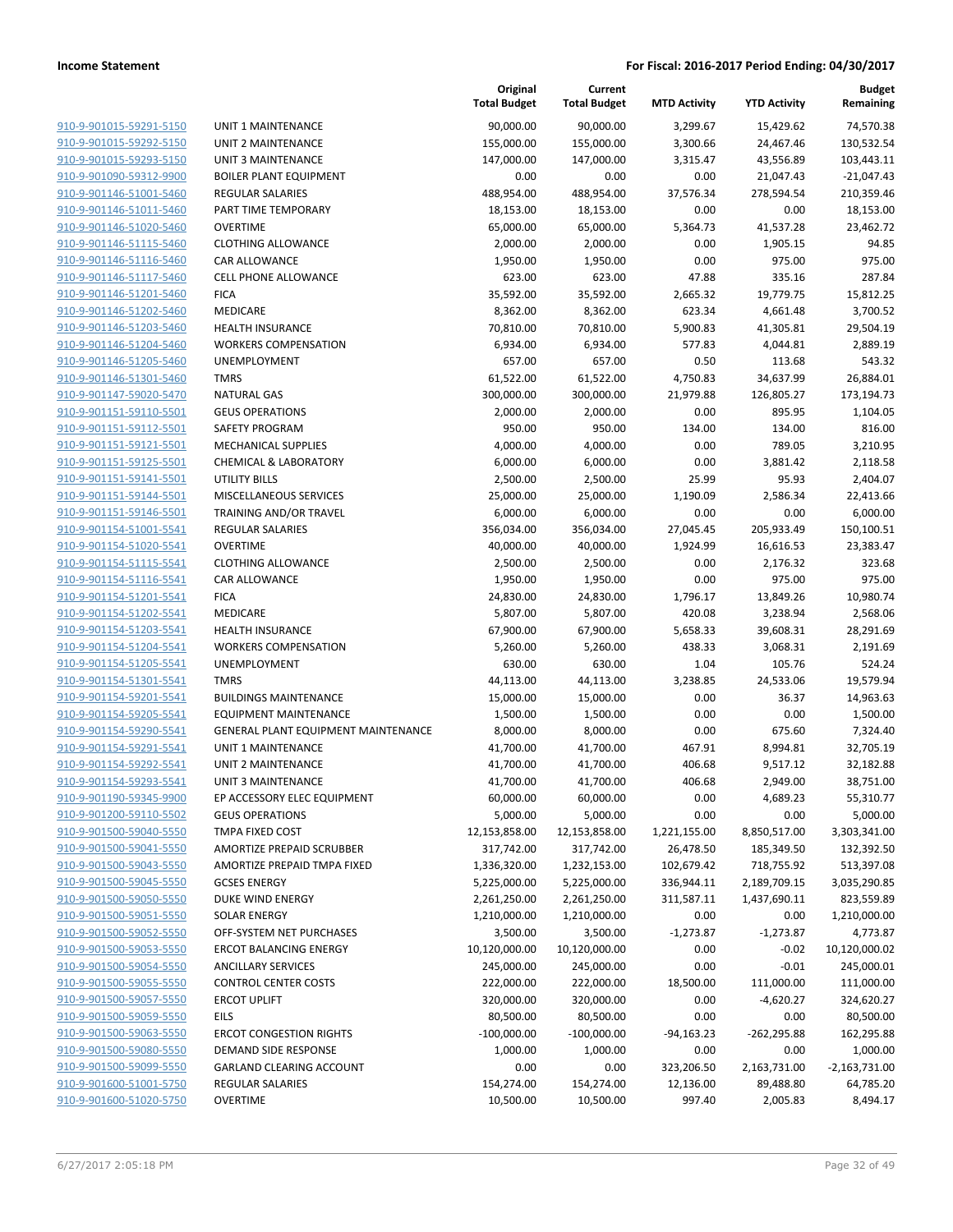| 910-9-901600-51116-5750        |
|--------------------------------|
| 910-9-901600-51117-5750        |
| 910-9-901600-51201-5750        |
| 910-9-901600-51202-5750        |
| <u>910-9-901600-51203-5750</u> |
| 910-9-901600-51204-5750        |
| 910-9-901600-51205-5750        |
|                                |
| 910-9-901600-51301-5750        |
| 910-9-901600-59110-5750        |
| <u>910-9-901600-59146-5750</u> |
| 910-9-910120-51001-9200        |
| 910-9-910120-51020-9200        |
| 910-9-910120-51115-9200        |
| 910-9-910120-51116-9200        |
| <u>910-9-910120-51117-9200</u> |
| 910-9-910120-51201-9200        |
| 910-9-910120-51202-9200        |
| 910-9-910120-51203-9200        |
|                                |
| 910-9-910120-51204-9200        |
| 910-9-910120-51205-9200        |
| 910-9-910120-51301-9200        |
| 910-9-910121-59110-9210        |
| 910-9-910121-59116-9210        |
| <u>910-9-910121-59141-9210</u> |
| <u>910-9-910121-59143-9210</u> |
| 910-9-910121-59144-9210        |
| 910-9-910121-59193-9210        |
| 910-9-910121-59198-9210        |
| <u>910-9-910132-59110-9302</u> |
|                                |
| <u>910-9-910132-59142-9302</u> |
| 910-9-910132-59146-9302        |
| 910-9-910135-59200-9350        |
| 910-9-910135-59201-9350        |
| <u>910-9-910135-59205-9350</u> |
| <u>910-9-910190-59390-9900</u> |
| 910-9-911120-51001-9201        |
| 910-9-911120-51020-9201        |
| 910-9-911120-51115-9201        |
| 910-9-911120-51117-9201        |
| 910-9-911120-51201-9201        |
| 910-9-911120-51202-9201        |
|                                |
| 910-9-911120-51203-9201        |
| 910-9-911120-51204-9201        |
| 910-9-911120-51205-9201        |
| <u>910-9-911120-51301-9201</u> |
| 910-9-911121-59110-9211        |
| 910-9-911121-59111-9211        |
| 910-9-911121-59187-9211        |
| 910-9-911135-59205-9351        |
| 910-9-913101-51001-9301        |
| 910-9-913101-51115-9301        |
| 910-9-913101-51117-9301        |
| 910-9-913101-51201-9301        |
| <u>910-9-913101-51202-9301</u> |
|                                |
| 910-9-913101-51203-9301        |
| 910-9-913101-51204-9301        |
| 910-9-913101-51205-9301        |
| 910-9-913101-51301-9301        |
| 910-9-913101-59110-9301        |
|                                |

| <b>CAR ALLOWANCE</b>          |
|-------------------------------|
| <b>CELL PHONE ALLOWANCE</b>   |
| <b>FICA</b>                   |
|                               |
| <b>MEDICARE</b>               |
| HEALTH INSURANCE              |
| <b>WORKERS COMPENSATION</b>   |
| UNEMPLOYMENT                  |
| <b>TMRS</b>                   |
| <b>GEUS OPERATIONS</b>        |
|                               |
| TRAINING AND/OR TRAVEL        |
| <b>REGULAR SALARIES</b>       |
| <b>OVERTIME</b>               |
| <b>CLOTHING ALLOWANCE</b>     |
| <b>CAR ALLOWANCE</b>          |
| <b>CELL PHONE ALLOWANCE</b>   |
| FICA                          |
|                               |
| <b>MEDICARE</b>               |
| <b>HEALTH INSURANCE</b>       |
| <b>WORKERS COMPENSATION</b>   |
| UNEMPLOYMENT                  |
| TMRS                          |
| <b>GEUS OPERATIONS</b>        |
| BUILDING OPERATIONS           |
|                               |
| UTILITY BILLS                 |
| <b>PROFESSIONAL SERVICES</b>  |
| MISCELLANEOUS SERVICES        |
| <b>GEUS INTERNET SERVICE</b>  |
| <b>COLOCATION CHARGES</b>     |
| <b>GEUS OPERATIONS</b>        |
| MEMBERSHIP FEES               |
| TRAINING AND/OR TRAVEL        |
| LANDSCAPING MAINTENANCE       |
|                               |
| <b>BUILDING MAINTENANCE</b>   |
| <b>EQUIPMENT MAINTENANCE</b>  |
| STRUCTURES & IMPROVEMENTS     |
| <b>REGULAR SALARIES</b>       |
| <b>OVERTIME</b>               |
| <b>CLOTHING ALLOWANCE</b>     |
| <b>CELL PHONE ALLOWANCE</b>   |
|                               |
| FICA                          |
| <b>MEDICARE</b>               |
| <b>HEALTH INSURANCE</b>       |
| <b>WORKERS COMPENSATION</b>   |
| <b>UNEMPLOYMENT</b>           |
| <b>TMRS</b>                   |
| <b>GEUS OPERATIONS</b>        |
| MISCELLANEOUS OFFICE EXPENSES |
| <b>EMPLOYEE RELATIONS</b>     |
|                               |
| <b>EQUIPMENT MAINTENANCE</b>  |
| <b>REGULAR SALARIES</b>       |
| <b>CLOTHING ALLOWANCE</b>     |
| <b>CELL PHONE ALLOWANCE</b>   |
| <b>FICA</b>                   |
| MEDICARE                      |
| <b>HEALTH INSURANCE</b>       |
|                               |
| <b>WORKERS COMPENSATION</b>   |
| <b>UNEMPLOYMENT</b>           |
| <b>TMRS</b>                   |
| <b>GEUS OPERATIONS</b>        |

|                                                    |                                                      | Original<br><b>Total Budget</b> | Current<br><b>Total Budget</b> | <b>MTD Activity</b> | <b>YTD Activity</b>   | <b>Budget</b><br>Remaining |
|----------------------------------------------------|------------------------------------------------------|---------------------------------|--------------------------------|---------------------|-----------------------|----------------------------|
| 910-9-901600-51116-5750                            | CAR ALLOWANCE                                        | 3,000.00                        | 3,000.00                       | 230.76              | 1,730.70              | 1,269.30                   |
| 910-9-901600-51117-5750                            | <b>CELL PHONE ALLOWANCE</b>                          | 864.00                          | 864.00                         | 66.46               | 498.45                | 365.55                     |
| 910-9-901600-51201-5750                            | <b>FICA</b>                                          | 10,456.00                       | 10,456.00                      | 762.46              | 5,303.80              | 5,152.20                   |
| 910-9-901600-51202-5750                            | MEDICARE                                             | 2,445.00                        | 2,445.00                       | 178.32              | 1,240.43              | 1,204.57                   |
| 910-9-901600-51203-5750                            | <b>HEALTH INSURANCE</b>                              | 19,400.00                       | 19,400.00                      | 1,616.66            | 11,316.62             | 8,083.38                   |
| 910-9-901600-51204-5750                            | <b>WORKERS COMPENSATION</b>                          | 422.00                          | 422.00                         | 35.17               | 246.19                | 175.81                     |
| 910-9-901600-51205-5750                            | UNEMPLOYMENT                                         | 180.00                          | 180.00                         | 0.00                | 33.01                 | 146.99                     |
| 910-9-901600-51301-5750                            | <b>TMRS</b>                                          | 18,575.00                       | 18,575.00                      | 1,501.54            | 10,308.42             | 8,266.58                   |
| 910-9-901600-59110-5750                            | <b>GEUS OPERATIONS</b>                               | 49,500.00                       | 49,500.00                      | 835.07              | 17,058.20             | 32,441.80                  |
| 910-9-901600-59146-5750                            | TRAINING AND/OR TRAVEL                               | 3,000.00                        | 3,000.00                       | 611.74              | 2,911.21              | 88.79                      |
| 910-9-910120-51001-9200                            | <b>REGULAR SALARIES</b>                              | 329,210.00                      | 329,210.00                     | 27,312.08           | 202,706.88            | 126,503.12                 |
| 910-9-910120-51020-9200                            | <b>OVERTIME</b>                                      | 200.00                          | 200.00                         | 0.00                | 0.00                  | 200.00                     |
| 910-9-910120-51115-9200                            | <b>CLOTHING ALLOWANCE</b>                            | 250.00                          | 250.00                         | 0.00                | 218.75                | 31.25                      |
| 910-9-910120-51116-9200                            | <b>CAR ALLOWANCE</b>                                 | 8,950.00                        | 8,950.00                       | 688.46              | 5,163.45              | 3,786.55                   |
| 910-9-910120-51117-9200                            | <b>CELL PHONE ALLOWANCE</b>                          | 1,544.00                        | 1,544.00                       | 118.74              | 896.71                | 647.29                     |
| 910-9-910120-51201-9200                            | <b>FICA</b>                                          | 18,013.00                       | 18,013.00                      | 1,700.86            | 10,845.74             | 7,167.26                   |
| 910-9-910120-51202-9200                            | MEDICARE                                             | 4,933.00                        | 4,933.00                       | 397.78              | 2,962.05              | 1,970.95                   |
| 910-9-910120-51203-9200                            | <b>HEALTH INSURANCE</b>                              | 32,980.00                       | 32,980.00                      | 2,748.33            | 19,238.31             | 13,741.69                  |
| 910-9-910120-51204-9200                            | <b>WORKERS COMPENSATION</b>                          | 1,627.00                        | 1,627.00                       | 135.58              | 949.06                | 677.94                     |
| 910-9-910120-51205-9200                            | UNEMPLOYMENT                                         | 306.00                          | 306.00                         | 2.12                | 58.06                 | 247.94                     |
| 910-9-910120-51301-9200                            | <b>TMRS</b>                                          | 37,468.00                       | 37,468.00                      | 3,143.74            | 22,965.55             | 14,502.45                  |
| 910-9-910121-59110-9210                            | <b>GEUS OPERATIONS</b><br><b>BUILDING OPERATIONS</b> | 12,000.00                       | 12,000.00                      | 124.77              | 1,512.19              | 10,487.81                  |
| 910-9-910121-59116-9210<br>910-9-910121-59141-9210 |                                                      | 6,000.00<br>81,000.00           | 6,000.00                       | 554.82              | 2,168.77              | 3,831.23                   |
| 910-9-910121-59143-9210                            | <b>UTILITY BILLS</b><br>PROFESSIONAL SERVICES        | 35,000.00                       | 81,000.00<br>35,000.00         | 9,737.40<br>990.00  | 48,720.57<br>3,238.55 | 32,279.43<br>31,761.45     |
| 910-9-910121-59144-9210                            | MISCELLANEOUS SERVICES                               | 14,000.00                       | 14,000.00                      | 2,265.82            | 7,375.11              | 6,624.89                   |
| 910-9-910121-59193-9210                            | <b>GEUS INTERNET SERVICE</b>                         | 38,000.00                       | 38,000.00                      | 0.00                | 38,000.00             | 0.00                       |
| 910-9-910121-59198-9210                            | <b>COLOCATION CHARGES</b>                            | 9,979.00                        | 9,979.00                       | 0.00                | 9,979.00              | 0.00                       |
| 910-9-910132-59110-9302                            | <b>GEUS OPERATIONS</b>                               | 11,000.00                       | 11,000.00                      | 261.19              | 3,109.04              | 7,890.96                   |
| 910-9-910132-59142-9302                            | <b>MEMBERSHIP FEES</b>                               | 56,000.00                       | 56,000.00                      | 3,000.00            | 5,000.00              | 51,000.00                  |
| 910-9-910132-59146-9302                            | TRAINING AND/OR TRAVEL                               | 5,000.00                        | 5,000.00                       | 0.00                | 131.96                | 4,868.04                   |
| 910-9-910135-59200-9350                            | LANDSCAPING MAINTENANCE                              | 18,500.00                       | 18,500.00                      | 690.00              | 5,680.69              | 12,819.31                  |
| 910-9-910135-59201-9350                            | <b>BUILDING MAINTENANCE</b>                          | 35,700.00                       | 35,700.00                      | 998.69              | 13,622.43             | 22,077.57                  |
| 910-9-910135-59205-9350                            | <b>EQUIPMENT MAINTENANCE</b>                         | 1,000.00                        | 1,000.00                       | 121.98              | 816.13                | 183.87                     |
| 910-9-910190-59390-9900                            | <b>STRUCTURES &amp; IMPROVEMENTS</b>                 | 10,000.00                       | 10,000.00                      | 0.00                | 0.00                  | 10,000.00                  |
| 910-9-911120-51001-9201                            | <b>REGULAR SALARIES</b>                              | 346,058.00                      | 346,058.00                     | 26,229.43           | 194,234.24            | 151,823.76                 |
| 910-9-911120-51020-9201                            | <b>OVERTIME</b>                                      | 750.00                          | 750.00                         | 6.00                | 405.95                | 344.05                     |
| 910-9-911120-51115-9201                            | <b>CLOTHING ALLOWANCE</b>                            | 400.00                          | 400.00                         | 0.00                | 367.95                | 32.05                      |
| 910-9-911120-51117-9201                            | <b>CELL PHONE ALLOWANCE</b>                          | 1,639.00                        | 1,639.00                       | 110.38              | 681.76                | 957.24                     |
| 910-9-911120-51201-9201                            | <b>FICA</b>                                          | 21,629.00                       | 21,629.00                      | 1,551.21            | 11,547.86             | 10,081.14                  |
| 910-9-911120-51202-9201                            | MEDICARE                                             | 5,058.00                        | 5,058.00                       | 362.79              | 2,700.74              | 2,357.26                   |
| 910-9-911120-51203-9201                            | <b>HEALTH INSURANCE</b>                              | 61,110.00                       | 61,110.00                      | 5,092.50            | 35,647.50             | 25,462.50                  |
| 910-9-911120-51204-9201                            | <b>WORKERS COMPENSATION</b>                          | 3,970.00                        | 3,970.00                       | 330.83              | 2,315.81              | 1,654.19                   |
| 910-9-911120-51205-9201                            | UNEMPLOYMENT                                         | 567.00                          | 567.00                         | 1.80                | 96.70                 | 470.30                     |
| 910-9-911120-51301-9201                            | <b>TMRS</b>                                          | 38,425.00                       | 38,425.00                      | 2,945.47            | 21,496.00             | 16,929.00                  |
| 910-9-911121-59110-9211                            | <b>GEUS OPERATIONS</b>                               | 36,800.00                       | 36,800.00                      | 1,771.00            | 7,504.74              | 29,295.26                  |
| 910-9-911121-59111-9211                            | MISCELLANEOUS OFFICE EXPENSES                        | 0.00                            | 0.00                           | $-941.02$           | 56.56                 | $-56.56$                   |
| 910-9-911121-59187-9211                            | <b>EMPLOYEE RELATIONS</b>                            | 20,000.00                       | 20,000.00                      | 127.15              | 14,150.10             | 5,849.90                   |
| 910-9-911135-59205-9351                            | <b>EQUIPMENT MAINTENANCE</b>                         | 8,450.00                        | 8,450.00                       | 187.17              | 980.50                | 7,469.50                   |
| 910-9-913101-51001-9301                            | <b>REGULAR SALARIES</b>                              | 194,126.00                      | 194,126.00                     | 14,828.80           | 111,136.00            | 82,990.00                  |
| 910-9-913101-51115-9301                            | <b>CLOTHING ALLOWANCE</b>                            | 400.00                          | 400.00                         | 0.00                | 0.00                  | 400.00                     |
| 910-9-913101-51117-9301                            | <b>CELL PHONE ALLOWANCE</b><br><b>FICA</b>           | 1,272.00                        | 1,272.00                       | 97.84               | 733.80                | 538.20                     |
| 910-9-913101-51201-9301                            |                                                      | 12,140.00                       | 12,140.00                      | 863.34              | 6,498.51              | 5,641.49                   |
| 910-9-913101-51202-9301<br>910-9-913101-51203-9301 | MEDICARE<br><b>HEALTH INSURANCE</b>                  | 2,839.00<br>29,100.00           | 2,839.00                       | 201.90<br>2,425.00  | 1,519.78              | 1,319.22<br>12,125.00      |
| 910-9-913101-51204-9301                            | <b>WORKERS COMPENSATION</b>                          |                                 | 29,100.00                      |                     | 16,975.00             | 221.25                     |
| 910-9-913101-51205-9301                            | UNEMPLOYMENT                                         | 531.00<br>270.00                | 531.00<br>270.00               | 44.25<br>0.70       | 309.75<br>46.55       | 223.45                     |
| 910-9-913101-51301-9301                            | <b>TMRS</b>                                          | 21,567.00                       | 21,567.00                      | 1,668.80            | 12,294.88             | 9,272.12                   |
| 910-9-913101-59110-9301                            | <b>GEUS OPERATIONS</b>                               | 33,200.00                       | 33,200.00                      | 2,204.95            | 9,464.54              | 23,735.46                  |
|                                                    |                                                      |                                 |                                |                     |                       |                            |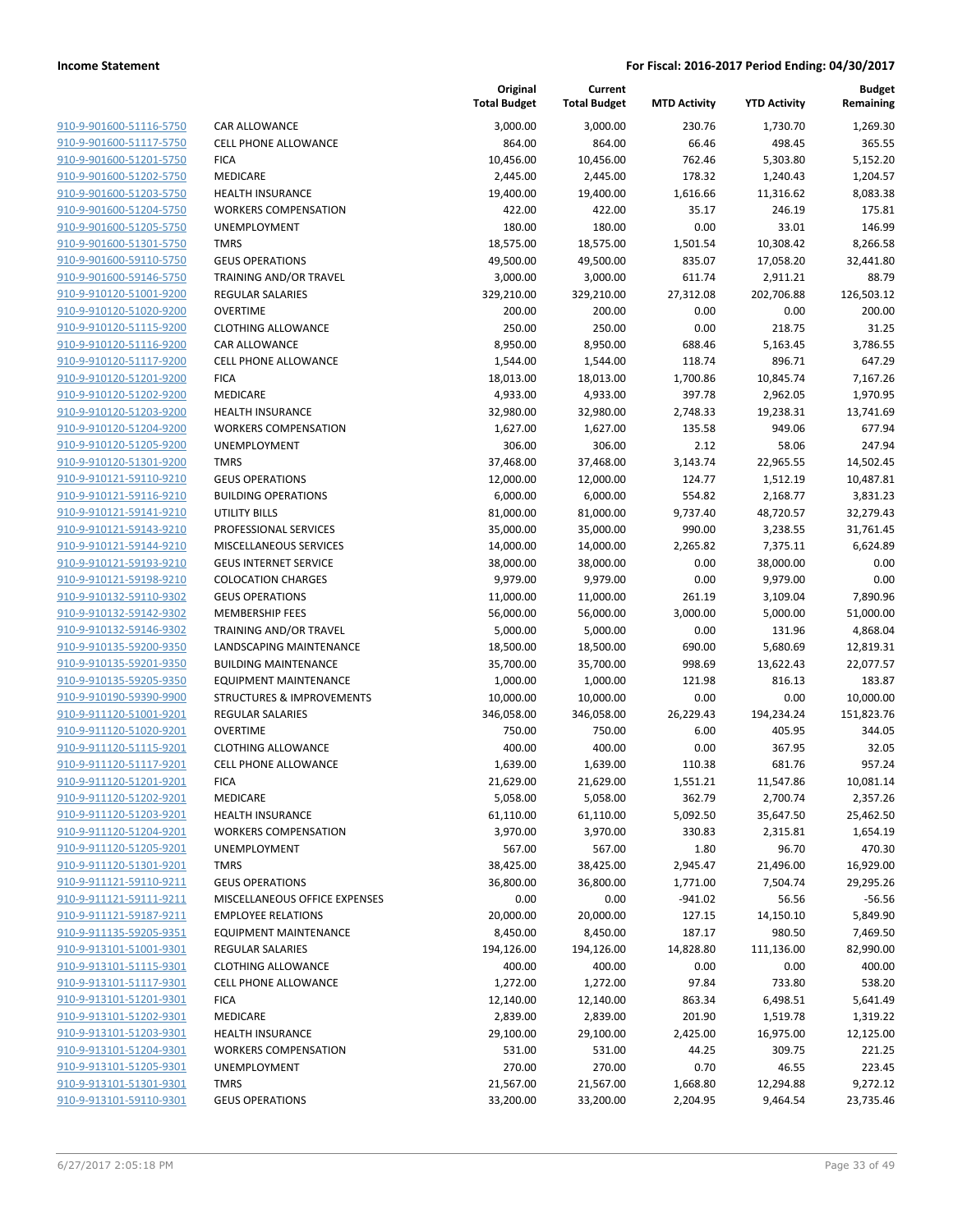**Current**

**Original**

**Budget Remaining**

|                                |                                     | <b>Total Budget</b> | <b>Total Budget</b> | <b>MTD Activity</b> | <b>YTD Activity</b> | Remaining  |
|--------------------------------|-------------------------------------|---------------------|---------------------|---------------------|---------------------|------------|
| 910-9-913101-59112-9301        | SAFETY                              | 1,500.00            | 1,500.00            | 0.00                | 0.00                | 1,500.00   |
| 910-9-913101-59131-9301        | NON-BAD DEBT WRITE OFFS             | 4,000.00            | 4,000.00            | 126.75              | 2,926.19            | 1,073.81   |
| 910-9-913101-59160-9301        | ADVERTISING                         | 34,500.00           | 34,500.00           | 1,469.00            | 14,810.67           | 19,689.33  |
| 910-9-913101-59164-9301        | <b>CONSUMER INFORMATION</b>         | 6,000.00            | 6,000.00            | 0.00                | 0.00                | 6,000.00   |
| 910-9-913101-59167-9301        | <b>ENERGY EFFICIENCY OPERATIONS</b> | 15,000.00           | 15,000.00           | 420.00              | 2,493.26            | 12,506.74  |
| 910-9-913101-59195-9301        | PUBLIC SERVICE BY GEUS C/I          | 15,000.00           | 15,000.00           | 0.00                | 15,000.00           | 0.00       |
| 910-9-913102-51001-9020        | <b>REGULAR SALARIES</b>             | 283,650.00          | 283,650.00          | 23,079.42           | 170,485.65          | 113,164.35 |
| 910-9-913102-51020-9020        | <b>OVERTIME</b>                     | 20,500.00           | 20,500.00           | 1,363.53            | 11,154.39           | 9,345.61   |
| 910-9-913102-51115-9020        | <b>CLOTHING ALLOWANCE</b>           | 3,100.00            | 3,100.00            | 0.00                | 3,548.16            | $-448.16$  |
| 910-9-913102-51201-9020        | <b>FICA</b>                         | 19,049.00           | 19,049.00           | 2,291.46            | 11,387.62           | 7,661.38   |
| 910-9-913102-51202-9020        | MEDICARE                            | 4,455.00            | 4,455.00            | 535.91              | 2,663.24            | 1,791.76   |
| 910-9-913102-51203-9020        | <b>HEALTH INSURANCE</b>             | 77,600.00           | 77,600.00           | 6,466.67            | 45,266.69           | 32,333.31  |
| 910-9-913102-51204-9020        | <b>WORKERS COMPENSATION</b>         | 3,722.00            | 3,722.00            | 310.17              | 2,171.19            | 1,550.81   |
| 910-9-913102-51205-9020        | UNEMPLOYMENT                        | 720.00              | 720.00              | 8.59                | 132.06              | 587.94     |
| 910-9-913102-51301-9020        | <b>TMRS</b>                         | 33,844.00           | 33,844.00           | 4,327.80            | 21,602.70           | 12,241.30  |
| 910-9-913102-59110-9020        | <b>GEUS OPERATIONS</b>              | 39,150.00           | 39,150.00           | 8,480.50            | 20,108.78           | 19,041.22  |
| 910-9-913102-59169-9020        | PRE PAID METER COSTS                | 13,850.00           | 13,850.00           | 75.00               | 7,049.02            | 6,800.98   |
| 910-9-913130-51001-9030        | <b>REGULAR SALARIES</b>             | 235,414.00          | 235,414.00          | 20,366.91           | 151,050.57          | 84,363.43  |
| 910-9-913130-51010-9030        | PART TIME REGULAR                   | 28,881.00           | 28,881.00           | 0.00                | 0.00                | 28,881.00  |
| 910-9-913130-51020-9030        | <b>OVERTIME</b>                     | 3,200.00            | 3,200.00            | 106.21              | 663.10              | 2,536.90   |
| 910-9-913130-51102-9030        | <b>BILINGUAL PAY</b>                | 3,400.00            | 3,400.00            | 276.96              | 2,077.20            | 1,322.80   |
| 910-9-913130-51201-9030        | <b>FICA</b>                         | 16,796.00           | 16,796.00           | 1,223.10            | 9,072.00            | 7,724.00   |
| 910-9-913130-51202-9030        | <b>MEDICARE</b>                     | 3,929.00            | 3,929.00            | 286.05              | 2,121.68            | 1,807.32   |
| 910-9-913130-51203-9030        | <b>HEALTH INSURANCE</b>             | 67,900.00           | 67,900.00           | 5,658.33            | 39,608.31           | 28,291.69  |
| 910-9-913130-51204-9030        | <b>WORKERS COMPENSATION</b>         | 644.00              | 644.00              | 53.67               | 375.69              | 268.31     |
| 910-9-913130-51205-9030        | UNEMPLOYMENT                        | 630.00              | 630.00              | 13.87               | 113.85              | 516.15     |
| 910-9-913130-51301-9030        | <b>TMRS</b>                         | 26,658.00           | 26,658.00           | 2,319.86            | 16,905.14           | 9,752.86   |
| 910-9-913130-59110-9030        | <b>GEUS OPERATIONS</b>              | 39,500.00           | 39,500.00           | 2,291.24            | 10,301.68           | 29,198.32  |
| 910-9-913130-59166-9030        | LOW INCOME ASSISTANCE               | 15,000.00           | 15,000.00           | 450.00              | 4,950.00            | 10,050.00  |
| 910-9-913131-51001-9031        | <b>REGULAR SALARIES</b>             | 42,307.00           | 42,307.00           | 3,240.00            | 24,300.00           | 18,007.00  |
| 910-9-913131-51020-9031        | <b>OVERTIME</b>                     | 500.00              | 500.00              | 0.00                | 7.70                | 492.30     |
| 910-9-913131-51102-9031        | <b>BILINGUAL PAY</b>                | 600.00              | 600.00              | 46.14               | 346.05              | 253.95     |
| 910-9-913131-51201-9031        | <b>FICA</b>                         | 2,691.00            | 2,691.00            | 203.74              | 1,528.53            | 1,162.47   |
| 910-9-913131-51202-9031        | MEDICARE                            | 629.00              | 629.00              | 47.64               | 357.42              | 271.58     |
| 910-9-913131-51203-9031        | <b>HEALTH INSURANCE</b>             | 9,700.00            | 9,700.00            | 808.33              | 5,658.31            | 4,041.69   |
| 910-9-913131-51204-9031        | <b>WORKERS COMPENSATION</b>         | 116.00              | 116.00              | 9.67                | 67.69               | 48.31      |
| 910-9-913131-51205-9031        | UNEMPLOYMENT                        | 90.00               | 90.00               | 0.00                | 15.16               | 74.84      |
| 910-9-913131-51301-9031        | <b>TMRS</b>                         | 4,781.00            | 4,781.00            | 367.40              | 2,709.53            | 2,071.47   |
| 910-9-913131-59110-9031        | <b>GEUS OPERATIONS</b>              | 11,200.00           | 11,200.00           | 1,323.07            | 7,687.43            | 3,512.57   |
| 910-9-913134-51001-9034        | <b>REGULAR SALARIES</b>             | 127,691.00          | 127,691.00          | 8,131.53            | 68,363.39           | 59,327.61  |
| <u>910-9-913134-51020-9034</u> | OVERTIME                            | 700.00              | 700.00              | 0.00                | 17.30               | 682.70     |
| 910-9-913134-51201-9034        | <b>FICA</b>                         | 7,960.00            | 7,960.00            | 453.08              | 3,979.14            | 3,980.86   |
| 910-9-913134-51202-9034        | MEDICARE                            | 1,862.00            | 1,862.00            | 105.96              | 930.59              | 931.41     |
| 910-9-913134-51203-9034        | <b>HEALTH INSURANCE</b>             | 29,100.00           | 29,100.00           | 2,425.00            | 16,975.00           | 12,125.00  |
| 910-9-913134-51204-9034        | <b>WORKERS COMPENSATION</b>         | 349.00              | 349.00              | 29.08               | 203.56              | 145.44     |
| 910-9-913134-51205-9034        | <b>UNEMPLOYMENT</b>                 | 270.00              | 270.00              | 3.22                | 49.20               | 220.80     |
| 910-9-913134-51301-9034        | <b>TMRS</b>                         | 14,142.00           | 14,142.00           | 909.10              | 7,574.76            | 6,567.24   |
| 910-9-913134-59110-9034        | <b>GEUS OPERATIONS</b>              | 97,395.00           | 97,395.00           | 7,408.32            | 47,176.78           | 50,218.22  |
| 910-9-913135-51001-9035        | <b>REGULAR SALARIES</b>             | 144,560.00          | 144,560.00          | 11,193.60           | 82,479.03           | 62,080.97  |
| 910-9-913135-51020-9035        | <b>OVERTIME</b>                     | 2,100.00            | 2,100.00            | 185.75              | 1,054.36            | 1,045.64   |
| 910-9-913135-51102-9035        | <b>BILINGUAL PAY</b>                | 500.00              | 500.00              | 46.16               | 346.20              | 153.80     |
| 910-9-913135-51201-9035        | <b>FICA</b>                         | 9,124.00            | 9,124.00            | 644.95              | 4,725.73            | 4,398.27   |
| 910-9-913135-51202-9035        | MEDICARE                            | 2,134.00            | 2,134.00            | 150.83              | 1,105.20            | 1,028.80   |
| 910-9-913135-51203-9035        | <b>HEALTH INSURANCE</b>             | 38,800.00           | 38,800.00           | 3,233.33            | 22,633.31           | 16,166.69  |
| 910-9-913135-51204-9035        | <b>WORKERS COMPENSATION</b>         | 396.00              | 396.00              | 33.00               | 231.00              | 165.00     |
| 910-9-913135-51205-9035        | UNEMPLOYMENT                        | 360.00              | 360.00              | 4.40                | 55.79               | 304.21     |
| 910-9-913135-51301-9035        | <b>TMRS</b>                         | 16,209.00           | 16,209.00           | 1,277.37            | 9,221.10            | 6,987.90   |
| 910-9-913135-59110-9035        | <b>GEUS OPERATIONS</b>              | 30,700.00           | 30,700.00           | 1,268.77            | 16,320.16           | 14,379.84  |
| 910-9-913135-59170-9035        | <b>CREDIT CARD FEES</b>             | 72,000.00           | 72,000.00           | 6,975.66            | 47,366.41           | 24,633.59  |
|                                |                                     |                     |                     |                     |                     |            |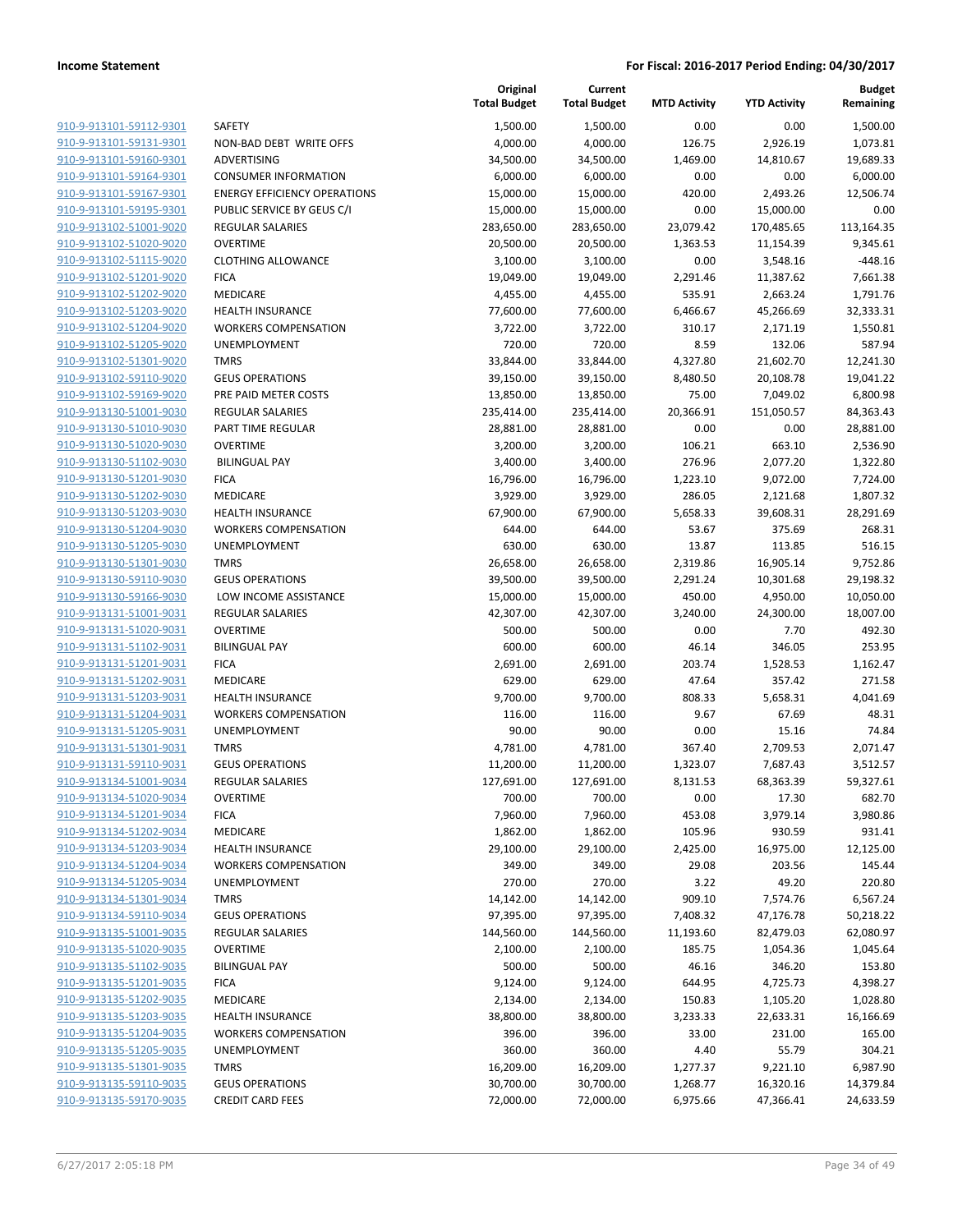| 910-9-913135-59172-9035        |
|--------------------------------|
| 910-9-913135-59173-9035        |
| 910-9-913135-59174-9035        |
| 910-9-913135-59175-9035        |
| <u>910-9-913135-59179-9035</u> |
| 910-9-913136-51001-9036        |
| 910-9-913136-51020-9036        |
| 910-9-913136-51115-9036        |
| 910-9-913136-51201-9036        |
| <u>910-9-913136-51202-9036</u> |
| 910-9-913136-51203-9036        |
| 910-9-913136-51204-9036        |
| 910-9-913136-51205-9036        |
| 910-9-913136-51301-9036        |
| <u>910-9-913136-59110-9036</u> |
| 910-9-913136-59141-9036        |
| 910-9-913139-59780-9240        |
| 910-9-913139-59781-9250        |
| 910-9-913139-59902-9301        |
| <u>910-9-913139-59926-9301</u> |
| 910-9-913139-59927-9301        |
| 910-9-913139-59928-9301        |
| 910-9-913159-59200-9353        |
| 910-9-913159-59201-9353        |
| 910-9-913159-59205-9353        |
| 910-9-913190-59391-9900        |
| 910-9-913190-59392-9900        |
| 910-9-930000-59060-5650        |
| 910-9-930000-59110-5600        |
| <u>910-9-930161-51001-5610</u> |
| 910-9-930161-51020-5610        |
| 910-9-930161-51116-5610        |
| 910-9-930161-51117-5610        |
| 910-9-930161-51201-5610        |
| <u>910-9-930161-51202-5610</u> |
| 910-9-930161-51203-5610        |
| 910-9-930161-51204-5610        |
| 910-9-930161-51205-5610        |
| 910-9-930161-51301-5610        |
| 910-9-930161-59110-5610        |
| 910-9-930161-59146-5610        |
| 910-9-930181-51001-5810        |
| 910-9-930181-51020-5810        |
| 910-9-930181-51117-5810        |
| <u>910-9-930181-51201-5810</u> |
| 910-9-930181-51202-5810        |
| 910-9-930181-51203-5810        |
| 910-9-930181-51204-5810        |
| <u>910-9-930181-51205-5810</u> |
| <u>910-9-930181-51301-5810</u> |
| 910-9-930181-59110-5810        |
| 910-9-931080-51001-5800        |
| 910-9-931080-51011-5800        |
| <u>910-9-931080-51020-5800</u> |
| <u>910-9-931080-51115-5800</u> |
| <u>910-9-931080-51116-5800</u> |
| 910-9-931080-51117-5800        |
| 910-9-931080-51201-5800        |
| 910-9-931080-51202-5800        |

|                                     | <b>Total Budg</b> |
|-------------------------------------|-------------------|
| LOCKBOX OVER/SHORT                  | 500.              |
| <b>ONLINE PAYMENT OVER/SHORT</b>    | 500.              |
| <b>BANK RECS OVER/SHORT</b>         | 100.              |
| <b>CASHIERS OVER/SHORT</b>          | 500               |
| <b>AMPY OVER/SHORT</b>              | 100.              |
| <b>REGULAR SALARIES</b>             | 30,243.           |
| <b>OVERTIME</b>                     | 100.              |
| <b>CLOTHING ALLOWANCE</b>           | 250.              |
| <b>FICA</b>                         | 1,897.            |
| MEDICARE                            | 444               |
| <b>HEALTH INSURANCE</b>             | 9,700.            |
| <b>WORKERS COMPENSATION</b>         | 1,015.            |
| UNEMPLOYMENT                        | 90.               |
| <b>TMRS</b>                         | 3,370.            |
| <b>GEUS OPERATIONS</b>              | 22,000.           |
| UTILITY BILLS                       | 53,000.           |
| PROPERTY INSURANCE                  | 12,400.           |
| <b>LIABILITY INSURANCE</b>          | 7,700.            |
| XFER to COG - ADMIN EXPENSES        | 86,942.           |
| XFER to COG - GARAGE                | 7,949.            |
| XFER to COG - INSURANCE             | 6,461.            |
| XFER to COG - IT                    | 125,282.          |
| LANDSCAPING MAINTENANCE             | 3,000.            |
| <b>BUILDINGS MAINTNANCE</b>         | 23,000.           |
| <b>EQUIPMENT MAINTENANCE</b>        | 37,000.           |
| FURNITURE & OFFICE EQUIPMENT        | 8,000.            |
| <b>TRANSPORTATION EQUIPMENT</b>     | 40,000.           |
| <b>TRANSMISSION COSTS</b>           | 1,250,000.        |
| <b>GEUS OPERATIONS</b>              | 91,000.           |
| <b>REGULAR SALARIES</b>             | 234,047.          |
| OVERTIME                            | 32,000.           |
| CAR ALLOWANCE                       | 3,000.            |
| <b>CELL PHONE ALLOWANCE</b>         | 648.              |
| <b>FICA</b>                         | 16,721.           |
| <b>MEDICARE</b>                     | 3,911.            |
| <b>HEALTH INSURANCE</b>             | 32,738.           |
| <b>WORKERS COMPENSATION</b>         | 640.              |
| <b>UNEMPLOYMENT</b>                 | 304.              |
| <b>TMRS</b>                         | 29,707.           |
| <b>GEUS OPERATIONS</b>              | 17,500.           |
| TRAINING AND/OR TRAVEL              | 32,000.           |
| <b>REGULAR SALARIES</b>             | 142,964.          |
| <b>OVERTIME</b>                     | 32,100.           |
| CELL PHONE ALLOWANCE<br><b>FICA</b> | 216.              |
| <b>MEDICARE</b>                     | 10,868.<br>2,542. |
| <b>HEALTH INSURANCE</b>             | 23,038.           |
| <b>WORKERS COMPENSATION</b>         | 391.              |
| UNEMPLOYMENT                        | 214               |
| TMRS                                | 19,307.           |
| <b>GEUS OPERATIONS</b>              | 12,500.           |
| <b>REGULAR SALARIES</b>             | 485,140.          |
| PART TIME TEMPORARY                 | 35,120.           |
| <b>OVERTIME</b>                     | 0.                |
| <b>CLOTHING ALLOWANCE</b>           | 500.              |
| CAR ALLOWANCE                       | 7,900.            |
| <b>CELL PHONE ALLOWANCE</b>         | 3,434.            |
| <b>FICA</b>                         | 31,031.           |
|                                     |                   |

|                                                    |                                  | Original<br><b>Total Budget</b> | Current<br><b>Total Budget</b> | <b>MTD Activity</b> | <b>YTD Activity</b>   | <b>Budget</b><br>Remaining |
|----------------------------------------------------|----------------------------------|---------------------------------|--------------------------------|---------------------|-----------------------|----------------------------|
| 910-9-913135-59172-9035                            | LOCKBOX OVER/SHORT               | 500.00                          | 500.00                         | 0.00                | 0.00                  | 500.00                     |
| 910-9-913135-59173-9035                            | <b>ONLINE PAYMENT OVER/SHORT</b> | 500.00                          | 500.00                         | 0.00                | 0.00                  | 500.00                     |
| 910-9-913135-59174-9035                            | <b>BANK RECS OVER/SHORT</b>      | 100.00                          | 100.00                         | 0.00                | $-8,708.90$           | 8,808.90                   |
| 910-9-913135-59175-9035                            | <b>CASHIERS OVER/SHORT</b>       | 500.00                          | 500.00                         | 36.13               | $-67.76$              | 567.76                     |
| 910-9-913135-59179-9035                            | <b>AMPY OVER/SHORT</b>           | 100.00                          | 100.00                         | 0.00                | 0.00                  | 100.00                     |
| 910-9-913136-51001-9036                            | REGULAR SALARIES                 | 30,243.00                       | 30,243.00                      | 2,332.80            | 17,265.80             | 12,977.20                  |
| 910-9-913136-51020-9036                            | <b>OVERTIME</b>                  | 100.00                          | 100.00                         | 0.00                | 187.56                | $-87.56$                   |
| 910-9-913136-51115-9036                            | <b>CLOTHING ALLOWANCE</b>        | 250.00                          | 250.00                         | 0.00                | 214.11                | 35.89                      |
| 910-9-913136-51201-9036                            | <b>FICA</b>                      | 1,897.00                        | 1,897.00                       | 122.16              | 933.32                | 963.68                     |
| 910-9-913136-51202-9036                            | MEDICARE                         | 444.00                          | 444.00                         | 28.58               | 218.31                | 225.69                     |
| 910-9-913136-51203-9036                            | <b>HEALTH INSURANCE</b>          | 9,700.00                        | 9,700.00                       | 808.33              | 5,658.31              | 4,041.69                   |
| 910-9-913136-51204-9036                            | <b>WORKERS COMPENSATION</b>      | 1,015.00                        | 1,015.00                       | 84.58               | 592.06                | 422.94                     |
| 910-9-913136-51205-9036                            | UNEMPLOYMENT                     | 90.00                           | 90.00                          | 1.94                | 12.88                 | 77.12                      |
| 910-9-913136-51301-9036                            | <b>TMRS</b>                      | 3,370.00                        | 3,370.00                       | 260.80              | 1,932.94              | 1,437.06                   |
| 910-9-913136-59110-9036                            | <b>GEUS OPERATIONS</b>           | 22,000.00                       | 22,000.00                      | 383.72              | 4,742.30              | 17,257.70                  |
| 910-9-913136-59141-9036                            | UTILITY BILLS                    | 53,000.00                       | 53,000.00                      | 3,378.26            | 23,094.89             | 29,905.11                  |
| 910-9-913139-59780-9240                            | PROPERTY INSURANCE               | 12,400.00                       | 8,825.00                       | 0.00                | 8,823.73              | 1.27                       |
| 910-9-913139-59781-9250                            | <b>LIABILITY INSURANCE</b>       | 7,700.00                        | 3,305.00                       | 0.00                | 3,302.57              | 2.43                       |
| 910-9-913139-59902-9301                            | XFER to COG - ADMIN EXPENSES     | 86,942.00                       | 90,387.00                      | 7,532.33            | 52,726.31             | 37,660.69                  |
| 910-9-913139-59926-9301                            | XFER to COG - GARAGE             | 7,949.00                        | 8,026.00                       | 668.75              | 4,681.25              | 3,344.75                   |
| 910-9-913139-59927-9301                            | XFER to COG - INSURANCE          | 6,461.00                        | 5,997.00                       | 499.67              | 3,497.69              | 2,499.31                   |
| 910-9-913139-59928-9301                            | XFER to COG - IT                 | 125,282.00                      | 136,407.00                     | 11,367.25           | 79,570.75             | 56,836.25                  |
| 910-9-913159-59200-9353                            | <b>LANDSCAPING MAINTENANCE</b>   | 3,000.00                        | 3,000.00                       | 215.00              | 1,075.00              | 1,925.00                   |
| 910-9-913159-59201-9353                            | <b>BUILDINGS MAINTNANCE</b>      | 23,000.00                       | 23,000.00                      | 250.00              | 4,949.35              | 18,050.65                  |
| 910-9-913159-59205-9353                            | <b>EQUIPMENT MAINTENANCE</b>     | 37,000.00                       | 37,000.00                      | 225.80              | 5,949.55              | 31,050.45                  |
| 910-9-913190-59391-9900                            | FURNITURE & OFFICE EQUIPMENT     | 8,000.00                        | 8,000.00                       | 0.00                | 0.00                  | 8,000.00                   |
| 910-9-913190-59392-9900                            | <b>TRANSPORTATION EQUIPMENT</b>  | 40,000.00                       | 40,000.00                      | 0.00                | 19,919.00             | 20,081.00                  |
| 910-9-930000-59060-5650                            | <b>TRANSMISSION COSTS</b>        | 1,250,000.00                    | 1,250,000.00                   | 66,426.14           | 613,694.59            | 636,305.41                 |
| 910-9-930000-59110-5600                            | <b>GEUS OPERATIONS</b>           | 91,000.00                       | 91,000.00                      | 4,225.95            | 49,863.60             | 41,136.40                  |
| 910-9-930161-51001-5610                            | <b>REGULAR SALARIES</b>          | 234,047.00                      | 234,047.00                     | 18,258.01           | 128,208.93            | 105,838.07                 |
| 910-9-930161-51020-5610                            | <b>OVERTIME</b>                  | 32,000.00                       | 32,000.00                      | 2,186.83            | 17,056.82             | 14,943.18                  |
| 910-9-930161-51116-5610                            | CAR ALLOWANCE                    | 3,000.00                        | 3,000.00                       | 230.76              | 1,730.70              | 1,269.30                   |
| 910-9-930161-51117-5610<br>910-9-930161-51201-5610 | CELL PHONE ALLOWANCE             | 648.00                          | 648.00                         | 49.84               | 382.10                | 265.90                     |
| 910-9-930161-51202-5610                            | <b>FICA</b><br>MEDICARE          | 16,721.00                       | 16,721.00<br>3,911.00          | 1,236.93<br>289.29  | 8,783.47              | 7,937.53                   |
| 910-9-930161-51203-5610                            | <b>HEALTH INSURANCE</b>          | 3,911.00<br>32,738.00           | 32,738.00                      | 2,728.17            | 2,054.23<br>19,097.19 | 1,856.77<br>13,640.81      |
| 910-9-930161-51204-5610                            | <b>WORKERS COMPENSATION</b>      | 640.00                          | 640.00                         | 53.33               | 373.31                | 266.69                     |
| 910-9-930161-51205-5610                            | <b>UNEMPLOYMENT</b>              | 304.00                          | 304.00                         | 0.00                | 59.28                 | 244.72                     |
| 910-9-930161-51301-5610                            | <b>TMRS</b>                      | 29,707.00                       | 29,707.00                      | 2,317.10            | 16,192.94             | 13,514.06                  |
| 910-9-930161-59110-5610                            | <b>GEUS OPERATIONS</b>           | 17,500.00                       | 17,500.00                      | 1,953.65            | 2,314.24              | 15,185.76                  |
| 910-9-930161-59146-5610                            | TRAINING AND/OR TRAVEL           | 32,000.00                       | 32,000.00                      | 1,582.34            | 14,048.21             | 17,951.79                  |
| 910-9-930181-51001-5810                            | <b>REGULAR SALARIES</b>          | 142,964.00                      | 142,964.00                     | 10,978.97           | 81,028.39             | 61,935.61                  |
| 910-9-930181-51020-5810                            | <b>OVERTIME</b>                  | 32,100.00                       | 32,100.00                      | 2,199.48            | 17,151.88             | 14,948.12                  |
| 910-9-930181-51117-5810                            | CELL PHONE ALLOWANCE             | 216.00                          | 216.00                         | 16.60               | 116.20                | 99.80                      |
| 910-9-930181-51201-5810                            | <b>FICA</b>                      | 10,868.00                       | 10,868.00                      | 818.10              | 6,094.88              | 4,773.12                   |
| 910-9-930181-51202-5810                            | MEDICARE                         | 2,542.00                        | 2,542.00                       | 191.33              | 1,425.41              | 1,116.59                   |
| 910-9-930181-51203-5810                            | <b>HEALTH INSURANCE</b>          | 23,038.00                       | 23,038.00                      | 1,919.83            | 13,438.81             | 9,599.19                   |
| 910-9-930181-51204-5810                            | <b>WORKERS COMPENSATION</b>      | 391.00                          | 391.00                         | 32.58               | 228.06                | 162.94                     |
| 910-9-930181-51205-5810                            | UNEMPLOYMENT                     | 214.00                          | 214.00                         | 0.00                | 36.74                 | 177.26                     |
| 910-9-930181-51301-5810                            | <b>TMRS</b>                      | 19,307.00                       | 19,307.00                      | 1,475.22            | 10,829.40             | 8,477.60                   |
| 910-9-930181-59110-5810                            | <b>GEUS OPERATIONS</b>           | 12,500.00                       | 12,500.00                      | 1,264.69            | 2,974.56              | 9,525.44                   |
| 910-9-931080-51001-5800                            | REGULAR SALARIES                 | 485,140.00                      | 485,140.00                     | 37,204.96           | 282,142.60            | 202,997.40                 |
| 910-9-931080-51011-5800                            | PART TIME TEMPORARY              | 35,120.00                       | 35,120.00                      | 0.00                | 0.00                  | 35,120.00                  |
| 910-9-931080-51020-5800                            | <b>OVERTIME</b>                  | 0.00                            | 0.00                           | 851.52              | 851.52                | $-851.52$                  |
| 910-9-931080-51115-5800                            | <b>CLOTHING ALLOWANCE</b>        | 500.00                          | 500.00                         | 0.00                | 423.75                | 76.25                      |
| 910-9-931080-51116-5800                            | CAR ALLOWANCE                    | 7,900.00                        | 3,900.00                       | 300.00              | 2,250.00              | 1,650.00                   |
| 910-9-931080-51117-5800                            | <b>CELL PHONE ALLOWANCE</b>      | 3,434.00                        | 3,434.00                       | 264.16              | 1,946.96              | 1,487.04                   |
| 910-9-931080-51201-5800                            | <b>FICA</b>                      | 31,031.00                       | 31,031.00                      | 2,286.81            | 15,903.40             | 15,127.60                  |
| 910-9-931080-51202-5800                            | MEDICARE                         | 7,703.00                        | 7,703.00                       | 534.82              | 3,963.45              | 3,739.55                   |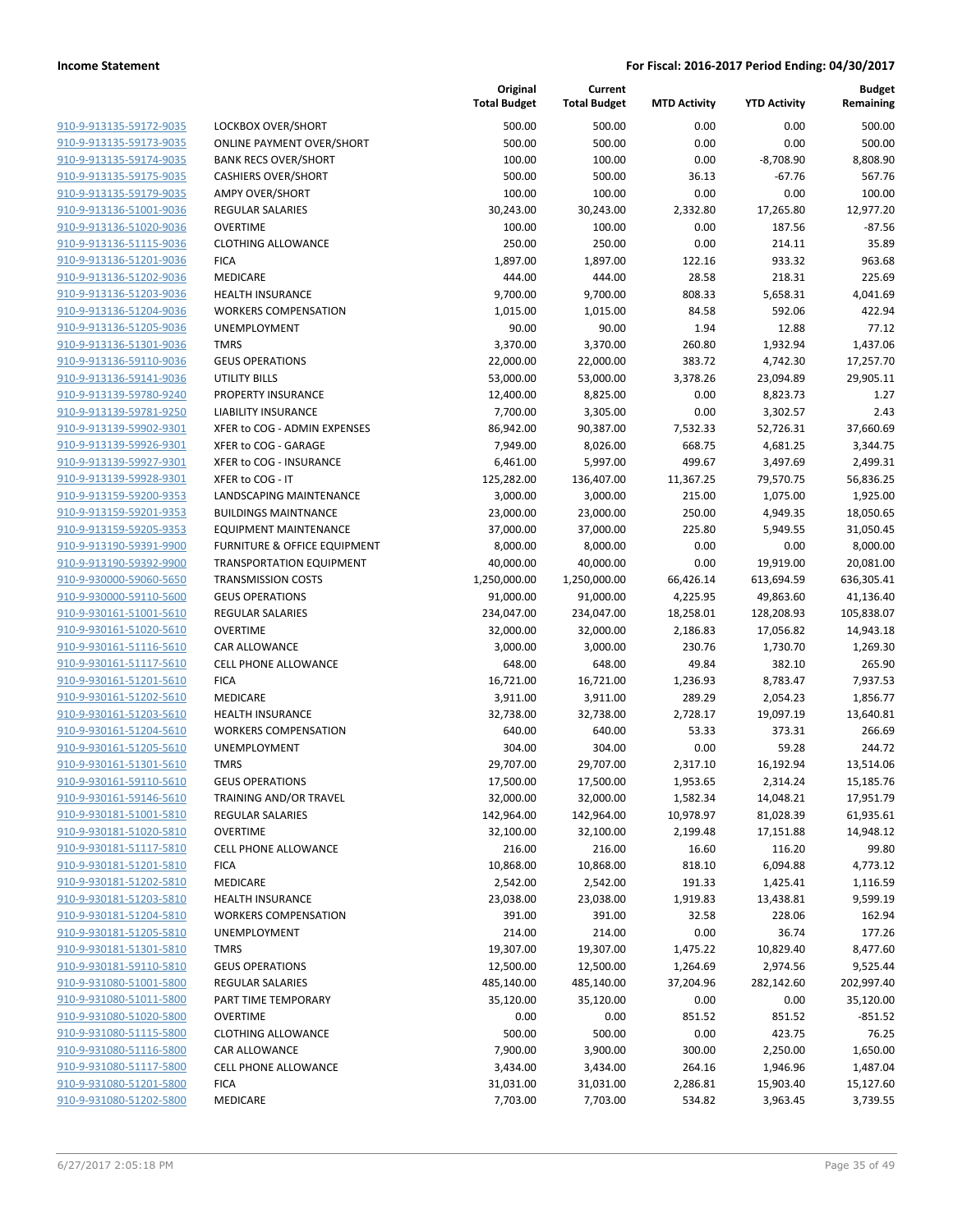| 910-9-931080-51203-5800<br>910-9-931080-51204-5800 | <b>HEALTH INSURANCE</b><br><b>WORKERS COMPENSATION</b> |
|----------------------------------------------------|--------------------------------------------------------|
| 910-9-931080-51205-5800                            | <b>UNEMPLOYMENT</b>                                    |
| 910-9-931080-51301-5800                            | <b>TMRS</b>                                            |
| 910-9-931080-59110-5800                            | <b>GEUS OPERATIONS</b>                                 |
| 910-9-931080-59205-5800                            | <b>EQUIPMENT MAINTENANCE</b>                           |
| 910-9-931088-51001-5880                            | <b>REGULAR SALARIES</b>                                |
|                                                    | <b>FICA</b>                                            |
| 910-9-931088-51201-5880<br>910-9-931088-51202-5880 | <b>MEDICARE</b>                                        |
| 910-9-931088-51203-5880                            | <b>HEALTH INSURANCE</b>                                |
| 910-9-931088-51204-5880                            | <b>WORKERS COMPENSATION</b>                            |
| 910-9-931088-51205-5880                            | <b>UNEMPLOYMENT</b>                                    |
| 910-9-931088-51301-5880                            | <b>TMRS</b>                                            |
| 910-9-931088-59110-5880                            | <b>GEUS OPERATIONS</b>                                 |
| 910-9-931092-51001-9202                            | <b>REGULAR SALARIES</b>                                |
| 910-9-931092-51117-9202                            | <b>CELL PHONE ALLOWANCE</b>                            |
| 910-9-931092-51201-9202                            | <b>FICA</b>                                            |
| 910-9-931092-51202-9202                            | <b>MEDICARE</b>                                        |
| 910-9-931092-51203-9202                            | <b>HEALTH INSURANCE</b>                                |
| 910-9-931092-51204-9202                            | WORKERS COMPENSATION                                   |
| 910-9-931092-51205-9202                            | <b>UNEMPLOYMENT</b>                                    |
| 910-9-931092-51301-9202                            | <b>TMRS</b>                                            |
| 910-9-931092-59110-9212                            | <b>GEUS OPERATIONS</b>                                 |
| 910-9-931092-59130-9212                            | PHONE MANAGEMENT SERVICE                               |
| 910-9-931093-59205-9352                            | EQUIPMENT MAINTENANCE - IT                             |
| 910-9-931099-59391-9900                            | <b>FURNITURE &amp; OFFICE EQUIPMEN</b>                 |
| 910-9-931462-51001-5620                            | <b>REGULAR SALARIES</b>                                |
| 910-9-931462-51115-5620                            | <b>CLOTHING ALLOWANCE</b>                              |
| 910-9-931462-51117-5620                            | <b>CELL PHONE ALLOWANCE</b>                            |
| 910-9-931462-51201-5620                            | <b>FICA</b>                                            |
| 910-9-931462-51202-5620                            | <b>MEDICARE</b>                                        |
| 910-9-931462-51203-5620                            | <b>HEALTH INSURANCE</b>                                |
| 910-9-931462-51204-5620                            | WORKERS COMPENSATION                                   |
| 910-9-931462-51205-5620                            | <b>UNEMPLOYMENT</b>                                    |
| 910-9-931462-51301-5620                            | TMRS                                                   |
| 910-9-931462-59110-5620                            | <b>GEUS OPERATIONS</b>                                 |
| 910-9-931462-59198-5620                            | <b>COLOCATION CHARGES</b>                              |
| 910-9-931462-59199-5620                            | <b>LEASE OF DARK FIBER</b>                             |
| 910-9-931470-51001-5700                            | <b>REGULAR SALARIES</b>                                |
| 910-9-931470-51020-5700                            | <b>OVERTIME</b>                                        |
| 910-9-931470-51115-5700                            | CLOTHING ALLOWANCE                                     |
| 910-9-931470-51117-5700                            | CELL PHONE ALLOWANCE                                   |
| 910-9-931470-51201-5700<br>910-9-931470-51202-5700 | <b>FICA</b><br><b>MEDICARE</b>                         |
| 910-9-931470-51203-5700                            | <b>HEALTH INSURANCE</b>                                |
| 910-9-931470-51204-5700                            | <b>WORKERS COMPENSATION</b>                            |
| 910-9-931470-51205-5700                            | <b>UNEMPLOYMENT</b>                                    |
| 910-9-931470-51301-5700                            | <b>TMRS</b>                                            |
| 910-9-931470-59205-5700                            | <b>EQUIPMENT MAINTENANCE</b>                           |
| 910-9-931470-59253-5700                            | TRANSMISSION SUBSTATION MA                             |
| 910-9-931490-59353-9900                            | TRANSMISSION SUBSTATIONS                               |
| 910-9-931491-51001-9911                            | <b>REGULAR SALARIES</b>                                |
| 910-9-931491-51201-9911                            | <b>FICA</b>                                            |
| 910-9-931491-51202-9911                            | <b>MEDICARE</b>                                        |
| 910-9-931491-51301-9911                            | <b>TMRS</b>                                            |
| 910-9-931528-51001-5820                            | <b>REGULAR SALARIES</b>                                |
| 910-9-931528-51115-5820                            | <b>CLOTHING ALLOWANCE</b>                              |
| 910-9-931528-51117-5820                            | <b>CELL PHONE ALLOWANCE</b>                            |
| 910-9-931528-51201-5820                            | <b>FICA</b>                                            |
|                                                    |                                                        |

|                         |                                 | Original<br><b>Total Budget</b> | Current<br><b>Total Budget</b> | <b>MTD Activity</b> | <b>YTD Activity</b> | <b>Budget</b><br>Remaining |
|-------------------------|---------------------------------|---------------------------------|--------------------------------|---------------------|---------------------|----------------------------|
| 910-9-931080-51203-5800 | <b>HEALTH INSURANCE</b>         | 52,380.00                       | 52,380.00                      | 4,365.00            | 30,555.00           | 21,825.00                  |
| 910-9-931080-51204-5800 | <b>WORKERS COMPENSATION</b>     | 1,700.00                        | 1,700.00                       | 141.67              | 991.69              | 708.31                     |
| 910-9-931080-51205-5800 | UNEMPLOYMENT                    | 486.00                          | 486.00                         | 2.34                | 93.83               | 392.17                     |
| 910-9-931080-51301-5800 | <b>TMRS</b>                     | 54,649.00                       | 54,649.00                      | 3,981.33            | 29,561.83           | 25,087.17                  |
| 910-9-931080-59110-5800 | <b>GEUS OPERATIONS</b>          | 26,000.00                       | 26,000.00                      | 1,306.28            | 9,523.28            | 16,476.72                  |
| 910-9-931080-59205-5800 | <b>EQUIPMENT MAINTENANCE</b>    | 5,350.00                        | 5,350.00                       | 0.00                | 75.79               | 5,274.21                   |
| 910-9-931088-51001-5880 | <b>REGULAR SALARIES</b>         | 82,118.00                       | 82,118.00                      | 6,080.00            | 39,455.66           | 42,662.34                  |
| 910-9-931088-51201-5880 | <b>FICA</b>                     | 5,091.00                        | 5,091.00                       | 337.88              | 2,270.77            | 2,820.23                   |
| 910-9-931088-51202-5880 | MEDICARE                        | 1,191.00                        | 1,191.00                       | 79.02               | 531.06              | 659.94                     |
| 910-9-931088-51203-5880 | <b>HEALTH INSURANCE</b>         | 19,400.00                       | 19,400.00                      | 1,616.66            | 11,316.62           | 8,083.38                   |
| 910-9-931088-51204-5880 | <b>WORKERS COMPENSATION</b>     | 225.00                          | 225.00                         | 18.75               | 131.25              | 93.75                      |
| 910-9-931088-51205-5880 | UNEMPLOYMENT                    | 180.00                          | 180.00                         | 0.39                | 33.45               | 146.55                     |
| 910-9-931088-51301-5880 | <b>TMRS</b>                     | 9,045.00                        | 9,045.00                       | 679.74              | 4,436.80            | 4,608.20                   |
| 910-9-931088-59110-5880 | <b>GEUS OPERATIONS</b>          | 4,360.00                        | 4,360.00                       | 239.54              | 1,737.70            | 2,622.30                   |
| 910-9-931092-51001-9202 | <b>REGULAR SALARIES</b>         | 97,885.00                       | 97,885.00                      | 7,611.84            | 56,970.72           | 40,914.28                  |
| 910-9-931092-51117-9202 | <b>CELL PHONE ALLOWANCE</b>     | 1,632.00                        | 1,632.00                       | 125.54              | 952.62              | 679.38                     |
| 910-9-931092-51201-9202 | <b>FICA</b>                     | 6,170.00                        | 6,170.00                       | 449.14              | 3,374.32            | 2,795.68                   |
| 910-9-931092-51202-9202 | MEDICARE                        | 1,443.00                        | 1,443.00                       | 105.04              | 789.15              | 653.85                     |
| 910-9-931092-51203-9202 | <b>HEALTH INSURANCE</b>         | 16,490.00                       | 16,490.00                      | 1,374.17            | 9,619.19            | 6,870.81                   |
| 910-9-931092-51204-9202 | <b>WORKERS COMPENSATION</b>     | 268.00                          | 268.00                         | 22.33               | 156.31              | 111.69                     |
| 910-9-931092-51205-9202 | UNEMPLOYMENT                    | 153.00                          | 153.00                         | 0.00                | 27.45               | 125.55                     |
| 910-9-931092-51301-9202 | <b>TMRS</b>                     | 10,962.00                       | 10,962.00                      | 865.04              | 6,365.16            | 4,596.84                   |
| 910-9-931092-59110-9212 | <b>GEUS OPERATIONS</b>          | 15,500.00                       | 15,500.00                      | 1,322.81            | 4,502.73            | 10,997.27                  |
| 910-9-931092-59130-9212 | PHONE MANAGEMENT SERVICE        | 66,900.00                       | 66,900.00                      | 5,560.00            | 33,360.00           | 33,540.00                  |
| 910-9-931093-59205-9352 | EQUIPMENT MAINTENANCE - IT      | 10,000.00                       | 10,000.00                      | 109.00              | 1,570.18            | 8,429.82                   |
| 910-9-931099-59391-9900 | FURNITURE & OFFICE EQUIPMENT    | 15,000.00                       | 15,000.00                      | 0.00                | 10,092.20           | 4,907.80                   |
| 910-9-931462-51001-5620 | <b>REGULAR SALARIES</b>         | 59,851.00                       | 59,851.00                      | 4,623.20            | 34,674.00           | 25,177.00                  |
| 910-9-931462-51115-5620 | <b>CLOTHING ALLOWANCE</b>       | 150.00                          | 150.00                         | 0.00                | 68.75               | 81.25                      |
| 910-9-931462-51117-5620 | <b>CELL PHONE ALLOWANCE</b>     | 480.00                          | 480.00                         | 36.92               | 295.36              | 184.64                     |
| 910-9-931462-51201-5620 | <b>FICA</b>                     | 3,651.00                        | 3,651.00                       | 253.58              | 1,922.64            | 1,728.36                   |
| 910-9-931462-51202-5620 | MEDICARE                        | 877.00                          | 877.00                         | 59.30               | 449.63              | 427.37                     |
| 910-9-931462-51203-5620 | <b>HEALTH INSURANCE</b>         | 4,850.00                        | 4,850.00                       | 404.17              | 2,829.19            | 2,020.81                   |
| 910-9-931462-51204-5620 | <b>WORKERS COMPENSATION</b>     | 899.00                          | 899.00                         | 74.92               | 524.44              | 374.56                     |
| 910-9-931462-51205-5620 | UNEMPLOYMENT                    | 45.00                           | 45.00                          | 0.00                | 8.55                | 36.45                      |
| 910-9-931462-51301-5620 | <b>TMRS</b>                     | 6,662.00                        | 6,662.00                       | 521.00              | 3,848.78            | 2,813.22                   |
| 910-9-931462-59110-5620 | <b>GEUS OPERATIONS</b>          | 19,420.00                       | 19,420.00                      | 1,571.89            | 11,523.94           | 7,896.06                   |
| 910-9-931462-59198-5620 | <b>COLOCATION CHARGES</b>       | 9,979.00                        | 9,979.00                       | 0.00                | 9,979.00            | 0.00                       |
| 910-9-931462-59199-5620 | <b>LEASE OF DARK FIBER</b>      | 206,520.00                      | 206,520.00                     | 0.00                | 206,520.00          | 0.00                       |
| 910-9-931470-51001-5700 | <b>REGULAR SALARIES</b>         | 70,708.00                       | 70,708.00                      | 5,476.80            | 41,076.00           | 29,632.00                  |
| 910-9-931470-51020-5700 | <b>OVERTIME</b>                 | 2,600.00                        | 2,600.00                       | 184.73              | 1,449.25            | 1,150.75                   |
| 910-9-931470-51115-5700 | <b>CLOTHING ALLOWANCE</b>       | 500.00                          | 500.00                         | 0.00                | 495.53              | 4.47                       |
| 910-9-931470-51117-5700 | <b>CELL PHONE ALLOWANCE</b>     | 432.00                          | 432.00                         | 33.24               | 265.90              | 166.10                     |
| 910-9-931470-51201-5700 | <b>FICA</b>                     | 4,603.00                        | 4,603.00                       | 307.98              | 2,353.71            | 2,249.29                   |
| 910-9-931470-51202-5700 | MEDICARE                        | 1,077.00                        | 1,077.00                       | 72.02               | 550.46              | 526.54                     |
| 910-9-931470-51203-5700 | <b>HEALTH INSURANCE</b>         | 9,700.00                        | 9,700.00                       | 808.33              | 5,658.31            | 4,041.69                   |
| 910-9-931470-51204-5700 | <b>WORKERS COMPENSATION</b>     | 1,060.00                        | 1,060.00                       | 88.33               | 618.31              | 441.69                     |
| 910-9-931470-51205-5700 | UNEMPLOYMENT                    | 90.00                           | 90.00                          | 0.00                | 18.21               | 71.79                      |
| 910-9-931470-51301-5700 | <b>TMRS</b>                     | 8,177.00                        | 8,177.00                       | 636.69              | 4,702.99            | 3,474.01                   |
| 910-9-931470-59205-5700 | <b>EQUIPMENT MAINTENANCE</b>    | 5,400.00                        | 5,400.00                       | 245.34              | 337.47              | 5,062.53                   |
| 910-9-931470-59253-5700 | TRANSMISSION SUBSTATION MAINT   | 43,400.00                       | 43,400.00                      | 17,397.03           | 30,019.22           | 13,380.78                  |
| 910-9-931490-59353-9900 | <b>TRANSMISSION SUBSTATIONS</b> | 36,250.00                       | 36,250.00                      | 0.00                | 9,344.55            | 26,905.45                  |
| 910-9-931491-51001-9911 | <b>REGULAR SALARIES</b>         | 5,000.00                        | 5,000.00                       | 0.00                | 0.00                | 5,000.00                   |
| 910-9-931491-51201-9911 | <b>FICA</b>                     | 310.00                          | 310.00                         | 0.00                | 0.00                | 310.00                     |
| 910-9-931491-51202-9911 | MEDICARE                        | 73.00                           | 73.00                          | 0.00                | 0.00                | 73.00                      |
| 910-9-931491-51301-9911 | <b>TMRS</b>                     | 551.00                          | 551.00                         | 0.00                | 0.00                | 551.00                     |
| 910-9-931528-51001-5820 | REGULAR SALARIES                | 59,851.00                       | 59,851.00                      | 4,623.20            | 34,674.00           | 25,177.00                  |
| 910-9-931528-51115-5820 | <b>CLOTHING ALLOWANCE</b>       | 150.00                          | 150.00                         | 0.00                | 68.75               | 81.25                      |
| 910-9-931528-51117-5820 | <b>CELL PHONE ALLOWANCE</b>     | 480.00                          | 480.00                         | 36.92               | 258.44              | 221.56                     |
| 910-9-931528-51201-5820 | <b>FICA</b>                     | 3,651.00                        | 3,651.00                       | 288.92              | 2,171.17            | 1,479.83                   |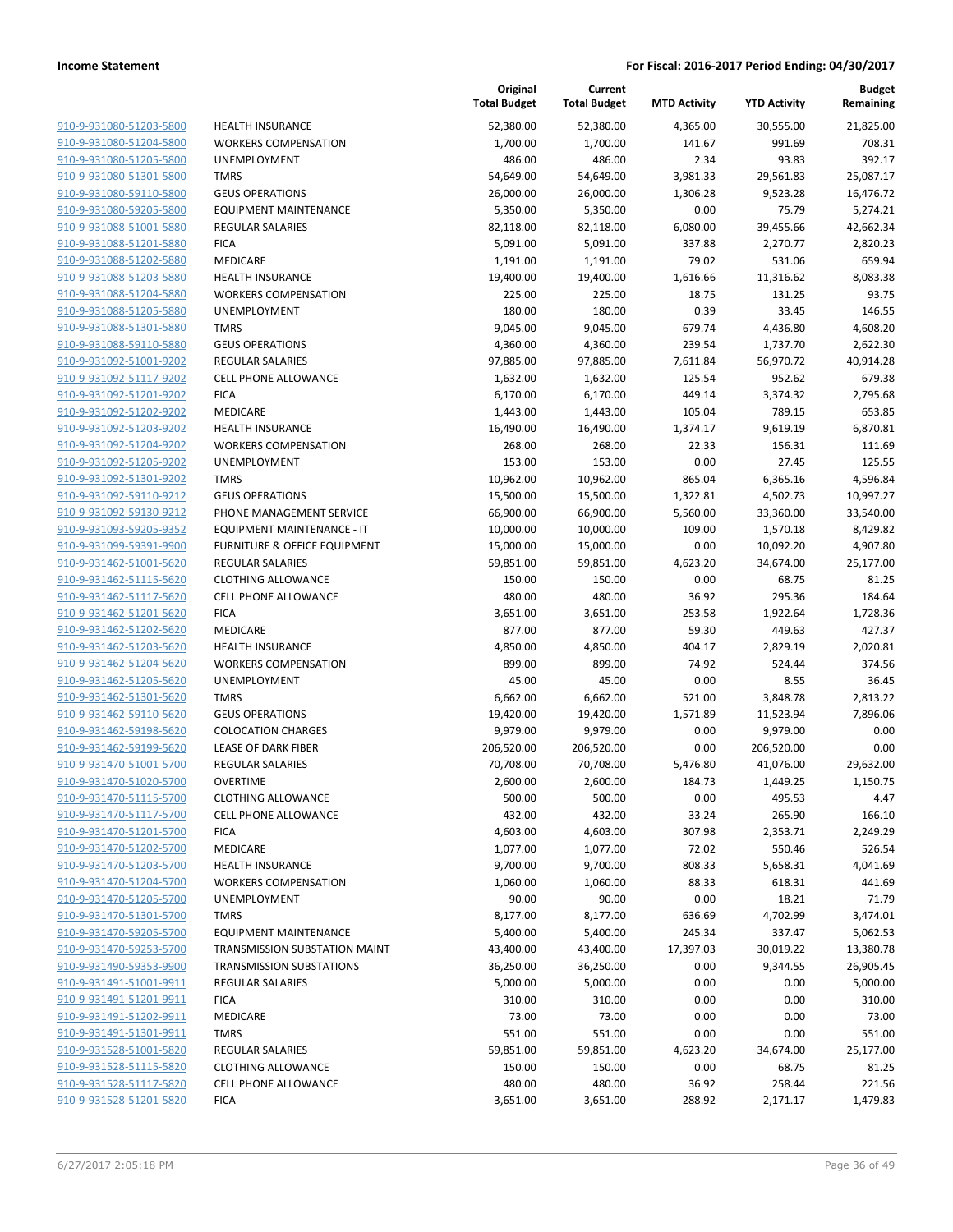| 910-9-931528-51202-5820 | MEDICARE                          |
|-------------------------|-----------------------------------|
| 910-9-931528-51203-5820 | <b>HEALTH INSURANCE</b>           |
| 910-9-931528-51204-5820 | <b>WORKERS COMPENSATION</b>       |
| 910-9-931528-51205-5820 | UNEMPLOYMENT                      |
| 910-9-931528-51301-5820 | <b>TMRS</b>                       |
| 910-9-931528-59110-5820 | <b>GEUS OPERATIONS</b>            |
| 910-9-931529-51001-5920 | <b>REGULAR SALARIES</b>           |
| 910-9-931529-51020-5920 | <b>OVERTIME</b>                   |
| 910-9-931529-51115-5920 | <b>CLOTHING ALLOWANCE</b>         |
| 910-9-931529-51117-5920 | <b>CELL PHONE ALLOWANCE</b>       |
| 910-9-931529-51201-5920 | <b>FICA</b>                       |
| 910-9-931529-51202-5920 | <b>MEDICARE</b>                   |
| 910-9-931529-51203-5920 | <b>HEALTH INSURANCE</b>           |
| 910-9-931529-51204-5920 | <b>WORKERS COMPENSATION</b>       |
| 910-9-931529-51205-5920 | UNEMPLOYMENT                      |
| 910-9-931529-51301-5920 | TMRS                              |
| 910-9-931529-59205-5920 | <b>EQUIPMENT MAINTENANCE</b>      |
| 910-9-931529-59262-5920 | DISTRIBUTION SUBSTATION MA        |
| 910-9-931590-59362-9900 | DISTRIBUTION SUBSTATIONS          |
| 910-9-931591-51001-9912 | <b>REGULAR SALARIES</b>           |
| 910-9-931591-51201-9912 | <b>FICA</b>                       |
| 910-9-931591-51202-9912 | <b>MEDICARE</b>                   |
| 910-9-931591-51301-9912 | <b>TMRS</b>                       |
| 910-9-932467-51001-5671 | <b>REGULAR SALARIES</b>           |
| 910-9-932467-51011-5671 | PART TIME TEMPORARY               |
| 910-9-932467-51020-5671 | OVERTIME                          |
| 910-9-932467-51115-5671 | <b>CLOTHING ALLOWANCE</b>         |
| 910-9-932467-51201-5671 | <b>FICA</b>                       |
| 910-9-932467-51202-5671 | MEDICARE                          |
| 910-9-932467-51203-5671 | <b>HEALTH INSURANCE</b>           |
| 910-9-932467-51204-5671 | <b>WORKERS COMPENSATION</b>       |
| 910-9-932467-51205-5671 | <b>UNEMPLOYMENT</b>               |
| 910-9-932467-51301-5671 | <b>TMRS</b>                       |
| 910-9-932467-59110-5671 | <b>GEUS OPERATIONS</b>            |
| 910-9-932474-51001-5740 | <b>REGULAR SALARIES</b>           |
| 910-9-932474-51020-5740 | OVERTIME                          |
| 910-9-932474-51115-5740 | <b>CLOTHING ALLOWANCE</b>         |
| 910-9-932474-51201-5740 | <b>FICA</b>                       |
| 910-9-932474-51202-5740 | MEDICARE                          |
| 910-9-932474-51203-5740 | <b>HEALTH INSURANCE</b>           |
| 910-9-932474-51204-5740 | <b>WORKERS COMPENSATION</b>       |
| 910-9-932474-51205-5740 | UNEMPLOYMENT                      |
| 910-9-932474-51301-5740 | TMRS                              |
| 910-9-932474-59257-5740 | <b>TRANSMISSION LINE MAINTENA</b> |
| 910-9-932490-59356-9900 | <b>GEUS TRANSMISSION LINES</b>    |
| 910-9-932491-51001-9913 | <b>REGULAR SALARIES</b>           |
| 910-9-932491-51020-9913 | <b>OVERTIME</b>                   |
| 910-9-932491-51201-9913 | <b>FICA</b>                       |
| 910-9-932491-51202-9913 | MEDICARE                          |
| 910-9-932491-51205-9913 | UNEMPLOYMENT                      |
| 910-9-932491-51301-9913 | TMRS                              |
| 910-9-932500-51001-5801 | <b>REGULAR SALARIES</b>           |
| 910-9-932500-51115-5801 | <b>CLOTHING ALLOWANCE</b>         |
| 910-9-932500-51117-5801 | <b>CELL PHONE ALLOWANCE</b>       |
| 910-9-932500-51201-5801 | <b>FICA</b>                       |
| 910-9-932500-51202-5801 | MEDICARE                          |
| 910-9-932500-51203-5801 | <b>HEALTH INSURANCE</b>           |
| 910-9-932500-51204-5801 | <b>WORKERS COMPENSATION</b>       |
| 910-9-932500-51205-5801 | <b>UNEMPLOYMENT</b>               |
|                         |                                   |

|                         |                                      | Original<br><b>Total Budget</b> | Current<br><b>Total Budget</b> | <b>MTD Activity</b> | <b>YTD Activity</b> | <b>Budget</b><br>Remaining |
|-------------------------|--------------------------------------|---------------------------------|--------------------------------|---------------------|---------------------|----------------------------|
| 910-9-931528-51202-5820 | MEDICARE                             | 877.00                          | 877.00                         | 67.58               | 507.84              | 369.16                     |
| 910-9-931528-51203-5820 | <b>HEALTH INSURANCE</b>              | 4,850.00                        | 4,850.00                       | 404.17              | 2,829.19            | 2,020.81                   |
| 910-9-931528-51204-5820 | <b>WORKERS COMPENSATION</b>          | 899.00                          | 899.00                         | 74.92               | 524.44              | 374.56                     |
| 910-9-931528-51205-5820 | UNEMPLOYMENT                         | 45.00                           | 45.00                          | 0.00                | 7.96                | 37.04                      |
| 910-9-931528-51301-5820 | <b>TMRS</b>                          | 6,662.00                        | 6,662.00                       | 521.00              | 3,848.78            | 2,813.22                   |
| 910-9-931528-59110-5820 | <b>GEUS OPERATIONS</b>               | 22,200.00                       | 22,200.00                      | 1,586.83            | 5,771.59            | 16,428.41                  |
| 910-9-931529-51001-5920 | REGULAR SALARIES                     | 70,708.00                       | 70,708.00                      | 5,476.80            | 41,076.00           | 29,632.00                  |
| 910-9-931529-51020-5920 | <b>OVERTIME</b>                      | 3,200.00                        | 3,200.00                       | 184.73              | 1,449.25            | 1,750.75                   |
| 910-9-931529-51115-5920 | <b>CLOTHING ALLOWANCE</b>            | 500.00                          | 500.00                         | 0.00                | 497.03              | 2.97                       |
| 910-9-931529-51117-5920 | <b>CELL PHONE ALLOWANCE</b>          | 432.00                          | 432.00                         | 33.20               | 232.40              | 199.60                     |
| 910-9-931529-51201-5920 | <b>FICA</b>                          | 4,640.00                        | 4,640.00                       | 353.07              | 2,651.99            | 1,988.01                   |
| 910-9-931529-51202-5920 | MEDICARE                             | 1,085.00                        | 1,085.00                       | 82.58               | 620.23              | 464.77                     |
| 910-9-931529-51203-5920 | <b>HEALTH INSURANCE</b>              | 9,700.00                        | 9,700.00                       | 808.33              | 5,658.31            | 4,041.69                   |
| 910-9-931529-51204-5920 | <b>WORKERS COMPENSATION</b>          | 1,060.00                        | 1,060.00                       | 88.33               | 618.31              | 441.69                     |
| 910-9-931529-51205-5920 | UNEMPLOYMENT                         | 90.00                           | 90.00                          | 0.00                | 14.81               | 75.19                      |
| 910-9-931529-51301-5920 | <b>TMRS</b>                          | 8,243.00                        | 8,243.00                       | 636.67              | 4,702.95            | 3,540.05                   |
| 910-9-931529-59205-5920 | <b>EQUIPMENT MAINTENANCE</b>         | 7,300.00                        | 7,300.00                       | 126.90              | 578.48              | 6,721.52                   |
| 910-9-931529-59262-5920 | DISTRIBUTION SUBSTATION MAINTENANCE  | 34,000.00                       | 34,000.00                      | 3,162.88            | 17,011.17           | 16,988.83                  |
| 910-9-931590-59362-9900 | <b>DISTRIBUTION SUBSTATIONS</b>      | 79,750.00                       | 79,750.00                      | 663.75              | 35,475.80           | 44,274.20                  |
| 910-9-931591-51001-9912 | <b>REGULAR SALARIES</b>              | 10,000.00                       | 10,000.00                      | 0.00                | 0.00                | 10,000.00                  |
| 910-9-931591-51201-9912 | <b>FICA</b>                          | 620.00                          | 620.00                         | 0.00                | 0.00                | 620.00                     |
| 910-9-931591-51202-9912 | <b>MEDICARE</b>                      | 145.00                          | 145.00                         | 0.00                | 0.00                | 145.00                     |
| 910-9-931591-51301-9912 | <b>TMRS</b>                          | 1,102.00                        | 1,102.00                       | 0.00                | 0.00                | 1,102.00                   |
| 910-9-932467-51001-5671 | <b>REGULAR SALARIES</b>              | 65,058.00                       | 65,058.00                      | 4,768.00            | 54,846.92           | 10,211.08                  |
| 910-9-932467-51011-5671 | PART TIME TEMPORARY                  | 35,050.00                       | 35,050.00                      | 0.00                | 0.00                | 35,050.00                  |
| 910-9-932467-51020-5671 | <b>OVERTIME</b>                      | 10,000.00                       | 10,000.00                      | 144.00              | 3,792.00            | 6,208.00                   |
| 910-9-932467-51115-5671 | <b>CLOTHING ALLOWANCE</b>            | 550.00                          | 550.00                         | 0.00                | 523.68              | 26.32                      |
| 910-9-932467-51201-5671 | <b>FICA</b>                          | 6,861.00                        | 6,861.00                       | 279.29              | 3,457.45            | 3,403.55                   |
| 910-9-932467-51202-5671 | <b>MEDICARE</b>                      | 1,605.00                        | 1,605.00                       | 65.32               | 808.60              | 796.40                     |
| 910-9-932467-51203-5671 | <b>HEALTH INSURANCE</b>              | 9,700.00                        | 9,700.00                       | 808.33              | 5,658.31            | 4,041.69                   |
| 910-9-932467-51204-5671 | <b>WORKERS COMPENSATION</b>          | 998.00                          | 998.00                         | 83.17               | 582.19              | 415.81                     |
| 910-9-932467-51205-5671 | UNEMPLOYMENT                         | 90.00                           | 90.00                          | 0.00                | 29.21               | 60.79                      |
| 910-9-932467-51301-5671 | <b>TMRS</b>                          | 8,329.00                        | 8,329.00                       | 549.16              | 4,760.09            | 3,568.91                   |
| 910-9-932467-59110-5671 | <b>GEUS OPERATIONS</b>               | 26,000.00                       | 26,000.00                      | 4,479.12            | 9,395.29            | 16,604.71                  |
| 910-9-932474-51001-5740 | <b>REGULAR SALARIES</b>              | 65,058.00                       | 65,058.00                      | 4,096.00            | 28,144.00           | 36,914.00                  |
| 910-9-932474-51020-5740 | <b>OVERTIME</b>                      | 9,700.00                        | 9,700.00                       | 1,632.00            | 4,848.00            | 4,852.00                   |
| 910-9-932474-51115-5740 | <b>CLOTHING ALLOWANCE</b>            | 550.00                          | 550.00                         | 0.00                | 503.03              | 46.97                      |
| 910-9-932474-51201-5740 | <b>FICA</b>                          | 4,670.00                        | 4,670.00                       | 331.59              | 1,880.74            | 2,789.26                   |
| 910-9-932474-51202-5740 | MEDICARE                             | 1,092.00                        | 1,092.00                       | 77.55               | 439.84              | 652.16                     |
| 910-9-932474-51203-5740 | <b>HEALTH INSURANCE</b>              | 9,700.00                        | 9,700.00                       | 808.33              | 5,658.31            | 4,041.69                   |
| 910-9-932474-51204-5740 | <b>WORKERS COMPENSATION</b>          | 998.00                          | 998.00                         | 83.17               | 582.19              | 415.81                     |
| 910-9-932474-51205-5740 | <b>UNEMPLOYMENT</b>                  | 90.00                           | 90.00                          | 0.00                | 12.27               | 77.73                      |
| 910-9-932474-51301-5740 | <b>TMRS</b>                          | 8,296.00                        | 8,296.00                       | 640.39              | 3,629.43            | 4,666.57                   |
| 910-9-932474-59257-5740 | <b>TRANSMISSION LINE MAINTENANCE</b> | 41,700.00                       | 41,700.00                      | 3,137.28            | 17,384.80           | 24,315.20                  |
| 910-9-932490-59356-9900 | <b>GEUS TRANSMISSION LINES</b>       | 675,000.00                      | 675,000.00                     | 11,959.64           | 58,422.14           | 616,577.86                 |
| 910-9-932491-51001-9913 | REGULAR SALARIES                     | 5,000.00                        | 5,000.00                       | 0.00                | 4,157.12            | 842.88                     |
| 910-9-932491-51020-9913 | <b>OVERTIME</b>                      | 0.00                            | 0.00                           | 0.00                | 91.68               | $-91.68$                   |
| 910-9-932491-51201-9913 | <b>FICA</b>                          | 310.00                          | 310.00                         | 0.00                | 242.77              | 67.23                      |
| 910-9-932491-51202-9913 | MEDICARE                             | 73.00                           | 73.00                          | 0.00                | 56.77               | 16.23                      |
| 910-9-932491-51205-9913 | <b>UNEMPLOYMENT</b>                  | 0.00                            | 0.00                           | 0.00                | 7.18                | $-7.18$                    |
| 910-9-932491-51301-9913 | TMRS                                 | 551.00                          | 551.00                         | 0.00                | 500.09              | 50.91                      |
| 910-9-932500-51001-5801 | <b>REGULAR SALARIES</b>              | 115,232.00                      | 115,232.00                     | 8,819.20            | 66,144.00           | 49,088.00                  |
| 910-9-932500-51115-5801 | <b>CLOTHING ALLOWANCE</b>            | 300.00                          | 300.00                         | 0.00                | 232.16              | 67.84                      |
| 910-9-932500-51117-5801 | <b>CELL PHONE ALLOWANCE</b>          | 636.00                          | 636.00                         | 48.92               | 366.90              | 269.10                     |
| 910-9-932500-51201-5801 | <b>FICA</b>                          | 7,202.00                        | 7,202.00                       | 525.42              | 3,960.63            | 3,241.37                   |
| 910-9-932500-51202-5801 | MEDICARE                             | 1,685.00                        | 1,685.00                       | 122.88              | 926.27              | 758.73                     |
| 910-9-932500-51203-5801 | <b>HEALTH INSURANCE</b>              | 9,700.00                        | 9,700.00                       | 808.33              | 5,658.31            | 4,041.69                   |
| 910-9-932500-51204-5801 | <b>WORKERS COMPENSATION</b>          | 1,702.00                        | 1,702.00                       | 141.83              | 992.81              | 709.19                     |
| 910-9-932500-51205-5801 | UNEMPLOYMENT                         | 90.00                           | 90.00                          | 0.00                | 16.51               | 73.49                      |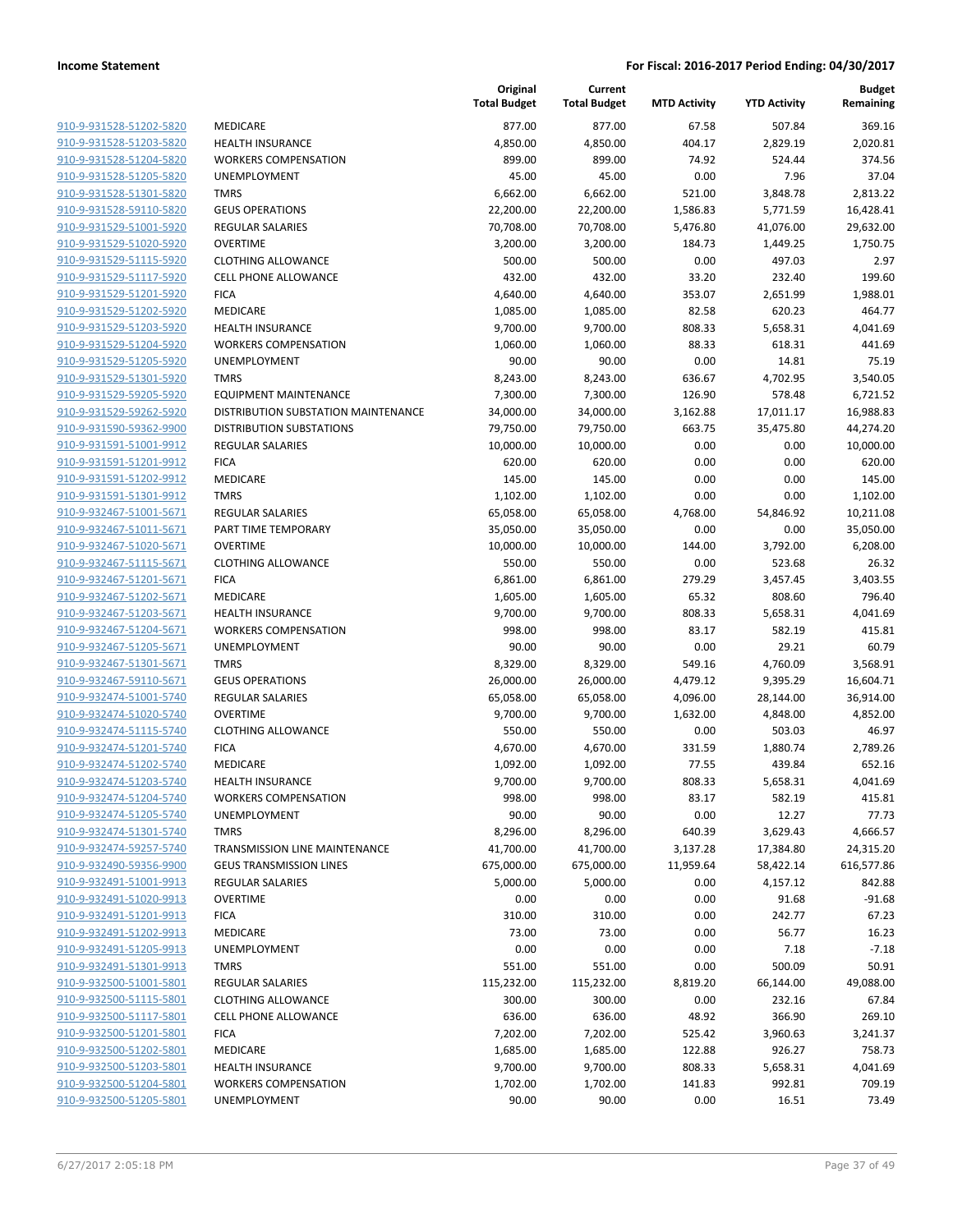| 910-9-932500-51301-5801        |
|--------------------------------|
| 910-9-932500-59110-5801        |
| 910-9-932500-59112-5801        |
| 910-9-932500-59146-5801        |
| <u>910-9-932503-51001-5830</u> |
| 910-9-932503-51020-5830        |
| 910-9-932503-51115-5830        |
| 910-9-932503-51117-5830        |
| 910-9-932503-51201-5830        |
| 910-9-932503-51202-5830        |
| 910-9-932503-51203-5830        |
| 910-9-932503-51204-5830        |
| 910-9-932503-51205-5830        |
| 910-9-932503-51301-5830        |
| <u>910-9-932503-59110-5830</u> |
| 910-9-932504-51001-5840        |
| 910-9-932504-51020-5840        |
| 910-9-932504-51115-5840        |
| 910-9-932504-51117-5840        |
| 910-9-932504-51201-5840        |
| 910-9-932504-51202-5840        |
| 910-9-932504-51203-5840        |
| 910-9-932504-51204-5840        |
| 910-9-932504-51205-5840        |
| 910-9-932504-51301-5840        |
| 910-9-932504-59110-5840        |
| 910-9-932505-51001-5850        |
| 910-9-932505-51201-5850        |
| 910-9-932505-51202-5850        |
| 910-9-932505-51301-5850        |
| 910-9-932505-59110-5850        |
| 910-9-932506-51001-5860        |
| 910-9-932506-51020-5860        |
| 910-9-932506-51115-5860        |
| <u>910-9-932506-51117-5860</u> |
| 910-9-932506-51201-5860        |
| 910-9-932506-51202-5860        |
| 910-9-932506-51203-5860        |
| 910-9-932506-51204-5860        |
| 910-9-932506-51205-5860        |
| 910-9-932506-51301-5860        |
| 910-9-932506-59110-5860        |
| 910-9-932507-51001-5870        |
| 910-9-932507-51201-5870        |
| 910-9-932507-51202-5870        |
| 910-9-932507-51301-5870        |
| 910-9-932507-59110-5870        |
| 910-9-932509-59147-5890        |
| 910-9-932510-51001-5900        |
| <u>910-9-932510-51020-5900</u> |
| 910-9-932510-51102-5900        |
| 910-9-932510-51115-5900        |
| 910-9-932510-51201-5900        |
| 910-9-932510-51202-5900        |
| 910-9-932510-51203-5900        |
| 910-9-932510-51204-5900        |
| 910-9-932510-51205-5900        |
| 910-9-932510-51301-5900        |
| 910-9-932510-59205-5900        |
|                                |

|                                                    |                              | Original<br><b>Total Budget</b> | Current<br><b>Total Budget</b> | <b>MTD Activity</b> | <b>YTD Activity</b> | <b>Budget</b><br>Remaining |
|----------------------------------------------------|------------------------------|---------------------------------|--------------------------------|---------------------|---------------------|----------------------------|
| 910-9-932500-51301-5801                            | <b>TMRS</b>                  | 12,796.00                       | 12,796.00                      | 991.46              | 7,324.91            | 5,471.09                   |
| 910-9-932500-59110-5801                            | <b>GEUS OPERATIONS</b>       | 8,900.00                        | 8,900.00                       | $-368.20$           | 2,675.82            | 6,224.18                   |
| 910-9-932500-59112-5801                            | <b>SAFETY</b>                | 48,200.00                       | 48,200.00                      | 185.91              | 32,541.68           | 15,658.32                  |
| 910-9-932500-59146-5801                            | TRAINING AND/OR TRAVEL       | 19,500.00                       | 19,500.00                      | 1,189.23            | 11,286.65           | 8,213.35                   |
| 910-9-932503-51001-5830                            | <b>REGULAR SALARIES</b>      | 194,386.00                      | 194,816.00                     | 10,935.02           | 84,830.08           | 109,985.92                 |
| 910-9-932503-51020-5830                            | <b>OVERTIME</b>              | 6,600.00                        | 6,600.00                       | 1,053.55            | 5,646.16            | 953.84                     |
| 910-9-932503-51115-5830                            | <b>CLOTHING ALLOWANCE</b>    | 700.00                          | 700.00                         | 0.00                | 1,127.26            | $-427.26$                  |
| 910-9-932503-51117-5830                            | <b>CELL PHONE ALLOWANCE</b>  | 318.00                          | 318.00                         | 24.46               | 220.14              | 97.86                      |
| 910-9-932503-51201-5830                            | <b>FICA</b>                  | 12,524.00                       | 12,524.00                      | 662.55              | 5,064.50            | 7,459.50                   |
| 910-9-932503-51202-5830                            | MEDICARE                     | 2,929.00                        | 2,929.00                       | 154.95              | 1,184.45            | 1,744.55                   |
| 910-9-932503-51203-5830                            | <b>HEALTH INSURANCE</b>      | 24,250.00                       | 24,250.00                      | 2,020.83            | 14,145.81           | 10,104.19                  |
| 910-9-932503-51204-5830                            | <b>WORKERS COMPENSATION</b>  | 2,976.00                        | 2,976.00                       | 248.00              | 1,736.00            | 1,240.00                   |
| 910-9-932503-51205-5830                            | <b>UNEMPLOYMENT</b>          | 225.00                          | 225.00                         | 0.00                | 32.45               | 192.55                     |
| 910-9-932503-51301-5830                            | <b>TMRS</b>                  | 22,251.00                       | 22,251.00                      | 1,343.06            | 9,967.11            | 12,283.89                  |
| 910-9-932503-59110-5830                            | <b>GEUS OPERATIONS</b>       | 74,000.00                       | 74,000.00                      | 2,939.58            | 32,336.51           | 41,663.49                  |
| 910-9-932504-51001-5840                            | <b>REGULAR SALARIES</b>      | 194,386.00                      | 194,386.00                     | 10,935.02           | 84,830.08           | 109,555.92                 |
| 910-9-932504-51020-5840                            | <b>OVERTIME</b>              | 6,600.00                        | 6,600.00                       | 1,053.55            | 5,646.16            | 953.84                     |
| 910-9-932504-51115-5840                            | <b>CLOTHING ALLOWANCE</b>    | 700.00                          | 1,130.00                       | 0.00                | 1,127.26            | 2.74                       |
| 910-9-932504-51117-5840                            | CELL PHONE ALLOWANCE         | 318.00                          | 318.00                         | 24.46               | 195.68              | 122.32                     |
| 910-9-932504-51201-5840                            | <b>FICA</b>                  | 12,524.00                       | 12,524.00                      | 744.81              | 5,625.15            | 6,898.85                   |
| 910-9-932504-51202-5840                            | MEDICARE                     | 2,929.00                        | 2,929.00                       | 174.19              | 1,315.58            | 1,613.42                   |
| 910-9-932504-51203-5840                            | <b>HEALTH INSURANCE</b>      | 24,250.00                       | 24,250.00                      | 2,020.83            | 14,145.81           | 10,104.19                  |
| 910-9-932504-51204-5840                            | <b>WORKERS COMPENSATION</b>  | 2,976.00                        | 2,976.00                       | 248.00              | 1,736.00            | 1,240.00                   |
| 910-9-932504-51205-5840                            | UNEMPLOYMENT                 | 225.00                          | 225.00                         | 0.00                | 25.91               | 199.09                     |
| 910-9-932504-51301-5840                            | <b>TMRS</b>                  | 22,251.00                       | 22,251.00                      | 1,343.06            | 9,967.11            | 12,283.89                  |
| 910-9-932504-59110-5840                            | <b>GEUS OPERATIONS</b>       | 72,000.00                       | 72,000.00                      | 5,110.32            | 35,978.79           | 36,021.21                  |
| 910-9-932505-51001-5850                            | <b>REGULAR SALARIES</b>      | 1,500.00                        | 1,500.00                       | 0.00                | 0.00                | 1,500.00                   |
| 910-9-932505-51201-5850                            | <b>FICA</b>                  | 93.00                           | 93.00                          | 0.00                | 0.00                | 93.00                      |
| 910-9-932505-51202-5850<br>910-9-932505-51301-5850 | MEDICARE<br><b>TMRS</b>      | 22.00<br>165.00                 | 22.00<br>165.00                | 0.00<br>0.00        | 0.00<br>0.00        | 22.00<br>165.00            |
| 910-9-932505-59110-5850                            | <b>GEUS OPERATIONS</b>       | 500.00                          | 500.00                         | 0.00                | 0.00                | 500.00                     |
| 910-9-932506-51001-5860                            | <b>REGULAR SALARIES</b>      | 72,126.00                       | 72,126.00                      | 5,740.80            | 42,945.60           | 29,180.40                  |
| 910-9-932506-51020-5860                            | <b>OVERTIME</b>              | 1,350.00                        | 1,350.00                       | 221.93              | 554.85              | 795.15                     |
| 910-9-932506-51115-5860                            | <b>CLOTHING ALLOWANCE</b>    | 550.00                          | 550.00                         | 0.00                | 4.91                | 545.09                     |
| 910-9-932506-51117-5860                            | CELL PHONE ALLOWANCE         | 432.00                          | 432.00                         | 33.22               | 249.15              | 182.85                     |
| 910-9-932506-51201-5860                            | <b>FICA</b>                  | 4,617.00                        | 4,617.00                       | 372.68              | 2,724.12            | 1,892.88                   |
| 910-9-932506-51202-5860                            | MEDICARE                     | 1,079.00                        | 1,079.00                       | 87.16               | 637.10              | 441.90                     |
| 910-9-932506-51203-5860                            | HEALTH INSURANCE             | 9,700.00                        | 9,700.00                       | 808.33              | 5,658.31            | 4,041.69                   |
| 910-9-932506-51204-5860                            | <b>WORKERS COMPENSATION</b>  | 1,139.00                        | 1,139.00                       | 94.92               | 664.44              | 474.56                     |
| 910-9-932506-51205-5860                            | UNEMPLOYMENT                 | 90.00                           | 90.00                          | 0.00                | 16.21               | 73.79                      |
| 910-9-932506-51301-5860                            | <b>TMRS</b>                  | 8,201.00                        | 8,201.00                       | 668.49              | 4,801.85            | 3,399.15                   |
| 910-9-932506-59110-5860                            | <b>GEUS OPERATIONS</b>       | 11,600.00                       | 11,600.00                      | 348.30              | 1,378.55            | 10,221.45                  |
| 910-9-932507-51001-5870                            | <b>REGULAR SALARIES</b>      | 1,500.00                        | 1,500.00                       | 0.00                | 0.00                | 1,500.00                   |
| 910-9-932507-51201-5870                            | <b>FICA</b>                  | 93.00                           | 93.00                          | 0.00                | 0.00                | 93.00                      |
| 910-9-932507-51202-5870                            | MEDICARE                     | 22.00                           | 22.00                          | 0.00                | 0.00                | 22.00                      |
| 910-9-932507-51301-5870                            | <b>TMRS</b>                  | 165.00                          | 165.00                         | 0.00                | 0.00                | 165.00                     |
| 910-9-932507-59110-5870                            | <b>GEUS OPERATIONS</b>       | 400.00                          | 400.00                         | 0.00                | 0.00                | 400.00                     |
| 910-9-932509-59147-5890                            | <b>RENT</b>                  | 500.00                          | 500.00                         | 0.00                | 0.00                | 500.00                     |
| 910-9-932510-51001-5900                            | <b>REGULAR SALARIES</b>      | 55,557.00                       | 55,557.00                      | 4,211.20            | 31,162.88           | 24,394.12                  |
| 910-9-932510-51020-5900                            | <b>OVERTIME</b>              | 10,000.00                       | 10,000.00                      | 796.94              | 4,463.34            | 5,536.66                   |
| 910-9-932510-51102-5900                            | <b>BILINGUAL PAY</b>         | 600.00                          | 600.00                         | 46.16               | 346.20              | 253.80                     |
| 910-9-932510-51115-5900                            | <b>CLOTHING ALLOWANCE</b>    | 500.00                          | 500.00                         | 0.00                | 495.53              | 4.47                       |
| 910-9-932510-51201-5900                            | <b>FICA</b>                  | 4,133.00                        | 4,133.00                       | 270.69              | 1,927.22            | 2,205.78                   |
| 910-9-932510-51202-5900                            | MEDICARE                     | 967.00                          | 967.00                         | 63.31               | 450.74              | 516.26                     |
| 910-9-932510-51203-5900                            | HEALTH INSURANCE             | 9,700.00                        | 9,700.00                       | 808.33              | 5,658.31            | 4,041.69                   |
| 910-9-932510-51204-5900                            | <b>WORKERS COMPENSATION</b>  | 821.00                          | 821.00                         | 68.42               | 478.94              | 342.06                     |
| 910-9-932510-51205-5900                            | UNEMPLOYMENT                 | 90.00                           | 90.00                          | 0.00                | 16.51               | 73.49                      |
| 910-9-932510-51301-5900                            | <b>TMRS</b>                  | 7,343.00                        | 7,343.00                       | 565.07              | 3,952.07            | 3,390.93                   |
| 910-9-932510-59205-5900                            | <b>EQUIPMENT MAINTENANCE</b> | 60,000.00                       | 60,000.00                      | 4,611.50            | 24,058.21           | 35,941.79                  |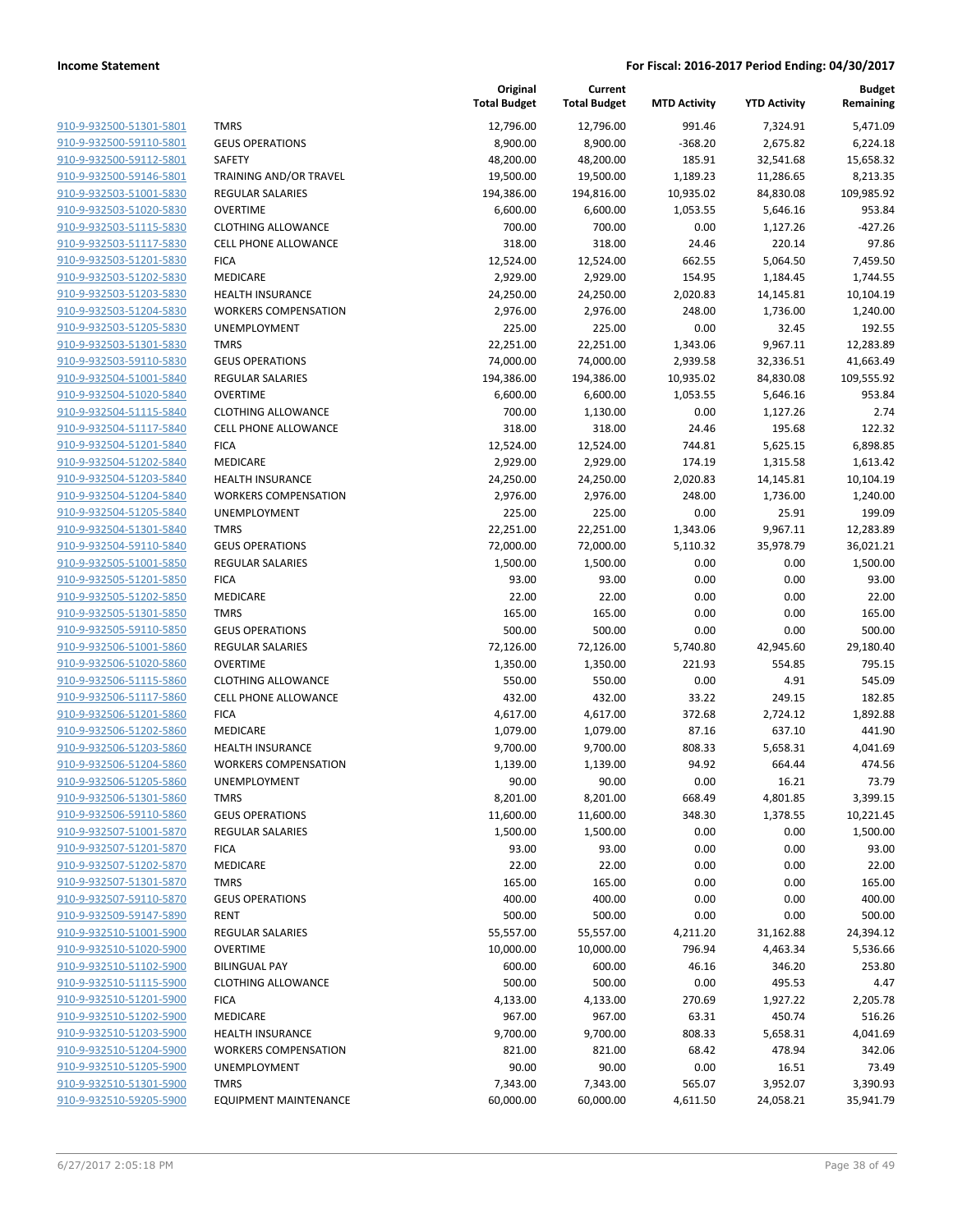|                         |                                      | Original<br><b>Total Budget</b> | Current<br><b>Total Budget</b> | <b>MTD Activity</b> | <b>YTD Activity</b> | <b>Budget</b><br>Remaining |
|-------------------------|--------------------------------------|---------------------------------|--------------------------------|---------------------|---------------------|----------------------------|
| 910-9-932514-51001-5941 | REGULAR SALARIES                     | 277,834.00                      | 277,834.00                     | 30,734.29           | 250,073.94          | 27,760.06                  |
| 910-9-932514-51020-5941 | <b>OVERTIME</b>                      | 70,000.00                       | 70,000.00                      | 3,318.79            | 27,105.83           | 42,894.17                  |
| 910-9-932514-51102-5941 | <b>BILINGUAL PAY</b>                 | 1,200.00                        | 1,200.00                       | 92.32               | 692.40              | 507.60                     |
| 910-9-932514-51115-5941 | <b>CLOTHING ALLOWANCE</b>            | 5,600.00                        | 5,600.00                       | 0.00                | 5,367.92            | 232.08                     |
| 910-9-932514-51201-5941 | <b>FICA</b>                          | 21,988.00                       | 21,988.00                      | 1,980.00            | 16,275.75           | 5,712.25                   |
| 910-9-932514-51202-5941 | MEDICARE                             | 5,143.00                        | 5,143.00                       | 463.06              | 3,806.44            | 1,336.56                   |
| 910-9-932514-51203-5941 | <b>HEALTH INSURANCE</b>              | 87,300.00                       | 87,300.00                      | 7,275.00            | 50,925.00           | 36,375.00                  |
| 910-9-932514-51204-5941 | <b>WORKERS COMPENSATION</b>          | 5,759.00                        | 5,759.00                       | 479.92              | 3,359.44            | 2,399.56                   |
| 910-9-932514-51205-5941 | UNEMPLOYMENT                         | 810.00                          | 810.00                         | 4.53                | 183.85              | 626.15                     |
| 910-9-932514-51301-5941 | <b>TMRS</b>                          | 39,063.00                       | 39,063.00                      | 3,812.28            | 30,491.23           | 8,571.77                   |
| 910-9-932514-59275-5941 | POLES, OH, UG & SERVICES MAINTENANCE | 188,500.00                      | 188,500.00                     | 20,983.44           | 74,073.68           | 114,426.32                 |
| 910-9-932515-51001-5950 | <b>REGULAR SALARIES</b>              | 5,500.00                        | 5,500.00                       | 0.00                | 0.00                | 5,500.00                   |
| 910-9-932515-51201-5950 | <b>FICA</b>                          | 341.00                          | 341.00                         | 0.00                | 0.00                | 341.00                     |
| 910-9-932515-51202-5950 | MEDICARE                             | 80.00                           | 80.00                          | 0.00                | 0.00                | 80.00                      |
| 910-9-932515-51301-5950 | <b>TMRS</b>                          | 606.00                          | 606.00                         | 0.00                | 0.00                | 606.00                     |
| 910-9-932515-59282-5950 | <b>TRANSFORMERS MAINTENANCE</b>      | 20,000.00                       | 20,000.00                      | 0.00                | 0.00                | 20,000.00                  |
| 910-9-932516-51001-5960 | <b>REGULAR SALARIES</b>              | 17,500.00                       | 17,500.00                      | 398.40              | 3,722.45            | 13,777.55                  |
| 910-9-932516-51020-5960 | <b>OVERTIME</b>                      | 500.00                          | 500.00                         | 0.00                | 681.29              | $-181.29$                  |
| 910-9-932516-51201-5960 | <b>FICA</b>                          | 1,085.00                        | 1,085.00                       | 24.71               | 273.04              | 811.96                     |
| 910-9-932516-51202-5960 | MEDICARE                             | 254.00                          | 254.00                         | 5.77                | 63.85               | 190.15                     |
| 910-9-932516-51205-5960 | UNEMPLOYMENT                         | 0.00                            | 0.00                           | 0.10                | 1.89                | $-1.89$                    |
| 910-9-932516-51301-5960 | <b>TMRS</b>                          | 1,928.00                        | 1,928.00                       | 44.54               | 489.74              | 1,438.26                   |
| 910-9-932516-59284-5960 | ST LIGHTING & SIGNALS MAINTENANCE    | 5,000.00                        | 5,000.00                       | 1,285.26            | 1,416.06            | 3,583.94                   |
| 910-9-932517-51001-5970 | <b>REGULAR SALARIES</b>              | 52,762.00                       | 52,762.00                      | 4,412.80            | 32,820.20           | 19,941.80                  |
| 910-9-932517-51020-5970 | <b>OVERTIME</b>                      | 500.00                          | 500.00                         | 0.00                | 0.00                | 500.00                     |
| 910-9-932517-51115-5970 | <b>CLOTHING ALLOWANCE</b>            | 500.00                          | 500.00                         | 0.00                | 495.53              | 4.47                       |
| 910-9-932517-51201-5970 | <b>FICA</b>                          | 3,333.00                        | 3,333.00                       | 253.36              | 1,893.24            | 1,439.76                   |
| 910-9-932517-51202-5970 | MEDICARE                             | 780.00                          | 780.00                         | 59.26               | 442.82              | 337.18                     |
| 910-9-932517-51203-5970 | <b>HEALTH INSURANCE</b>              | 9,700.00                        | 9,700.00                       | 808.33              | 5,658.31            | 4,041.69                   |
| 910-9-932517-51204-5970 | <b>WORKERS COMPENSATION</b>          | 853.00                          | 853.00                         | 71.08               | 497.56              | 355.44                     |
| 910-9-932517-51205-5970 | UNEMPLOYMENT                         | 90.00                           | 90.00                          | 0.00                | 16.41               | 73.59                      |
| 910-9-932517-51301-5970 | <b>TMRS</b>                          | 5,921.00                        | 5,921.00                       | 493.36              | 3,607.86            | 2,313.14                   |
| 910-9-932517-59270-5970 | <b>METERS MAINTENANCE</b>            | 1,000.00                        | 1,000.00                       | 0.00                | 0.00                | 1,000.00                   |
| 910-9-932518-51001-5980 | <b>REGULAR SALARIES</b>              | 2,500.00                        | 2,500.00                       | 149.40              | 1,150.86            | 1,349.14                   |
| 910-9-932518-51020-5980 | <b>OVERTIME</b>                      | 200.00                          | 200.00                         | 0.00                | 178.12              | 21.88                      |
| 910-9-932518-51201-5980 | <b>FICA</b>                          | 155.00                          | 155.00                         | 9.27                | 83.83               | 71.17                      |
| 910-9-932518-51202-5980 | MEDICARE                             | 36.00                           | 36.00                          | 2.16                | 19.61               | 16.39                      |
| 910-9-932518-51205-5980 | UNEMPLOYMENT                         | 0.00                            | 0.00                           | 0.03                | 0.61                | $-0.61$                    |
| 910-9-932518-51301-5980 | <b>TMRS</b>                          | 275.00                          | 275.00                         | 16.70               | 148.78              | 126.22                     |
| 910-9-932518-59288-5980 | <b>VAPOR LIGHTS MAINTENANCE</b>      | 200.00                          | 200.00                         | 0.00                | 0.00                | 200.00                     |
| 910-9-932519-51001-5990 | <b>REGULAR SALARIES</b>              | 2,500.00                        | 2,500.00                       | 0.00                | 643.80              | 1,856.20                   |
| 910-9-932519-51201-5990 | <b>FICA</b>                          | 155.00                          | 155.00                         | 0.00                | 39.91               | 115.09                     |
| 910-9-932519-51202-5990 | MEDICARE                             | 36.00                           | 36.00                          | 0.00                | 9.34                | 26.66                      |
| 910-9-932519-51205-5990 | <b>UNEMPLOYMENT</b>                  | 0.00                            | 0.00                           | 0.00                | 0.10                | $-0.10$                    |
| 910-9-932519-51301-5990 | <b>TMRS</b>                          | 275.00                          | 275.00                         | 0.00                | 68.58               | 206.42                     |
| 910-9-932590-59364-9900 | POLES                                | 298,350.00                      | 298,350.00                     | 15,901.07           | 39,167.37           | 259,182.63                 |
| 910-9-932590-59365-9900 | OH CONDUCTOR & DEVICES               | 87,650.00                       | 87,650.00                      | 4,422.11            | 17,529.49           | 70,120.51                  |
| 910-9-932590-59366-9900 | UG CONDUIT                           | 46,870.00                       | 46,870.00                      | 16,164.56           | 19,343.70           | 27,526.30                  |
| 910-9-932590-59367-9900 | <b>UG CONDUCTOR &amp; DEVICES</b>    | 55,641.00                       | 55,641.00                      | 3,827.18            | 6,097.84            | 49,543.16                  |
| 910-9-932590-59368-9900 | <b>TRANSFORMERS &amp; CAPACITORS</b> | 170,000.00                      | 170,000.00                     | 12,054.37           | 27,317.74           | 142,682.26                 |
| 910-9-932590-59369-9900 | SERVICE CONNECTIONS                  | 20,000.00                       | 20,000.00                      | 4,849.16            | 4,849.16            | 15,150.84                  |
| 910-9-932590-59370-9900 | <b>METERS</b>                        | 125,000.00                      | 125,000.00                     | 5,139.67            | 38,998.64           | 86,001.36                  |
| 910-9-932590-59371-9900 | <b>VAPOR LIGHTS</b>                  | 5,000.00                        | 5,000.00                       | 702.04              | 702.04              | 4,297.96                   |
| 910-9-932590-59375-9900 | STREET LIGHTING & SIGNALS            | 5,000.00                        | 5,000.00                       | 1,068.31            | 1,173.64            | 3,826.36                   |
| 910-9-932590-59392-9900 | <b>TRANSPORTATION EQUIPMENT</b>      | 348,500.00                      | 348,500.00                     | 0.00                | 49,417.00           | 299,083.00                 |
| 910-9-932590-59396-9900 | POWER OPERATED EQUIPMENT             | 0.00                            | 0.00                           | 0.00                | 0.00                | 0.00                       |
| 910-9-932591-51001-9914 | REGULAR SALARIES                     | 20,000.00                       | 20,000.00                      | 3,651.93            | 18,740.76           | 1,259.24                   |
| 910-9-932591-51020-9914 | <b>OVERTIME</b>                      | 0.00                            | 0.00                           | 25.14               | 25.14               | $-25.14$                   |
| 910-9-932591-51201-9914 | <b>FICA</b>                          | 1,240.00                        | 1,240.00                       | 227.98              | 1,171.07            | 68.93                      |
|                         |                                      |                                 |                                |                     |                     |                            |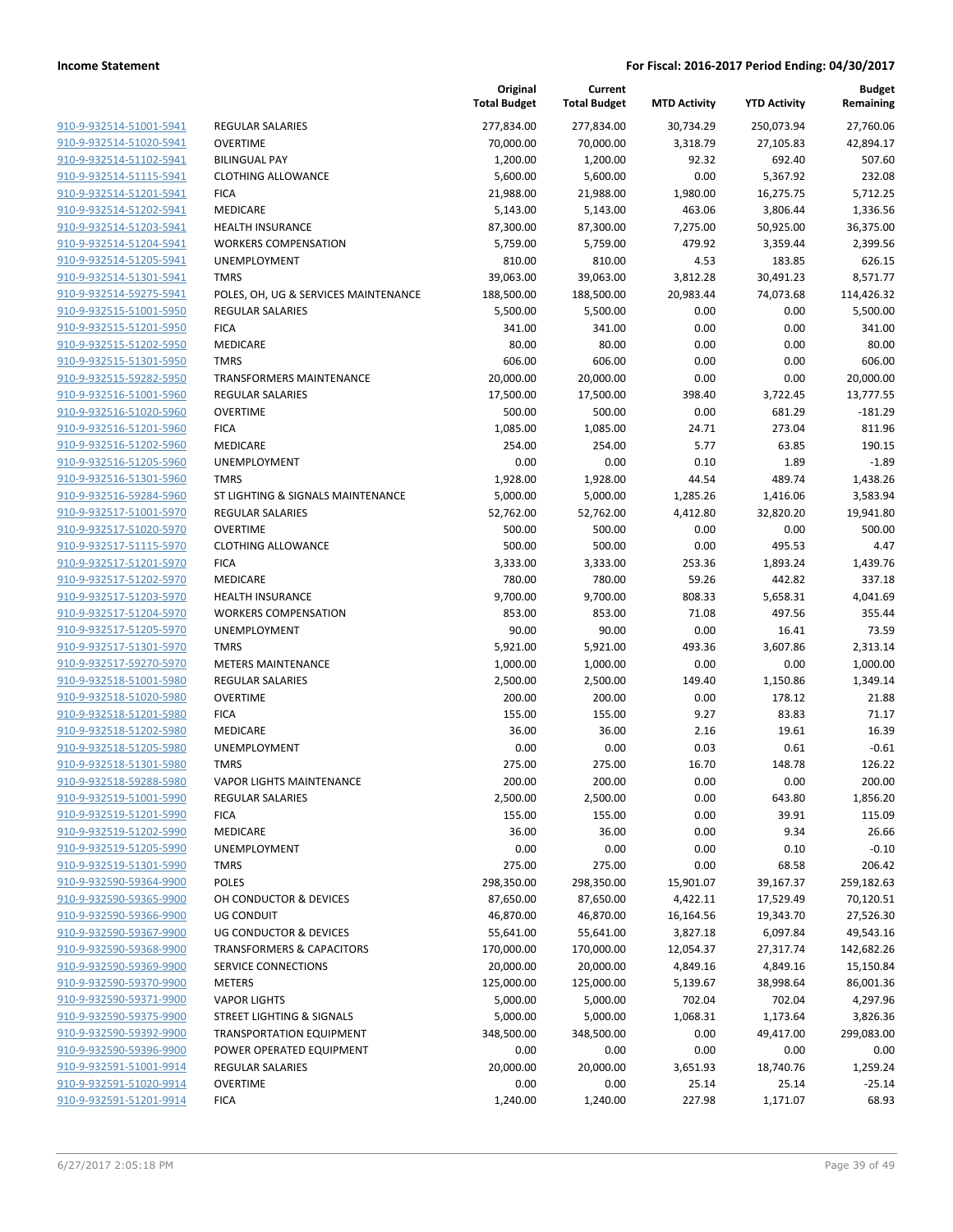| 910-9-932591-51202-9914        |
|--------------------------------|
| 910-9-932591-51205-9914        |
| 910-9-932591-51301-9914        |
| 910-9-932592-51001-9915        |
| 910-9-932592-51020-9915        |
| 910-9-932592-51201-9915        |
| 910-9-932592-51202-9915        |
| 910-9-932592-51205-9915        |
| 910-9-932592-51301-9915        |
| 910-9-932593-51001-9916        |
| 910-9-932593-51020-9916        |
| <u>910-9-932593-51201-9916</u> |
| 910-9-932593-51202-9916        |
| 910-9-932593-51205-9916        |
| 910-9-932593-51301-9916        |
| 910-9-932594-51001-9917        |
| 910-9-932594-51020-9917        |
| 910-9-932594-51201-9917        |
| 910-9-932594-51202-9917        |
| 910-9-932594-51205-9917        |
| 910-9-932594-51301-9917        |
| 910-9-932595-51001-9918        |
| 910-9-932595-51201-9918        |
| 910-9-932595-51202-9918        |
| 910-9-932595-51205-9918        |
| 910-9-932595-51301-9918        |
| 910-9-932596-51001-9919        |
| 910-9-932596-51201-9919        |
| 910-9-932596-51202-9919        |
| 910-9-932596-51205-9919        |
| 910-9-932596-51301-9919        |
| 910-9-932597-51001-9920        |
| 910-9-932597-51020-9920        |
| 910-9-932597-51201-9920        |
| 910-9-932597-51202-9920        |
| 910-9-932597-51205-9920        |
| 910-9-932597-51301-9920        |
| 910-9-932598-51001-9921        |
| 910-9-932598-51020-9921        |
| 910-9-932598-51201-9921        |
| 910-9-932598-51202-9921        |
| 910-9-932598-51205-9921        |
| 910-9-932598-51301-9921        |
| 910-9-932599-51001-9922        |
| 910-9-932599-51020-9922        |
| 910-9-932599-51201-9922        |
| 910-9-932599-51202-9922        |
| 910-9-932599-51205-9922        |
| 910-9-932599-51301-9922        |
| 910-9-970000-51801-9260        |
| 910-9-970000-59701-9040        |
| 910-9-970000-59703-4030        |
| 910-9-970000-59720-9705        |
| 910-9-970000-59730-9250        |
| 910-9-970000-59731-9250        |
| 910-9-970000-59732-9250        |
| 910-9-970000-59734-4210        |
| 910-9-970000-59750-9260        |
| 910-9-970000-59770-9997        |

|                         |                              | Original<br><b>Total Budget</b> | Current<br><b>Total Budget</b> | <b>MTD Activity</b> | <b>YTD Activity</b> | <b>Budget</b><br>Remaining |
|-------------------------|------------------------------|---------------------------------|--------------------------------|---------------------|---------------------|----------------------------|
| 910-9-932591-51202-9914 | MEDICARE                     | 290.00                          | 290.00                         | 53.32               | 273.88              | 16.12                      |
| 910-9-932591-51205-9914 | <b>UNEMPLOYMENT</b>          | 0.00                            | 0.00                           | 0.02                | 6.37                | $-6.37$                    |
| 910-9-932591-51301-9914 | <b>TMRS</b>                  | 2,203.00                        | 2,203.00                       | 411.11              | 2,063.87            | 139.13                     |
| 910-9-932592-51001-9915 | <b>REGULAR SALARIES</b>      | 20,000.00                       | 20,000.00                      | 1,772.80            | 25,286.97           | $-5.286.97$                |
| 910-9-932592-51020-9915 | <b>OVERTIME</b>              | 0.00                            | 0.00                           | 50.28               | 757.86              | $-757.86$                  |
| 910-9-932592-51201-9915 | <b>FICA</b>                  | 1,240.00                        | 1,240.00                       | 113.03              | 1,622.27            | $-382.27$                  |
| 910-9-932592-51202-9915 | MEDICARE                     | 290.00                          | 290.00                         | 26.43               | 379.40              | $-89.40$                   |
| 910-9-932592-51205-9915 | <b>UNEMPLOYMENT</b>          | 0.00                            | 0.00                           | 0.00                | 7.01                | $-7.01$                    |
| 910-9-932592-51301-9915 | <b>TMRS</b>                  | 2,203.00                        | 2,203.00                       | 203.82              | 2,880.34            | $-677.34$                  |
| 910-9-932593-51001-9916 | <b>REGULAR SALARIES</b>      | 20,000.00                       | 20,000.00                      | 6,903.36            | 29,594.41           | $-9,594.41$                |
| 910-9-932593-51020-9916 | <b>OVERTIME</b>              | 0.00                            | 0.00                           | 1,468.42            | 2,337.99            | $-2,337.99$                |
| 910-9-932593-51201-9916 | <b>FICA</b>                  | 1,240.00                        | 1,240.00                       | 523.43              | 1,987.06            | $-747.06$                  |
| 910-9-932593-51202-9916 | MEDICARE                     | 290.00                          | 290.00                         | 122.42              | 464.72              | $-174.72$                  |
| 910-9-932593-51205-9916 | <b>UNEMPLOYMENT</b>          | 0.00                            | 0.00                           | 0.00                | 8.15                | $-8.15$                    |
| 910-9-932593-51301-9916 | <b>TMRS</b>                  | 2,203.00                        | 2,203.00                       | 943.85              | 3,532.08            | $-1,329.08$                |
| 910-9-932594-51001-9917 | REGULAR SALARIES             | 15,000.00                       | 15,000.00                      | 3,960.19            | 13,933.12           | 1,066.88                   |
| 910-9-932594-51020-9917 | <b>OVERTIME</b>              | 0.00                            | 0.00                           | 625.70              | 1,127.29            | $-1,127.29$                |
| 910-9-932594-51201-9917 | <b>FICA</b>                  | 930.00                          | 930.00                         | 284.32              | 935.14              | $-5.14$                    |
| 910-9-932594-51202-9917 | <b>MEDICARE</b>              | 218.00                          | 218.00                         | 66.50               | 218.70              | $-0.70$                    |
| 910-9-932594-51205-9917 | <b>UNEMPLOYMENT</b>          | 0.00                            | 0.00                           | 0.00                | 3.21                | $-3.21$                    |
| 910-9-932594-51301-9917 | <b>TMRS</b>                  | 1,652.00                        | 1,652.00                       | 512.71              | 1,657.57            | $-5.57$                    |
| 910-9-932595-51001-9918 | <b>REGULAR SALARIES</b>      | 15,000.00                       | 15,000.00                      | 147.20              | 1,017.39            | 13,982.61                  |
| 910-9-932595-51201-9918 | <b>FICA</b>                  | 930.00                          | 930.00                         | 10.16               | 66.17               | 863.83                     |
| 910-9-932595-51202-9918 | MEDICARE                     | 218.00                          | 218.00                         | 2.38                | 15.49               | 202.51                     |
| 910-9-932595-51205-9918 | <b>UNEMPLOYMENT</b>          | 0.00                            | 0.00                           | 0.00                | 0.41                | $-0.41$                    |
| 910-9-932595-51301-9918 | <b>TMRS</b>                  | 1,652.00                        | 1,652.00                       | 18.31               | 118.09              | 1,533.91                   |
| 910-9-932596-51001-9919 | REGULAR SALARIES             | 10,000.00                       | 10,000.00                      | 0.00                | 182.46              | 9,817.54                   |
| 910-9-932596-51201-9919 | <b>FICA</b>                  | 620.00                          | 620.00                         | 0.00                | 11.31               | 608.69                     |
| 910-9-932596-51202-9919 | MEDICARE                     | 145.00                          | 145.00                         | 0.00                | 2.64                | 142.36                     |
| 910-9-932596-51205-9919 | <b>UNEMPLOYMENT</b>          | 0.00                            | 0.00                           | 0.00                | 0.34                | $-0.34$                    |
| 910-9-932596-51301-9919 | <b>TMRS</b>                  | 1,102.00                        | 1,102.00                       | 0.00                | 21.48               | 1,080.52                   |
| 910-9-932597-51001-9920 | REGULAR SALARIES             | 10,000.00                       | 10,000.00                      | 496.53              | 1,931.27            | 8,068.73                   |
| 910-9-932597-51020-9920 | <b>OVERTIME</b>              | 0.00                            | 0.00                           | 151.61              | 202.15              | $-202.15$                  |
| 910-9-932597-51201-9920 | <b>FICA</b>                  | 620.00                          | 620.00                         | 40.18               | 132.28              | 487.72                     |
| 910-9-932597-51202-9920 | <b>MEDICARE</b>              | 145.00                          | 145.00                         | 9.40                | 30.94               | 114.06                     |
| 910-9-932597-51205-9920 | UNEMPLOYMENT                 | 0.00                            | 0.00                           | 0.03                | 0.94                | $-0.94$                    |
| 910-9-932597-51301-9920 | <b>TMRS</b>                  | 1,102.00                        | 1,102.00                       | 72.46               | 238.11              | 863.89                     |
| 910-9-932598-51001-9921 | <b>REGULAR SALARIES</b>      | 2,500.00                        | 2,500.00                       | 0.00                | 293.71              | 2,206.29                   |
| 910-9-932598-51020-9921 | <b>OVERTIME</b>              | 0.00                            | 0.00                           | 0.00                | 24.17               | $-24.17$                   |
| 910-9-932598-51201-9921 | <b>FICA</b>                  | 155.00                          | 155.00                         | 0.00                | 19.71               | 135.29                     |
| 910-9-932598-51202-9921 | MEDICARE                     | 36.00                           | 36.00                          | 0.00                | 4.61                | 31.39                      |
| 910-9-932598-51205-9921 | UNEMPLOYMENT                 | 0.00                            | 0.00                           | 0.00                | 0.04                | $-0.04$                    |
| 910-9-932598-51301-9921 | <b>TMRS</b>                  | 275.00                          | 275.00                         | 0.00                | 34.17               | 240.83                     |
| 910-9-932599-51001-9922 | REGULAR SALARIES             | 2,500.00                        | 2,500.00                       | 49.80               | 550.89              | 1,949.11                   |
| 910-9-932599-51020-9922 | <b>OVERTIME</b>              | 0.00                            | 0.00                           | 0.00                | 202.14              | $-202.14$                  |
| 910-9-932599-51201-9922 | <b>FICA</b>                  | 155.00                          | 155.00                         | 3.09                | 46.69               | 108.31                     |
| 910-9-932599-51202-9922 | MEDICARE                     | 36.00                           | 36.00                          | 0.72                | 10.91               | 25.09                      |
| 910-9-932599-51205-9922 | <b>UNEMPLOYMENT</b>          | 0.00                            | 0.00                           | 0.00                | 0.33                | $-0.33$                    |
| 910-9-932599-51301-9922 | <b>TMRS</b>                  | 275.00                          | 275.00                         | 5.57                | 84.19               | 190.81                     |
| 910-9-970000-51801-9260 | PENSION EXPENSE              | 20,000.00                       | 20,000.00                      | 0.00                | 0.00                | 20,000.00                  |
| 910-9-970000-59701-9040 | <b>BAD DEBT</b>              | 125,000.00                      | 125,000.00                     | 0.00                | 0.00                | 125,000.00                 |
| 910-9-970000-59703-4030 | DEPRECIATION EXPENSE         | 2,850,000.00                    | 2,850,000.00                   | 16,021.64           | 39,257.35           | 2,810,742.65               |
| 910-9-970000-59720-9705 | <b>BANK FEES</b>             | 25,000.00                       | 25,000.00                      | 545.21              | 6,895.95            | 18,104.05                  |
| 910-9-970000-59730-9250 | <b>INVENTORY LOSS/GAIN</b>   | 5,000.00                        | 5,000.00                       | 0.00                | 0.00                | 5,000.00                   |
| 910-9-970000-59731-9250 | <b>GASOLINE LOSSES/GAINS</b> | 500.00                          | 500.00                         | $-90.04$            | 139.29              | 360.71                     |
| 910-9-970000-59732-9250 | FUEL OIL LOSSES/GAINS        | 3,500.00                        | 3,500.00                       | 0.00                | 273.74              | 3,226.26                   |
| 910-9-970000-59734-4210 | ASSET DISPOSAL LOSSES/GAINS  | 1,000.00                        | 1,000.00                       | 0.00                | 0.00                | 1,000.00                   |
| 910-9-970000-59750-9260 | <b>ACCRUED PTO PAY</b>       | 75,000.00                       | 75,000.00                      | 14,267.31           | 15,883.49           | 59,116.51                  |
| 910-9-970000-59770-9997 | CONTINGENCY                  | 250,000.00                      | 354,594.00                     | 0.00                | 0.00                | 354,594.00                 |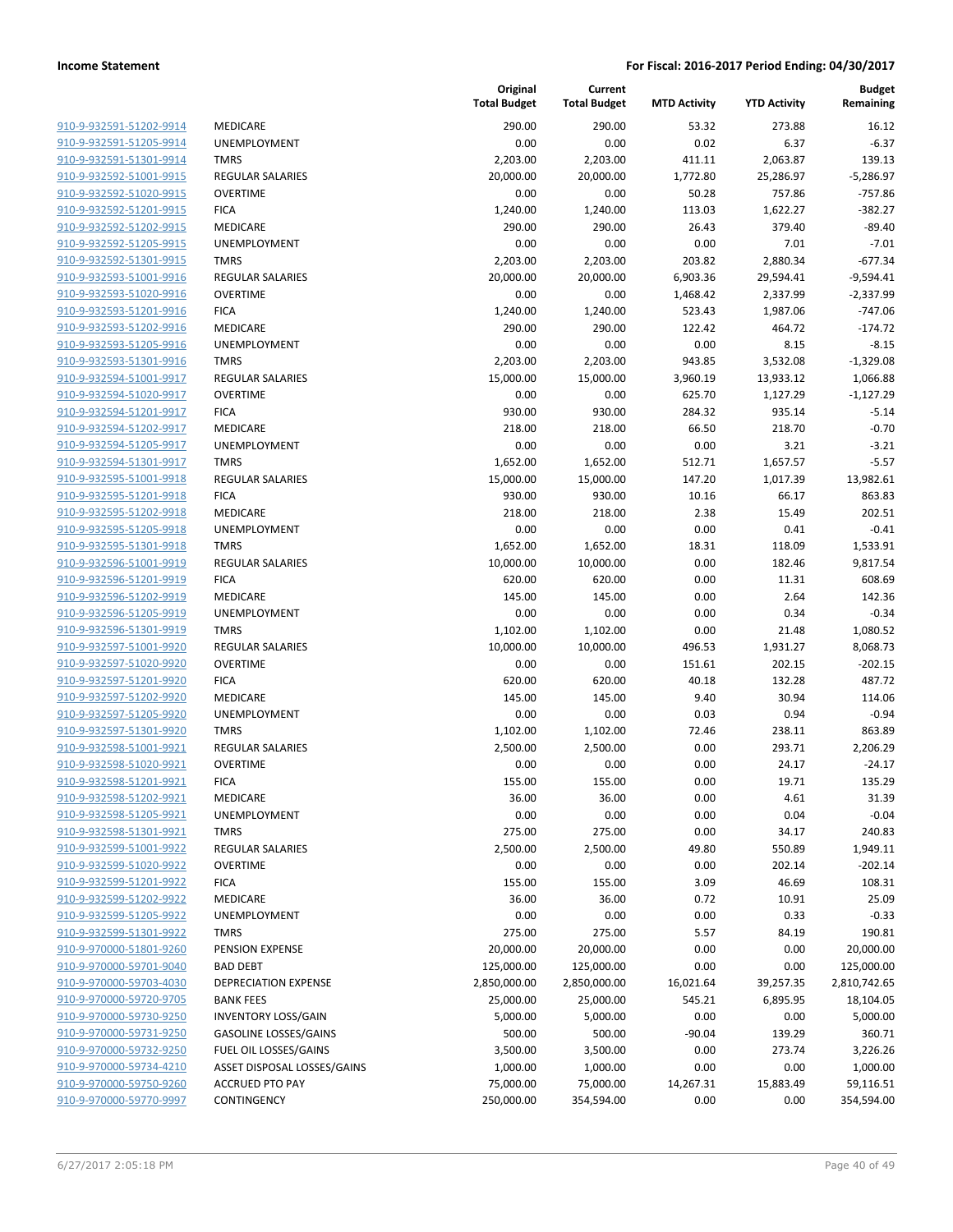|                                                       |                                                        |                       | Original            | Current             |                     |                     | <b>Budget</b>   |
|-------------------------------------------------------|--------------------------------------------------------|-----------------------|---------------------|---------------------|---------------------|---------------------|-----------------|
|                                                       |                                                        |                       | <b>Total Budget</b> | <b>Total Budget</b> | <b>MTD Activity</b> | <b>YTD Activity</b> | Remaining       |
| 910-9-970000-59780-9240                               | PROPERTY INSURANCE                                     |                       | 175,000.00          | 147,770.00          | 0.00                | 147,765.63          | 4.37            |
| 910-9-970000-59781-9250                               | <b>LIABILITY INSURANCE</b>                             |                       | 45,000.00           | 59,085.00           | 0.00                | 59,083.72           | 1.28            |
| 910-9-970000-59790-9970                               | CAPITALIZED                                            |                       | $-2,246,209.00$     | $-2,246,209.00$     | 0.00                | 0.00                | $-2,246,209.00$ |
| 910-9-980000-59841-4280                               | AMORTIZATION OF DISCOUNT                               |                       | $-41,665.00$        | $-41,665.00$        | 0.00                | 0.00                | $-41,665.00$    |
| 910-9-990000-59901-9270                               | XFER to COG - FRANCHISE FEES                           |                       | 2,485,358.00        | 2,485,358.00        | 441,662.64          | 957,120.05          | 1,528,237.95    |
| 910-9-990000-59902-9200                               | XFER to COG- ADMIN EXPENSES                            |                       | 234,797.00          | 234,797.00          | 19,566.42           | 136,964.94          | 97,832.06       |
| 910-9-990000-59903-4082                               | XFER to COG - PILOT                                    |                       | 312,011.00          | 312,011.00          | 0.00                | 312,011.09          | $-0.09$         |
| 910-9-990000-59912-9999                               | XFER TO 912 - DEBT SERVICE                             |                       | 3,840,000.00        | 3,840,000.00        | 320,000.00          | 2,240,000.00        | 1,600,000.00    |
| 910-9-990000-59926-9330                               | XFER to COG - GARAGE                                   |                       | 71,946.00           | 71,946.00           | 5,995.50            | 41,968.50           | 29,977.50       |
| 910-9-990000-59927-9200                               | XFER to COG - INSURANCE                                |                       | 17,781.00           | 17,781.00           | 1,481.75            | 10,372.25           | 7,408.75        |
| 910-9-990000-59928-9200                               | XFER to COG - IT                                       |                       | 53,568.00           | 53,568.00           | 4,464.00            | 31,248.00           | 22,320.00       |
| 910-9-990000-59930-9270                               | XFER to GBOD                                           |                       | 497,072.00          | 497,072.00          | 88,332.66           | 191,424.14          | 305,647.86      |
|                                                       |                                                        | <b>Expense Total:</b> | 59,465,034.00       | 59,455,389.00       | 4,236,761.31        | 27,550,476.34       | 31,904,912.66   |
|                                                       | Fund: 910 - ELECTRIC OPERATING FUND Surplus (Deficit): |                       | -49,829.00          | $-40,184.00$        | -969,049.01         | -2,475,471.94       | 2,435,287.94    |
| <b>Fund: 911 - ELECTRIC DEBT REDUCTION</b><br>Revenue |                                                        |                       |                     |                     |                     |                     |                 |
| 911-9-000000-49801-4190                               | <b>INTEREST INCOME</b>                                 |                       | 850.00              | 850.00              | 594.60              | $-299.93$           | 1,149.93        |
|                                                       |                                                        | <b>Revenue Total:</b> | 850.00              | 850.00              | 594.60              | -299.93             | 1,149.93        |
|                                                       | Fund: 911 - ELECTRIC DEBT REDUCTION Total:             |                       | 850.00              | 850.00              | 594.60              | -299.93             | 1,149.93        |
| Fund: 912 - ELECTRIC DEBT SERVICE                     |                                                        |                       |                     |                     |                     |                     |                 |
| Revenue<br>912-9-000000-49710-4999                    | TRANFSER FROM GEUS 910 - ELECTRIC OP                   |                       | 3,840,000.00        | 3,840,000.00        | 320,000.00          | 2,240,000.00        | 1,600,000.00    |
|                                                       |                                                        | <b>Revenue Total:</b> | 3,840,000.00        | 3,840,000.00        | 320,000.00          | 2,240,000.00        | 1,600,000.00    |
|                                                       |                                                        |                       |                     |                     |                     |                     |                 |
| <b>Expense</b><br>912-9-980000-59801-9800             | PAYING AGENT FEES                                      |                       | 1,000.00            | 1,000.00            | 0.00                | 400.00              | 600.00          |
| 912-9-980000-59810-9800                               | ARBITRAGE                                              |                       | 3,000.00            | 3,000.00            | 0.00                | 4,830.00            | $-1,830.00$     |
| 912-9-980000-59811-9800                               | <b>CONTINUING DISCLOSURE</b>                           |                       | 1,000.00            | 1,000.00            | 0.00                | 0.00                | 1,000.00        |
| 912-9-980000-59820-9800                               | <b>SURETY BOND</b>                                     |                       | 700.00              | 700.00              | 0.00                | 700.00              | 0.00            |
| 912-9-980000-59852-9800                               | PRINCIPAL 2008 ISSUE                                   |                       | 475,000.00          | 475,000.00          | 0.00                | 475,000.00          | 0.00            |
| 912-9-980000-59853-4270                               | <b>INTEREST 2008 ISSUE</b>                             |                       | 688,213.00          | 688,213.00          | 0.00                | 348,856.26          | 339,356.74      |
| 912-9-980000-59857-4270                               | INTEREST 2010 ISSUE                                    |                       | 2,585,790.00        | 2,585,790.00        | 0.00                | 1,292,895.00        | 1,292,895.00    |
| 912-9-980000-59859-4270                               | Interest on 2015 Tax Exempt                            |                       | 41,844.00           | 41,844.00           | 0.00                | 20,921.86           | 20,922.14       |
| 912-9-980000-59861-4270                               | Interest on 2015 Taxable                               |                       | 21,333.00           | 21,333.00           | 0.00                | 10,666.40           | 10,666.60       |
|                                                       |                                                        | <b>Expense Total:</b> | 3,817,880.00        | 3,817,880.00        | 0.00                | 2,154,269.52        | 1,663,610.48    |
|                                                       | Fund: 912 - ELECTRIC DEBT SERVICE Surplus (Deficit):   |                       | 22,120.00           | 22,120.00           | 320,000.00          | 85,730.48           | $-63,610.48$    |
| Fund: 913 - ELECTRIC CONSTRUCTION FUND                |                                                        |                       |                     |                     |                     |                     |                 |
| Revenue                                               |                                                        |                       |                     |                     |                     |                     |                 |
| 913-9-000000-49801-4190                               | <b>INTEREST INCOME</b>                                 |                       | 125.00              | 125.00              | 19.84               | $-10.03$            | 135.03          |
|                                                       |                                                        | <b>Revenue Total:</b> | 125.00              | 125.00              | 19.84               | $-10.03$            | 135.03          |
|                                                       | Fund: 913 - ELECTRIC CONSTRUCTION FUND Total:          |                       | 125.00              | 125.00              | 19.84               | $-10.03$            | 135.03          |
| Fund: 950 - CABLE / INTERNET                          |                                                        |                       |                     |                     |                     |                     |                 |
| Revenue                                               |                                                        |                       |                     |                     |                     |                     |                 |
| 950-9-000000-48001-3950                               | <b>CABLE REVENUES</b>                                  |                       | 3,140,636.00        | 3,140,636.00        | 242,825.45          | 1,703,781.35        | 1,436,854.65    |
| 950-9-000000-48003-3950                               | SET-TOP                                                |                       | 170,053.00          | 170,053.00          | 14,832.04           | 100,729.21          | 69,323.79       |
| 950-9-000000-48030-3950                               | <b>CONTRACT CHANNELS</b>                               |                       | 9,600.00            | 9,600.00            | 800.00              | 5,600.00            | 4,000.00        |
| 950-9-000000-48040-3950                               | <b>BROADCASTS</b>                                      |                       | 0.00                | 0.00                | 100.00              | 0.00                | 0.00            |
| 950-9-000000-48101-3950                               | <b>INTERNET REVENUES</b>                               |                       | 2,759,676.00        | 2,759,676.00        | 208,406.98          | 1,418,634.88        | 1,341,041.12    |
| 950-9-000000-48201-3950                               | LATE CHARGES                                           |                       | 72,000.00           | 72,000.00           | 5,671.09            | 43,915.08           | 28,084.92       |
| 950-9-000000-48202-3950                               | <b>SERVICE CHARGES</b>                                 |                       | 54,000.00           | 54,000.00           | 5,019.24            | 37,719.94           | 16,280.06       |
| 950-9-000000-48203-3950                               | LOST/DAMAGED EQUIPMENT                                 |                       | 30,000.00           | 30,000.00           | 1,010.00            | 16,641.84           | 13,358.16       |
| 950-9-000000-48301-3950                               | <b>TRANSFER TO COG</b>                                 |                       | 311,798.00          | 311,798.00          | 23,545.44           | 158,924.27          | 152,873.73      |
| 950-9-000000-48307-3950                               | <b>TRANSFER TO GBOD</b>                                |                       | 62,360.00           | 62,360.00           | 4,707.70            | 31,784.91           | 30,575.09       |
| 950-9-000000-48419-3950                               | <b>CHANNEL 19</b>                                      |                       | 300.00              | 300.00              | 0.00                | 0.00                | 300.00          |
| 950-9-000000-48434-3950                               | <b>CHANNEL 34</b>                                      |                       | 2,700.00            | 2,700.00            | 100.00              | 1,000.00            | 1,700.00        |
| 950-9-000000-48488-3950                               | AD INSERTIONS                                          |                       | 55,000.00           | 55,000.00           | 3,915.90            | 28,041.55           | 26,958.45       |
| 950-9-000000-48498-3950                               | PRODUCTION REVENUES                                    |                       | 50.00               | 50.00               | 0.00                | 0.00                | 50.00           |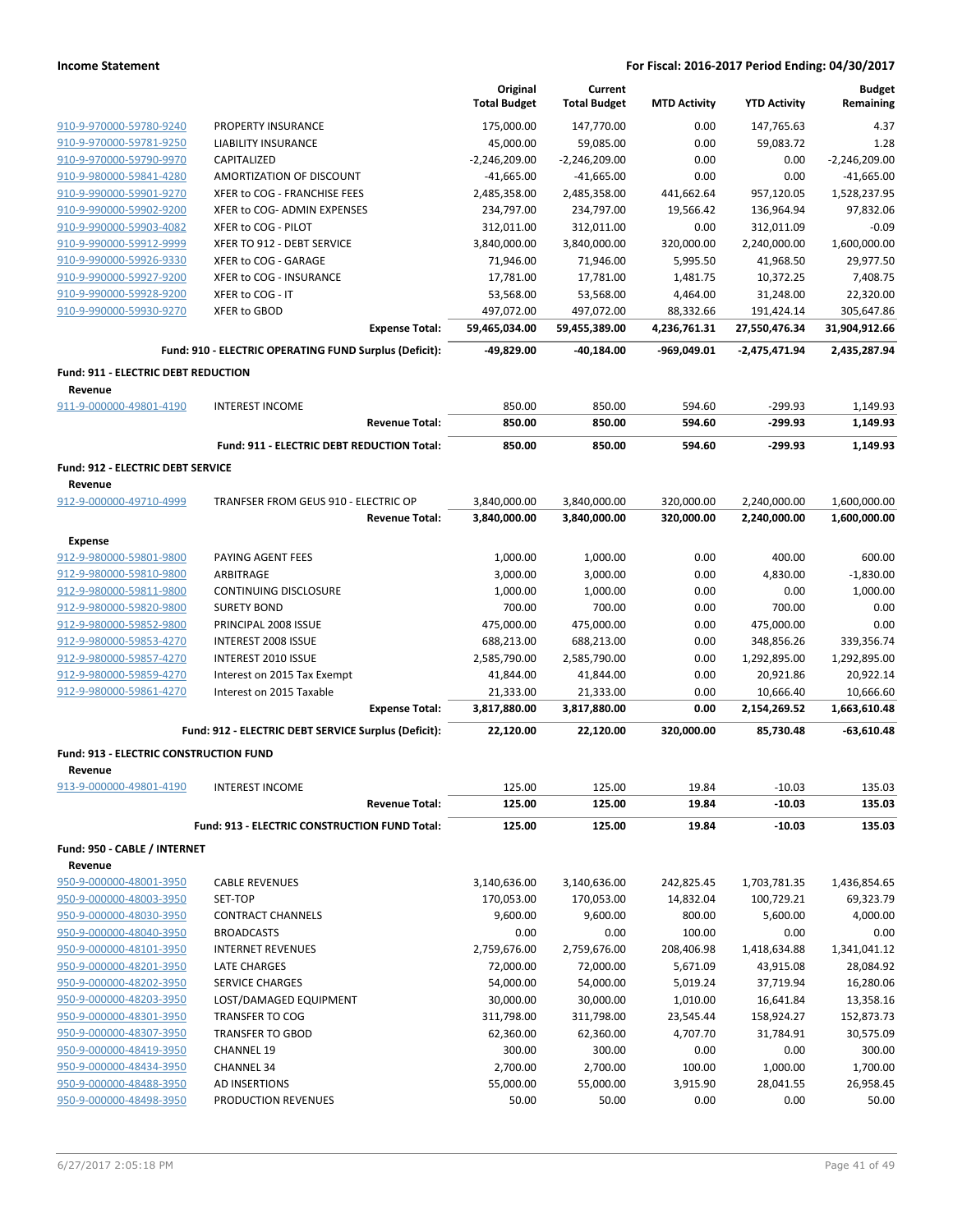|                         |                                                | Original<br><b>Total Budget</b> | Current<br><b>Total Budget</b> | <b>MTD Activity</b> | <b>YTD Activity</b> | <b>Budget</b><br>Remaining |
|-------------------------|------------------------------------------------|---------------------------------|--------------------------------|---------------------|---------------------|----------------------------|
| 950-9-000000-48501-3950 | <b>CUSTOMER AID TO CONSTRUCTION</b>            | 50.00                           | 50.00                          | 15,789.57           | 0.00                | 50.00                      |
| 950-9-000000-48502-3950 | OTHER REIMBURSEMENTS                           | 500.00                          | 500.00                         | 0.00                | 2,029.35            | $-1,529.35$                |
| 950-9-000000-48503-3950 | FIBER MAINTENANCE FEES                         | 2,772.00                        | 2,772.00                       | 0.00                | 0.00                | 2,772.00                   |
| 950-9-000000-48801-4190 | <b>INTEREST INCOME</b>                         | 3,000.00                        | 3,000.00                       | 264.69              | 484.80              | 2,515.20                   |
| 950-9-000000-48991-3950 | <b>GEUS ELECTRIC PAYMENT FOR INTERNET</b>      | 37,980.00                       | 37,980.00                      | 0.00                | 38,000.00           | $-20.00$                   |
| 950-9-000000-48993-3950 | GEUS ELECTRIC PAYMENT FOR PUBLIC SVC           | 15,000.00                       | 15,000.00                      | 0.00                | 15,000.00           | 0.00                       |
| 950-9-000000-48994-3950 | LEASE OF DARK FIBER                            | 206,520.00                      | 206,520.00                     | 0.00                | 206,520.00          | 0.00                       |
| 950-9-000000-48995-3950 | <b>COLOCATION FOR SCADA &amp; PHONE SYSTEM</b> | 19,958.00                       | 19,958.00                      | 0.00                | 19,958.00           | 0.00                       |
|                         | <b>Revenue Total:</b>                          | 6,953,953.00                    | 6,953,953.00                   | 526,988.10          | 3,828,765.18        | 3,125,187.82               |
| <b>Expense</b>          |                                                |                                 |                                |                     |                     |                            |
| 950-9-951050-51001-8500 | <b>REGULAR SALARIES</b>                        | 58,552.00                       | 58,552.00                      | 4,475.36            | 33,552.08           | 24,999.92                  |
| 950-9-951050-51115-8500 | <b>CLOTHING ALLOWANCE</b>                      | 130.00                          | 130.00                         | 0.00                | 114.13              | 15.87                      |
| 950-9-951050-51116-8500 | CAR ALLOWANCE                                  | 975.00                          | 975.00                         | 150.00              | 637.50              | 337.50                     |
| 950-9-951050-51117-8500 | <b>CELL PHONE ALLOWANCE</b>                    | 312.00                          | 312.00                         | 24.00               | 184.61              | 127.39                     |
| 950-9-951050-51201-8500 | <b>FICA</b>                                    | 3,718.00                        | 3,718.00                       | 255.00              | 1,932.29            | 1,785.71                   |
| 950-9-951050-51202-8500 | MEDICARE                                       | 870.00                          | 870.00                         | 59.64               | 451.93              | 418.07                     |
| 950-9-951050-51203-8500 | <b>HEALTH INSURANCE</b>                        | 5,820.00                        | 5,820.00                       | 485.00              | 3,395.00            | 2,425.00                   |
| 950-9-951050-51204-8500 | <b>WORKERS COMPENSATION</b>                    | 530.00                          | 530.00                         | 44.17               | 309.19              | 220.81                     |
| 950-9-951050-51205-8500 | <b>UNEMPLOYMENT</b>                            | 54.00                           | 54.00                          | 0.00                | 10.82               | 43.18                      |
| 950-9-951050-51301-8500 | <b>TMRS</b>                                    | 6,606.00                        | 6,606.00                       | 519.80              | 3,838.55            | 2,767.45                   |
| 950-9-951050-59110-8500 | <b>GEUS OPERATIONS</b>                         | 100,200.00                      | 100,200.00                     | 4,978.12            | 37,071.96           | 63,128.04                  |
| 950-9-951050-59141-8500 | <b>UTILITY BILLS</b>                           | 72,500.00                       | 72,500.00                      | 5,775.60            | 38,814.31           | 33,685.69                  |
| 950-9-951050-59191-8500 | POLE USE                                       | 18,800.00                       | 18,800.00                      | 0.00                | 18,800.00           | 0.00                       |
| 950-9-951051-51001-8510 | <b>REGULAR SALARIES</b>                        | 65,021.00                       | 65,021.00                      | 4,963.53            | 37,009.48           | 28,011.52                  |
| 950-9-951051-51020-8510 | <b>OVERTIME</b>                                | 5,700.00                        | 5,700.00                       | 381.51              | 3,223.80            | 2,476.20                   |
| 950-9-951051-51117-8510 | <b>CELL PHONE ALLOWANCE</b>                    | 432.00                          | 432.00                         | 33.22               | 249.15              | 182.85                     |
| 950-9-951051-51201-8510 | <b>FICA</b>                                    | 4,411.00                        | 4,411.00                       | 329.98              | 2,484.35            | 1,926.65                   |
| 950-9-951051-51202-8510 | MEDICARE                                       | 1,032.00                        | 1,032.00                       | 77.18               | 581.02              | 450.98                     |
| 950-9-951051-51203-8510 | <b>HEALTH INSURANCE</b>                        | 19,400.00                       | 19,400.00                      | 1,616.66            | 11,316.62           | 8,083.38                   |
| 950-9-951051-51204-8510 | <b>WORKERS COMPENSATION</b>                    | 644.00                          | 644.00                         | 53.67               | 375.69              | 268.31                     |
| 950-9-951051-51205-8510 | <b>UNEMPLOYMENT</b>                            | 180.00                          | 180.00                         | 1.44                | 27.76               | 152.24                     |
| 950-9-951051-51301-8510 | <b>TMRS</b>                                    | 7,837.00                        | 7,837.00                       | 601.29              | 4,456.57            | 3,380.43                   |
| 950-9-951051-59110-8510 | <b>GEUS OPERATIONS</b>                         | 14,150.00                       | 14,150.00                      | 551.19              | 5,147.30            | 9,002.70                   |
| 950-9-951051-59151-8510 | <b>BASIC PROGRAM EXPENSE</b>                   | 2,750,331.00                    | 2,750,331.00                   | 216,300.74          | 1,302,290.10        | 1,448,040.90               |
| 950-9-951051-59152-8510 | PREMIUM PROGRAM EXPENSE                        | 118,126.00                      | 118,126.00                     | 8,487.97            | 55,160.36           | 62,965.64                  |
| 950-9-951051-59154-8510 | <b>TIVO Fees</b>                               | 39,127.00                       | 39,127.00                      | 3,086.30            | 22,219.78           | 16,907.22                  |
| 950-9-951051-59155-8510 | OTHER PROGRAM EXPENSE                          | 7,500.00                        | 7,500.00                       | 0.00                | 4,042.83            | 3,457.17                   |
| 950-9-951052-51001-8520 | REGULAR SALARIES                               | 60,174.00                       | 60,174.00                      | 4,586.40            | 34,398.00           | 25,776.00                  |
| 950-9-951052-51115-8520 | <b>CLOTHING ALLOWANCE</b>                      | 130.00                          | 130.00                         | 0.00                | 119.03              | 10.97                      |
| 950-9-951052-51116-8520 | CAR ALLOWANCE                                  | 975.00                          | 975.00                         | 0.00                | 487.50              | 487.50                     |
| 950-9-951052-51117-8520 | <b>CELL PHONE ALLOWANCE</b>                    | 408.00                          | 408.00                         | 31.36               | 219.52              | 188.48                     |
| 950-9-951052-51201-8520 | <b>FICA</b>                                    | 3,825.00                        | 3,825.00                       | 286.30              | 2,151.51            | 1,673.49                   |
| 950-9-951052-51202-8520 | MEDICARE                                       | 895.00                          | 895.00                         | 66.96               | 503.20              | 391.80                     |
| 950-9-951052-51203-8520 | <b>HEALTH INSURANCE</b>                        | 6,790.00                        | 6,790.00                       | 565.83              | 3,960.81            | 2,829.19                   |
| 950-9-951052-51204-8520 | <b>WORKERS COMPENSATION</b>                    | 534.00                          | 534.00                         | 44.50               | 311.50              | 222.50                     |
| 950-9-951052-51205-8520 | <b>UNEMPLOYMENT</b>                            | 63.00                           | 63.00                          | 0.00                | 10.33               | 52.67                      |
| 950-9-951052-51301-8520 | <b>TMRS</b>                                    | 6,795.00                        | 6,795.00                       | 516.26              | 3,813.89            | 2,981.11                   |
| 950-9-951052-59110-8520 | <b>GEUS OPERATIONS</b>                         | 104,700.00                      | 104,700.00                     | 3,235.73            | 26,818.92           | 77,881.08                  |
| 950-9-951052-59150-8520 | ISP SERVICE EXPENSE                            | 710,640.00                      | 710,640.00                     | 57,787.30           | 415,931.10          | 294,708.90                 |
| 950-9-951053-51001-8530 | REGULAR SALARIES                               | 45,282.00                       | 45,282.00                      | 3,492.80            | 26,133.88           | 19,148.12                  |
| 950-9-951053-51020-8530 | <b>OVERTIME</b>                                | 1,800.00                        | 1,800.00                       | 41.32               | 982.18              | 817.82                     |
| 950-9-951053-51117-8530 | <b>CELL PHONE ALLOWANCE</b>                    | 432.00                          | 432.00                         | 33.22               | 249.15              | 182.85                     |
| 950-9-951053-51201-8530 | <b>FICA</b>                                    | 2,945.00                        | 2,945.00                       | 220.75              | 1,693.64            | 1,251.36                   |
| 950-9-951053-51202-8530 | MEDICARE                                       | 689.00                          | 689.00                         | 51.62               | 396.07              | 292.93                     |
| 950-9-951053-51203-8530 | <b>HEALTH INSURANCE</b>                        | 9,700.00                        | 9,700.00                       | 808.33              | 5,658.31            | 4,041.69                   |
| 950-9-951053-51204-8530 | <b>WORKERS COMPENSATION</b>                    | 449.00                          | 449.00                         | 37.42               | 261.94              | 187.06                     |
| 950-9-951053-51205-8530 | <b>UNEMPLOYMENT</b>                            | 90.00                           | 90.00                          | 0.00                | 16.51               | 73.49                      |
| 950-9-951053-51301-8530 | <b>TMRS</b>                                    | 5,234.00                        | 5,234.00                       | 398.83              | 3,007.88            | 2,226.12                   |
| 950-9-951053-59110-8530 | <b>GEUS OPERATIONS</b>                         | 4,000.00                        | 4,000.00                       | 65.75               | 101.69              | 3,898.31                   |
|                         |                                                |                                 |                                |                     |                     |                            |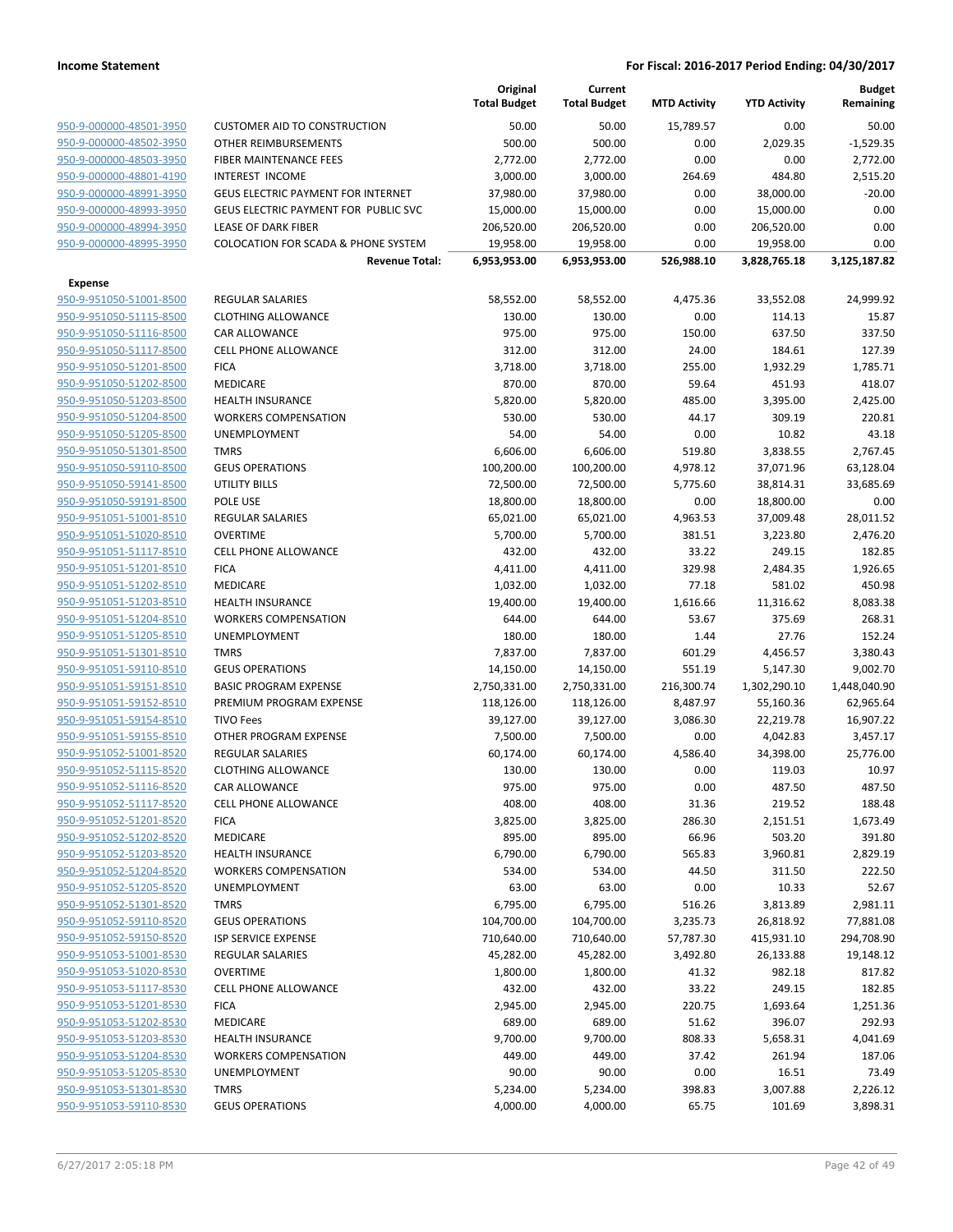| 950-9-951053-59160-8530        |
|--------------------------------|
| 950-9-951053-59164-8530        |
| 950-9-951054-51001-8540        |
| <u>950-9-951054-51020-8540</u> |
| <u>950-9-951054-51117-8540</u> |
| 950-9-951054-51201-8540        |
| 950-9-951054-51202-8540        |
| <u>950-9-951054-51203-8540</u> |
| <u>950-9-951054-51204-8540</u> |
| <u>950-9-951054-51205-8540</u> |
| 950-9-951054-51301-8540        |
| 950-9-951054-59110-8540        |
| <u>950-9-951055-51001-8550</u> |
| <u>950-9-951055-51020-8550</u> |
| <u>950-9-951055-51115-8550</u> |
| 950-9-951055-51117-8550        |
| 950-9-951055-51201-8550        |
| <u>950-9-951055-51202-8550</u> |
| 950-9-951055-51203-8550        |
| <u>950-9-951055-51204-8550</u> |
| 950-9-951055-51205-8550        |
| 950-9-951055-51301-8550        |
| <u>950-9-951055-59110-8550</u> |
| <u>950-9-951055-59112-8550</u> |
| 950-9-951055-59156-8550        |
| 950-9-951055-59158-8550        |
| 950-9-951060-51001-8600        |
| 950-9-951060-51011-8600        |
| <u>950-9-951060-51020-8600</u> |
| <u>950-9-951060-51102-8600</u> |
| 950-9-951060-51115-8600        |
| 950-9-951060-51116-8600        |
| 950-9-951060-51117-8600        |
| <u>950-9-951060-51201-8600</u> |
| <u>950-9-951060-51202-8600</u> |
| 950-9-951060-51203-8600        |
| 950-9-951060-51204-8600        |
| 950-9-951060-51205-8600        |
| <u>950-9-951060-51301-8600</u> |
| <u>950-9-951060-51401-8600</u> |
| 950-9-951060-59201-8600        |
| 950-9-951060-59205-8600        |
| 950-9-951060-59231-8600        |
| <u>950-9-951060-59235-8600</u> |
| <u>950-9-951061-51001-8610</u> |
| 950-9-951061-51011-8610        |
| 950-9-951061-51020-8610        |
| <u>950-9-951061-51115-8610</u> |
| <u>950-9-951061-51116-8610</u> |
| 950-9-951061-51117-8610        |
| 950-9-951061-51201-8610        |
| 950-9-951061-51202-8610        |
| 950-9-951061-51203-8610        |
| <u>950-9-951061-51204-8610</u> |
| 950-9-951061-51205-8610        |
| 950-9-951061-51301-8610        |
| 950-9-951061-59205-8610        |
| <u>950-9-951061-59233-8610</u> |
| <u>950-9-951090-59510-9900</u> |
|                                |

|                         |                                      | Original<br><b>Total Budget</b> | Current<br><b>Total Budget</b> | <b>MTD Activity</b> | <b>YTD Activity</b> | <b>Budget</b><br>Remaining |
|-------------------------|--------------------------------------|---------------------------------|--------------------------------|---------------------|---------------------|----------------------------|
| 950-9-951053-59160-8530 | ADVERTISING                          | 32,800.00                       | 32,800.00                      | 1,570.72            | 15,575.38           | 17,224.62                  |
| 950-9-951053-59164-8530 | <b>CONSUMER INFORMATION</b>          | 7,500.00                        | 7,500.00                       | 0.00                | 0.00                | 7,500.00                   |
| 950-9-951054-51001-8540 | REGULAR SALARIES                     | 158,850.00                      | 158,850.00                     | 12,141.52           | 90,961.67           | 67,888.33                  |
| 950-9-951054-51020-8540 | <b>OVERTIME</b>                      | 3,800.00                        | 3,800.00                       | 145.41              | 1,406.04            | 2,393.96                   |
| 950-9-951054-51117-8540 | <b>CELL PHONE ALLOWANCE</b>          | 216.00                          | 216.00                         | 16.62               | 132.95              | 83.05                      |
| 950-9-951054-51201-8540 | <b>FICA</b>                          | 10,098.00                       | 10,098.00                      | 728.93              | 5,495.16            | 4,602.84                   |
| 950-9-951054-51202-8540 | MEDICARE                             | 2,361.00                        | 2,361.00                       | 170.47              | 1,285.14            | 1,075.86                   |
| 950-9-951054-51203-8540 | <b>HEALTH INSURANCE</b>              | 43,650.00                       | 43,650.00                      | 3,637.50            | 25,462.50           | 18,187.50                  |
| 950-9-951054-51204-8540 | <b>WORKERS COMPENSATION</b>          | 435.00                          | 435.00                         | 36.25               | 253.75              | 181.25                     |
| 950-9-951054-51205-8540 | UNEMPLOYMENT                         | 405.00                          | 405.00                         | 4.98                | 60.86               | 344.14                     |
| 950-9-951054-51301-8540 | <b>TMRS</b>                          | 17,939.00                       | 17,939.00                      | 1,375.54            | 10,165.71           | 7,773.29                   |
| 950-9-951054-59110-8540 | <b>GEUS OPERATIONS</b>               | 16,600.00                       | 16,600.00                      | 776.53              | 4,359.51            | 12,240.49                  |
| 950-9-951055-51001-8550 | REGULAR SALARIES                     | 139,717.00                      | 139,717.00                     | 8,999.63            | 67,180.73           | 72,536.27                  |
| 950-9-951055-51020-8550 | <b>OVERTIME</b>                      | 2,700.00                        | 2,700.00                       | 231.05              | 1,860.76            | 839.24                     |
| 950-9-951055-51115-8550 | <b>CLOTHING ALLOWANCE</b>            | 50.00                           | 50.00                          | 0.00                | 41.24               | 8.76                       |
| 950-9-951055-51117-8550 | <b>CELL PHONE ALLOWANCE</b>          | 657.00                          | 657.00                         | 33.90               | 385.88              | 271.12                     |
| 950-9-951055-51201-8550 | <b>FICA</b>                          | 8,330.00                        | 8,330.00                       | 574.41              | 3,979.88            | 4,350.12                   |
| 950-9-951055-51202-8550 | <b>MEDICARE</b>                      | 2,075.00                        | 2,075.00                       | 134.34              | 1,008.13            | 1,066.87                   |
| 950-9-951055-51203-8550 | HEALTH INSURANCE                     | 19,885.00                       | 19,885.00                      | 1,657.08            | 11,599.56           | 8,285.44                   |
| 950-9-951055-51204-8550 | <b>WORKERS COMPENSATION</b>          | 846.00                          | 846.00                         | 70.50               | 493.50              | 352.50                     |
| 950-9-951055-51205-8550 | <b>UNEMPLOYMENT</b>                  | 185.00                          | 185.00                         | 0.32                | 25.63               | 159.37                     |
| 950-9-951055-51301-8550 | <b>TMRS</b>                          | 15,765.00                       | 15,765.00                      | 1,035.79            | 7,635.83            | 8,129.17                   |
| 950-9-951055-59110-8550 | <b>GEUS OPERATIONS</b>               | 18,300.00                       | 18,300.00                      | 285.87              | 2,565.75            | 15,734.25                  |
| 950-9-951055-59112-8550 | SAFETY                               | 3,000.00                        | 3,000.00                       | 0.00                | 0.00                | 3,000.00                   |
| 950-9-951055-59156-8550 | APARTMENT C/I FACILITIES             | 1,000.00                        | 1,000.00                       | 0.00                | 0.00                | 1,000.00                   |
| 950-9-951055-59158-8550 | C/I BILLING                          | 54,000.00                       | 54,000.00                      | 0.00                | 40,843.50           | 13,156.50                  |
| 950-9-951060-51001-8600 | <b>REGULAR SALARIES</b>              | 182,236.00                      | 182,236.00                     | 13,781.29           | 109,707.47          | 72,528.53                  |
| 950-9-951060-51011-8600 | PART TIME TEMPORARY                  | 16,276.00                       | 16,276.00                      | 0.00                | 0.00                | 16,276.00                  |
| 950-9-951060-51020-8600 | <b>OVERTIME</b>                      | 8,600.00                        | 8,600.00                       | 572.26              | 4,572.60            | 4,027.40                   |
| 950-9-951060-51102-8600 | <b>BILINGUAL PAY</b>                 | 550.00                          | 550.00                         | 0.00                | 0.00                | 550.00                     |
| 950-9-951060-51115-8600 | <b>CLOTHING ALLOWANCE</b>            | 1,500.00                        | 1,500.00                       | 0.00                | 1,713.62            | $-213.62$                  |
| 950-9-951060-51116-8600 | CAR ALLOWANCE                        | 975.00                          | 1,950.00                       | 300.00              | 1,275.00            | 675.00                     |
| 950-9-951060-51117-8600 | CELL PHONE ALLOWANCE                 | 1,728.00                        | 1,728.00                       | 116.30              | 964.76              | 763.24                     |
| 950-9-951060-51201-8600 | <b>FICA</b>                          | 13,136.00                       | 13,136.00                      | 841.08              | 6,822.95            | 6,313.05                   |
| 950-9-951060-51202-8600 | MEDICARE                             | 3,072.00                        | 3,072.00                       | 196.71              | 1,598.18            | 1,473.82                   |
| 950-9-951060-51203-8600 | <b>HEALTH INSURANCE</b>              | 38,800.00                       | 38,800.00                      | 3,233.33            | 22,633.31           | 16,166.69                  |
| 950-9-951060-51204-8600 | <b>WORKERS COMPENSATION</b>          | 1,947.00                        | 1,947.00                       | 162.25              | 1,135.75            | 811.25                     |
| 950-9-951060-51205-8600 | <b>UNEMPLOYMENT</b>                  | 360.00                          | 360.00                         | 0.51                | 61.14               | 298.86                     |
| 950-9-951060-51301-8600 | <b>TMRS</b>                          | 21,544.00                       | 21,544.00                      | 1,592.87            | 12,558.39           | 8,985.61                   |
| 950-9-951060-51401-8600 | <b>CONTRA - SALARIES</b>             | 0.00                            | 0.00                           | $-2,329.00$         | $-5,240.25$         | 5,240.25                   |
| 950-9-951060-59201-8600 | <b>BUILDINGS MAINTNANCE</b>          | 29,500.00                       | 29,500.00                      | 0.00                | 12,954.30           | 16,545.70                  |
| 950-9-951060-59205-8600 | <b>EQUIPMENT MAINTENANCE</b>         | 31,250.00                       | 31,250.00                      | 454.62              | 4,771.97            | 26,478.03                  |
| 950-9-951060-59231-8600 | <b>CABLE PLANT MAINTENANCE</b>       | 75,000.00                       | 75,000.00                      | 209.56              | 15,011.09           | 59,988.91                  |
| 950-9-951060-59235-8600 | FIBER OPTICS PLANT MAINTENANCE       | 45,000.00                       | 45,000.00                      | 0.00                | 10,500.00           | 34,500.00                  |
| 950-9-951061-51001-8610 | REGULAR SALARIES                     | 182,236.00                      | 182,236.00                     | 13,781.29           | 109,491.42          | 72,744.58                  |
| 950-9-951061-51011-8610 | PART TIME TEMPORARY                  | 16,276.00                       | 16,276.00                      | 0.00                | 0.00                | 16,276.00                  |
| 950-9-951061-51020-8610 | <b>OVERTIME</b>                      | 12,000.00                       | 12,000.00                      | 570.93              | 5,205.31            | 6,794.69                   |
| 950-9-951061-51115-8610 | <b>CLOTHING ALLOWANCE</b>            | 1,900.00                        | 1,900.00                       | 0.00                | 1,722.52            | 177.48                     |
| 950-9-951061-51116-8610 | CAR ALLOWANCE                        | 975.00                          | 1,950.00                       | 0.00                | 975.00              | 975.00                     |
| 950-9-951061-51117-8610 | <b>CELL PHONE ALLOWANCE</b>          | 1,728.00                        | 1,728.00                       | 116.24              | 978.61              | 749.39                     |
| 950-9-951061-51201-8610 | <b>FICA</b>                          | 13,337.00                       | 13,337.00                      | 882.53              | 7,021.02            | 6,315.98                   |
| 950-9-951061-51202-8610 | MEDICARE                             | 3,119.00                        | 3,119.00                       | 206.39              | 1,639.55            | 1,479.45                   |
| 950-9-951061-51203-8610 | <b>HEALTH INSURANCE</b>              | 38,800.00                       | 38,800.00                      | 3,233.33            | 22,633.31           | 16,166.69                  |
| 950-9-951061-51204-8610 | <b>WORKERS COMPENSATION</b>          | 1,947.00                        | 1,947.00                       | 162.25              | 1,135.75            | 811.25                     |
| 950-9-951061-51205-8610 | <b>UNEMPLOYMENT</b>                  | 360.00                          | 360.00                         | 0.51                | 58.55               | 301.45                     |
| 950-9-951061-51301-8610 | <b>TMRS</b>                          | 21,902.00                       | 21,902.00                      | 1,559.17            | 12,341.46           | 9,560.54                   |
| 950-9-951061-59205-8610 | <b>EQUIPMENT MAINTENANCE</b>         | 2,500.00                        | 2,500.00                       | 0.00                | 0.00                | 2,500.00                   |
| 950-9-951061-59233-8610 | <b>INTERNET PLANT MAINTENANCE</b>    | 9,000.00                        | 9,000.00                       | 0.00                | 0.00                | 9,000.00                   |
| 950-9-951090-59510-9900 | HEADEND, TRUNK & DISTRIBUTION SYSTEM | 100,000.00                      | 100,000.00                     | 0.00                | 39,457.34           | 60,542.66                  |
|                         |                                      |                                 |                                |                     |                     |                            |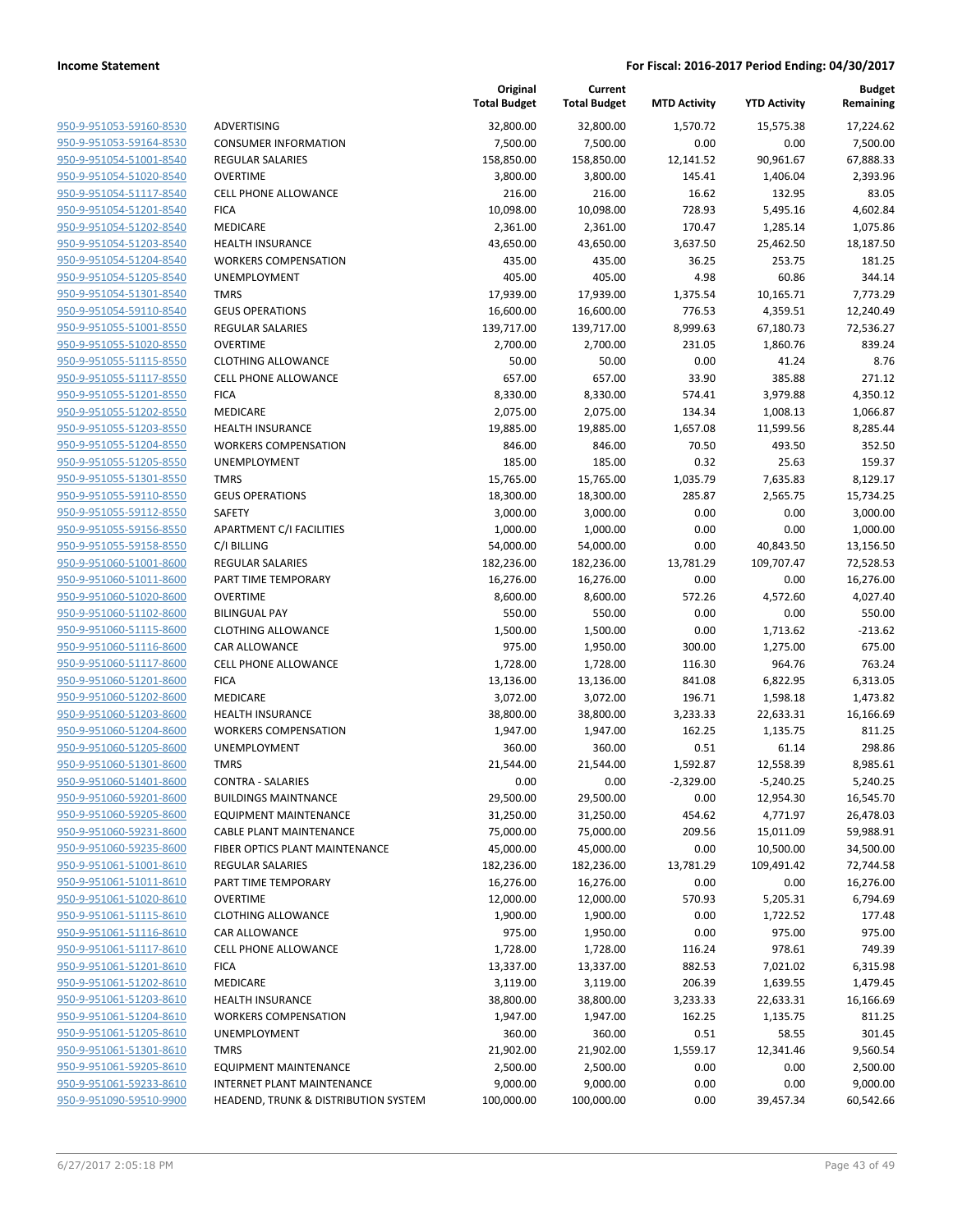|                         |                                                 | Original<br><b>Total Budget</b> | Current<br><b>Total Budget</b> | <b>MTD Activity</b> | <b>YTD Activity</b> | <b>Budget</b><br>Remaining |
|-------------------------|-------------------------------------------------|---------------------------------|--------------------------------|---------------------|---------------------|----------------------------|
| 950-9-951090-59511-9900 | <b>HEADEND EQUIPMENT</b>                        | 100,000.00                      | 100,000.00                     | 0.00                | 30,234.07           | 69,765.93                  |
| 950-9-951090-59512-9900 | <b>DROPS</b>                                    | 100,000.00                      | 100,000.00                     | 6,049.18            | 32,693.68           | 67,306.32                  |
| 950-9-951090-59513-9900 | <b>CUSTOMER PREMISES EQUIPMENT</b>              | 50,000.00                       | 50,000.00                      | 0.00                | 0.00                | 50,000.00                  |
| 950-9-951090-59522-9900 | INTERNET CUSTOMER INTERFACE EQUIPMENT           | 40,000.00                       | 40,000.00                      | 0.00                | 0.00                | 40,000.00                  |
| 950-9-951091-51001-9958 | <b>REGULAR SALARIES</b>                         | 28,482.00                       | 28,482.00                      | 1,940.59            | 16,463.03           | 12,018.97                  |
| 950-9-951091-51020-9958 | <b>OVERTIME</b>                                 | 3,000.00                        | 3,000.00                       | 147.95              | 1,132.19            | 1,867.81                   |
| 950-9-951091-51102-9958 | <b>BILINGUAL PAY</b>                            | 100.00                          | 100.00                         | 0.00                | 0.00                | 100.00                     |
| 950-9-951091-51201-9958 | <b>FICA</b>                                     | 1,958.00                        | 1,958.00                       | 130.72              | 1,108.41            | 849.59                     |
| 950-9-951091-51202-9958 | <b>MEDICARE</b>                                 | 458.00                          | 458.00                         | 30.57               | 259.23              | 198.77                     |
| 950-9-951091-51205-9958 | UNEMPLOYMENT                                    | 0.00                            | 0.00                           | 0.00                | 11.05               | $-11.05$                   |
| 950-9-951091-51301-9958 | <b>TMRS</b>                                     | 3,478.00                        | 3,478.00                       | 235.72              | 1,962.76            | 1,515.24                   |
| 950-9-970000-51801-9260 | PENSION EXPENSE                                 | 10,000.00                       | 10,000.00                      | 0.00                | 0.00                | 10,000.00                  |
| 950-9-970000-59701-9040 | <b>BAD DEBT</b>                                 | 70,000.00                       | 70,000.00                      | 0.00                | 0.00                | 70,000.00                  |
| 950-9-970000-59703-4030 | <b>DEPRECIATION EXPENSE</b>                     | 1,200,000.00                    | 1,200,000.00                   | 0.00                | 128,727.83          | 1,071,272.17               |
| 950-9-970000-59720-9705 | <b>CREDIT CARD &amp; BANK FEES</b>              | 15,000.00                       | 15,000.00                      | 1,172.13            | 7,100.87            | 7,899.13                   |
| 950-9-970000-59730-9250 | <b>INVENTORY LOSS/GAIN</b>                      | 1,000.00                        | 1,000.00                       | 0.00                | 0.00                | 1,000.00                   |
| 950-9-970000-59734-4210 | ASSET DISPOSAL LOSSES/GAINS                     | 1,000.00                        | 1,000.00                       | 0.00                | 0.00                | 1,000.00                   |
| 950-9-970000-59750-9260 | <b>ACCRUED PTO PAY</b>                          | 5,000.00                        | 5,000.00                       | 0.00                | 745.17              | 4,254.83                   |
| 950-9-970000-59770-9970 | CONTINGENCY                                     | 100,000.00                      | 100,000.00                     | 0.00                | 0.00                | 100,000.00                 |
| 950-9-970000-59780-9240 | PROPERTY INSURANCE                              | 4,000.00                        | 13,045.00                      | 0.00                | 13,044.75           | 0.25                       |
| 950-9-970000-59781-9250 | <b>LIABILITY INSURANCE</b>                      | 7,000.00                        | 9,550.00                       | 0.00                | 9,546.70            | 3.30                       |
| 950-9-970000-59790-9970 | CAPITALIZED                                     | $-427,477.00$                   | $-427,477.00$                  | 0.00                | 0.00                | $-427,477.00$              |
| 950-9-990000-59901-9270 | TRANSFER to COG - FRANCHISE FEES                | 311,798.00                      | 311,798.00                     | 59,903.68           | 132,402.40          | 179,395.60                 |
| 950-9-990000-59902-9200 | TRANSFER to COG - ADMIN EXPENSES                | 39,785.00                       | 39,785.00                      | 3,315.42            | 23,207.94           | 16,577.06                  |
| 950-9-990000-59903-4082 | TRANSFER to COG - PILOT                         | 44,089.00                       | 44,089.00                      | 0.00                | 44,089.09           | $-0.09$                    |
| 950-9-990000-59926-9330 | <b>TRANSFER to COG - GARAGE</b>                 | 17,227.00                       | 17,227.00                      | 1,435.58            | 10,049.06           | 7,177.94                   |
| 950-9-990000-59927-9200 | TRANSFER to COG - INSURANCE                     | 4,446.00                        | 4,446.00                       | 370.50              | 2,593.50            | 1,852.50                   |
| 950-9-990000-59928-9200 | XFER to COG - IT                                | 15,254.00                       | 15,254.00                      | 1,271.17            | 8,898.19            | 6,355.81                   |
| 950-9-990000-59930-9270 | <b>TRANSFER to GBOD</b>                         | 62,360.00                       | 62,360.00                      | 11,980.73           | 26,480.47           | 35,879.53                  |
| 950-9-990000-59954-8559 | TRANSFER TO 910 - BILLING                       | 76,544.00                       | 76,544.00                      | 6,378.66            | 44,650.63           | 31,893.37                  |
| 950-9-990000-59955-8559 | TRANSFER TO 910 - CASHIERING                    | 56,882.00                       | 56,882.00                      | 4,740.16            | 33,181.14           | 23,700.86                  |
|                         | <b>Expense Total:</b>                           | 7,649,610.00                    | 7,663,155.00                   | 497,896.59          | 3,379,985.08        | 4,283,169.92               |
|                         | Fund: 950 - CABLE / INTERNET Surplus (Deficit): | $-695,657.00$                   | -709,202.00                    | 29,091.51           | 448,780.10          | $-1,157,982.10$            |
|                         | <b>Total Surplus (Deficit):</b>                 | $-255,353.39$                   | $-1,663,877.40$                | $-1,304,529.61$     | $-5,810,701.38$     | 4,146,823.98               |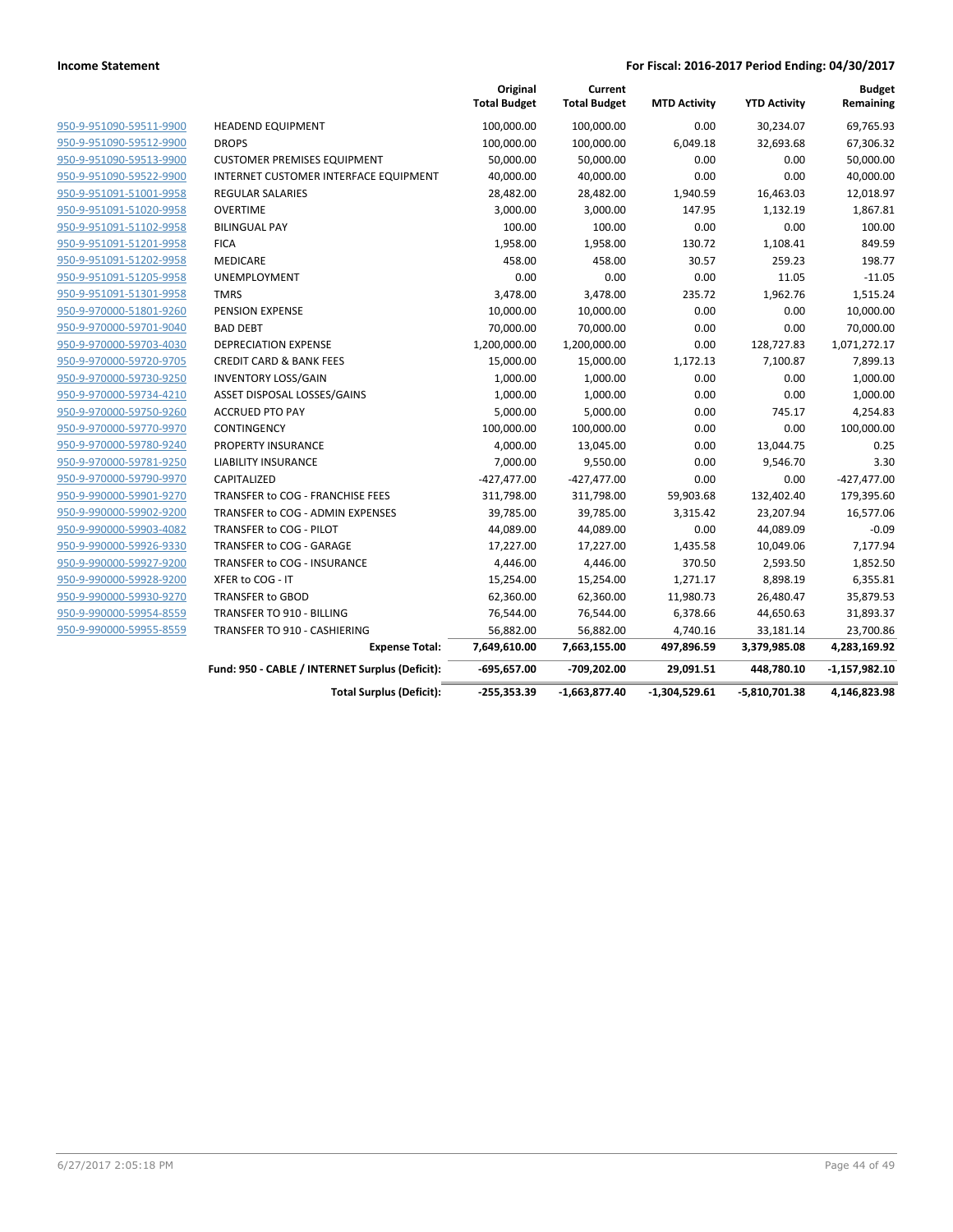# **Group Summary**

| <b>Account Type</b>                                                              | Original<br><b>Total Budget</b> | Current<br><b>Total Budget</b> | <b>MTD Activity</b>          | <b>YTD Activity</b>            | <b>Budget</b><br>Remaining    |
|----------------------------------------------------------------------------------|---------------------------------|--------------------------------|------------------------------|--------------------------------|-------------------------------|
|                                                                                  |                                 |                                |                              |                                |                               |
| <b>Fund: 100 - GENERAL FUND</b>                                                  |                                 |                                |                              |                                |                               |
| Revenue<br>Expense                                                               | 22,345,380.25<br>23,436,084.83  | 22,345,380.25<br>23,436,084.83 | 1,146,175.27<br>1,610,922.50 | 13,927,490.98<br>12,333,083.30 | 8,417,889.27<br>11,103,001.53 |
| Fund: 100 - GENERAL FUND Surplus (Deficit):                                      | $-1,090,704.58$                 | $-1,090,704.58$                | -464,747.23                  | 1,594,407.68                   | $-2,685,112.26$               |
|                                                                                  |                                 |                                |                              |                                |                               |
| <b>Fund: 101 - MUNICIPAL COURT BUILDING SECURITY FEES</b>                        |                                 |                                |                              |                                |                               |
| Revenue                                                                          | 0.00<br>0.00                    | 0.00<br>0.00                   | 685.02<br>1.03               | 5,647.77<br>16.76              | $-5,647.77$                   |
| Expense<br>Fund: 101 - MUNICIPAL COURT BUILDING SECURITY FEES Surplus (Deficit): | 0.00                            | 0.00                           | 683.99                       | 5,631.01                       | $-16.76$<br>$-5,631.01$       |
|                                                                                  |                                 |                                |                              |                                |                               |
| Fund: 102 - MUNICIPAL COURT TECH FUND                                            |                                 |                                |                              |                                |                               |
| Revenue                                                                          | 0.00                            | 0.00                           | 903.88                       | 7,518.38                       | $-7,518.38$                   |
| Expense                                                                          | 0.00                            | 0.00                           | 0.40<br>903.48               | 5.12                           | $-5.12$                       |
| Fund: 102 - MUNICIPAL COURT TECH FUND Surplus (Deficit):                         | 0.00                            | 0.00                           |                              | 7,513.26                       | $-7,513.26$                   |
| Fund: 103 - MUNICIPAL COURT CHILD SAFETY FUND                                    |                                 |                                |                              |                                |                               |
| Revenue                                                                          | 29,760.00                       | 29,760.00                      | 7,728.06                     | 14,366.16                      | 15,393.84                     |
| Expense                                                                          | 27,020.00                       | 27,020.00                      | 7,635.55                     | 12,968.93                      | 14,051.07                     |
| Fund: 103 - MUNICIPAL COURT CHILD SAFETY FUND Surplus (Deficit):                 | 2,740.00                        | 2,740.00                       | 92.51                        | 1,397.23                       | 1,342.77                      |
| Fund: 110 - EXCHANGE BUILDING FUND                                               |                                 |                                |                              |                                |                               |
| Revenue                                                                          | 0.00                            | 0.00                           | 0.00                         | 12.61                          | $-12.61$                      |
| Expense                                                                          | 0.00                            | 0.00                           | 0.00                         | 5.22                           | $-5.22$                       |
| Fund: 110 - EXCHANGE BUILDING FUND Surplus (Deficit):                            | 0.00                            | 0.00                           | 0.00                         | 7.39                           | $-7.39$                       |
| <b>Fund: 111 - RECREATION ACTIVITIES FUND</b>                                    |                                 |                                |                              |                                |                               |
| Revenue                                                                          | 261,265.00                      | 261,265.00                     | 24,940.48                    | 104,424.27                     | 156,840.73                    |
| Expense                                                                          | 254,267.00                      | 254,267.00                     | 15,428.02                    | 89.815.08                      | 164,451.92                    |
| Fund: 111 - RECREATION ACTIVITIES FUND Surplus (Deficit):                        | 6,998.00                        | 6,998.00                       | 9,512.46                     | 14,609.19                      | $-7,611.19$                   |
| <b>Fund: 112 - GUN RANGE FUND</b>                                                |                                 |                                |                              |                                |                               |
| Revenue                                                                          | 5,124.00                        | 5,124.00                       | 165.97                       | 1,458.80                       | 3,665.20                      |
| Expense                                                                          | 1,040.00                        | 1,040.00                       | 0.62                         | 430.67                         | 609.33                        |
| Fund: 112 - GUN RANGE FUND Surplus (Deficit):                                    | 4,084.00                        | 4,084.00                       | 165.35                       | 1,028.13                       | 3,055.87                      |
| Fund: 113 - HOTEL / MOTEL OCCUPANCY TAX FUND                                     |                                 |                                |                              |                                |                               |
| Revenue                                                                          | 541,200.00                      | 541,200.00                     | 51,171.68                    | 342,462.32                     | 198,737.68                    |
| Expense                                                                          | 470,205.00                      | 470,205.00                     | 25,008.79                    | 256,216.69                     | 213,988.31                    |
| Fund: 113 - HOTEL / MOTEL OCCUPANCY TAX FUND Surplus (Deficit):                  | 70,995.00                       | 70,995.00                      | 26,162.89                    | 86,245.63                      | $-15,250.63$                  |
| Fund: 114 - VENUE MANAGEMENT FUND                                                |                                 |                                |                              |                                |                               |
| Revenue                                                                          | 252,443.00                      | 252,443.00                     | 5,449.67                     | 104,972.23                     | 147,470.77                    |
| Expense                                                                          | 246,577.00                      | 246,577.00                     | 30,405.85                    | 157,426.20                     | 89,150.80                     |
| Fund: 114 - VENUE MANAGEMENT FUND Surplus (Deficit):                             | 5,866.00                        | 5,866.00                       | $-24,956.18$                 | $-52,453.97$                   | 58,319.97                     |
| Fund: 116 - ROADWAY IMPACT FEE 1                                                 |                                 |                                |                              |                                |                               |
| Revenue                                                                          | 0.00                            | 0.00                           | 2.88                         | 3.98                           | $-3.98$                       |
| Expense                                                                          | 0.00                            | 0.00                           | 0.30                         | 5.26                           | $-5.26$                       |
| Fund: 116 - ROADWAY IMPACT FEE 1 Surplus (Deficit):                              | 0.00                            | 0.00                           | 2.58                         | $-1.28$                        | 1.28                          |
| Fund: 117 - ROADWAY IMPACT FEE 2                                                 |                                 |                                |                              |                                |                               |
| Revenue                                                                          | 0.00                            | 0.00                           | 0.01                         | 0.02                           | $-0.02$                       |
| Fund: 117 - ROADWAY IMPACT FEE 2 Total:                                          | 0.00                            | 0.00                           | 0.01                         | 0.02                           | $-0.02$                       |
|                                                                                  |                                 |                                |                              |                                |                               |
| Fund: 118 - ROADWAY IMPACT FEE 3                                                 |                                 |                                |                              |                                |                               |
| Revenue                                                                          | 0.00                            | 0.00                           | 0.02                         | 0.04                           | $-0.04$                       |
| Expense<br>Fund: 118 - ROADWAY IMPACT FEE 3 Surplus (Deficit):                   | 0.00<br>0.00                    | 0.00<br>0.00                   | 0.00<br>0.02                 | 0.03<br>0.01                   | $-0.03$<br>-0.01              |
|                                                                                  |                                 |                                |                              |                                |                               |
| Fund: 123 - PTRAIN - POLICE REIMBURSEMENT GRANTS & CONT EDUCAT                   |                                 |                                |                              |                                |                               |
| Revenue                                                                          | 0.00                            | 0.00                           | 2.30                         | 4,677.57                       | $-4,677.57$                   |
| Expense                                                                          | 0.00                            | 0.00                           | 879.24                       | 1,549.43                       | $-1,549.43$                   |
| Fund: 123 - PTRAIN - POLICE REIMBURSEMENT GRANTS & CONT EDUCAT Surp              | 0.00                            | 0.00                           | -876.94                      | 3,128.14                       | $-3,128.14$                   |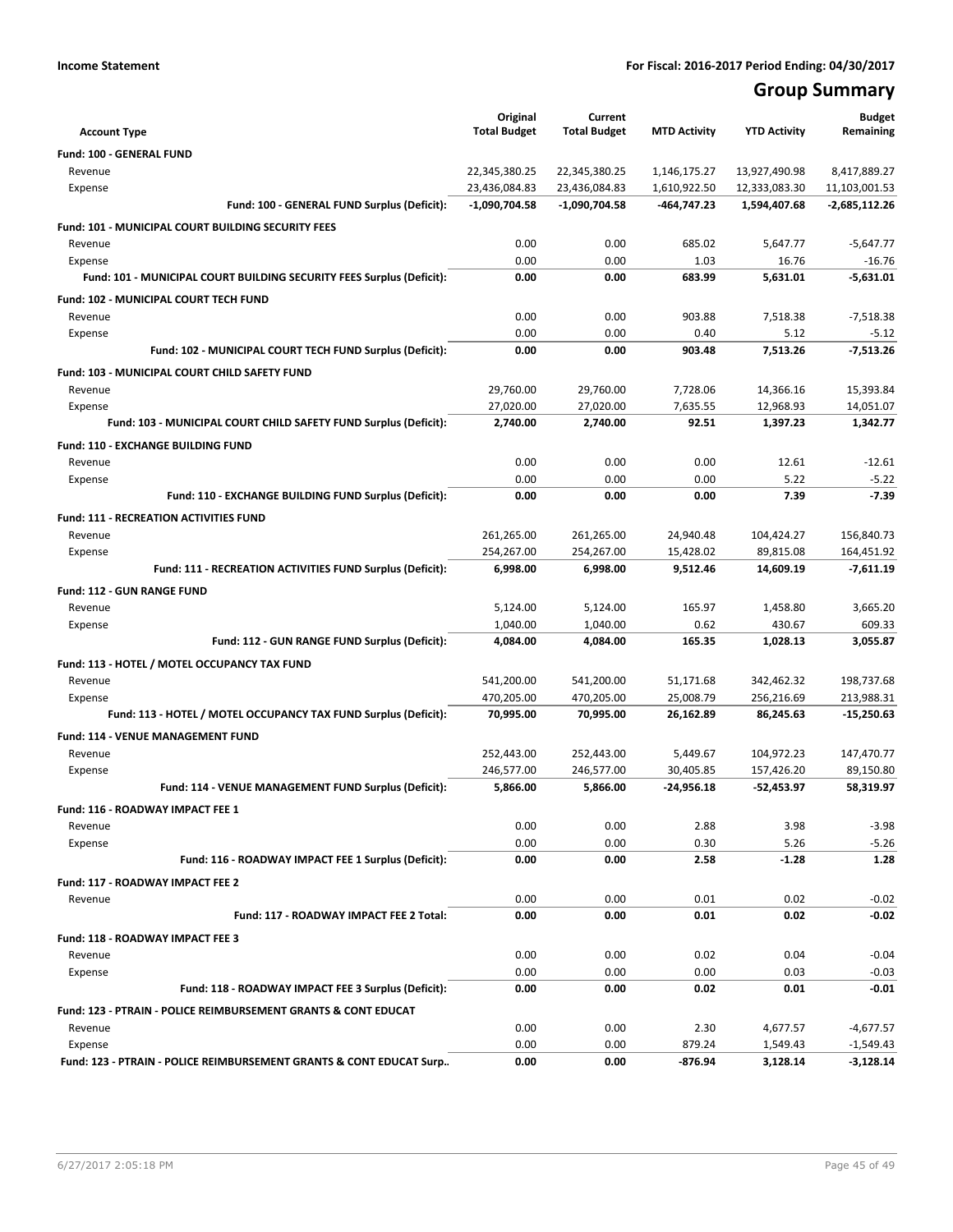| <b>Income Statement</b>                                               |                     |                     |                     | For Fiscal: 2016-2017 Period Ending: 04/30/2017 |                 |
|-----------------------------------------------------------------------|---------------------|---------------------|---------------------|-------------------------------------------------|-----------------|
|                                                                       | Original            | Current             |                     |                                                 | <b>Budget</b>   |
| <b>Account Type</b>                                                   | <b>Total Budget</b> | <b>Total Budget</b> | <b>MTD Activity</b> | <b>YTD Activity</b>                             | Remaining       |
| Fund: 126 - TIFMAS MOBILIZATION                                       |                     |                     |                     |                                                 |                 |
| Expense                                                               | 0.00                | 0.00                | 0.00                | 99.99                                           | $-99.99$        |
| Fund: 126 - TIFMAS MOBILIZATION Total:                                | 0.00                | 0.00                | 0.00                | 99.99                                           | -99.99          |
| Fund: 140 - DEBT SERVICE FUND                                         |                     |                     |                     |                                                 |                 |
| Revenue                                                               | 6,115,875.00        | 6,115,875.00        | 176,715.43          | 5,341,197.41                                    | 774,677.59      |
| Expense                                                               | 6,081,646.00        | 6,081,646.00        | 12.34               | 5,366,005.43                                    | 715,640.57      |
| Fund: 140 - DEBT SERVICE FUND Surplus (Deficit):                      | 34,229.00           | 34,229.00           | 176,703.09          | $-24,808.02$                                    | 59,037.02       |
| <b>Fund: 160 - GENERAL CAPITAL IMPROVEMENT FUND</b>                   |                     |                     |                     |                                                 |                 |
| Revenue                                                               | 2,090,400.00        | 2,090,400.00        | 172,605.92          | $-1,271,375.08$                                 | 3,361,775.08    |
| Expense                                                               | 1,761,300.00        | 3,145,924.01        | 354,395.93          | 2,636,780.22                                    | 509,143.79      |
| Fund: 160 - GENERAL CAPITAL IMPROVEMENT FUND Surplus (Deficit):       | 329,100.00          | $-1,055,524.01$     | -181,790.01         | -3,908,155.30                                   | 2,852,631.29    |
| Fund: 161 - STREET CONSTRUCTION FUND                                  |                     |                     |                     |                                                 |                 |
| Revenue                                                               | 0.00                | 0.00                | 185.36              | 255.54                                          | $-255.54$       |
| Expense                                                               | 0.00                | 0.00                | 19.20               | 166.85                                          | $-166.85$       |
| Fund: 161 - STREET CONSTRUCTION FUND Surplus (Deficit):               | 0.00                | 0.00                | 166.16              | 88.69                                           | $-88.69$        |
| Fund: 164 - 2013 CO CAPITAL FUND                                      |                     |                     |                     |                                                 |                 |
| Revenue                                                               | 0.00                | 0.00                | 8.14                | 94.66                                           | -94.66          |
| Expense                                                               | 0.00                | 0.00                | 0.72                | 0.79                                            | $-0.79$         |
| Fund: 164 - 2013 CO CAPITAL FUND Surplus (Deficit):                   | 0.00                | 0.00                | 7.42                | 93.87                                           | $-93.87$        |
| Fund: 165 - 2014 GO FUND                                              |                     |                     |                     |                                                 |                 |
| Revenue                                                               | 0.00                | 0.00                | 1.683.51            | 28,436.99                                       | $-28,436.99$    |
| Expense                                                               | 0.00                | 20.000.00           | 222,513.16          | 2,210,478.14                                    | $-2,190,478.14$ |
| Fund: 165 - 2014 GO FUND Surplus (Deficit):                           | 0.00                | $-20,000.00$        | -220,829.65         | $-2,182,041.15$                                 | 2,162,041.15    |
| Fund: 170 - LAW ENFORCEMENT GRANT - CAPITAL PURCHASES                 |                     |                     |                     |                                                 |                 |
| Revenue                                                               | 0.00                | 30,000.00           | 0.00                | 0.00                                            | 30,000.00       |
| Expense                                                               | 0.00                | 30,000.00           | 30,000.00           | 30,000.00                                       | 0.00            |
| Fund: 170 - LAW ENFORCEMENT GRANT - CAPITAL PURCHASES Surplus (Defici | 0.00                | 0.00                | $-30,000.00$        | -30,000.00                                      | 30,000.00       |
| Fund: 171 - MAIN STREET SPECIAL REVENUE                               |                     |                     |                     |                                                 |                 |
| Revenue                                                               | 0.00                | 25,000.00           | 0.00                | 25,000.00                                       | 0.00            |
| Expense                                                               | 0.00                | 25,000.00           | 0.00                | 5,000.00                                        | 20,000.00       |
| Fund: 171 - MAIN STREET SPECIAL REVENUE Surplus (Deficit):            | 0.00                | 0.00                | 0.00                | 20,000.00                                       | $-20,000.00$    |
| <b>Fund: 172 - MINOR GRANTS FUND</b>                                  |                     |                     |                     |                                                 |                 |
| Revenue                                                               | 0.00                | 25,000.00           | 24,889.67           | 25,419.92                                       | -419.92         |
| Expense                                                               | 0.00                | 25,000.00           | 234.80              | 27,269.70                                       | $-2,269.70$     |
| Fund: 172 - MINOR GRANTS FUND Surplus (Deficit):                      | 0.00                | 0.00                | 24,654.87           | $-1,849.78$                                     | 1,849.78        |
| Fund: 174 - FEMA GRANT                                                |                     |                     |                     |                                                 |                 |
| Revenue                                                               | 0.00                | 0.00                | 0.00                | 182,810.00                                      | $-182,810.00$   |
| Expense                                                               | 0.00                | 0.00                | 0.00                | 182,740.00                                      | $-182,740.00$   |
| Fund: 174 - FEMA GRANT Surplus (Deficit):                             | 0.00                | 0.00                | 0.00                | 70.00                                           | $-70.00$        |
| Fund: 175 - JUSTICE ASSISTANCE GRANT - JAG                            |                     |                     |                     |                                                 |                 |
| Revenue                                                               | 0.00                | 0.00                | 0.00                | 6,165.00                                        | $-6,165.00$     |
| Expense                                                               | 0.00                | 0.00                | 0.00                | 6,165.00                                        | $-6,165.00$     |
| Fund: 175 - JUSTICE ASSISTANCE GRANT - JAG Surplus (Deficit):         | 0.00                | 0.00                | 0.00                | 0.00                                            | 0.00            |
| Fund: 190 - FIXED ASSETS                                              |                     |                     |                     |                                                 |                 |
| Expense                                                               | 0.00                | 0.00                | 0.00                | $-134,526.72$                                   | 134,526.72      |
| Fund: 190 - FIXED ASSETS Total:                                       | 0.00                | 0.00                | 0.00                | -134,526.72                                     | 134,526.72      |
|                                                                       |                     |                     |                     |                                                 |                 |
| Fund: 200 - WATER / WASTEWATER FUND<br>Revenue                        | 12,628,222.00       | 12,628,222.00       | 947,042.88          | 7,047,226.82                                    | 5,580,995.18    |
| Expense                                                               | 14,820,349.08       | 14,820,349.08       | 1,039,333.05        | 8,387,297.31                                    | 6,433,051.77    |
|                                                                       |                     |                     |                     |                                                 |                 |

|                                      | Fund: 200 - WATER / WASTEWATER FUND Surplus (Deficit): | $-2.192.127.08$ | $-2.192.127.08$ | $-92.290.17$ | -1.340.070.49 | $-852.056.59$ |
|--------------------------------------|--------------------------------------------------------|-----------------|-----------------|--------------|---------------|---------------|
| <b>Fund: 210 - WATER IMPACT FEES</b> |                                                        |                 |                 |              |               |               |
| Revenue                              |                                                        | 0.00            | 0.00            | 0.01         | 0.02          | $-0.02$       |
|                                      | <b>Fund: 210 - WATER IMPACT FEES Total:</b>            | 0.00            | 0.00            | 0.01         | 0.02          | $-0.02$       |
|                                      | <b>Fund: 211 - WASTEWATER IMPACT FEES</b>              |                 |                 |              |               |               |
| Revenue                              |                                                        | 0.00            | 0.00            | 0.44         | 0.60          | $-0.60$       |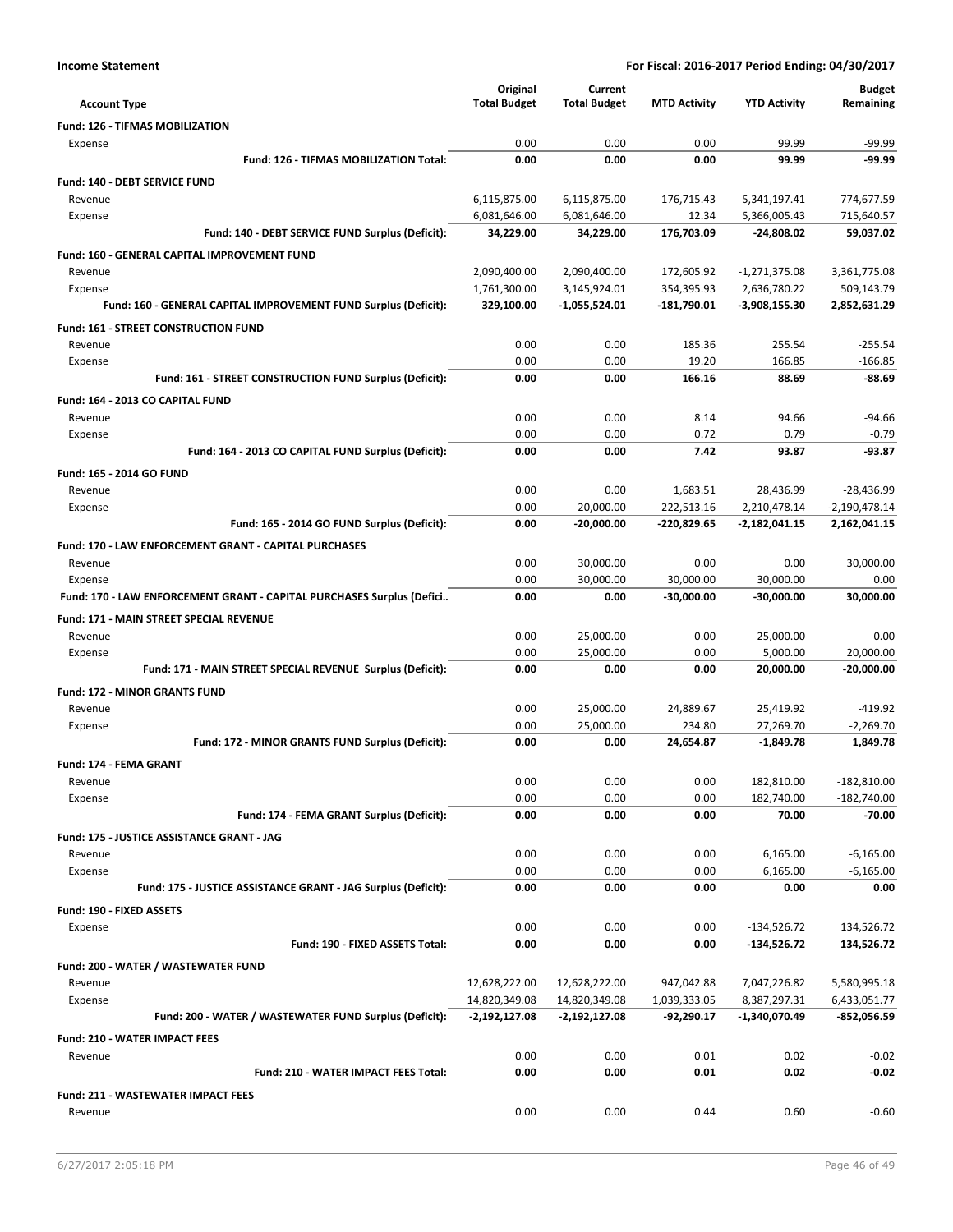| <b>Account Type</b>                                     | Original<br><b>Total Budget</b> | Current<br><b>Total Budget</b> | <b>MTD Activity</b> | <b>YTD Activity</b> | <b>Budget</b><br>Remaining |
|---------------------------------------------------------|---------------------------------|--------------------------------|---------------------|---------------------|----------------------------|
| Expense                                                 | 0.00                            | 0.00                           | 0.05                | 0.75                | $-0.75$                    |
| Fund: 211 - WASTEWATER IMPACT FEES Surplus (Deficit):   | 0.00                            | 0.00                           | 0.39                | $-0.15$             | 0.15                       |
| Fund: 216 - UTILIITY CIP FUND                           |                                 |                                |                     |                     |                            |
| Revenue                                                 | 2,967,447.00                    | 2,967,447.00                   | 247,857.16          | 1,729,387.31        | 1,238,059.69               |
| Expense                                                 | 225,000.00                      | 225,000.00                     | 1,088.60            | 297,276.39          | -72,276.39                 |
| Fund: 216 - UTILIITY CIP FUND Surplus (Deficit):        | 2,742,447.00                    | 2,742,447.00                   | 246,768.56          | 1,432,110.92        | 1,310,336.08               |
| <b>Fund: 217 - WASTEWATER RECLAMATION FUND</b>          |                                 |                                |                     |                     |                            |
| Revenue                                                 | 0.00                            | 0.00                           | 453.58              | 2,439.74            | $-2,439.74$                |
| <b>Fund: 217 - WASTEWATER RECLAMATION FUND Total:</b>   | 0.00                            | 0.00                           | 453.58              | 2,439.74            | $-2,439.74$                |
| Fund: 300 - AIRPORT FUND                                |                                 |                                |                     |                     |                            |
| Revenue                                                 | 655,344.00                      | 655,344.00                     | 61,148.37           | 471,456.46          | 183,887.54                 |
| Expense                                                 | 181,200.00                      | 181,200.00                     | 11,776.28           | 86,086.78           | 95,113.22                  |
| Fund: 300 - AIRPORT FUND Surplus (Deficit):             | 474,144.00                      | 474,144.00                     | 49,372.09           | 385,369.68          | 88,774.32                  |
| Fund: 320 - AIRPORT TXDOT GRANT                         |                                 |                                |                     |                     |                            |
| Revenue                                                 | 0.00                            | 0.00                           | 0.00                | 200,000.00          | $-200,000.00$              |
| Fund: 320 - AIRPORT TXDOT GRANT Total:                  | 0.00                            | 0.00                           | 0.00                | 200,000.00          | $-200,000.00$              |
| <b>Fund: 360 - AIRPORT CAPITAL FUND</b>                 |                                 |                                |                     |                     |                            |
| Revenue                                                 | 301,500.00                      | 301,500.00                     | 438.29              | 799,132.74          | -497,632.74                |
| Expense                                                 | 501,200.00                      | 501,200.00                     | 45.41               | 50,248.44           | 450,951.56                 |
| Fund: 360 - AIRPORT CAPITAL FUND Surplus (Deficit):     | -199,700.00                     | -199,700.00                    | 392.88              | 748,884.30          | -948,584.30                |
| Fund: 362 - AIRPORT FBO FUEL                            |                                 |                                |                     |                     |                            |
| Revenue                                                 | 0.00                            | 0.00                           | 37,751.36           | 262,494.95          | $-262,494.95$              |
| Expense                                                 | 0.00                            | 0.00                           | 86,836.27           | 226,078.46          | -226,078.46                |
| Fund: 362 - AIRPORT FBO FUEL Surplus (Deficit):         | 0.00                            | 0.00                           | -49,084.91          | 36,416.49           | $-36,416.49$               |
| Fund: 400 - GOLF FUND                                   |                                 |                                |                     |                     |                            |
| Revenue                                                 | 272,528.00                      | 272,528.00                     | 11,512.34           | 103,905.00          | 168,623.00                 |
| Expense                                                 | 238,612.00                      | 238,612.00                     | 18,667.64           | 118,393.62          | 120,218.38                 |
| Fund: 400 - GOLF FUND Surplus (Deficit):                | 33,916.00                       | 33,916.00                      | $-7,155.30$         | -14,488.62          | 48,404.62                  |
| <b>Fund: 500 - SANITATION FUND</b>                      |                                 |                                |                     |                     |                            |
| Revenue                                                 | 3,783,204.00                    | 3,783,204.00                   | 333,890.64          | 2,317,424.42        | 1,465,779.58               |
| Expense                                                 | 3,514,606.33                    | 3,514,606.33                   | 303,796.43          | 1,685,465.66        | 1,829,140.67               |
| Fund: 500 - SANITATION FUND Surplus (Deficit):          | 268,597.67                      | 268,597.67                     | 30,094.21           | 631,958.76          | -363,361.09                |
| Fund: 601 - CENTRAL SERVICE FUND                        |                                 |                                |                     |                     |                            |
| Revenue                                                 | 813,206.00                      | 813,206.00                     | 67,767.17           | 474,370.19          | 338,835.81                 |
| Expense                                                 | 875,620.40                      | 875,620.40                     | 65,905.21           | 484,988.58          | 390,631.82                 |
| Fund: 601 - CENTRAL SERVICE FUND Surplus (Deficit):     | $-62,414.40$                    | $-62,414.40$                   | 1,861.96            | $-10,618.39$        | $-51,796.01$               |
| Fund: 602 - INSURANCE FUND                              |                                 |                                |                     |                     |                            |
| Revenue                                                 | 4,921,219.00                    | 4,921,219.00                   | 413,698.17          | 2,904,188.92        | 2,017,030.08               |
| Expense                                                 | 5,582,794.00                    | 5,582,794.00                   | 427,457.58          | 4,037,056.31        | 1,545,737.69               |
| Fund: 602 - INSURANCE FUND Surplus (Deficit):           | $-661,575.00$                   | $-661,575.00$                  | $-13,759.41$        | $-1,132,867.39$     | 471,292.39                 |
| Fund: 604 - MIS FUND                                    |                                 |                                |                     |                     |                            |
| Revenue                                                 | 808,151.00                      | 808,151.00                     | 67,345.92           | 471,421.44          | 336,729.56                 |
| Expense                                                 | 850,672.00                      | 850,672.00                     | 204,703.91          | 515,761.70          | 334,910.30                 |
| Fund: 604 - MIS FUND Surplus (Deficit):                 | $-42,521.00$                    | $-42,521.00$                   | -137,357.99         | -44,340.26          | 1,819.26                   |
| Fund: 660 - VEHICLE REPLACEMENT FUND                    |                                 |                                |                     |                     |                            |
| Revenue                                                 | 379,430.00                      | 379,430.00                     | $-26,099.32$        | $-195,562.28$       | 574,992.28                 |
| Expense                                                 | 229,830.00                      | 229,830.00                     | 11,761.40           | 235,260.10          | -5,430.10                  |
| Fund: 660 - VEHICLE REPLACEMENT FUND Surplus (Deficit): | 149,600.00                      | 149,600.00                     | -37,860.72          | -430,822.38         | 580,422.38                 |
| Fund: 800 - SPENCE FUND                                 |                                 |                                |                     |                     |                            |
| Revenue                                                 | 4,800.00                        | 4,800.00                       | 44.55               | 237.07              | 4,562.93                   |
| Expense                                                 | 600.00                          | 600.00                         | 50.00               | 350.00              | 250.00                     |
| Fund: 800 - SPENCE FUND Surplus (Deficit):              | 4,200.00                        | 4,200.00                       | $-5.45$             | $-112.93$           | 4,312.93                   |
| <b>Fund: 801 - JONES LIBRARY TRUST</b>                  |                                 |                                |                     |                     |                            |
| Revenue                                                 | 0.00                            | 0.00                           | 3.38                | 4.67                | $-4.67$                    |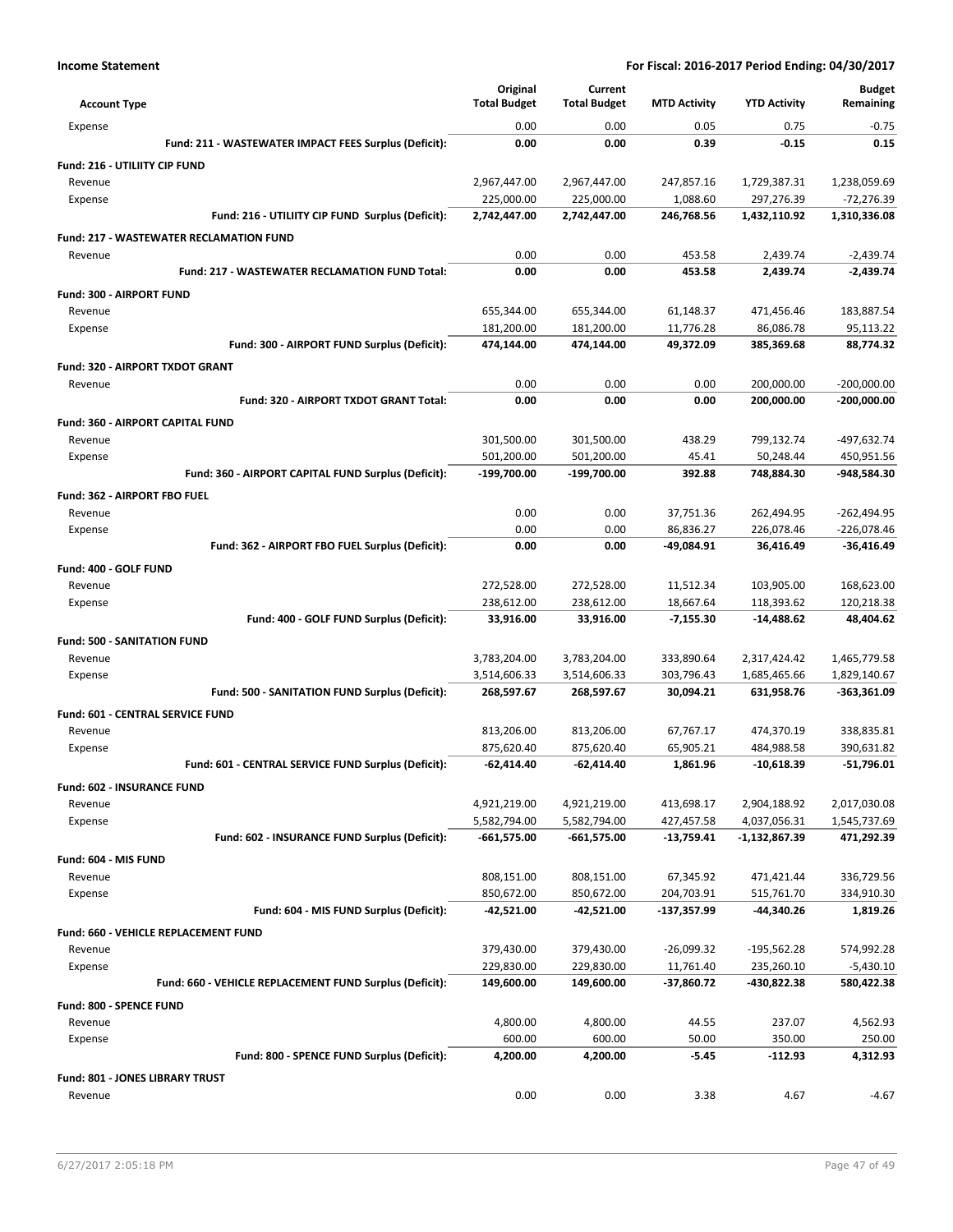| <b>Account Type</b>                                                        |                                                            | Original<br><b>Total Budget</b> | Current<br><b>Total Budget</b> | <b>MTD Activity</b> | <b>YTD Activity</b> | <b>Budget</b><br>Remaining |
|----------------------------------------------------------------------------|------------------------------------------------------------|---------------------------------|--------------------------------|---------------------|---------------------|----------------------------|
| Expense                                                                    |                                                            | 0.00                            | 0.00                           | 0.35                | 6.18                | $-6.18$                    |
|                                                                            | Fund: 801 - JONES LIBRARY TRUST Surplus (Deficit):         | 0.00                            | 0.00                           | 3.03                | $-1.51$             | 1.51                       |
| Fund: 809 - GREENVILLE IDC (L-3)                                           |                                                            |                                 |                                |                     |                     |                            |
| Revenue                                                                    |                                                            | 0.00                            | 0.00                           | 496,093.53          | 2,096,019.97        | $-2,096,019.97$            |
| Expense                                                                    |                                                            | 0.00                            | 0.00                           | 496,093.53          | 2,096,019.97        | $-2,096,019.97$            |
|                                                                            | Fund: 809 - GREENVILLE IDC (L-3) Surplus (Deficit):        | 0.00                            | 0.00                           | 0.00                | 0.00                | 0.00                       |
| <b>Fund: 810 - SEIZURE FUNDS - STATE RULES</b>                             |                                                            |                                 |                                |                     |                     |                            |
| Revenue                                                                    |                                                            | 806.00                          | 806.00                         | 62.49               | 677.97              | 128.03                     |
| Expense                                                                    |                                                            | 600.00                          | 600.00                         | 16,982.97           | 51,322.06           | $-50,722.06$               |
|                                                                            | Fund: 810 - SEIZURE FUNDS - STATE RULES Surplus (Deficit): | 206.00                          | 206.00                         | $-16.920.48$        | -50.644.09          | 50,850.09                  |
| Fund: 811 - SEIZURE FUNDS - FED RULES                                      |                                                            |                                 |                                |                     |                     |                            |
| Revenue                                                                    |                                                            | 709.00                          | 709.00                         | 1,141.78            | 8,531.76            | $-7,822.76$                |
| Expense                                                                    |                                                            | 300.00                          | 300.00                         | 703.32              | 1,648.44            | $-1,348.44$                |
|                                                                            | Fund: 811 - SEIZURE FUNDS - FED RULES Surplus (Deficit):   | 409.00                          | 409.00                         | 438.46              | 6,883.32            | $-6,474.32$                |
| Fund: 820 - TIRZ FUND (Tax Increment Reinvestment Zone)                    |                                                            |                                 |                                |                     |                     |                            |
| Revenue                                                                    |                                                            | 595,648.00                      | 595,648.00                     | 24,032.71           | 302,126.16          | 293,521.84                 |
| Expense                                                                    |                                                            | 7,100.00                        | 7,100.00                       | 24.82               | 260,990.72          | $-253,890.72$              |
| Fund: 820 - TIRZ FUND (Tax Increment Reinvestment Zone) Surplus (Deficit): |                                                            | 588,548.00                      | 588,548.00                     | 24,007.89           | 41,135.44           | 547,412.56                 |
| <b>Fund: 910 - ELECTRIC OPERATING FUND</b>                                 |                                                            |                                 |                                |                     |                     |                            |
| Revenue                                                                    |                                                            | 59,415,205.00                   | 59,415,205.00                  | 3,267,712.30        | 25,075,004.40       | 34,340,200.60              |
| Expense                                                                    |                                                            | 59,465,034.00                   | 59,455,389.00                  | 4,236,761.31        | 27,550,476.34       | 31,904,912.66              |
|                                                                            | Fund: 910 - ELECTRIC OPERATING FUND Surplus (Deficit):     | -49,829.00                      | -40,184.00                     | -969,049.01         | $-2,475,471.94$     | 2,435,287.94               |
| <b>Fund: 911 - ELECTRIC DEBT REDUCTION</b>                                 |                                                            |                                 |                                |                     |                     |                            |
| Revenue                                                                    |                                                            | 850.00                          | 850.00                         | 594.60              | $-299.93$           | 1,149.93                   |
|                                                                            | <b>Fund: 911 - ELECTRIC DEBT REDUCTION Total:</b>          | 850.00                          | 850.00                         | 594.60              | $-299.93$           | 1,149.93                   |
| <b>Fund: 912 - ELECTRIC DEBT SERVICE</b>                                   |                                                            |                                 |                                |                     |                     |                            |
| Revenue                                                                    |                                                            | 3,840,000.00                    | 3,840,000.00                   | 320,000.00          | 2,240,000.00        | 1,600,000.00               |
| Expense                                                                    |                                                            | 3,817,880.00                    | 3,817,880.00                   | 0.00                | 2,154,269.52        | 1,663,610.48               |
|                                                                            | Fund: 912 - ELECTRIC DEBT SERVICE Surplus (Deficit):       | 22,120.00                       | 22,120.00                      | 320,000.00          | 85,730.48           | $-63,610.48$               |
| <b>Fund: 913 - ELECTRIC CONSTRUCTION FUND</b>                              |                                                            |                                 |                                |                     |                     |                            |
| Revenue                                                                    |                                                            | 125.00                          | 125.00                         | 19.84               | $-10.03$            | 135.03                     |
|                                                                            | Fund: 913 - ELECTRIC CONSTRUCTION FUND Total:              | 125.00                          | 125.00                         | 19.84               | $-10.03$            | 135.03                     |
| Fund: 950 - CABLE / INTERNET                                               |                                                            |                                 |                                |                     |                     |                            |
| Revenue                                                                    |                                                            | 6,953,953.00                    | 6,953,953.00                   | 526,988.10          | 3,828,765.18        | 3,125,187.82               |
| Expense                                                                    |                                                            | 7,649,610.00                    | 7,663,155.00                   | 497,896.59          | 3,379,985.08        | 4,283,169.92               |
|                                                                            | Fund: 950 - CABLE / INTERNET Surplus (Deficit):            | $-695,657.00$                   | -709,202.00                    | 29,091.51           | 448,780.10          | $-1,157,982.10$            |
|                                                                            | <b>Total Surplus (Deficit):</b>                            | $-255,353.39$                   | $-1.663.877.40$                | $-1.304.529.61$     | $-5,810,701.38$     | 4,146,823.98               |